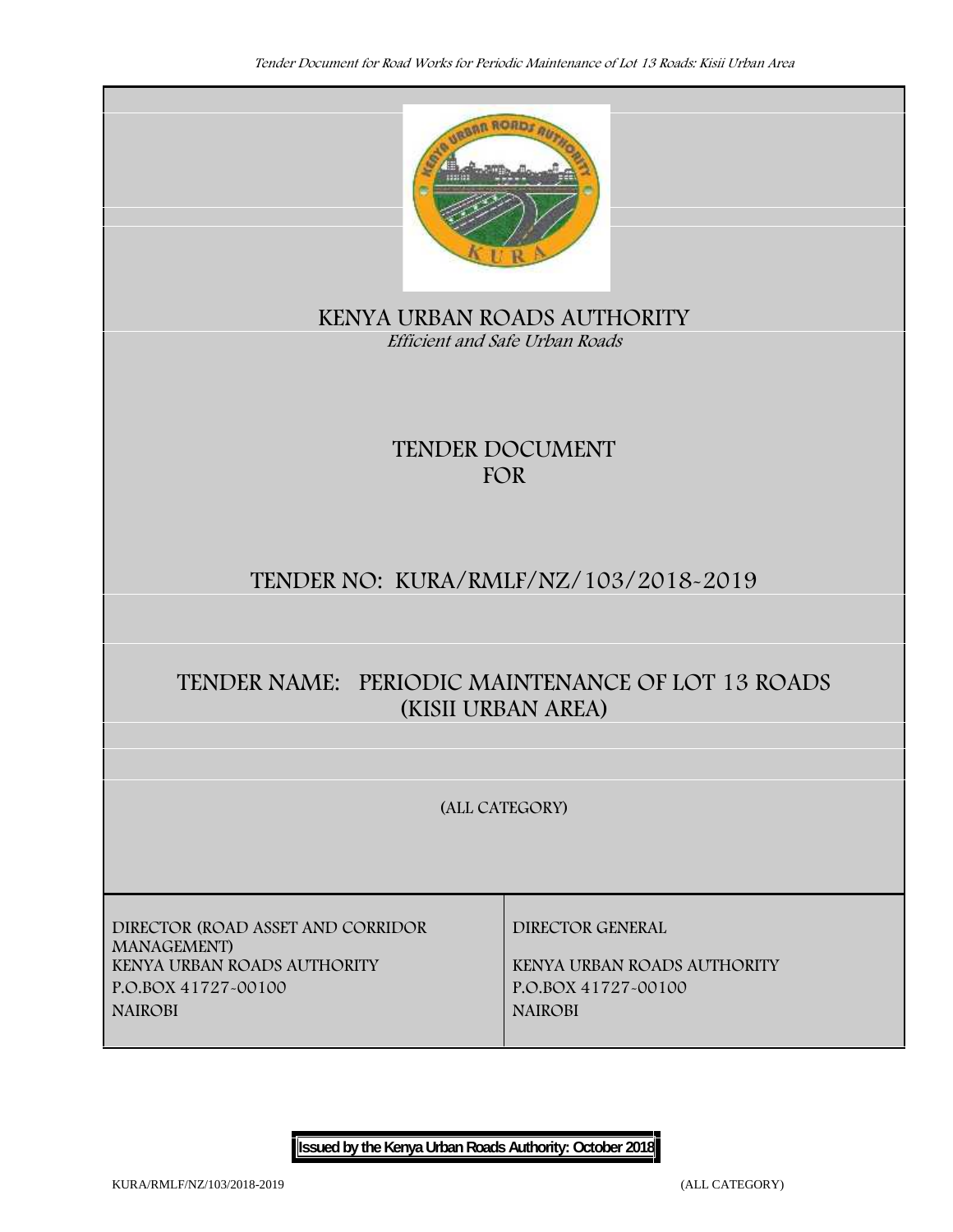## **PERIODIC MAINTENANCE OF LOT 13 ROADS: KISII URBAN AREA**

## **TABLE OF CONTENTS**

| SECTION II: INSTRUCTIONS TO TENDERERS AND CONDITIONS OF TENDER 3     |  |
|----------------------------------------------------------------------|--|
|                                                                      |  |
|                                                                      |  |
|                                                                      |  |
|                                                                      |  |
|                                                                      |  |
| SECTION VI: SUPERVISION AND CONTRACT EVALUATION MANUAL 2012109       |  |
|                                                                      |  |
|                                                                      |  |
|                                                                      |  |
|                                                                      |  |
|                                                                      |  |
|                                                                      |  |
|                                                                      |  |
|                                                                      |  |
|                                                                      |  |
| SECTION XIII: FORM OF PERFORMANCE BANK GUARANTEE (UNCONDITIONAL) 149 |  |

1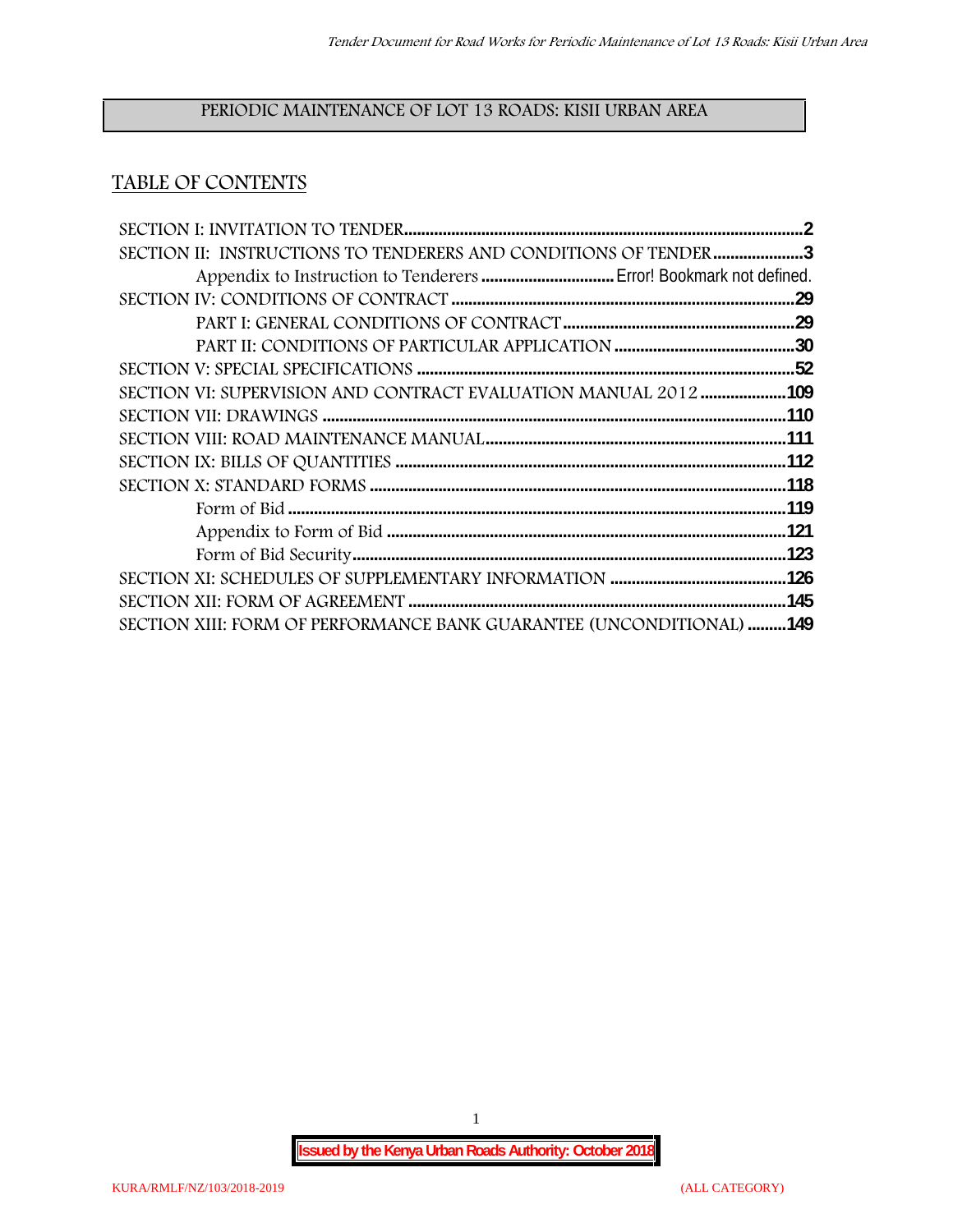# **SECTION I: INVITATION TO TENDER**

(See tender invitation on www.kura.go.ke/tender notices)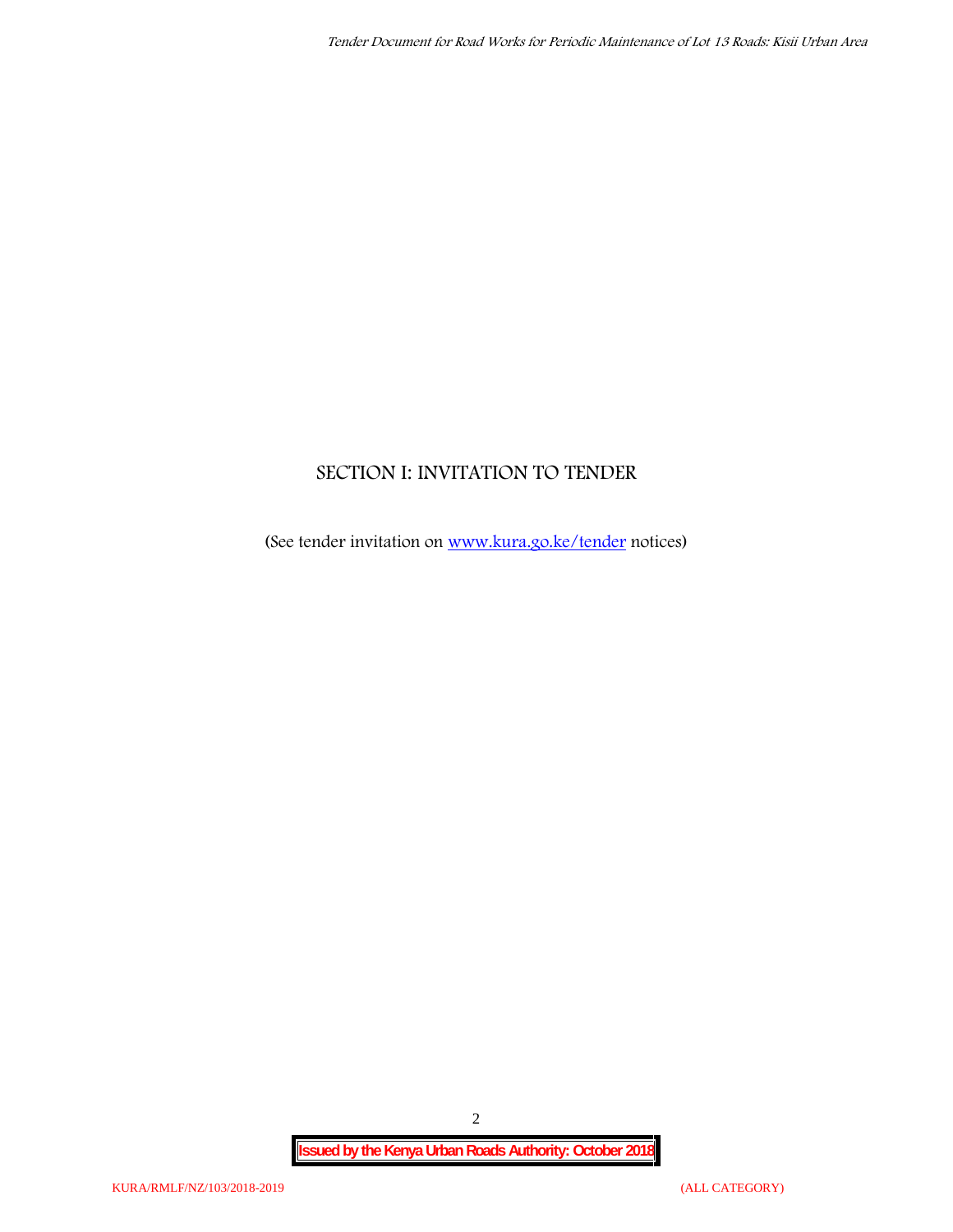## **SECTION II: INSTRUCTIONS TO TENDERERS AND CONDITIONS OF TENDER**

3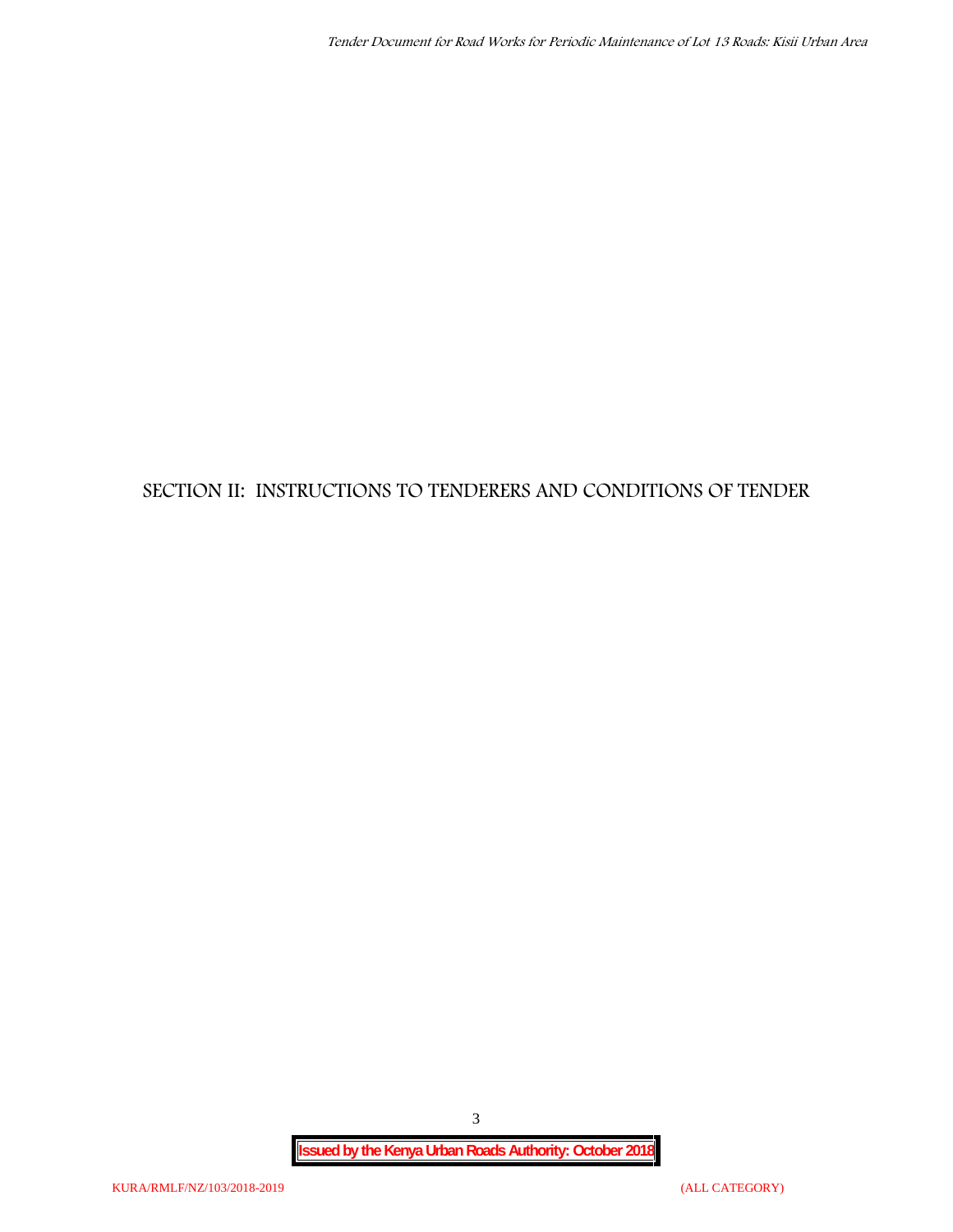#### TABLE OF CONTENTS

| A.        |                                                                      |  |
|-----------|----------------------------------------------------------------------|--|
| 1         |                                                                      |  |
| 2         |                                                                      |  |
| 3         |                                                                      |  |
| 4         |                                                                      |  |
| 5         |                                                                      |  |
| 6         |                                                                      |  |
| 7         |                                                                      |  |
| 8         |                                                                      |  |
| <b>B.</b> |                                                                      |  |
| 9         |                                                                      |  |
| 10        |                                                                      |  |
| 11        |                                                                      |  |
| C.        |                                                                      |  |
| 12        |                                                                      |  |
| 13        |                                                                      |  |
| 14        |                                                                      |  |
| 15        |                                                                      |  |
| 16        |                                                                      |  |
| 17        |                                                                      |  |
| 18        |                                                                      |  |
| 19        |                                                                      |  |
| 20        |                                                                      |  |
| D.        |                                                                      |  |
| 21        |                                                                      |  |
| 22        |                                                                      |  |
| 23        |                                                                      |  |
| 24        |                                                                      |  |
| E.        |                                                                      |  |
| 25        |                                                                      |  |
| 26        |                                                                      |  |
| 27        |                                                                      |  |
| 28        |                                                                      |  |
| 29        |                                                                      |  |
| 30        |                                                                      |  |
| F.        |                                                                      |  |
| G.        |                                                                      |  |
| 31        |                                                                      |  |
| 32        | employer's right to accept any bid and to reject any or all bids  16 |  |
| 33        |                                                                      |  |
| 34        |                                                                      |  |
| 35        |                                                                      |  |
| 36        |                                                                      |  |

 $\overline{4}$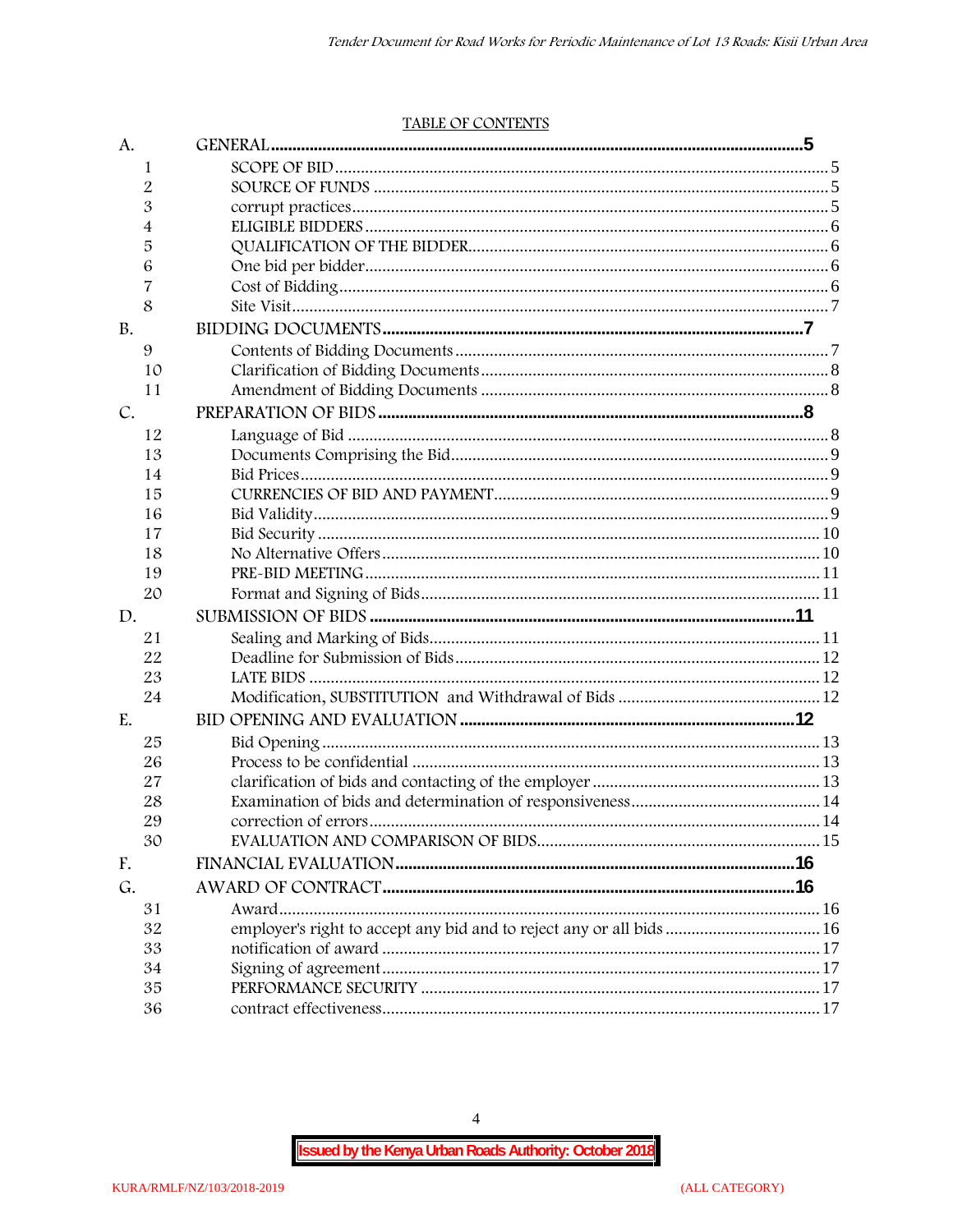## **INSTRUCTIONS TO TENDERERS AND CONDITIONS OF TENDER**

### **A. GENERAL**

- **1 SCOPE OF BID**
	- 1.1 The Employer, as defined in the Conditions of Contract Part II hereinafter "the Employer" wishes to receive bids for the construction of works as described in Section 1, clause 102 of the Special Specifications – "Location and extent of the Works")
	- 1.2 The successful bidder will be expected to complete the Works within the period stated in the Appendix to Form of Bid from the date of commencement of the Works.
	- 1.3 Throughout these bidding documents, the terms bid and tender and their derivatives (bidder/tenderer, bid/tendered, bidding/tendering etc.) are synonymous, and day means calendar day. Singular also means plural.

### **2 SOURCE OF FUNDS**

2.1 The source of funding is the Government of Kenya through the Road Maintenance Levy Fund.

### **3 CORRUPT PRACTICES**

3.1 The government requires that the bidders, suppliers, sub-contractors and supervisors observe the highest standards of ethics during the execution of such contracts. In this pursuit of this policy, the government;

Defines for the purpose of this provision, the terms set forth below as follows:

- i) "corrupt practice" means the offering, giving, receiving, or soliciting of anything of value to influence the action of the public official in the procurement process or in the execution, and
- ii) "fraudulent practice" means a misrepresentation of facts in order to influence a procurement process or the execution of a contract to the detriment of the employer, and includes collusive practices among bidders (prior to or after bid submission) designed to establish bid prices at artificial, non-competitive levels and to deprive the employer the benefits of free and open competition

Will reject a proposal for award if it determines that the bidder recommended for award has engaged in corrupt or fraudulent practices in competing for the contract, and

Will declare a firm ineligible, either indefinitely or for a stated period of time, to be awarded a government contract if it at any time it is determined that the firm has engaged in corrupt or fraudulent practices in competing for, or in executing, a government financed contract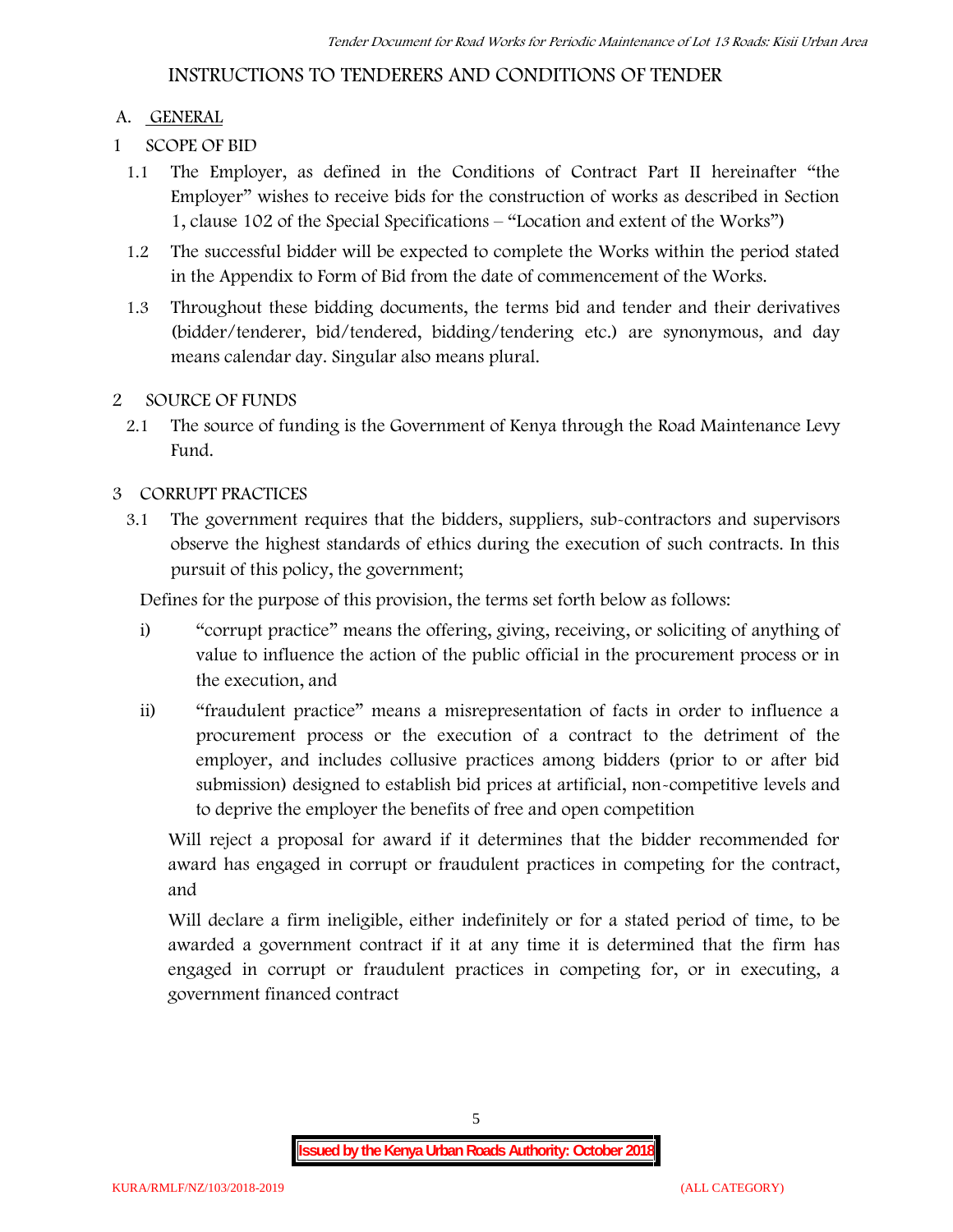### **4 ELIGIBLE BIDDERS**

- 4.1 This invitation to bid is open to all bidders who are legally registered or incorporated in the Republic of Kenya as of the time of bid submission. Registration with National Construction Authority (NCA) as a road works contractor is mandatory.
- 4.2 Bidders shall not have a conflict of interest. Bidders shall be considered to have conflict of interest, if they participated as a consultant in the preparation of the design, documentation or technical specifications of the works that are the subject of this bidding other than as far as required by the Employer.
- 4.3 A firm that is under a declaration of eligibility by the Employer in accordance with clause 3, at the date of submission of the Bid or thereafter, shall be disqualified.
- 4.4 Bidders shall provide such evidence of their continued eligibility satisfactory to the Employer as the Employer shall reasonably request.

### **5 QUALIFICATION OF THE BIDDER**

- 5.1 Bidders shall as part of their bid:
- (a) Submit a written power of attorney authorizing the signatory of the bid to commit the bidder; and
- (b) Update any information submitted with their bids and update in any case the information indicated in the schedules and continue to meet the minimum threshold criteria set out in the bid documents.
	- 5.2 As a minimum, bidders shall update the following information:
- (a) evidence of access to lines of credit from a bank and availability of other financial resources
- (b) financial predictions for the current year and the two subsequent years, including the effect of known commitments
- (c) work commitments
- (d) current litigation information; and
- (e) availability of critical equipment
	- 5.3 Bidders shall also submit proposals of work methods and schedule in sufficient detail to demonstrate the adequacy of the bidders' proposals to meet the technical specifications and the completion time referred to in Clause 1.2 above.
- **6 ONE BID PER BIDDER**
	- 6.1 Each bidder shall submit only one bid. A bidder who submits or participates in more than one bid will be disqualified.
- **7 COST OF BIDDING**
	- 7.1 The bidder shall bear all costs associated with the preparation and submission of his bid and the Employer will in no case be responsible or liable for those costs, regardless of the conduct or outcome of the bidding process.

6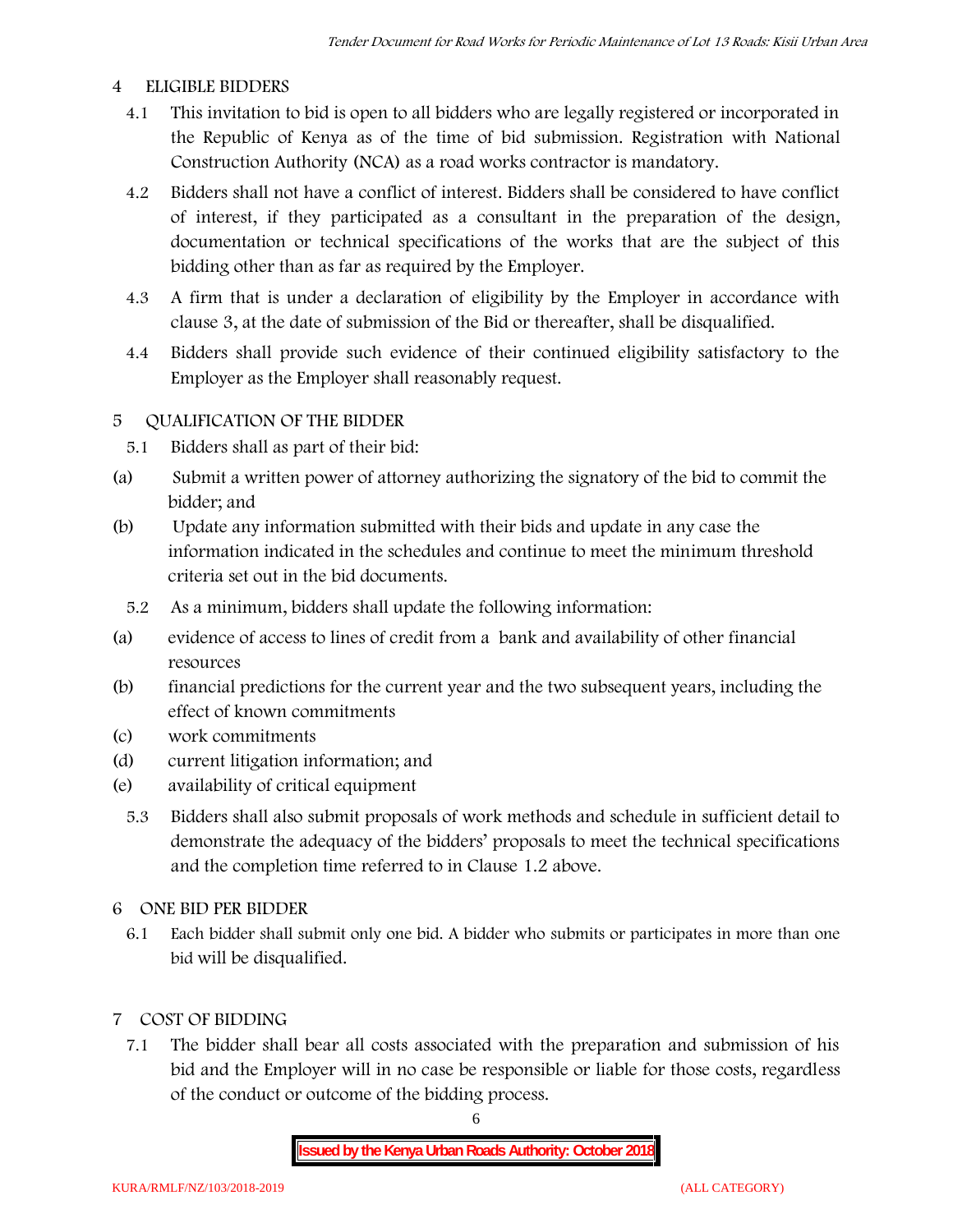### **8 SITE VISIT**

- 8.1 The tenderer is advised to visit and examine the site and its surroundings and obtain for himself on his own responsibility, all information that may be necessary for preparing the tender and entering into a contract. The costs of visiting the site shall be the tenderer's own responsibility.
	- 8.2 The tenderer and any of his personnel or agents will be granted permission by the Employer to enter upon premises and lands for the purpose of such inspection, but only upon the express condition that the tenderer, his personnel or agents, will release and indemnify the Employer from and against all liability in respect of, and will be responsible for personal injury (whether fatal or otherwise), loss of or damage to property and any other loss, damage, costs and expenses however caused, which but for the exercise of such permission, would not have arisen.
	- 8.3 A Mandatory pre-tender site meeting shall be held as specified in the tender notice. A representative of the Employer will be available to meet the intending tenderers at the venue.
	- 8.4 The Employer will conduct a Site Visit concurrently with the pre-bid meeting referred to in Clause 19, attendance for which is necessary for all bidders. Attendance by the tenderers shall be as specified in the tender notice.
	- 8.5 Tenderers must provide their own transport. The representative will not be available at any other time for site inspection visits.
	- 8.6 Each tenderer shall complete the Certificate of Tenderer's Visit to the Site, whether he in fact visits the Site at the time of the organized site visit or by himself at some other time.

### **B. BIDDING DOCUMENTS**

- **9 CONTENTS OF BIDDING DOCUMENTS**
	- 9.1 The set of documents comprising the tender includes the following together with any addenda issued in accordance with Clause 11:
- (a) Invitation to Bid
- (b) Instructions to Bidders and Conditions of Tender
- (c) Appendix to Instruction to Tenderers
- (d) Conditions of Contract Part I
- (e) Conditions of Contract Part II
- (f) Road Maintenance Manual (May 2010 Edition)
- (g) Standard Specifications
- (h) Special Specifications
- (i) Form of Bid, Appendix to Form of Bid and Bid Security
- (j) Bills of Quantities
- (k) Schedules of Supplementary information

7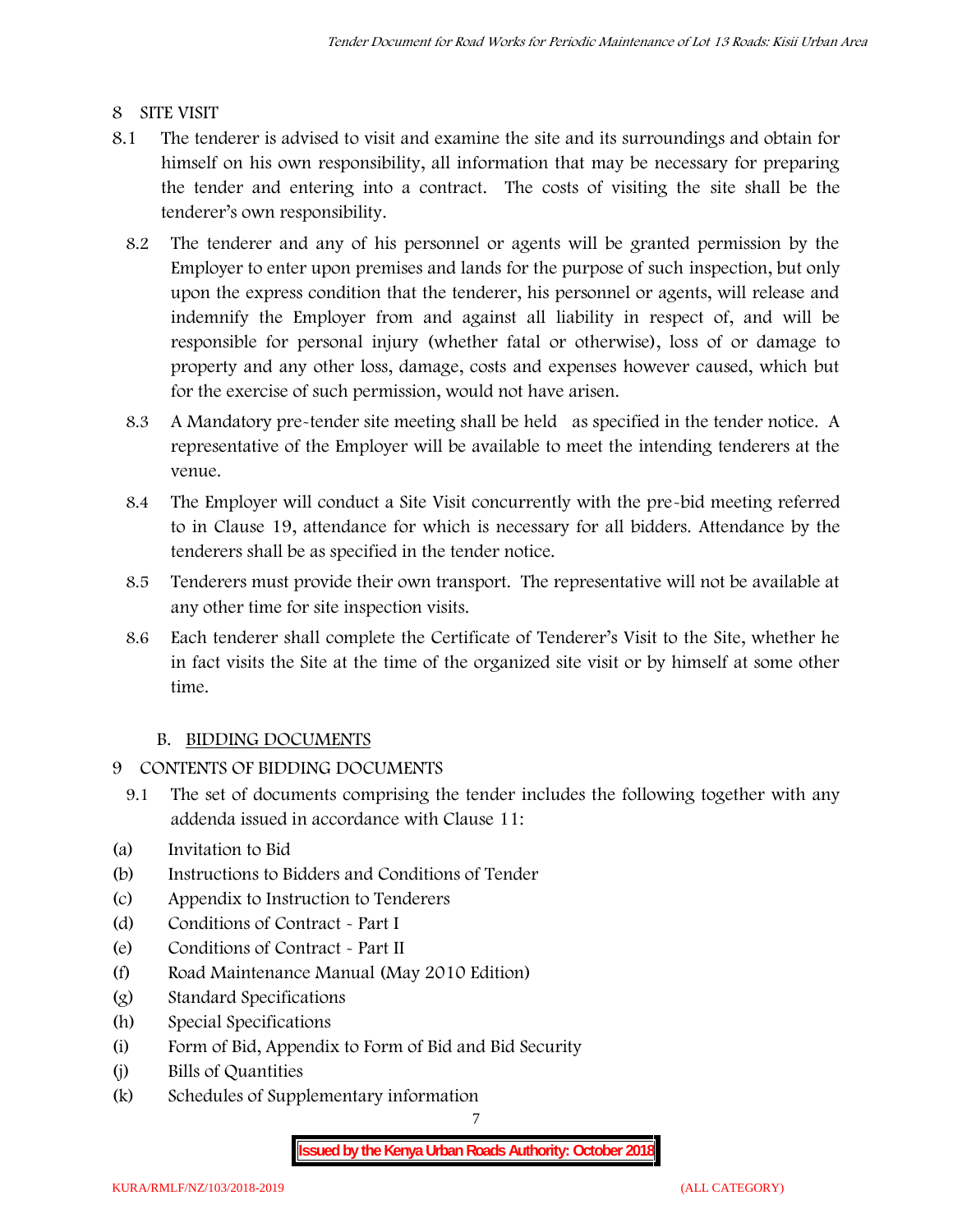- (l) Form of Contract Agreement
- (m) Form of Performance Security
- (n) Drawings
- (o) BID Addenda (Bid Notices)
- (p) Declaration Form
	- 9.2 The bidder is expected to examine carefully all instructions, conditions, forms, terms, specifications and drawings in the bidding documents. Failure to comply with the requirements of bid submission will be at the bidder's own risk. Bids that are not substantially responsive to the requirements of the bidding documents will be rejected.
	- 9.3 All recipients of the documents for the proposed Contract for the purpose of submitting a tender (whether they submit a tender or not) shall treat the details of the documents as "private and confidential".

### **10 CLARIFICATION OF BIDDING DOCUMENTS**

- 10.1 The prospective bidder requiring any clarification of the bidding documents may notify the Employer in writing, cable or by e-mail (hereinafter the term cable is deemed to include telex and facsimile) at the Employer's mailing address indicated in the Bidding Data.
- 10.2 The Employer will respond in writing to any request for clarification that he receives earlier than 7 days prior to the deadline for the submission of bids. Copies of the Employer's response to queries raised by bidders (including an explanation of the query but without identifying the sources of the inquiry) will be sent to all prospective bidders who will have purchased the bidding documents.

### **11 AMENDMENT OF BIDDING DOCUMENTS**

- 11.1 At any time prior to the deadline for submission of bids, the Employer may, for any reason, whether at his own initiative or in response to a clarification requested by a prospective bidder, modify the bidding documents by issuing subsequent Addenda.
- 11.2 The Addendum thus issued shall be part of the bidding documents pursuant to Sub- Clause 10.1 and shall be communicated in writing or cable to all purchasers of the bidding documents. Prospective bidders shall promptly acknowledge receipt of each Addendum in writing or by cable to the Employer.
- 11.3 In order to afford prospective bidders reasonable time in which to take an Addendum into account in preparing their bids, the Employer may, at his discretion, extend the deadline for the submission of bids in accordance with Clause 16.2.

### **C. PREPARATION OF BIDS**

### **12 LANGUAGE OF BID**

12.1 The bid prepared by the bidder and all correspondences and documents relating to the bid exchanged by the bidder and the Employer shall be written in the English Language. Supporting documents and printed literature furnished by the bidder may

8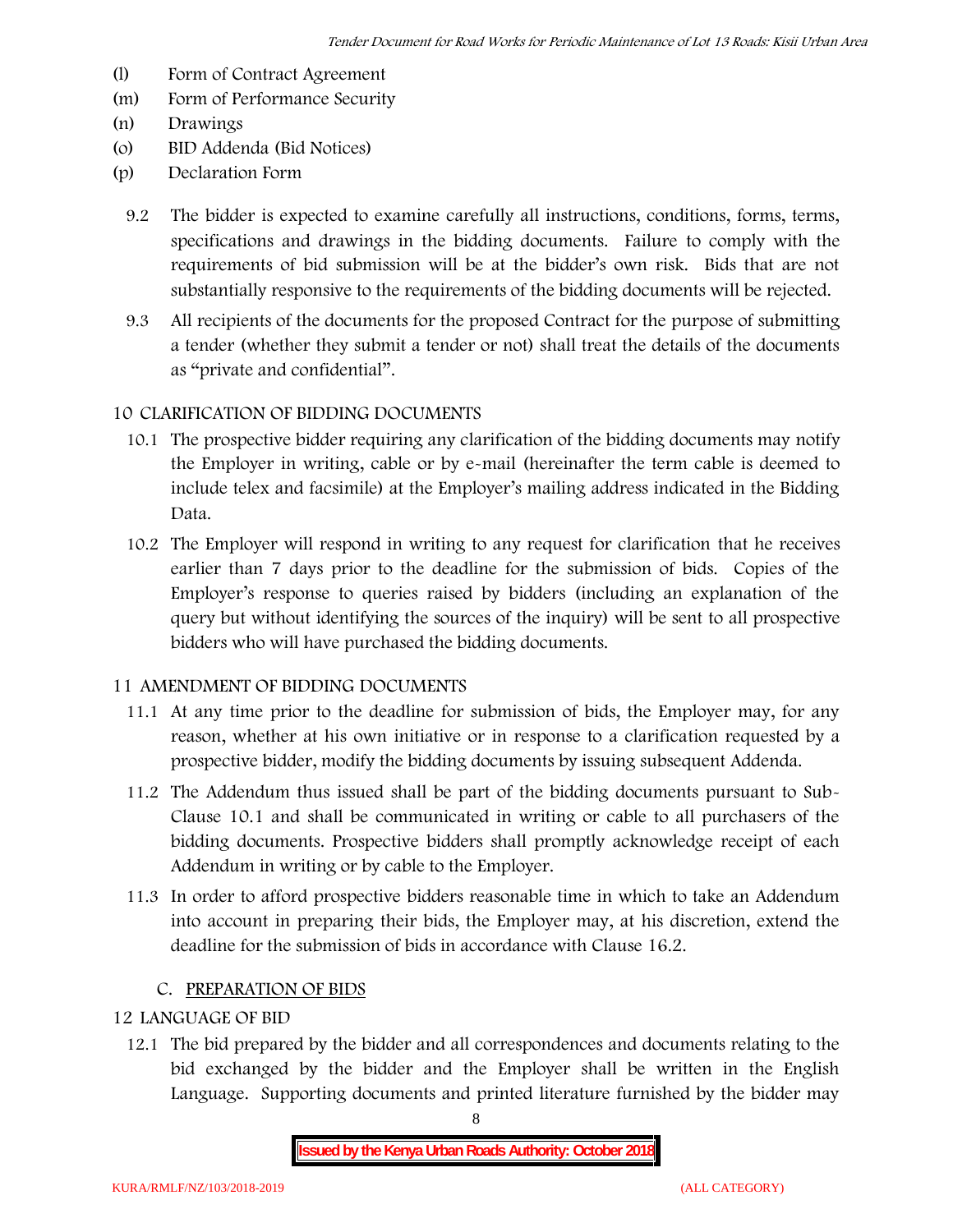be in another language provided they are accompanied by an appropriate translation of pertinent passages in the above stated language. For the purpose of interpretation of the bid, the English language shall prevail.

### **13 DOCUMENTS COMPRISING THE BID**

13.1 The bid to be prepared by the bidder shall comprise:

- (a) Duly filled-in Form of Bid and Appendix to form of bid;
- (b) Bid security;
- (c) Priced Bills of Quantities;
- (d) Schedules of information
- (e) Qualification criteria
- (f) Any other materials required to be completed and submitted in accordance with the Instructions to Bidders embodied in these bidding documents.
	- 13.2 These Forms, Bills of Quantities and Schedules provided in these bidding documents shall be used without exception (subject to extensions of the Schedules in the same format).

### **14 BID PRICES**

- 14.1 Unless explicitly stated otherwise in the bidding documents, the contract shall be for the whole works as described in Sub-Clause 1.1, based on the basic unit rates and prices in the Bill of Quantities submitted by the bidder.
- 14.2 The bidder shall fill in rates and prices for all items of Works described in the Bills of Quantities, whether quantities are stated or not.
- 14.3 All duties, taxes (including VAT) and other levies payable by the Contractor under the Contract, or for any other cause as of the date 7 days prior to the deadline for submission of bids, shall be included in the rates and prices and the total Bid Price submitted by the bidder.
- 14.4 Unless otherwise provided in the Bidding Data and Conditions of Particular Application the rates and prices quoted by the bidder are subject to adjustment during the performance of the contract in accordance with the provisions of Clause 70 of the Conditions of Contract.

### **15 CURRENCIES OF BID AND PAYMENT**

15.1 Bids shall be priced in Kenya Shillings.

### **16 BID VALIDITY**

- 16.1 The bid shall remain valid and open for acceptance for a period of 90 calendar days from the specified date of bid opening specified in Clause 22.
- 16.2 In exceptional circumstances prior to expiry of the original bid validity period, the Employer may request that the bidders extend the period of validity for a specified additional period. The request and the responses thereto shall be made in writing or by

9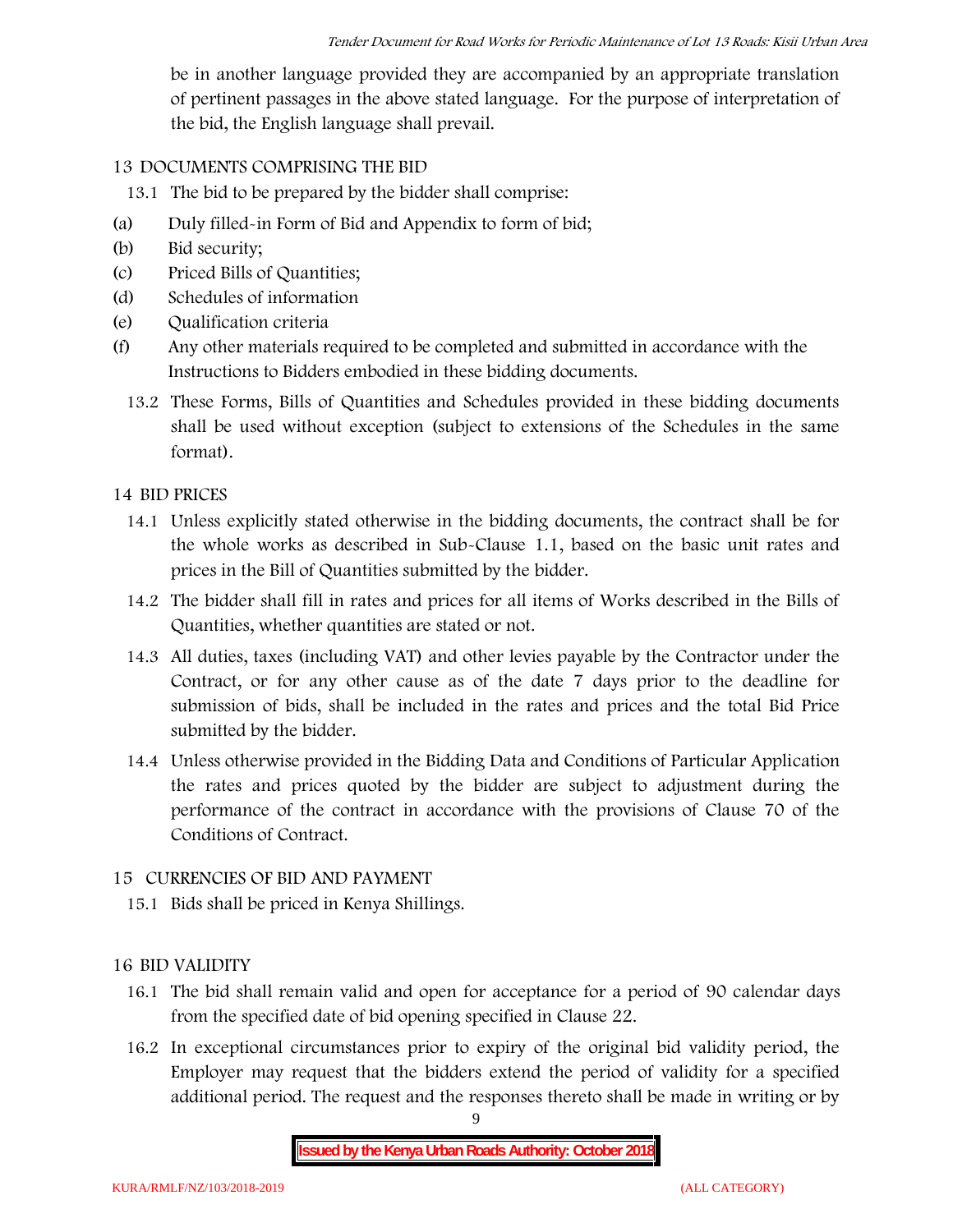cable. A bidder may refuse the request without forfeiting his bid security. A bidder agreeing to the request will not be required nor permitted to modify his bid but will be required to extend the validity of his bid security for the period of the extension, and in compliance with Clause 17 in all respects.

### **17 BID SECURITY**

- **17.1** The bidder shall furnish, as part of his bid, a bid security in the amount shown in the Appendix to instruction to tenderers. **The bid security must be in form of unconditional Bank guarantee.**
- 17.2 The bid security shall be in the form of unconditional bank guarantee from a reputable bank selected by the bidder and located in Kenya. The format of the bank guarantee shall be in accordance with bid security included in Section 3. The bid security shall remain valid for a period of thirty (30) days beyond the original validity period for the bid, and beyond any period of extension subsequently requested under Sub-Clause 16.2.
- 17.3 Any bid not accompanied by an acceptable bid security will be rejected by the Employer as non-responsive.
- 17.4 The bid securities of unsuccessful bidders will be discharged/ returned as promptly as possible as but not later than 30 days after the expiration of the period of bid security validity.
- 17.5 The bid security of the successful bidder will be discharged upon the bidder signing the Contract Agreement and furnishing the required performance security.
- 17.6 The bid security may be forfeited:
- (a) if a bidder withdraws his bid, except as provided in Sub-Clause 24.2.
- (b) if the bidder does not accept the correction of any errors, pursuant to Sub-Clause 28.2 or
- (c) in the case of a successful bidder, if he fails within the specified time limit to:
	- (i) sign the Contract Agreement or
	- (ii) furnish the necessary performance security

### **18 NO ALTERNATIVE OFFERS**

- 18.1 The bidder shall submit one offer, which complies fully with the requirements of the bidding documents.
- 18.2 The bid submitted shall be solely on behalf of the bidder. A bidder who submits or participates in more than one bid will be disqualified.
- 18.3 A price or rate shall be entered in indelible ink against every item in the Bills of Quantities with the exception of items which already have Prime Cost or Provisional sums affixed thereto. The bidders are reminded that no "nil" or "included" rates or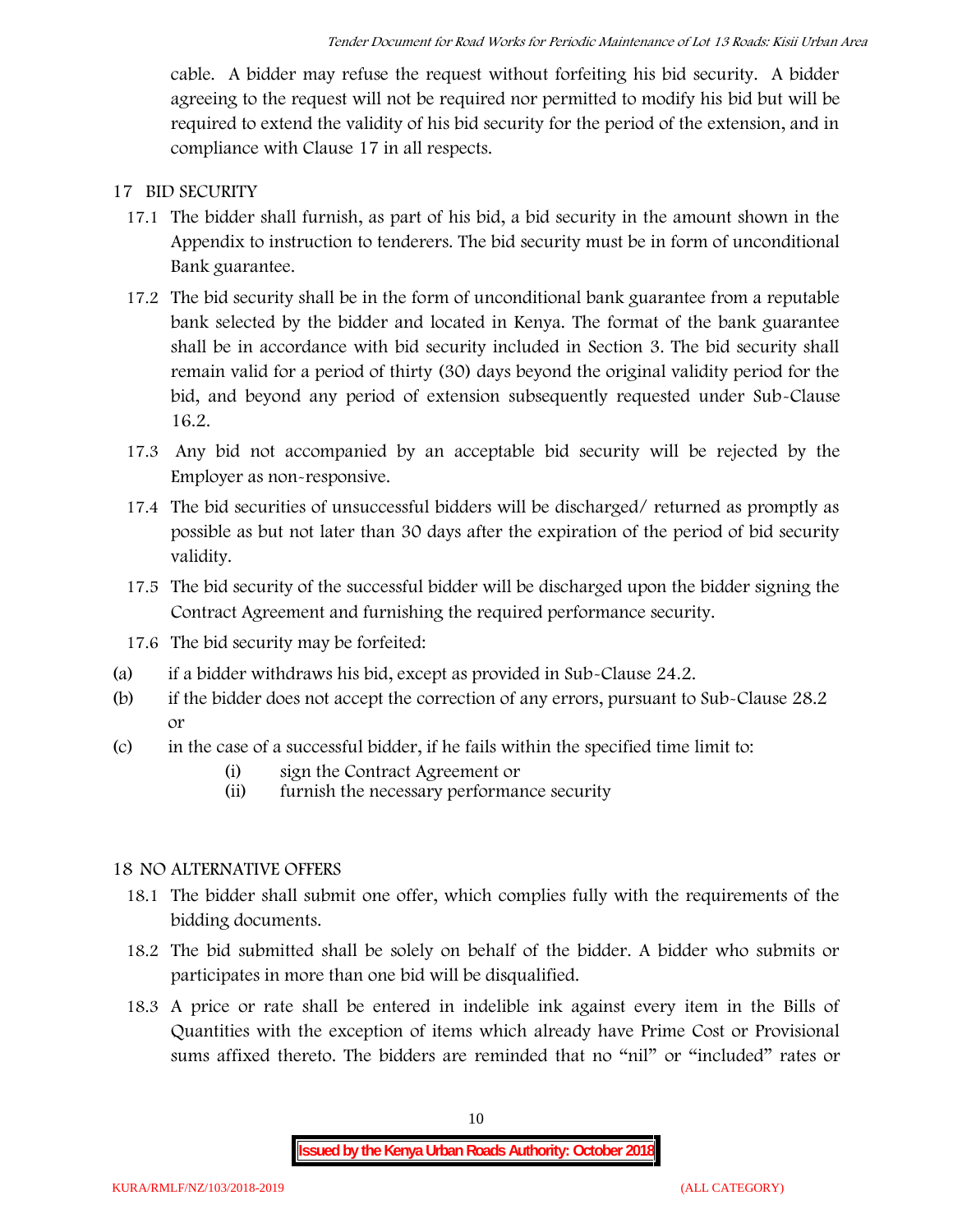"lump-sum" discounts will be accepted. The rates for various items should include discounts if any. Bidders who fail to comply will be disqualified.

#### **19 PRE-BID MEETING**

- 19.1 The bidder's designated representative is invited to attend a mandatory pre-bid meeting, which will take place as specified in the Tender notice. The purpose of the meeting will be to clarify issues and to answer questions on any matter that may be raised at that stage.
- 19.2 The bidder is requested as far as possible to submit any questions in writing or by cable, to reach the Employer not later than one week before the meeting. It may not be practicable at the meeting to answer questions received late, but questions and responses will be transmitted in accordance with the Minutes of the meeting, including the text of the questions raised and the responses given together with any responses prepared after the meeting, will be transmitted without delay to all purchasers of the bidding documents. Any modification of the bidding documents listed in Sub-Clause 9.1, which may become necessary as a result of the pre-bid meeting shall be made by the Employer exclusively through the issue of an Addendum pursuant to Clause 10 or through the minutes of the pre-bid meeting.

### **20 FORMAT AND SIGNING OF BIDS**

- 20.1 The bidder shall prepare one original of the documents comprising the bid as described in Clause 13 of these Instructions to Bidders, bound with the section containing the Form of Bid and Appendix to Bid, and clearly marked "ORIGINAL". In addition, the bidder shall submit another copy of the bid clearly marked "COPY OF ORIGINAL". In the event of discrepancy between them, the original shall prevail.
- 20.2 The original and copies of the bid shall be typed or written in indelible ink (in the case of copies, photocopies are also acceptable) and shall be signed by a person or persons duly authorized to sign on behalf of the bidder pursuant to Sub-Clause 5.1(a) OR 4.3 (c) as the case may be. The person or persons signing the bid shall initial all pages of the bid where entries or amendments have been made.
- 20.3 The bid shall be without alterations, omissions or conditions except as necessary to correct errors made by the bidder, in which case such corrections shall be initialled by the person or persons signing the bid.

### **D. SUBMISSION OF BIDS**

### **21 SEALING AND MARKING OF BIDS**

- 21.1 The bidder shall seal the original and each copy of the bid in separate envelopes duly marking the envelopes "ORIGINAL" and "COPY". The envelopes shall then be sealed in an outer separate envelope.
- 21.2 The inner and outer envelopes shall be:
	- (a) Addressed to the Employer at the address provided in the Appendix to Form of Bid.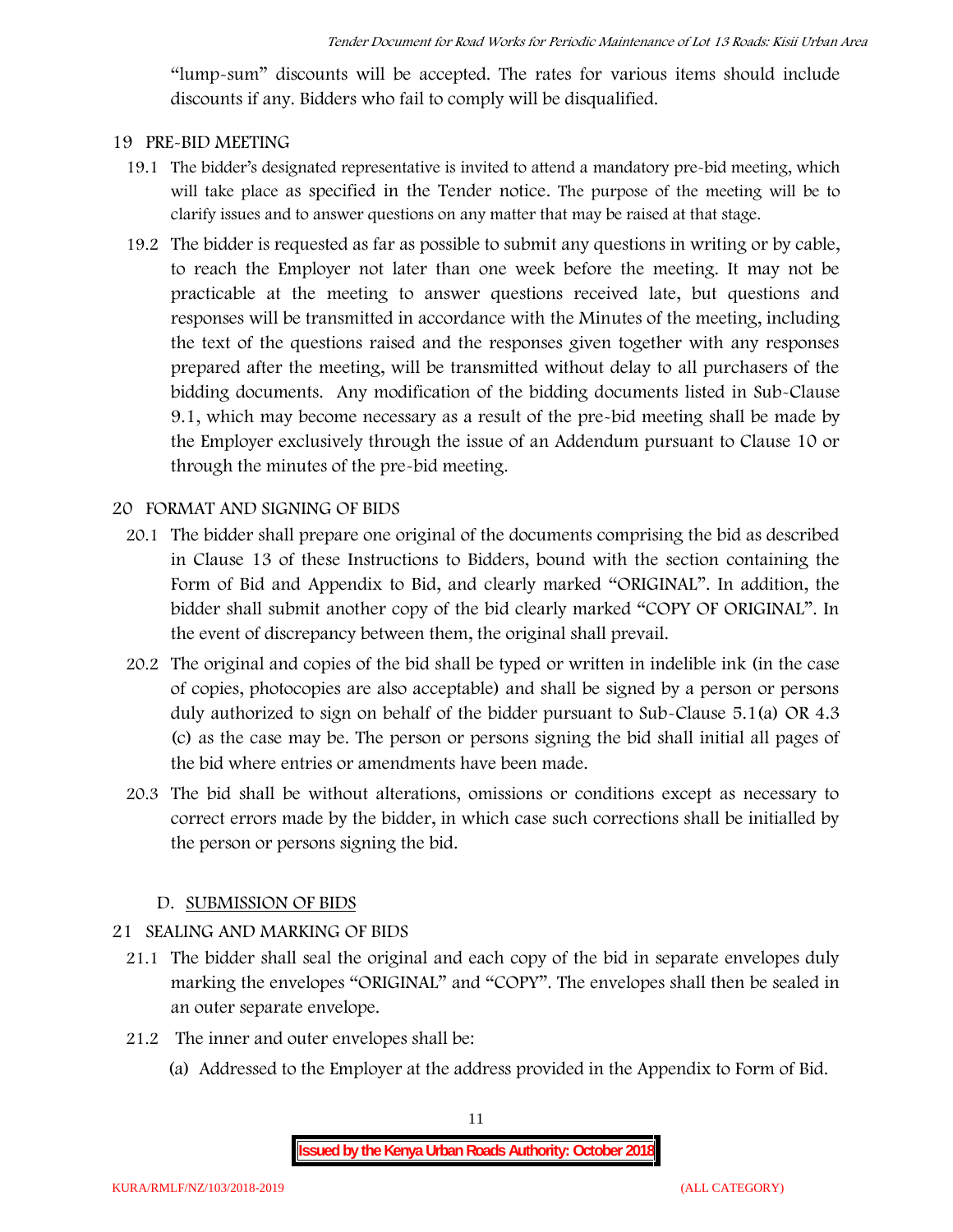- (b) Bear the name and identification number of the contract. In addition to the identification required in sub-Clause 21.2, the inner envelopes shall indicate the name and address of the bidder to enable the bid to be returned unopened in case it is declared "late" pursuant to Clause 23.1, and for matching purposes under Clause 24.
- 21.3 If the outer envelope is not sealed and marked as instructed above, the Employer will assume no responsibility for the misplacement or premature opening of the bid. If the outer envelope discloses the bidder's identity the Employer will not guarantee the anonymity of the bid submission, but this shall not constitute grounds for rejection of the bid.

### **22 DEADLINE FOR SUBMISSION OF BIDS**

22.1 Bids must be received by the Employer at the address specified in Sub Clause 21.2 not later than **the date indicated in the tender notice.**

Tenders delivered by hand must be placed in the "tender box" provided in the office of the employer.

Proof of posting will not be accepted as proof of delivery and any tender delivered after the above stipulated time, from whatever cause arising will not be considered.

- 22.2 The Employer may, at his discretion, extend the deadline for the submission of bids through the issue of an Addendum in accordance with Clause 11 in which case all rights and obligations of the Employer and the bidders previously subject to the original deadline shall thereafter be subject to the new deadline as extended.
- **23 LATE BIDS**
	- 23.1 Any bid received by the Employer after the deadline for submission of bids prescribed in Clause 22 will be returned unopened to the bidder.

### **24 MODIFICATION, SUBSTITUTION AND WITHDRAWAL OF BIDS**

- 24.1 The bidder may modify, substitute or withdraw his bid after bid submission, provided that written notice of modification or withdrawal is received by the Employer prior to the prescribed deadline for submission of bids.
- 24.2 The bidder's modification, substitution or withdrawal notice shall be prepared, sealed, marked and delivered in accordance with the provisions of Clause 21, with the outer and inner envelopes additionally marked "MODIFICATION" or "WITHDRAWAL" as appropriate.
- 24.3 No bid may be modified subsequent to the deadline for submission of bids, except in accordance with Sub-Clause 29.2.
- 24.4 Any withdrawal of a bid during the interval between the deadline for submission of bids and expiration of the period of bid validity specified in Clause 17 may result in the forfeiture of the bid security pursuant to Sub-Clause 17.6.
	- **E. BID OPENING AND EVALUATION**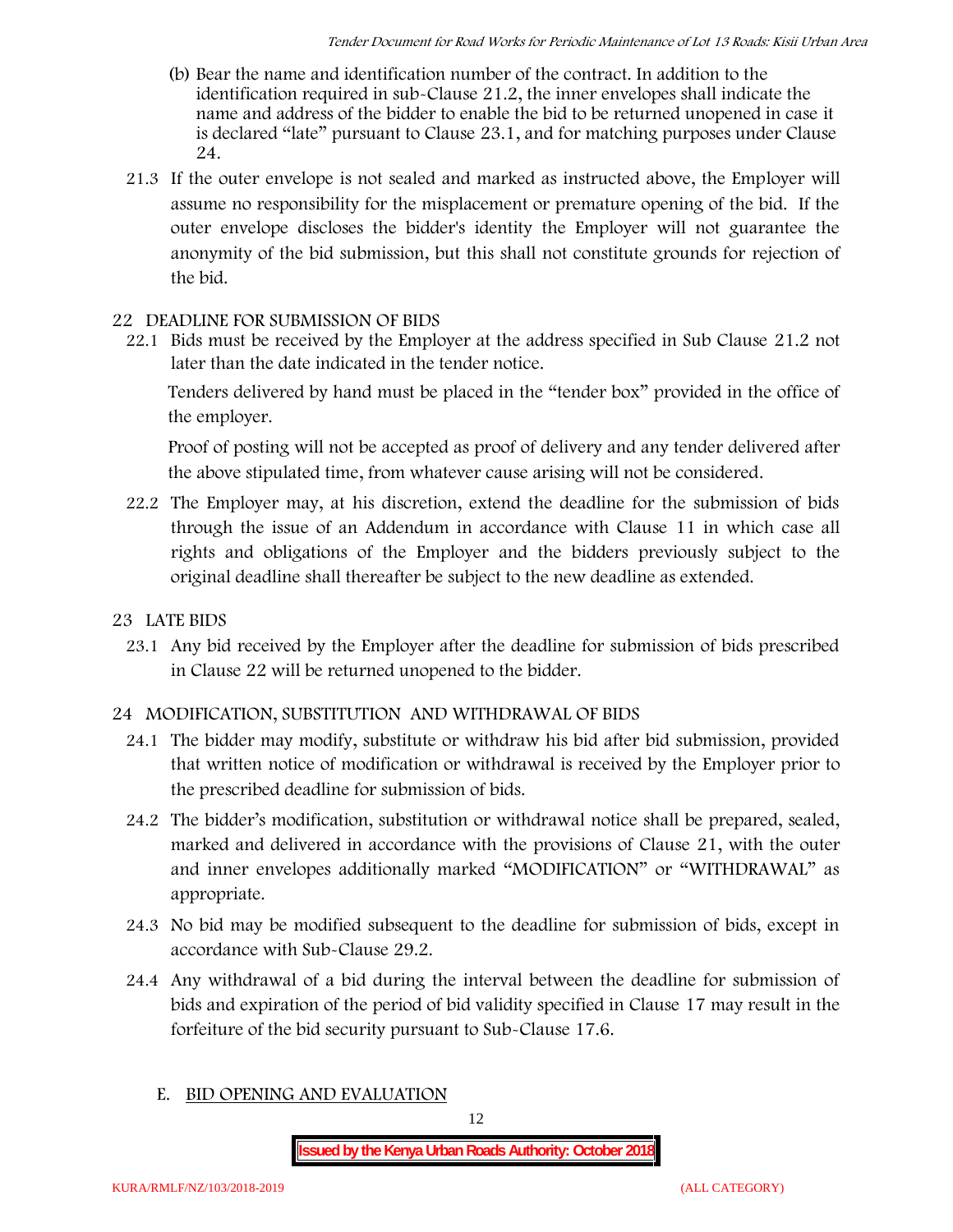### **25 BID OPENING**

- 25.1 The Employer will open the bids, including withdrawals and modifications made pursuant to Clause 24, in the presence of bidders' designated representatives who choose to attend, at the time, date, and location stipulated in the letter of invitation. The bidders' representatives who are present shall sign a register evidencing their attendance.
- 25.2 Envelopes marked "WITHDRAWAL" and "SUBSTITUTION" shall be opened first and the name of the bidder shall be read out. Bids for which an acceptable notice of withdrawal has been submitted pursuant to Clause 24 shall not be opened.
- 25.3 The bidder's name, the Bid Prices, including any bid modifications and withdrawals, the presence (or absence) of bid security, and any such details as the Employer may consider appropriate, will be announced by the Employer at the opening. Subsequently, all envelopes marked "MODIFICATION" shall be opened and the submissions therein read out in appropriate detail. No bid shall be rejected at bid opening except for late bids pursuant to Clause 22.
- 25.4 The Employer shall prepare minutes of the bid opening, including the information disclosed to those present in accordance with Sub-Clause 24.3.
- 25.5 Bids not opened and read out at bid opening shall not be considered further for evaluation, irrespective of the circumstances.

#### **26 PROCESS TO BE CONFIDENTIAL**

26.1 Information relating to the examination, evaluation and comparison of bids, and recommendations for the award of contract shall not be disclosed to bidders or any other persons not officially concerned with such process until the award to the successful bidder has been announced. Any effort by a bidder to influence the Employer's processing of bids or award decisions may result in the rejection of the bidder's bid.

### **27 CLARIFICATION OF BIDS AND CONTACTING OF THE EMPLOYER**

- 27.1 To assist in the examination, evaluation, and comparison of bids, the Employer may, at its discretion, ask any bidder for clarification of its bid, including breakdowns of unit rates. The request for clarification and the response shall be in writing or by cable, but no change in the price or substance of the bid shall be sought, offered, or permitted except as required to confirm the correction of arithmetic errors discovered by the Employer in the evaluation of the bids in accordance with Clause 29.
- 27.2 Subject to Sub-Clause 26.1, no bidder shall contact the Employer on any matter relating to its bid from the time of the bid opening to the time the contract is awarded. If the bidder wishes to bring additional information to the notice of the Employer, should do so in writing.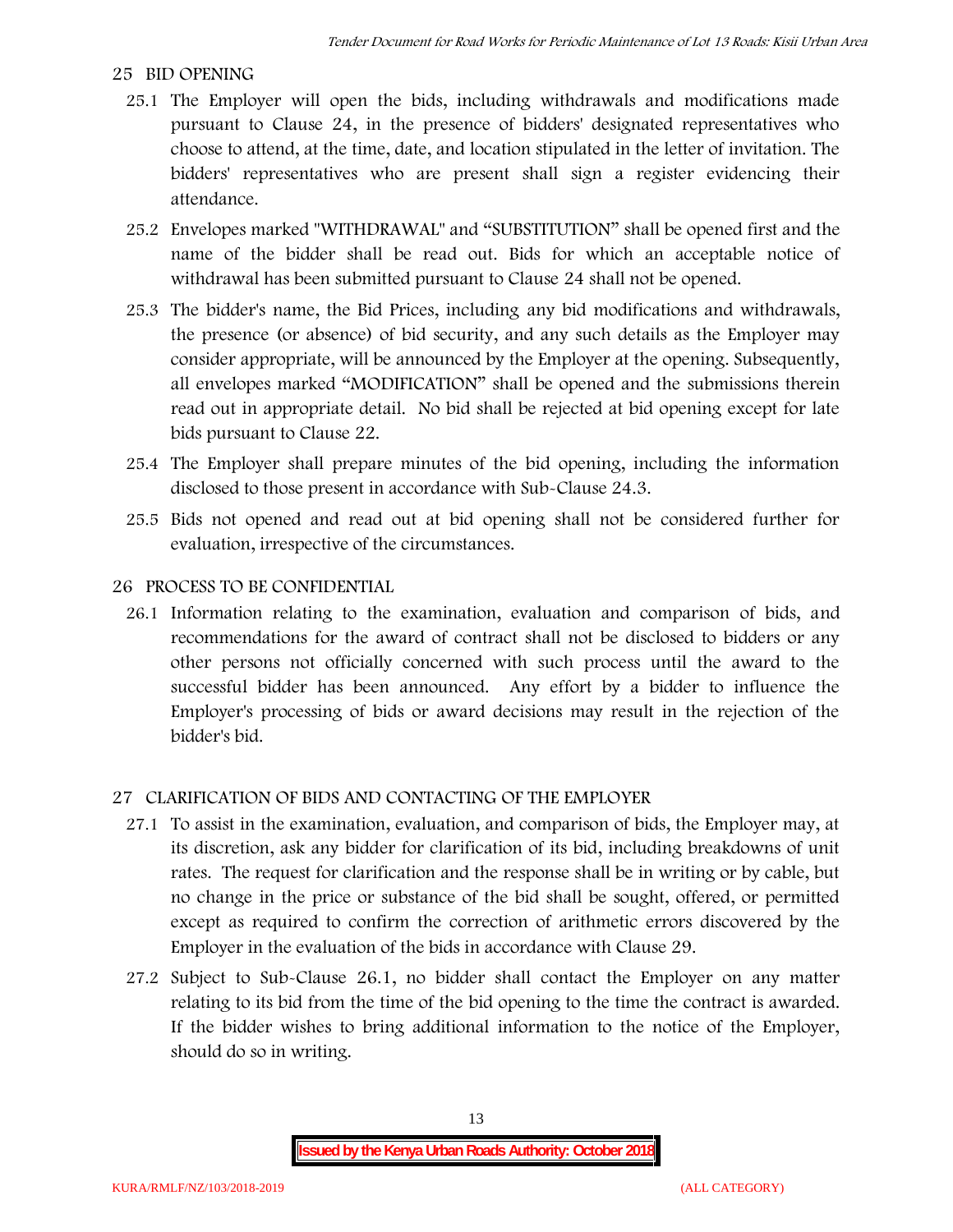27.3 Any effort by the bidder to influence the Employer in the Employer's bid evaluation, bid comparison or contract award decisions may result in the rejection of the bidder's bid.

### **28 EXAMINATION OF BIDS AND DETERMINATION OF RESPONSIVENESS**

- 28.1 Prior to the detailed evaluation of bids, the Employer will determine whether each bid (a) has been properly signed; (b) is accompanied by the required securities; (c) is substantially responsive to the requirements of the bidding documents; and (d) provides any clarification and/or substantiation that the Employer may require to determine responsiveness pursuant to Sub-Clause 28.2.
- 28.2 A substantially responsive bid is one that conforms to all the terms, conditions, and specifications of the bidding documents without material deviation or reservation and has a valid tender bank guarantee. A material deviation or reservation is one

(a) Which affects in any substantial way the scope, quality, or performance of the works;

(b) Which limits in any substantial way, inconsistent with the bidding documents, the Employer's rights or the bidder's obligations under the contract; or

(c) Whose rectification would affect unfairly the competitive position of other bidders presenting substantially responsive bids.

28.3 If a bid is not substantially responsive, it will be rejected by the Employer and may not subsequently be made responsive by correction or withdrawal of the nonconforming deviation or reservation.

### **29 CORRECTION OF ERRORS**

Tenders determined to be substantially responsive shall be checked by the Employer for any arithmetic errors in the computations and summations. Errors will be corrected by the Employer as follows:

- (a) Where there is a discrepancy between the amount in figures and the amount in words, the amount in words will govern.
- (b) Where there is a discrepancy between the unit rate and the line item total resulting from multiplying the unit rate by the quantity, the unit rate as quoted will prevail, unless in the opinion of the Employer, there is an obvious typographical error, in which case adjustment will be made to the entry containing that error.
- (c) In the event of a discrepancy between the tender amount as stated in the Form of Tender and the corrected tender figure in the main summary of the Bills of Quantities, the amount as stated in the Form of Tender shall prevail.
- (d) The Error Correction Factor shall be computed by expressing the difference between the tender amount and the corrected tender sum as a percentage of the corrected work items (i.e. corrected tender sum less Prime Cost and Provisional Sums.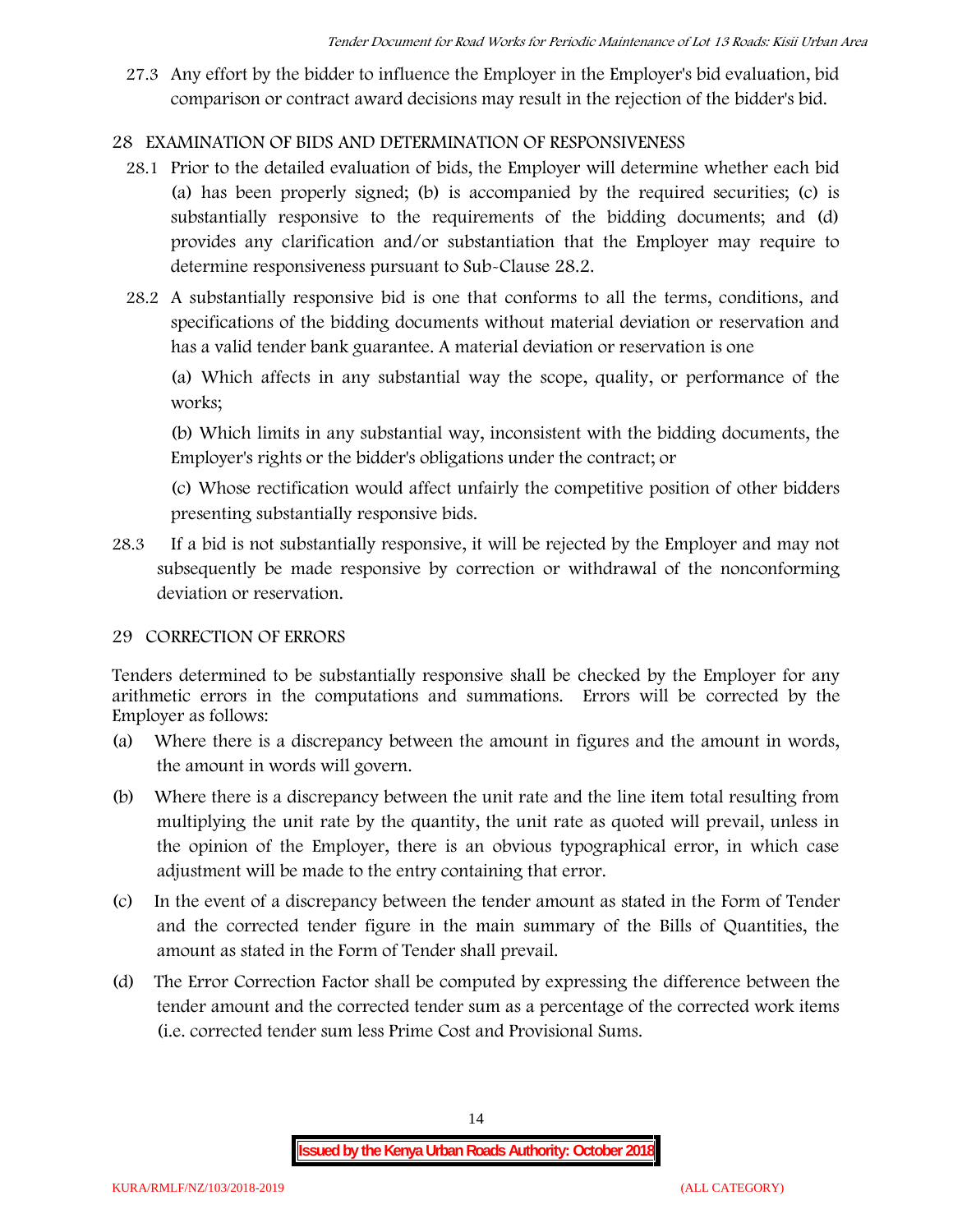- (e) The Error Correction Factor shall be applied to all work items (as a rebate or addition as the case may be) for the purposes of valuations for Interim Certificates and valuations of variations.
- (f) The Bidder shall within three (3) days after issuance of the written notice by the Employer, or such further time as the Employer may allow, correct his tender in such a manner as may be agreed or directed by the Employer failing which the tender may be absolutely rejected and the Bid Security forfeited in accordance with Sub-Clause 17.6 .

### **30 EVALUATION AND COMPARISON OF BIDS**

- 30.1 The Employer will carry out evaluation of details and information provided in post- Qualification Questionnaire and any bidder who does not qualify shall not have his/her bid evaluated further.
- 30.2 The Employer will then evaluate and compare only the bids determined to be substantially responsive in accordance with Clauses 27 and 28.
	- 30.3 The procuring entity may at any time terminate procurement proceedings before contract award and shall not be liable to any person for the termination.
	- 30.4 A tenderer who gives false information in the tender document about its qualification or who refuses to enter into a contract after notification of contract award shall be considered for debarment from participating in future public procurement.

### **31 QUALIFICATION AND EVALUATION CRITERIA**

- 31.1 Post-qualification will be based on meeting all of the following minimum point scale criteria regarding the Applicant's general and particular experience, personnel and equipment capabilities as well as financial position. The Employer reserves the right to waive minor deviations, if they do not materially affect the capacity of an applicant to perform the contract. Subcontractor's experience and resources shall not be taken into account in determining the Applicant's compliance with qualifying criteria.
- **31.2** *General Experience***.**

The Applicant shall meet the following minimum criteria: -

- (a) Average annual turnover for the last 2 years **KShs. 25,000,000.00/-.**
- (b) Successful completion as a prime contractor or sub-contractor in the execution of at least three roads rehabilitation/new construction projects of a similar nature and comparable in complexity to the proposed contract within the last three years, for which at least one was located in an urban environment in Kenya.
- 31.3 *Personnel Capabilities***.** The Applicant should list down personnel of minimum qualification of HND in Civil Engineering for Site Agent, Ordinary Diploma for the surveyor and other supervisory staff.
- 31.4 *Equipment Capabilities.* The Applicant should list down, the plants and equipment that are in his ownership and the ones proposed for hire which should be suitable for executing contract works. – Applicants must attaché evidence of ownership or hiring arrangements.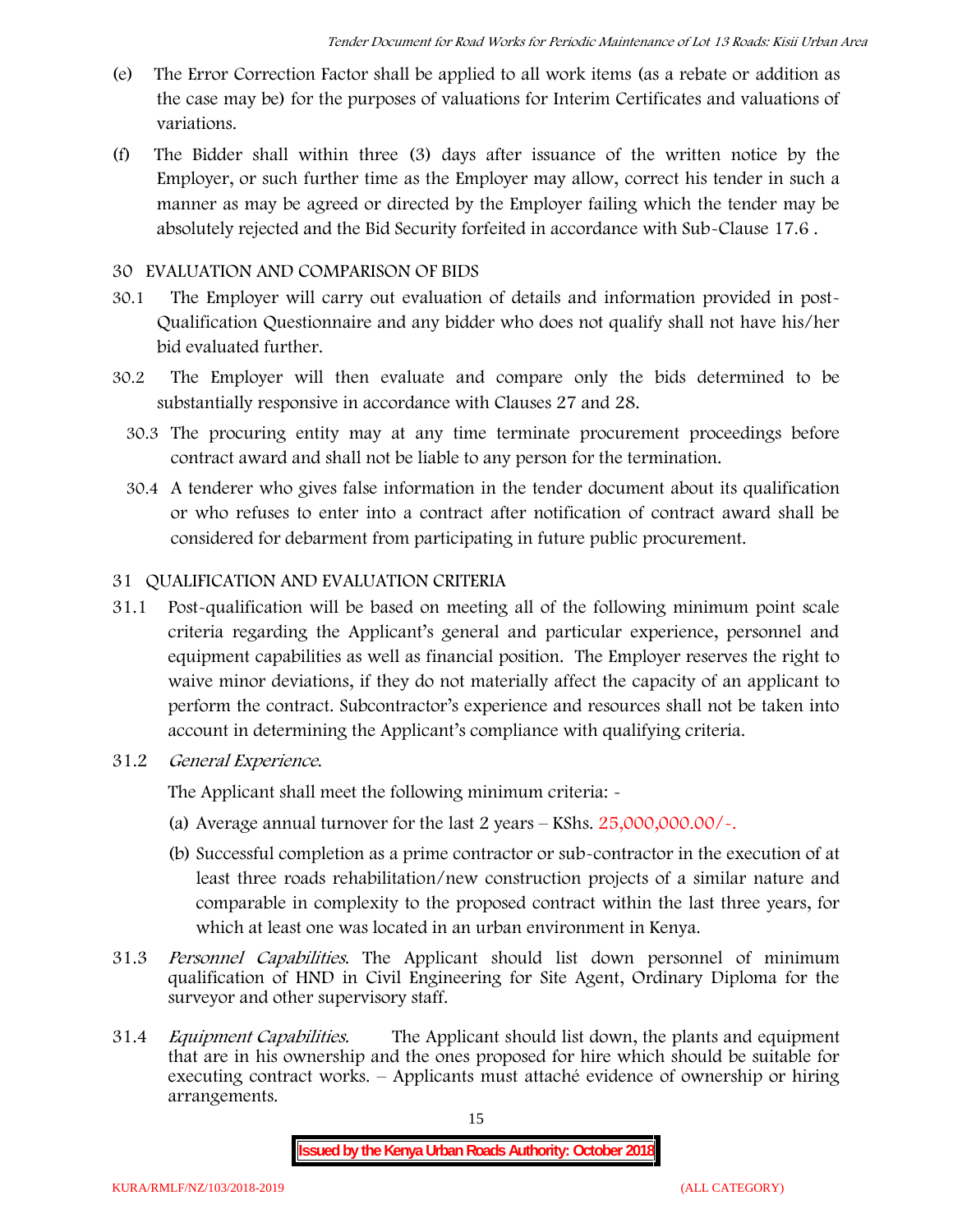- 31.5 *Cash flow statement.* The Applicant should demonstrate that the firm has access to or has available, liquid assets, unencumbered real assets, lines or credit, and other financial means sufficient to meet the construction cash flow for a period of 2 months, estimated at 20% of the estimated tender sum.
- 31.6 **Balance Sheets***.* Signed and stamped Audited balance sheets for the last two years should be submitted and must demonstrate the soundness of the Applicant's financial position, availability of working capital and net worth.
- 31.7 **Financial position/Ratios.** The applicant's financial information will be assessed in terms of ROCE, current ratio and return on equity, and the point scale criteria on their financial position given on this basis. Where necessary, the Employer may make inquiries with the Applicant's bankers.
- 31.8 *Litigation History.* The Applicant should provide accurate information on any litigation or arbitration resulting from contracts complete or under execution by him over the last five years. A consistent history of litigation against the Applicant may result in failure of the application.
- 31.9 Post-qualification criteria are as provided in the Appendix to instruction to tenderers. The bidders who pass the technical criteria will be subjected to financial evaluation.

### **F. FINANCIAL EVALUATION**

31.8 Comparison of major rates of items of construction & credibility of tenderers rates

The Employer will compare the tenderers' rates with the Engineer's estimates for major items of construction. If some bids are seriously unbalanced or front loaded in relation to the Engineer's estimates for the major items of work to be performed under the contract, the Employer may require the bidder to produce detailed price analyses for any or all items of the Bills of Quantities, to demonstrate the internal consistency of those prices with the construction methods and schedule proposed. After evaluation of the price analyses, taking into consideration the schedule of estimated contract payments, the Employer may require that the amount of the Performance Security set forth in Clause 35 be increased at the expense of the bidder to a level sufficient to protect the Employer against financial loss in the event of default of the successful bidder under the contract.

### **G. AWARD OF CONTRACT**

### **32 AWARD**

- 32.1 Subject to Clause 32, the Employer will award the contract to the bidder whose bid has been determined to be substantially responsive to the bidding documents and who has offered the lowest Evaluated Bid Price pursuant to Clause 29, provided that such bidder has been determined to be (a) eligible in accordance with the provisions of Sub-Clause 3.1, and (b) qualified in accordance with the provisions of Clause 4.
- **33 EMPLOYER'S RIGHT TO ACCEPT ANY BID AND TO REJECT ANY OR ALL BIDS**

16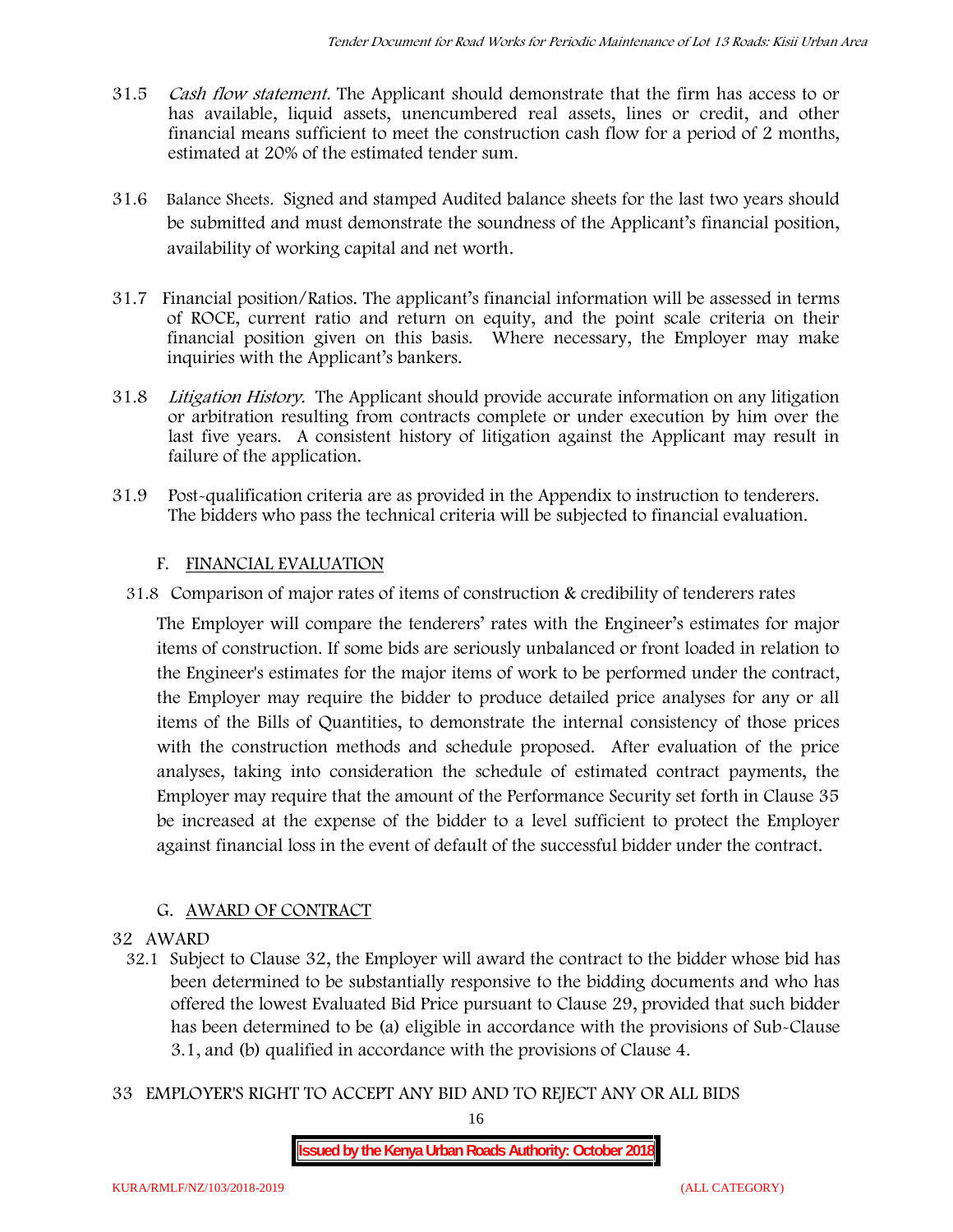33.1 The Employer reserves the right to accept or reject any bid, and to annul the bidding process and reject all bids, at any time prior to award of contract, without thereby incurring any liability to the affected bidder or bidders or any obligation to inform the affected bidder or bidders of the grounds for the Employer's action.

### **34 NOTIFICATION OF AWARD**

- 34.1 Prior to expiration of the period of bid validity prescribed by the Employer, the Employer will notify the successful bidder in writing or by cable confirmed by registered letter that its bid has been accepted. This letter (hereinafter and in the Conditions of Contract called "Letter of Acceptance") shall specify the sum, which the Employer will pay the Contractor in consideration of the execution and completion of the works and the remedying of any defects therein by the Contractor as prescribed by the contract (hereinafter and in the Conditions of Contract called "the Contract Price").
- 34.2 At the same time that the Employer notifies the successful bidder that his bid has been accepted, the Employer shall notify the other bidders that their bids have been unsuccessful and that their bid security will be returned as promptly as possible, in accordance with sub clause 17.4.

### **35 SIGNING OF AGREEMENT**

35.1 Within 21 days of receipt of the Notification of Award, the successful bidder shall sign the Form of Agreement and return it to the Employer, together with the required performance security.

## **36 PERFORMANCE SECURITY**

- 36.1 Within 21 days of receipt of the Letter of Acceptance from the Employer, the successful bidder shall furnish to the Employer a performance security in the form stipulated in the Conditions of contract. The form of performance security provided in Section 9 of the bidding documents shall be used.
- 36.2 The successful bidder shall provide a performance security in the form of an Unconditional Bank Guarantee from a reputable bank located in Kenya.
- 36.3 Failure by successful bidder to lodge the required performance Guarantee within 21 days of the receipt of the letter of Acceptance shall constitute sufficient grounds for annulment of the award and forfeiture of the bid surety; in which event the Employer may make the award to another bidder or call for new bids.

## **37 CONTRACT EFFECTIVENESS**

37.1 The Contract will be effective only upon signature of the Agreement between the Contractor and the Employer.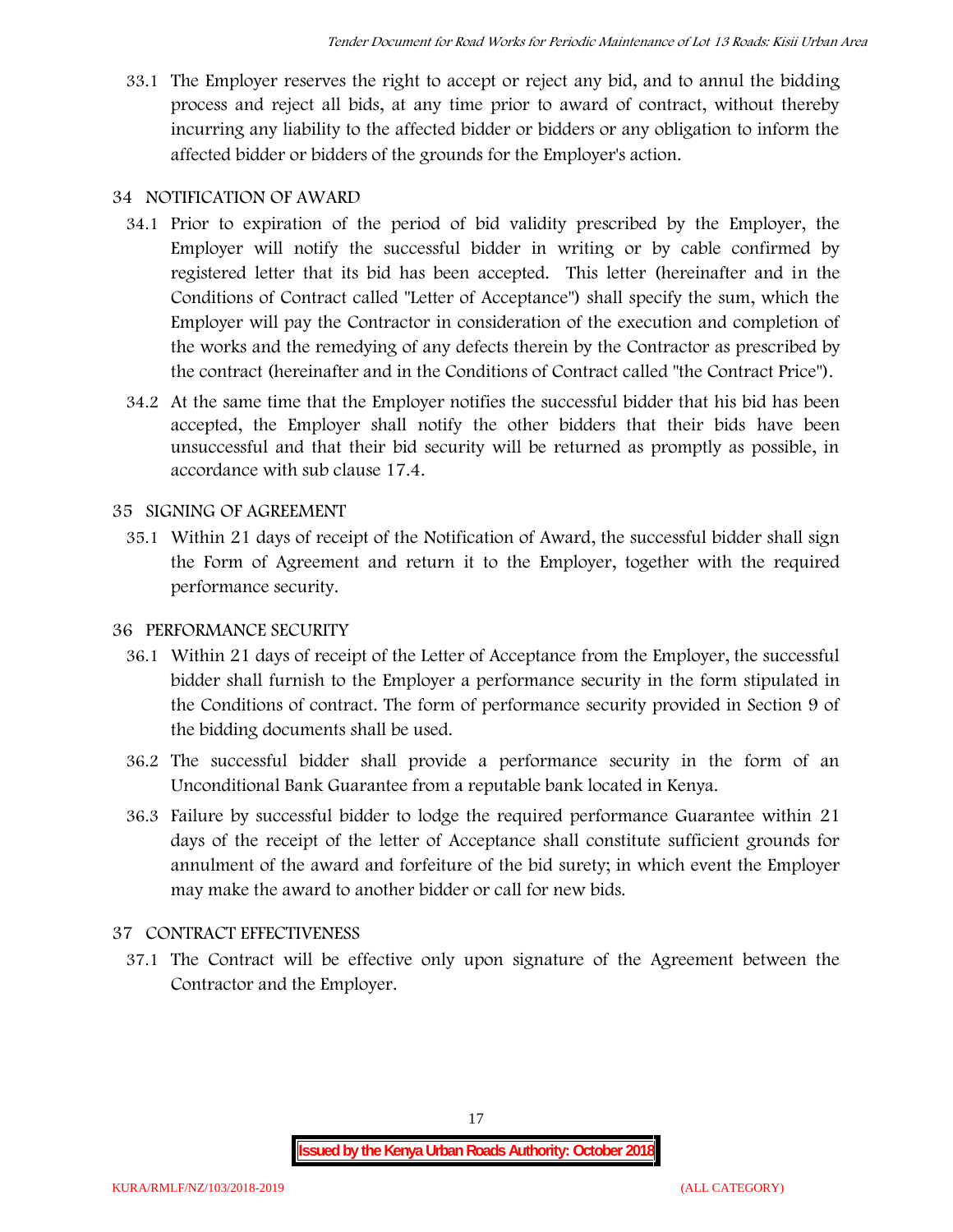## **QUALIFICATION CRITERIA**

This Section contains all the factors, methods and criteria that the Employer shall use to evaluate applications. The information to be provided in relation to each factor and the definitions of the corresponding terms are included in the respective Application Forms.

### **Contents**

| 7. Schedule of the Major Items of Plant/Equipment Available for Proposed Contract. Error! |  |
|-------------------------------------------------------------------------------------------|--|
| Bookmark not defined.                                                                     |  |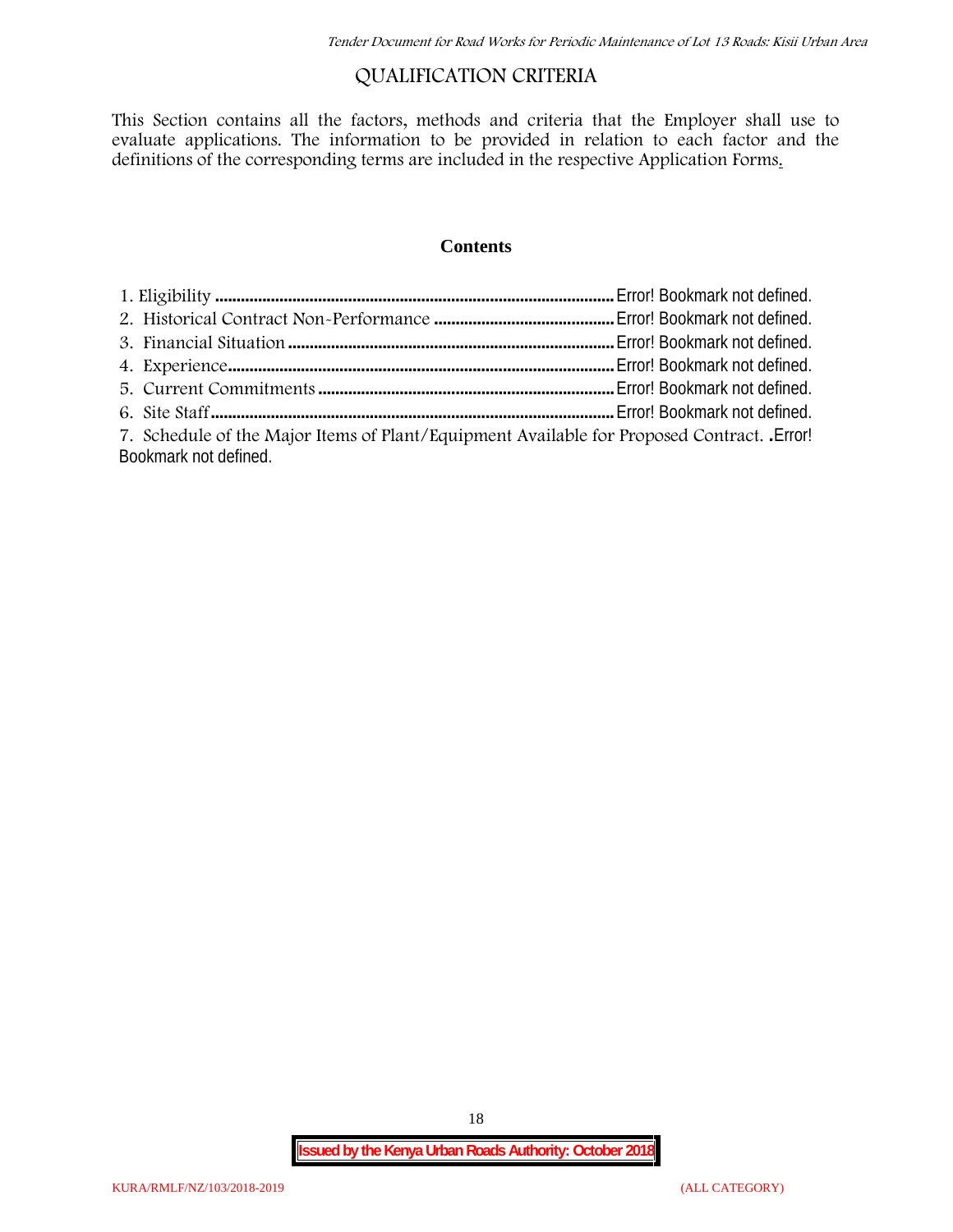| No. | Subject                                    | Requirement                                                                                                                                                                                                                                                                                                                                                                                                                                                                   | Bidder                | Submission<br>Requirements |
|-----|--------------------------------------------|-------------------------------------------------------------------------------------------------------------------------------------------------------------------------------------------------------------------------------------------------------------------------------------------------------------------------------------------------------------------------------------------------------------------------------------------------------------------------------|-----------------------|----------------------------|
|     | 1. Eligibility                             |                                                                                                                                                                                                                                                                                                                                                                                                                                                                               |                       |                            |
| 1.1 | Eligibility                                | Nationality in accordance with<br>Sub-Clause 4.1.                                                                                                                                                                                                                                                                                                                                                                                                                             | Must meet requirement | Section 2, Schedule 1      |
| 1.2 | Conflict of Interest                       | No conflicts of interest in Sub-<br>Clause 4.2.                                                                                                                                                                                                                                                                                                                                                                                                                               | Must meet requirement | Section 2, Schedule 1      |
| 1.3 | Debarment                                  | Not having been declared<br>ineligible by the Employer, as<br>described in Sub-Clause 4.3.                                                                                                                                                                                                                                                                                                                                                                                    | Must meet requirement | Section 2, Schedule 11     |
| 1.4 | Incorporation &<br>Registration            | Pursuant to sub-clause 4.1 the<br>following shall be provided;<br>- Copy of Certificate of<br>incorporation certified by a<br>Commissioner of Oaths or<br>issuing authority to show that<br>the applicant is a registered<br>company and legally authorised<br>to do business in Kenya<br>- Proof of registration with the<br>National Construction Authority<br>(NCA) in the categories<br>indicated in the tender notice.                                                   | Must meet requirement | Section 2, Schedule 1      |
|     | 2. Historical Contract Non-Performance     |                                                                                                                                                                                                                                                                                                                                                                                                                                                                               |                       |                            |
| 2.1 | History of Non-<br>Performing<br>Contracts | Non-performance of a contract<br>did not occur within the last<br>five (5) years prior to the<br>deadline for application<br>submission based on all<br>information on fully settled<br>disputes or litigation. A fully<br>settled dispute or litigation is<br>one that has been resolved in<br>accordance with the Dispute<br>Resolution Mechanism under<br>the respective contract, and<br>where all appeal instances<br>available to the applicant have<br>been exhausted. | Must meet requirement | Section 2, Schedule 5      |
| 2.2 | Pending Litigation                         | All pending litigation shall in<br>total not represent more than<br>fifty percent (50%)] of the<br>Applicant's net worth and shall<br>be treated as resolved against<br>the Applicant.                                                                                                                                                                                                                                                                                        | Must meet requirement | Section 2, Schedule 10     |
|     | 3. Financial Situation                     |                                                                                                                                                                                                                                                                                                                                                                                                                                                                               |                       |                            |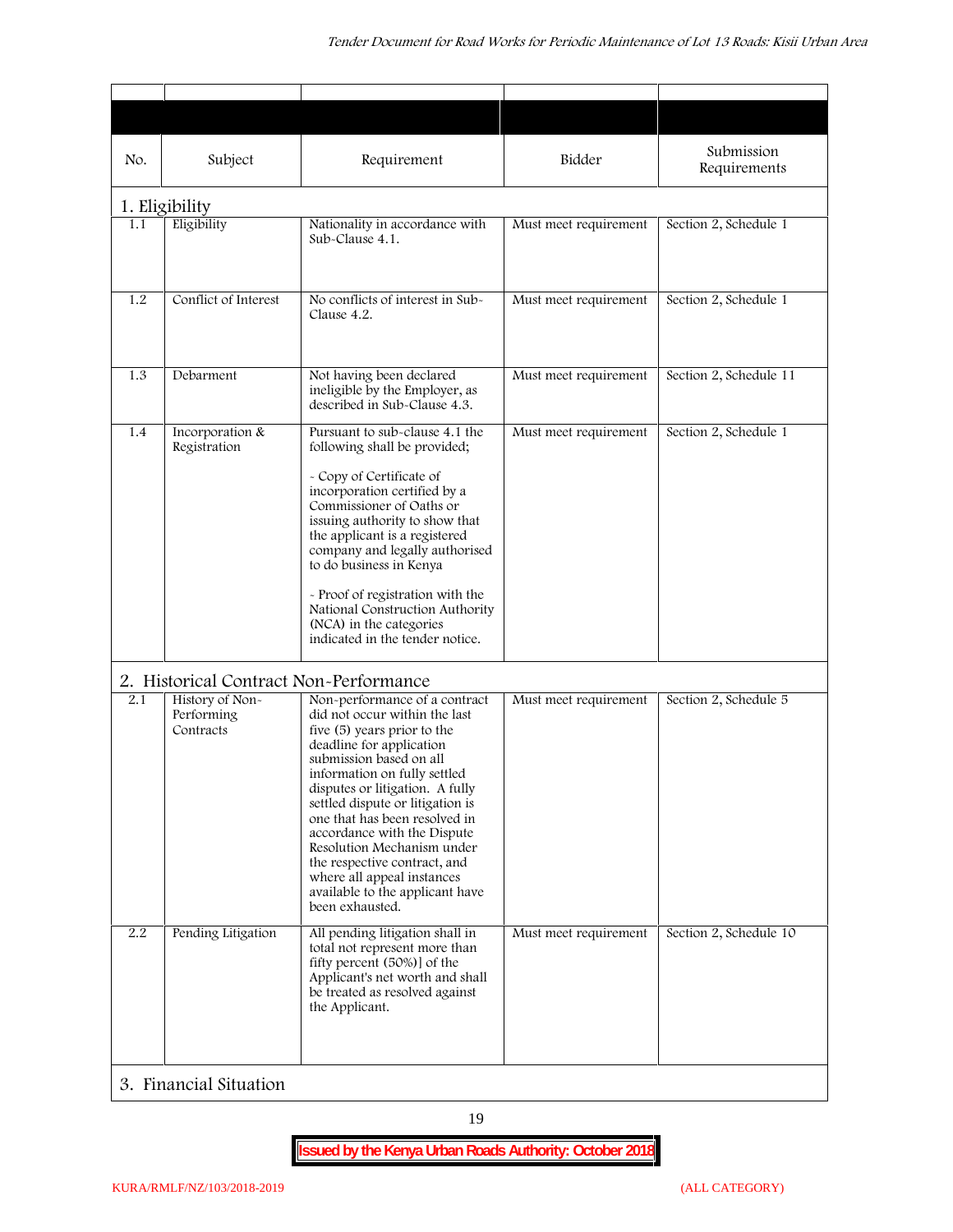| No.    | Subject                                    | Requirement                                                                                                                                                                                                                                                                                                                                                                                                                              | Bidder                                                                                                                              | Submission<br>Requirements                                                                                                                                                                                                                                                                                                                                                                                                                                                              |
|--------|--------------------------------------------|------------------------------------------------------------------------------------------------------------------------------------------------------------------------------------------------------------------------------------------------------------------------------------------------------------------------------------------------------------------------------------------------------------------------------------------|-------------------------------------------------------------------------------------------------------------------------------------|-----------------------------------------------------------------------------------------------------------------------------------------------------------------------------------------------------------------------------------------------------------------------------------------------------------------------------------------------------------------------------------------------------------------------------------------------------------------------------------------|
| 3.1    | Financial<br>Performance                   | (a) Submission of audited<br>balance sheets or other financial<br>statements acceptable to the<br>Employer, for the last two $[2]$<br>years and authenticated bank<br>statement for the last six (6)<br>months to demonstrate:<br>(b) the current soundness of the<br>applicants financial position<br>and its prospective long term<br>profitability, and<br>(c) capacity to have a cash flow<br>equivalent to 20% of the tender<br>sum | Must submit as<br>required and bidders<br>who meet the<br>requirement are<br>marked YES, those<br>that do not meet are<br>marked NO | Attach evidence on<br>the requirement of<br>Section 2, Schedule 8<br>a) All pages must be<br>initialized and<br>stamped by both a<br>practicing Auditor<br>registered with<br>ICPAK and one of the<br>Directors. Auditor's<br>practicing<br>membership number<br>from ICPAC must be<br>indicated. Non-<br>adherence to this to<br>part a, b and c leads<br>to disqualification.<br>(b) All pages in the<br>bank statement must<br>be initialized and<br>stamped by the<br>issuing bank. |
| 3.2    | Average Annual<br>Construction<br>Turnover | (d) Average annual<br>construction turnover of<br>KShs.25 Million [Twenty Five<br>Million], calculated as total<br>certified payments received for<br>contracts in progress or<br>completed, within the last two<br>$[2]$ years                                                                                                                                                                                                          | Must submit as<br>required and bidders<br>who meet the<br>requirement are<br>marked YES, those<br>that do not meet are<br>marked NO | Section 2, Schedule 8                                                                                                                                                                                                                                                                                                                                                                                                                                                                   |
|        | 4. Experience                              |                                                                                                                                                                                                                                                                                                                                                                                                                                          |                                                                                                                                     |                                                                                                                                                                                                                                                                                                                                                                                                                                                                                         |
| 4.1(a) | General<br>Construction<br>Experience      | Experience under construction<br>contracts in the role as a main<br>contractor or subcontractor for<br>at least the last five [5] years<br>prior to the applications<br>submission deadline                                                                                                                                                                                                                                              | Must submit as<br>required and bidders<br>who meet the<br>requirement are<br>marked YES, those<br>that do not meet are<br>marked NO | Section 2, Schedule 6A                                                                                                                                                                                                                                                                                                                                                                                                                                                                  |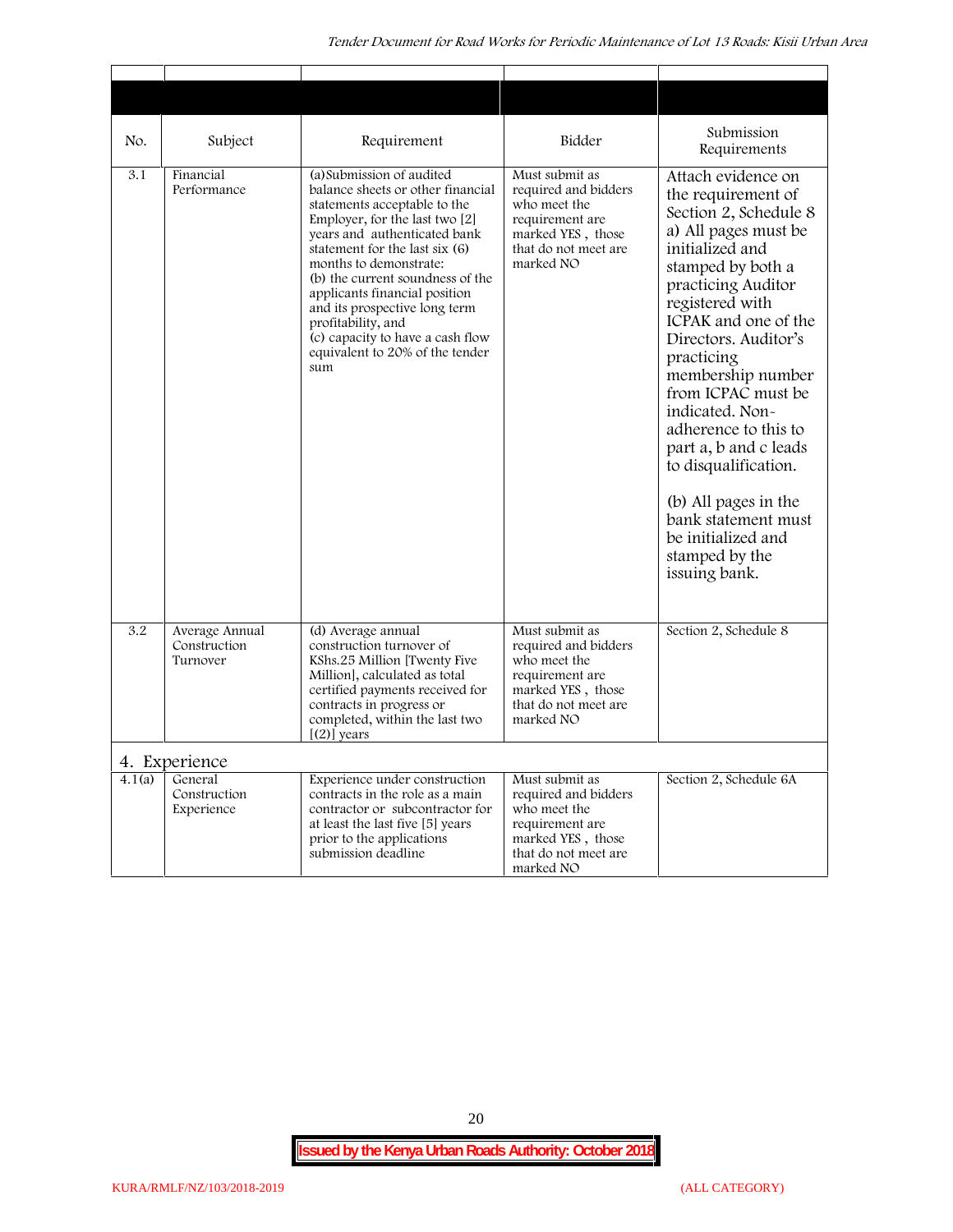| No.    | Subject                                | Requirement                                                                                                                                                                                                                                                                                                                                                                                                                                                                                        | Bidder                                                                                                                              | Submission<br>Requirements |
|--------|----------------------------------------|----------------------------------------------------------------------------------------------------------------------------------------------------------------------------------------------------------------------------------------------------------------------------------------------------------------------------------------------------------------------------------------------------------------------------------------------------------------------------------------------------|-------------------------------------------------------------------------------------------------------------------------------------|----------------------------|
| 4.2(b) | Specific<br>Construction<br>Experience | Participation as a roads<br>contractor, management<br>contractor or subcontractor, in<br>at least three (3) contracts each<br>with a value of at least<br>KShs. 8 Million (Eight million),<br>successfully and substantially<br>completed. One (1) of the<br>contracts should be in a City<br>and that are similar to the<br>proposed works. The similarity<br>shall be based on the physical<br>size, complexity,<br>methods/technology or other<br>characteristics as described in<br>Section 2. | Must submit as<br>required and bidders<br>who meet the<br>requirement are<br>marked YES, those<br>that do not meet are<br>marked NO | Section 2, Schedule6A      |
|        | 5. Current Commitments                 |                                                                                                                                                                                                                                                                                                                                                                                                                                                                                                    |                                                                                                                                     |                            |
| 5.1    | On-going contracts                     | The total value of outstanding<br>works on the on-going<br>contracts should not exceed the<br>average annual turnover for the<br>last two years.                                                                                                                                                                                                                                                                                                                                                   | Must submit as<br>required and bidders<br>who meet the<br>requirement are<br>marked YES, those<br>that do not meet are<br>marked NO | Section 2, Schedule 6B     |
|        | 6. Site Staff                          |                                                                                                                                                                                                                                                                                                                                                                                                                                                                                                    |                                                                                                                                     |                            |
|        | HQ Staff                               | The site staff shall posses<br>minimum levels of<br>qualifications set below;<br>Qualification $=$<br>Diploma in Civil<br>Engineering/Building<br>construction                                                                                                                                                                                                                                                                                                                                     | Must submit as<br>required and bidders<br>who meet the                                                                              | Section 2, Schedule 5      |
|        | Site Agent                             | $Qualification =$<br>Degree in Civil Engineering                                                                                                                                                                                                                                                                                                                                                                                                                                                   | requirement are<br>marked YES, those<br>that do not meet are<br>marked NO                                                           |                            |
|        | Foreman                                | General Experience<br>Specific Experience<br>Qualification = $Dip$ . Civil<br>Engineering<br>General Experience $=$ 5 yrs<br>Specific Experience $=$ 3 Yrs                                                                                                                                                                                                                                                                                                                                         | Must submit as<br>required and bidders<br>who meet the<br>requirement are                                                           |                            |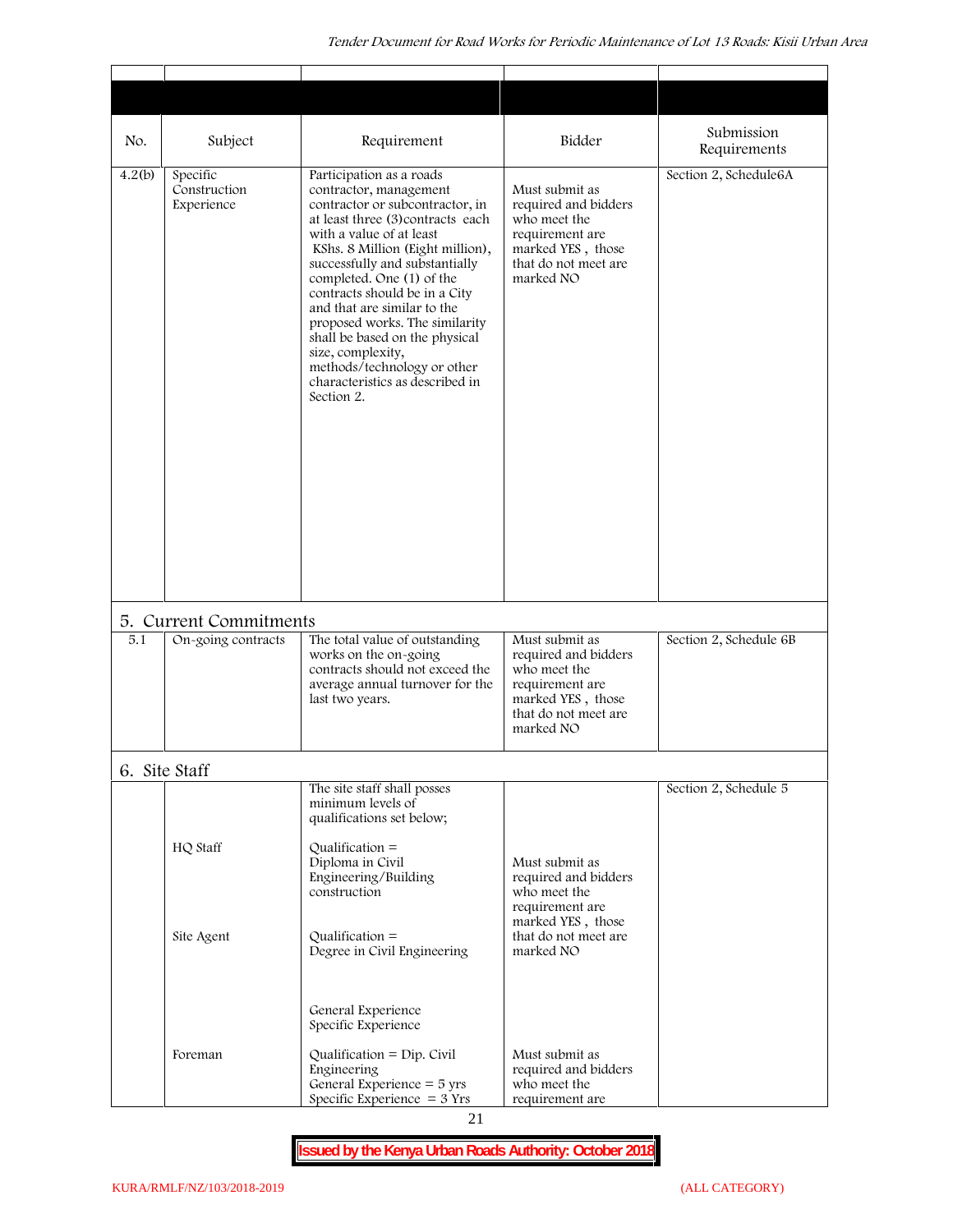| No. | Subject                                | Requirement                                                                                                   | Bidder                                                                                                                              | Submission<br>Requirements |
|-----|----------------------------------------|---------------------------------------------------------------------------------------------------------------|-------------------------------------------------------------------------------------------------------------------------------------|----------------------------|
|     | Site Surveyor                          | Qualification = Diploma in<br>Survey<br>General Experience = $3 \text{ yrs}$<br>Specific Experience $= 2$ Yrs | marked YES, those<br>that do not meet are<br>marked NO                                                                              |                            |
| 5.  | PLANT AND EQUIPMENT                    |                                                                                                               |                                                                                                                                     |                            |
|     | See description<br>below in Schedule 7 |                                                                                                               |                                                                                                                                     |                            |
| 6.  | Work Methodology                       | Submission of a brief work<br>methodology in accordance with<br>sub-clause 5.3                                | Must submit as<br>required and bidders<br>who meet the<br>requirement are<br>marked YES, those<br>that do not meet are<br>marked NO | Section 2                  |
| 7.  | Business permit and<br>office location | Should have a physical address<br>and Current business Permit                                                 | Must submit as<br>required and bidders<br>who meet the<br>requirement are<br>marked YES, those<br>that do not meet are<br>marked NO | Section 2, Schedule 1      |
| 8.  | Litigation History                     | The applicant to provide a valid<br>Sworn affidavit for the tender.                                           | Must submit as<br>required and bidders<br>who meet the<br>requirement are<br>marked YES, those<br>that do not meet are<br>marked NO | Section 2, Schedule 10     |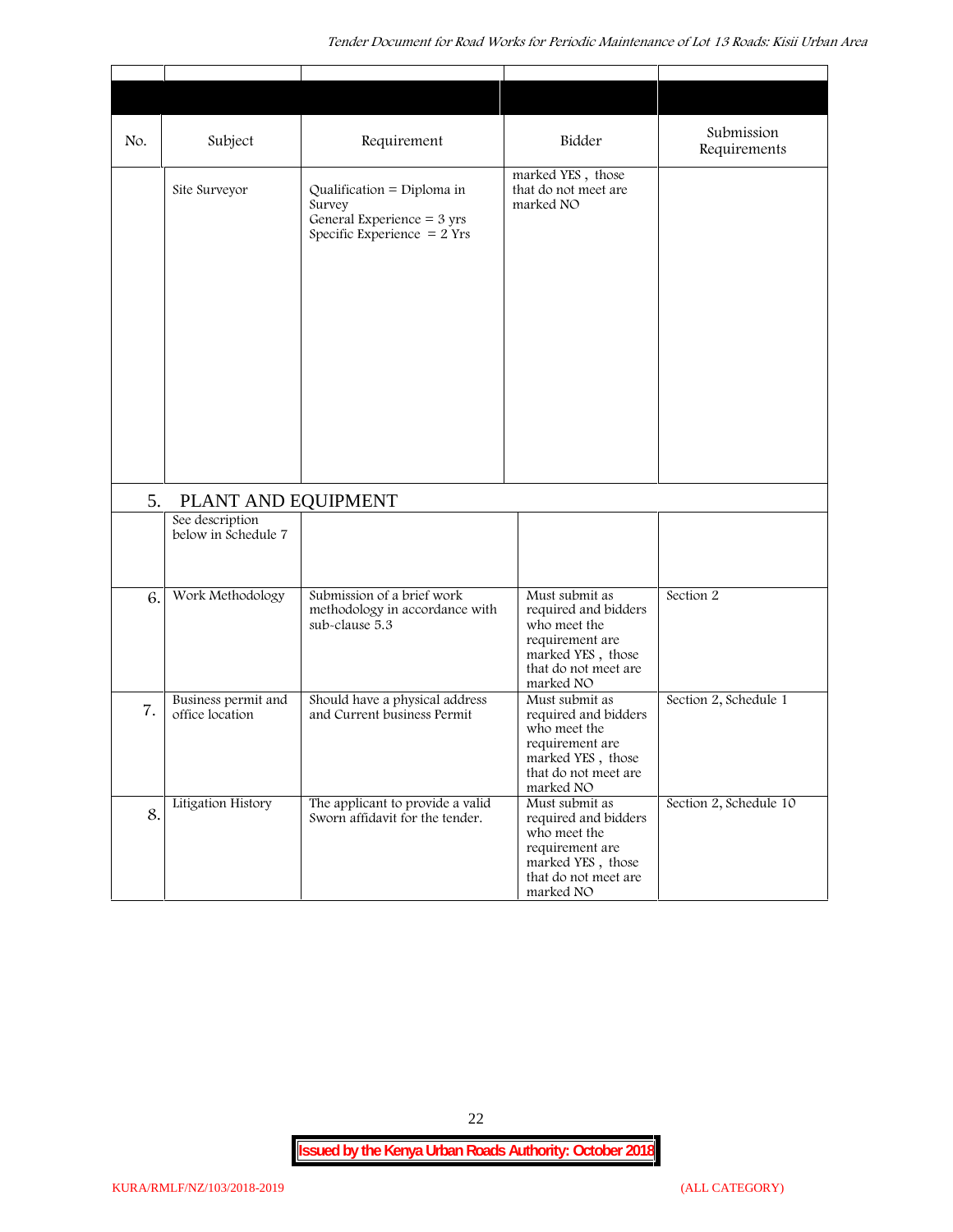**7. Schedule of the Major Items of Plant/Equipment Available for Proposed Contract.**

The Bidder must indicate the core plant and equipment considered by the company to be necessary for undertaking the project together with proof of ownership or lease of the same. The lease must be current i.e. dated from July 2018. Leases which are out dated will not be accepted. (\* Mandatory minimum number of equipment required by the Employer for the execution of the project that the bidder must make available for the Contract).

| Item<br>No.               | Equipment Details                         | *Minimum<br>Number<br>Required<br>for the<br>Contract<br>Execution | Compliance<br>Requirement | No of<br>Equipment<br>Owned by<br>the Bidder | No. of<br>equipment<br>to be<br>hired/<br>purchased<br>by the<br>Bidder | No. of<br>equipment<br>to be made<br>available for<br>the Contract<br>by the<br>Bidder |
|---------------------------|-------------------------------------------|--------------------------------------------------------------------|---------------------------|----------------------------------------------|-------------------------------------------------------------------------|----------------------------------------------------------------------------------------|
| A                         | General Plant                             |                                                                    |                           |                                              |                                                                         |                                                                                        |
|                           | Asphalt Concrete patching<br>plant        | optional                                                           |                           |                                              |                                                                         |                                                                                        |
| $\, {\bf B}$              | Milling Machine                           |                                                                    |                           |                                              |                                                                         |                                                                                        |
|                           | Asphalt Milling Machine                   | optional                                                           |                           |                                              |                                                                         |                                                                                        |
| $\mathcal{C}$             | Bituminous Plants                         |                                                                    |                           |                                              |                                                                         |                                                                                        |
|                           | Bitumen Pressure distributor              | optional                                                           |                           |                                              |                                                                         |                                                                                        |
|                           | Asphalt concrete paver                    | optional                                                           |                           |                                              |                                                                         |                                                                                        |
| $\mathbf D$               | Compactors                                |                                                                    |                           |                                              |                                                                         |                                                                                        |
|                           | Vibrating compaction plate<br>300 mm wide | optional                                                           |                           |                                              |                                                                         |                                                                                        |
|                           | Vibrating compaction plate<br>600 mm wide | optional                                                           |                           |                                              |                                                                         |                                                                                        |
| $\mathbf E$               | Pot hole repair machines                  |                                                                    |                           |                                              |                                                                         |                                                                                        |
|                           | Colas Sprayer                             | $\mathcal{O}$                                                      |                           |                                              |                                                                         |                                                                                        |
|                           | Pavement Cutter Machine                   | $\mathcal{O}$                                                      |                           |                                              |                                                                         |                                                                                        |
|                           | Paver Braker Machine                      | $\mathcal{O}$                                                      |                           |                                              |                                                                         |                                                                                        |
|                           | Pedestrian Roller                         | $\mathcal{O}$                                                      |                           |                                              |                                                                         |                                                                                        |
|                           |                                           |                                                                    |                           |                                              |                                                                         |                                                                                        |
| $\boldsymbol{\mathrm{F}}$ | Concrete Equipment                        |                                                                    |                           |                                              |                                                                         |                                                                                        |
|                           | Mobile concrete mixers                    | $\mathbf{1}$                                                       | Yes/no                    |                                              |                                                                         |                                                                                        |
|                           | Concrete vibrators                        | $\mathbf{1}$                                                       | Yes/no                    |                                              |                                                                         |                                                                                        |

23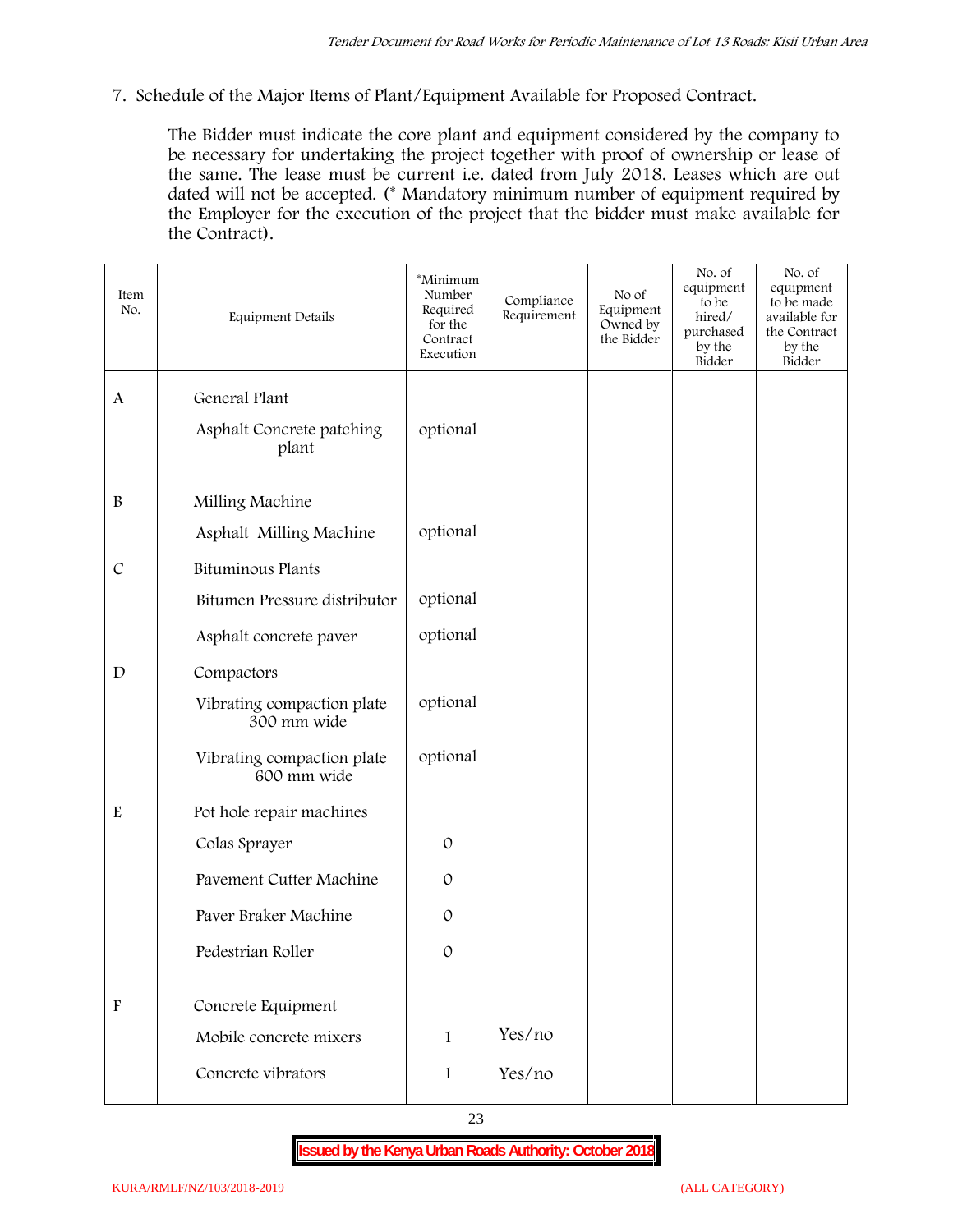| Tender Document for Road Works for Periodic Maintenance of Lot 13 Roads: Kisii Urban Area |
|-------------------------------------------------------------------------------------------|
|-------------------------------------------------------------------------------------------|

| Item<br>No.  | Equipment Details                                                                                 | *Minimum<br>Number<br>Required<br>for the<br>Contract<br>Execution | Compliance<br>Requirement | No of<br>Equipment<br>Owned by<br>the Bidder | No. of<br>equipment<br>to be<br>hired/<br>purchased<br>by the<br>Bidder | No. of<br>equipment<br>to be made<br>available for<br>the Contract<br>by the<br>Bidder |
|--------------|---------------------------------------------------------------------------------------------------|--------------------------------------------------------------------|---------------------------|----------------------------------------------|-------------------------------------------------------------------------|----------------------------------------------------------------------------------------|
| $\mathsf{G}$ | Transport (Tippers,<br>dumpers, water tankers)                                                    |                                                                    |                           |                                              |                                                                         |                                                                                        |
|              | $4X2$ tippers payload $7 - 12$<br>tonnes                                                          |                                                                    |                           |                                              |                                                                         |                                                                                        |
|              | 6X4 tippers payload $16 - 20$<br>tonnes                                                           |                                                                    |                           |                                              |                                                                         |                                                                                        |
|              | 8X4 tippers payload $16 - 20$<br>tonnes                                                           |                                                                    |                           |                                              |                                                                         |                                                                                        |
|              | Flat bed lorries                                                                                  |                                                                    |                           |                                              |                                                                         |                                                                                        |
|              | Subtotal for $G$ – tippers &<br>dumpers                                                           | $\overline{3}$                                                     | Yes/no                    |                                              |                                                                         |                                                                                        |
|              | Water tankers $(18,000 -$<br>20,000 litres<br>capacity)                                           | optional                                                           |                           |                                              |                                                                         |                                                                                        |
| H            | $Earth$ – Moving Equipment                                                                        |                                                                    |                           |                                              |                                                                         |                                                                                        |
|              | Wheeled loaders                                                                                   |                                                                    |                           |                                              |                                                                         |                                                                                        |
|              | Motor graders (93 -<br>205kW)                                                                     |                                                                    |                           |                                              |                                                                         |                                                                                        |
|              | Trench excavator                                                                                  |                                                                    |                           |                                              |                                                                         |                                                                                        |
|              | Subtotal for $H$ – Earth<br>moving equipment                                                      | $\mathbf{1}$                                                       | Yes/no                    |                                              |                                                                         |                                                                                        |
|              |                                                                                                   |                                                                    |                           |                                              |                                                                         |                                                                                        |
|              |                                                                                                   |                                                                    |                           |                                              |                                                                         |                                                                                        |
| I            | Excavators                                                                                        |                                                                    |                           |                                              |                                                                         |                                                                                        |
|              | Hydraulic crawler mounted<br>$(7 - 10 \text{ tonnes}) - 0.25 - 0.4$<br>m <sup>3</sup> SAE bucket. |                                                                    |                           |                                              |                                                                         |                                                                                        |
|              | Hydraulic crawler mounted<br>$(10 - 16 \text{ tonnes}) - 0.40$<br>0.60 m <sup>3</sup> SAE bucket. |                                                                    |                           |                                              |                                                                         |                                                                                        |
|              | Hydraulic wheel mounted                                                                           |                                                                    |                           |                                              |                                                                         |                                                                                        |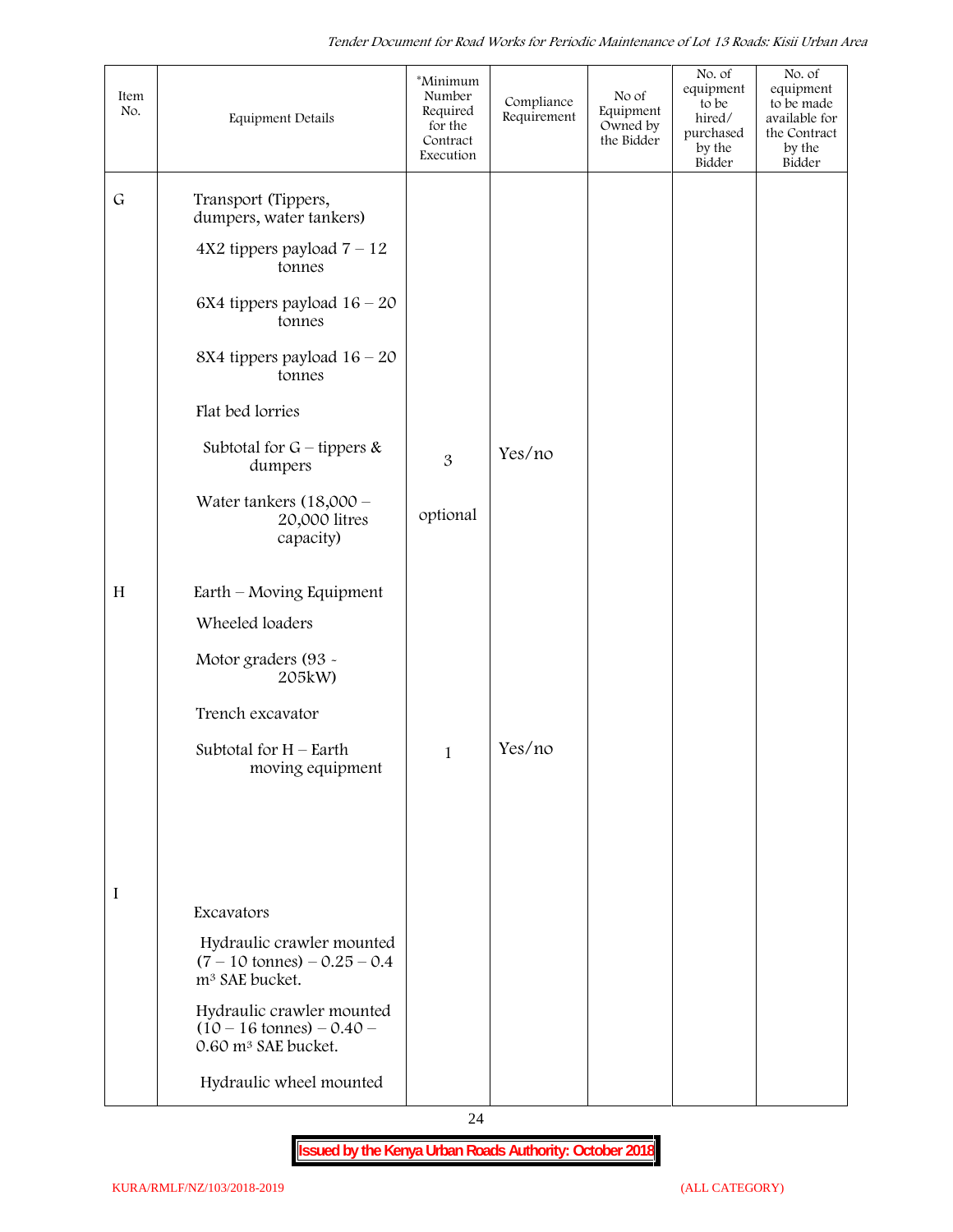*Tender Document for Road Works for Periodic Maintenance of Lot 13 Roads: Kisii Urban Area*

| Item<br>No. | <b>Equipment Details</b>                                                                                                                                                                                                                                                                                                                                                                                            | *Minimum<br>Number<br>Required<br>for the<br>Contract<br>Execution | Compliance<br>Requirement  | No of<br>Equipment<br>Owned by<br>the Bidder | No. of<br>equipment<br>to be<br>hired/<br>purchased<br>by the<br>Bidder | No. of<br>equipment<br>to be made<br>available for<br>the Contract<br>by the<br>Bidder |
|-------------|---------------------------------------------------------------------------------------------------------------------------------------------------------------------------------------------------------------------------------------------------------------------------------------------------------------------------------------------------------------------------------------------------------------------|--------------------------------------------------------------------|----------------------------|----------------------------------------------|-------------------------------------------------------------------------|----------------------------------------------------------------------------------------|
| J           | $(7 - 10 \text{ tonnes}) - 0.25 - 0.4$<br>m <sup>3</sup> SAE bucket.<br>Hydraulic wheel mounted<br>$(10 - 16 \text{ tonnes}) - 0.40 -$<br>0.6 m <sup>3</sup> SAE bucket.<br>Hydraulic wheel mounted<br>backloader $(7 - 10$ tonnes)<br>$-0.25 - 0.4$ m <sup>3</sup> SAE bucket.<br>Subtotal for I (Excavators)<br>Rollers<br>Self-propelled single drum<br>vibrating (various types)<br>Pneumatic rubber tyre (1-2) | $\mathbf{1}$<br>$\mathbf{1}$<br>1                                  | Yes/no<br>Yes/no<br>Yes/no |                                              |                                                                         |                                                                                        |
|             | tonnes/wheel)<br>Double drum vibrating<br>pedestrian roller                                                                                                                                                                                                                                                                                                                                                         | Optional                                                           |                            |                                              |                                                                         |                                                                                        |

25

 $\ddot{\phantom{0}}$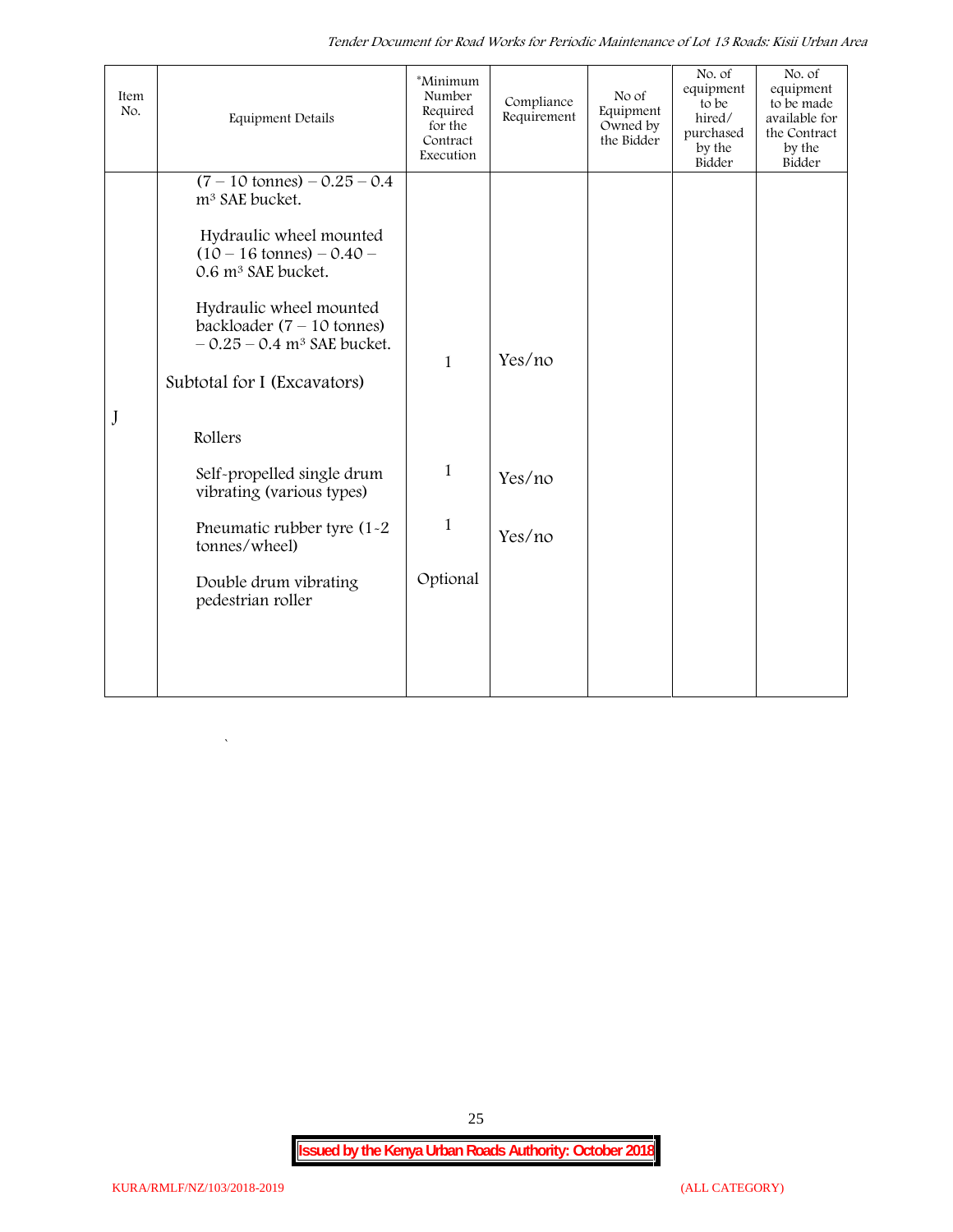# **Appendix to Instruction to Tenderers**

## **Table 1: Pre- Qualification Checklist for Completeness and Responsiveness.**

| $S/NO$ . | Completeness and<br>Responsiveness<br>Criteria                | References                                   | Requirement                                                                                                                        |
|----------|---------------------------------------------------------------|----------------------------------------------|------------------------------------------------------------------------------------------------------------------------------------|
| 1.       | Form of Bid                                                   | Section II<br>Clause 20.2                    | - Amount must be indicated<br>Properly stamped, filled and signed<br>$\tilde{\phantom{a}}$                                         |
| 2.       | Appendix to Form of<br>Bid                                    | Section II<br>Clause 20.2                    | Properly stamped, filled and signed                                                                                                |
| 3.       | <b>Bid Security</b>                                           | Section II<br>Clause 17                      | Unconditional bank guarantee<br>In the format provided with all<br>conditions<br>- must be valid for 30 days after bid<br>validity |
| 4.       | <b>Confidential Business</b><br>Questionnaire                 | Section IX;<br>Schedule 1                    | Properly filled, stamped and signed<br>Provide all required information                                                            |
| 5.       | Form of Power of<br>Attorney                                  | Section IX;<br>Schedule 2<br>Clause $5.1(a)$ | Properly filled, stamped and signed                                                                                                |
| 6.       | Tax Compliance<br>Certificate                                 | Tender notice                                | - Provide valid tax compliance certificate                                                                                         |
| 7.       | Registration with<br>National Construction<br>Authority (NCA) | Tender notice<br>Item 1.4 of QC              | - Copy of valid certificate and practicing<br>license                                                                              |
| 8.       | Certificate of<br>Incorporation                               | Tender notice<br>Item 1.4 of $QC$            | - Copy of certificate Certified by<br>Commissioner for Oaths                                                                       |
| 9.       | Priced Bill of<br>Quantities                                  | Clause 14.1<br>Section IX                    | - Fill all rates, prices and amounts and<br>counter sign any alteration(s)<br>Stamp and initial all pages of BOQ's                 |
| 10.      | Eligibility                                                   | Section II;<br>Schedule 1<br>Clause 4.1      | - Legible copies of National ID or passport<br>for all directors<br>- System generated Form CR12 (12<br>months)                    |
| 11.      | Conflict of interest                                          | Section II;<br>Schedule 1<br>Clause 4.2      | - to state explicitly                                                                                                              |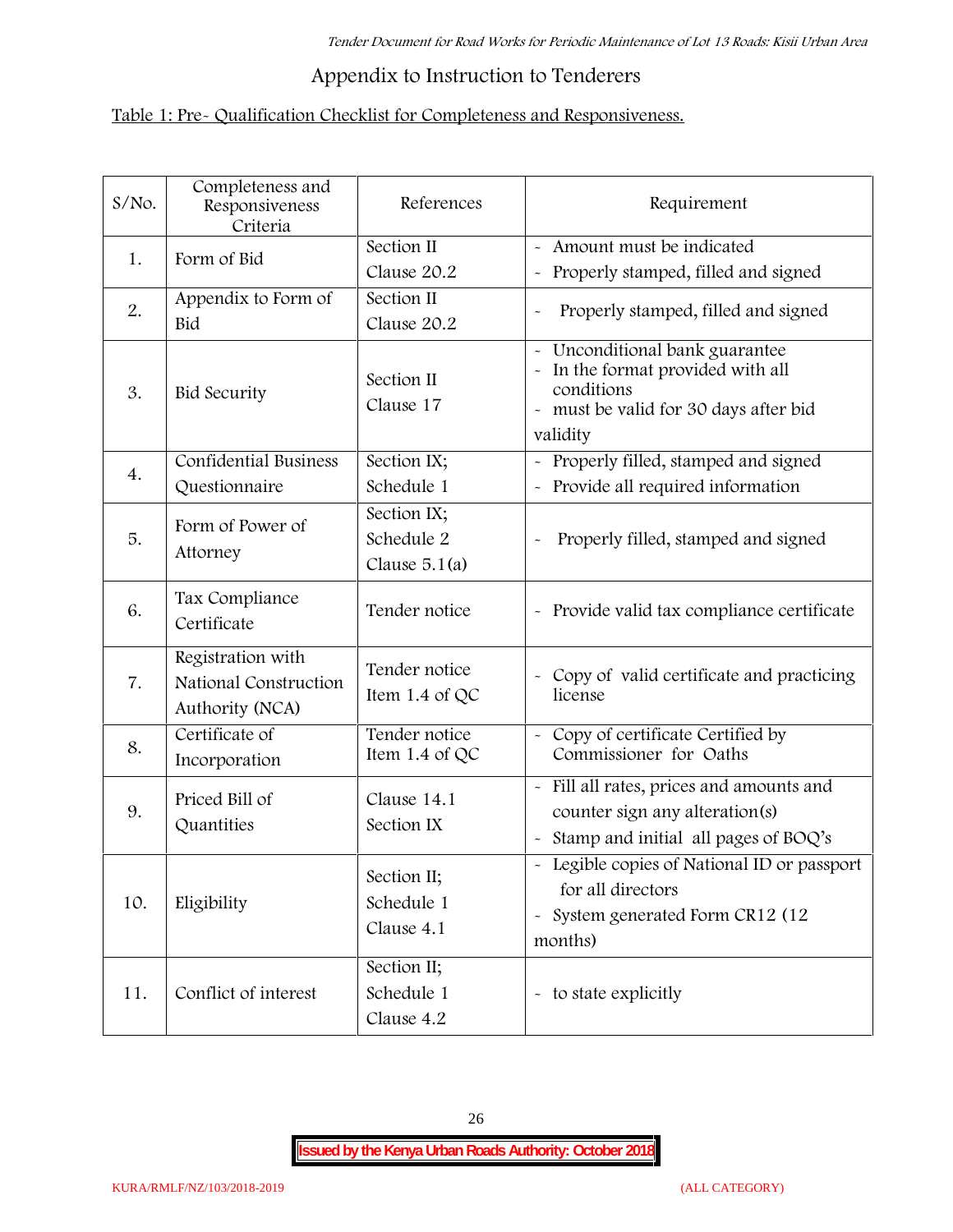| 12. | Debarment                                                                  | Section II<br>Clause 30.4;<br>Schedule 11<br>Item 1.3 of QC | Properly filled, stamped and signed                                                                                                                                                                                                                                                                                                            |
|-----|----------------------------------------------------------------------------|-------------------------------------------------------------|------------------------------------------------------------------------------------------------------------------------------------------------------------------------------------------------------------------------------------------------------------------------------------------------------------------------------------------------|
| 13. | Pending Litigation                                                         | Item $2.2$ of QC                                            | Provide original sworn affidavit for the<br>specific tender                                                                                                                                                                                                                                                                                    |
| 14. | Litigation History                                                         | Section II Clause<br>31.8; Schedule 10                      | Properly filled, stamped and signed                                                                                                                                                                                                                                                                                                            |
| 15. | History of Non<br>performance                                              | Schedule 6B<br>Item $2.1$ of QC                             | - Fill information on non-completed<br>works                                                                                                                                                                                                                                                                                                   |
| 16. | Certificate of<br>Tenderers Visit to Site                                  | Section II;<br>Clause 8.3                                   | - Attend pre-bid meeting/visit<br>- Certificate must be signed and stamped<br>by the Employer's representative                                                                                                                                                                                                                                 |
| 17. | Schedule of Major<br>Items of Plant                                        | Section XI<br>Item 5 of QC;<br>Schedule 7                   | Properly filled, stamped and signed                                                                                                                                                                                                                                                                                                            |
| 18. | Schedule of Key<br>Personnel                                               | Section XI<br>Item 6 of QC;<br>Schedule 5                   | Properly filled, stamped and signed                                                                                                                                                                                                                                                                                                            |
| 19. | Roadwork Completed<br>Satisfactorily                                       | Section XI;<br>Item 4 of QC<br>Schedule 6A                  | Properly filled, stamped and signed<br>$\tilde{\phantom{a}}$                                                                                                                                                                                                                                                                                   |
| 20. | Schedule of Ongoing<br>Projects                                            | Section XI;<br>Item 5.1 of QC<br>Schedule 7                 | Properly filled, stamped and signed                                                                                                                                                                                                                                                                                                            |
| 21  | Schedule of other<br>Supplementary<br>Information /<br>Financial Standings | Section XI;<br>Item $5.1$ of QC<br>Schedule 9               | Properly filled, stamped and signed                                                                                                                                                                                                                                                                                                            |
| 22  | Declaration form for<br>bankrupt or insolvent                              | Schedule 11                                                 | Properly filled, stamped and signed                                                                                                                                                                                                                                                                                                            |
| 23  | Anti-corruption form                                                       | Schedule 12                                                 | Properly filled, stamped and signed                                                                                                                                                                                                                                                                                                            |
| 24. | Copy of Bid Document                                                       | Clause 20.1                                                 | Replica of the original                                                                                                                                                                                                                                                                                                                        |
| 25. | Bid documents must<br>be serialized                                        | <b>PPDA 2015</b>                                            | -All pages of the tender documents must<br>be serialized. (either the bidder serializes<br>from the first page of the tender<br>documents or serializes as continuity from<br>the KURA tender documents <i>i.e.</i> if the<br>KURA tender documents ends at page 200<br>then the next document of the bidder<br>should continue as $201, 2012$ |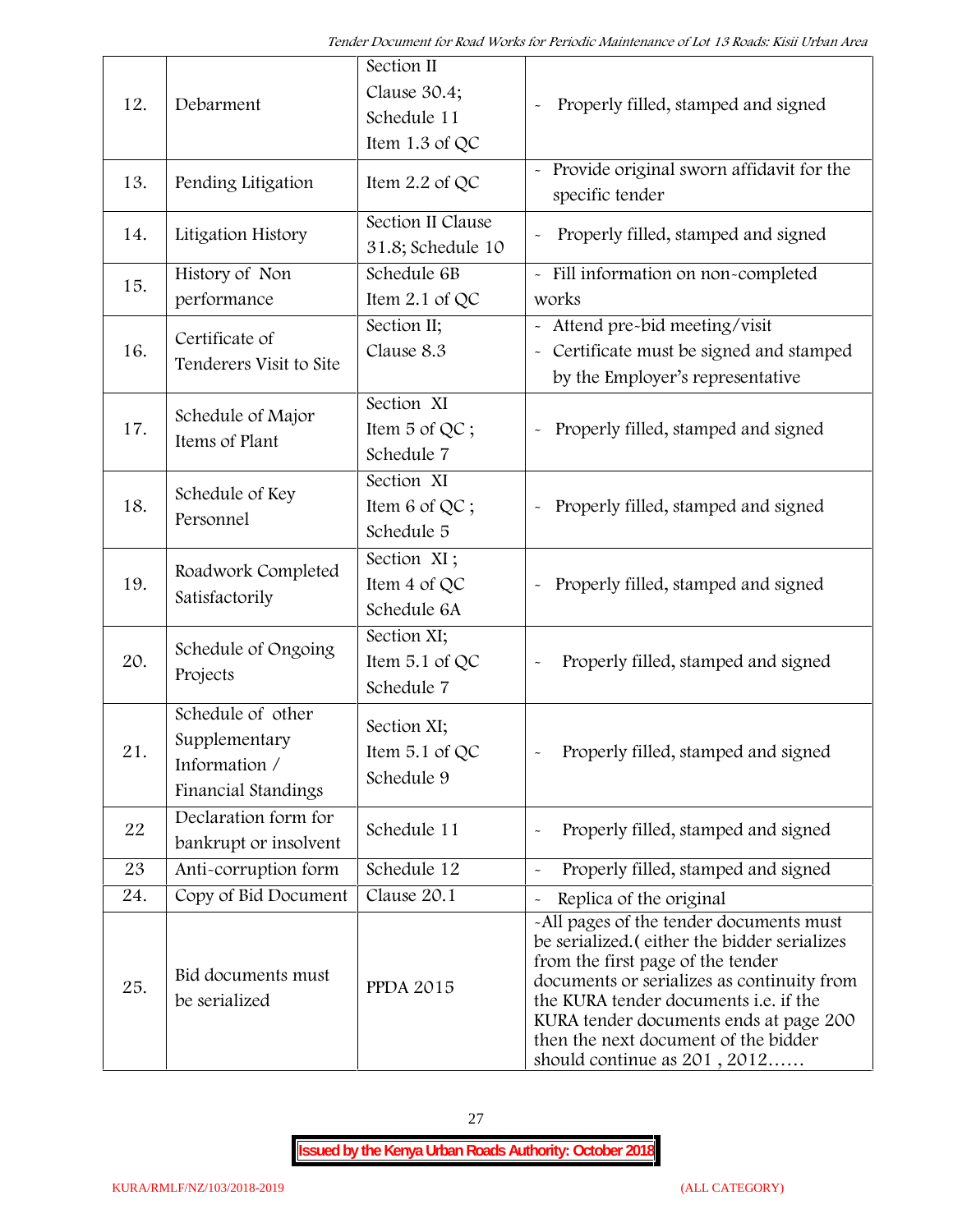| <b>REMARKS</b> | Clause 13.1/20.2 | Bid document to be complete, properly<br>filled and signed. |  |
|----------------|------------------|-------------------------------------------------------------|--|
|                |                  |                                                             |  |

### **Key:** QC – Qualification Criteria

#### **Table 2: Post- qualification Score**

| <b>ITEM</b>    |               | <b>DESCRIPTION</b>                   | <b>MEET</b><br><b>MUST</b><br><b>CRITERIA</b> |
|----------------|---------------|--------------------------------------|-----------------------------------------------|
| 1              |               | <b>FINANCIAL CAPACITY</b>            |                                               |
|                | a             | <b>Audited Statements</b>            | YES/NO                                        |
|                | b             | Cash flow statement (forecasts)      | YES/NO                                        |
|                | $\mathcal{C}$ | Financial position/Ratios            | YES/NO                                        |
|                | d             | Turnover                             | YES/NO                                        |
| $\overline{2}$ |               | <b>EXPERIENCE</b>                    |                                               |
|                |               | General Experience                   | YES/NO                                        |
|                |               | Specific experience in related works | YES/NO                                        |
| 3              |               | <b>CURRENT COMMITMENTS</b>           |                                               |
|                |               | On-going works                       | YES/NO                                        |
| $\overline{4}$ |               | <b>KEY PERSONNEL</b>                 |                                               |
|                |               | HQ Staff                             | YES/NO                                        |
|                |               | Site Agent                           | YES/NO                                        |
|                |               | Surveyor                             | YES/NO                                        |
|                |               | Foreman                              | YES/NO                                        |
| 5              |               | PLANT AND EQUIPMENT                  |                                               |
|                |               | Equipment capabilities               | YES/NO                                        |
| 6              |               | WORK METHODOLOGY                     | YES/NO                                        |
| $\overline{7}$ |               | LITIGATION HISTORY                   | YES/NO                                        |
| 8              |               | Business permit and office location  | YES/NO                                        |
|                |               | <b>REMARKS</b>                       | YES/NO                                        |

Bidders must achieve YES in all the measured parameters to qualify.

 The bidders who pass the technical criteria will be subjected to financial evaluation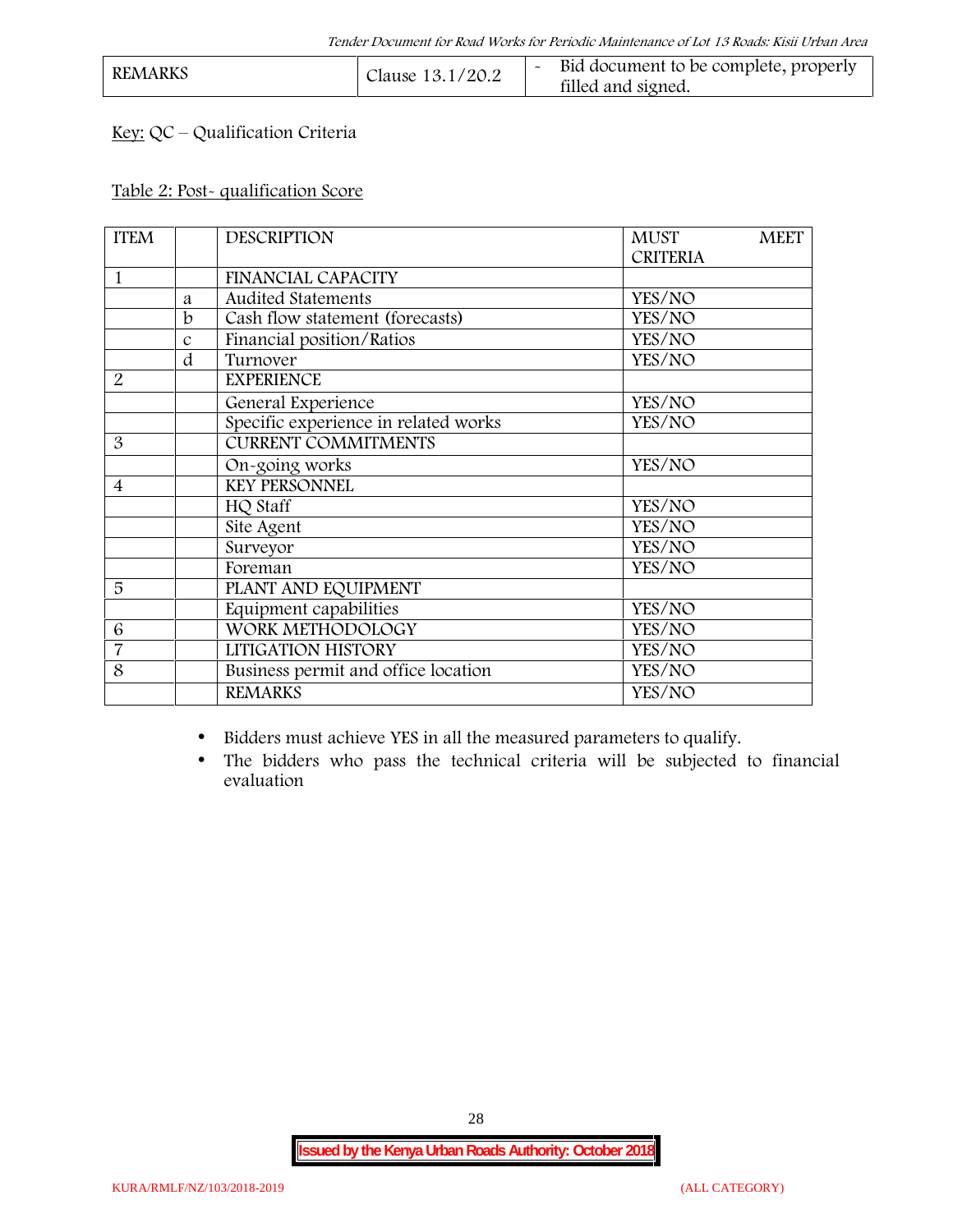### **SECTION IV: CONDITIONS OF CONTRACT**

### **PART I: GENERAL CONDITIONS OF CONTRACT**

The Conditions Of Contract Part 1 – General Conditions shall be those forming Part 1 of the Conditions Of Contract for works of Civil engineering construction Fourth Edition 1987, reprinted in 1992 with further amendments, prepared by the Federation Internationale des Ingenieurs Conseils (FIDIC)

Copies of the FIDIC Conditions of Contract can be obtained from:

FIDIC Secretariat P.O. Box 86 1000 Lausanne 12 **Switzerland** Fax: 41 21 653 5432 Telephone: 41 21 653 5003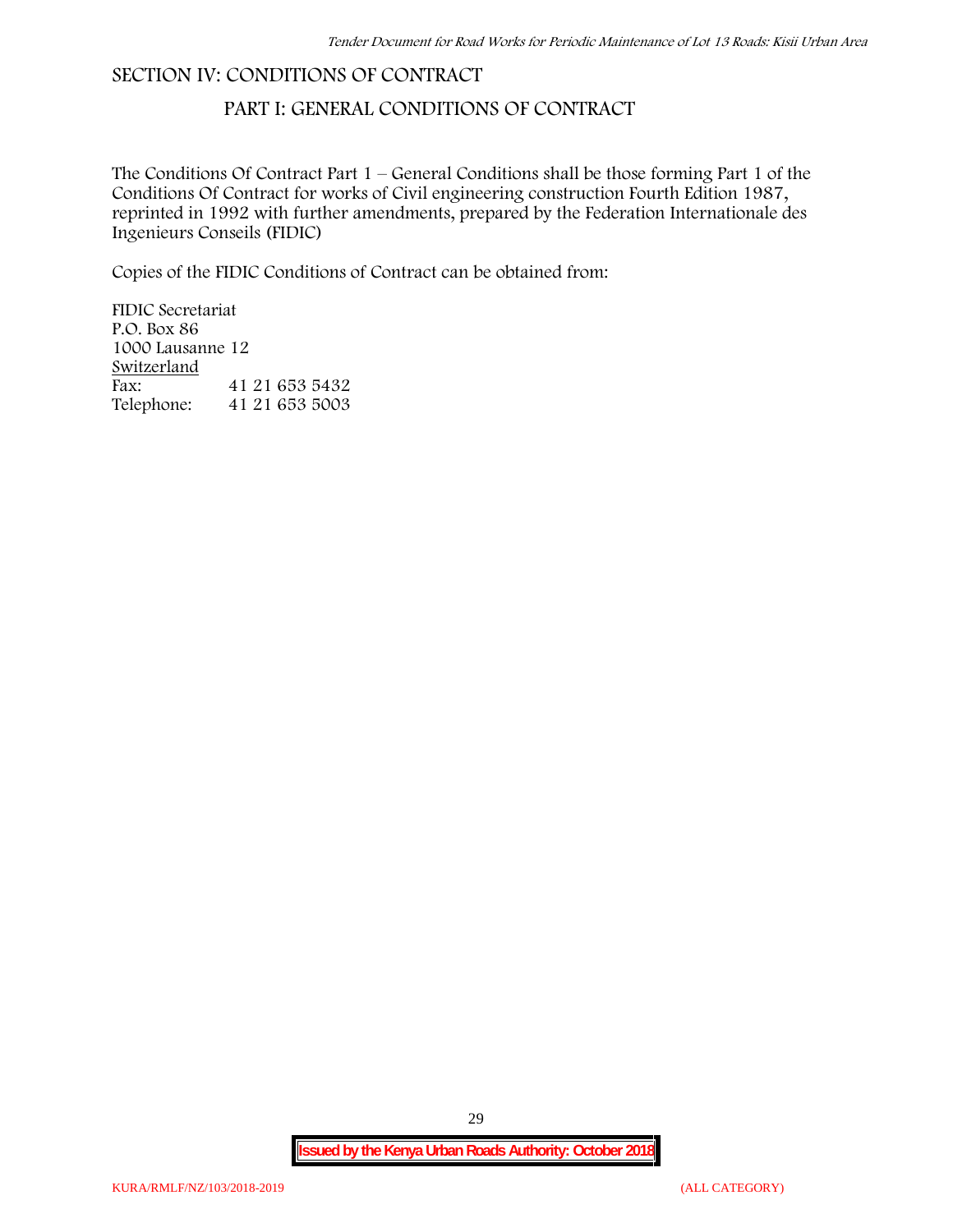### **PART II: CONDITIONS OF PARTICULAR APPLICATION**

The following Conditions of Particular Application shall supplement the General Conditions of Contract. Whenever there is a conflict, the provisions herein shall prevail over those in the General Conditions of Contract. The Particular Condition is preceded by the corresponding clause number of the General Conditions to which it relates.

**Issued by the Kenya Urban Roads Authority: October 2018**

30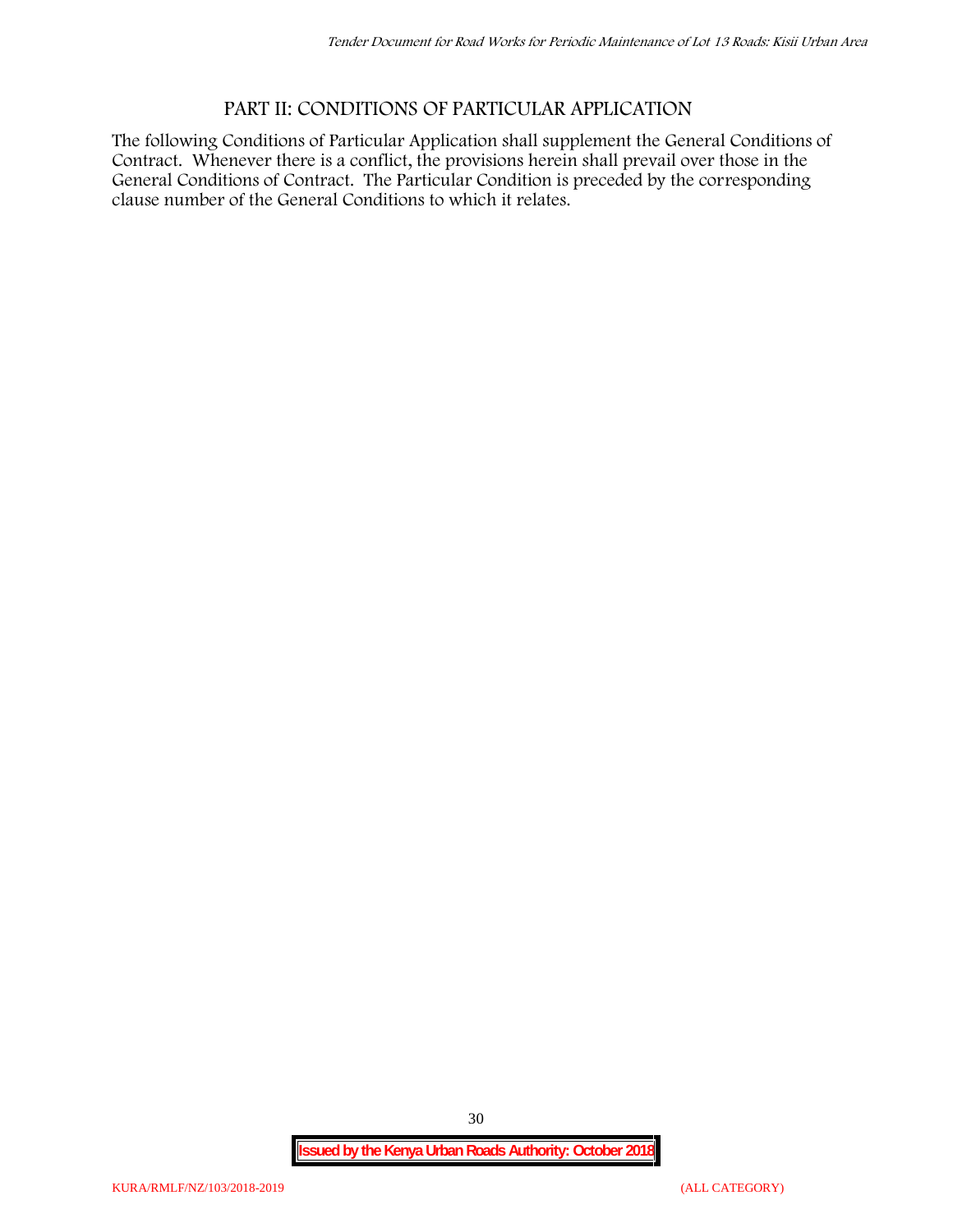#### **CONTENTS**

| SUBCLAUSE 15.2-LANGUAGE ABILITY AND QUALIFICATIONS OF CONTRACTOR'S         |  |
|----------------------------------------------------------------------------|--|
|                                                                            |  |
|                                                                            |  |
| SUBCLAUSE 16.3- QUALIFICATION AND LANGUAGE ABILITY OF SUPERINTENDING STAFF |  |
|                                                                            |  |
| SUBCLAUSE 19.1 - SAFETY, SECURITY AND PROTECTION OF THE ENVIRONMENT 37     |  |
|                                                                            |  |
| SUBCLAUSE 21.1 - INSURANCE OF WORKS AND CONTRACTOR 'S EQUIPMENT 38         |  |
|                                                                            |  |
|                                                                            |  |
|                                                                            |  |
|                                                                            |  |
|                                                                            |  |
|                                                                            |  |
|                                                                            |  |
|                                                                            |  |
| SUBCLAUSE 29.2 - REINSTATEMENT AND COMPENSATION FOR DAMAGES TO PERSONS     |  |
|                                                                            |  |
|                                                                            |  |
|                                                                            |  |
|                                                                            |  |
|                                                                            |  |
|                                                                            |  |
|                                                                            |  |
|                                                                            |  |
|                                                                            |  |
|                                                                            |  |
|                                                                            |  |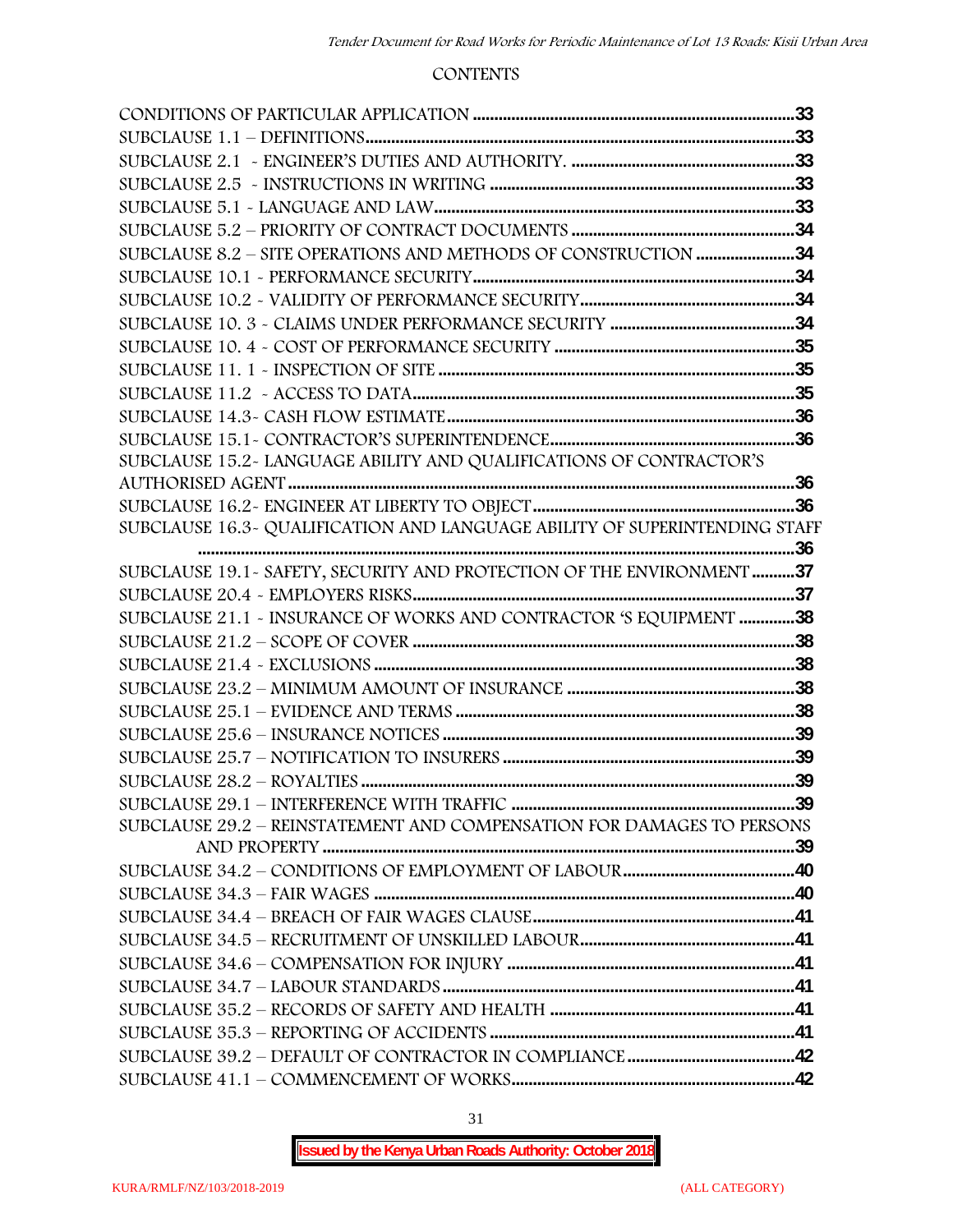| SUBCLAUSE 54.1 - CONTROCTOR'S EQUIPMENT, TEMPORARY WORKS AND MATERIALS |  |
|------------------------------------------------------------------------|--|
|                                                                        |  |
|                                                                        |  |
|                                                                        |  |
|                                                                        |  |
|                                                                        |  |
| SUBCLAUSE 60.3 - RETENTION MONEY AND PAYMENT OF RETENTION MONEY44      |  |
|                                                                        |  |
|                                                                        |  |
|                                                                        |  |
|                                                                        |  |
|                                                                        |  |
|                                                                        |  |
|                                                                        |  |
|                                                                        |  |
|                                                                        |  |
|                                                                        |  |
|                                                                        |  |
|                                                                        |  |
|                                                                        |  |
|                                                                        |  |
|                                                                        |  |
|                                                                        |  |
|                                                                        |  |
|                                                                        |  |
|                                                                        |  |
|                                                                        |  |
|                                                                        |  |
|                                                                        |  |
|                                                                        |  |
|                                                                        |  |
|                                                                        |  |
|                                                                        |  |
|                                                                        |  |
|                                                                        |  |

32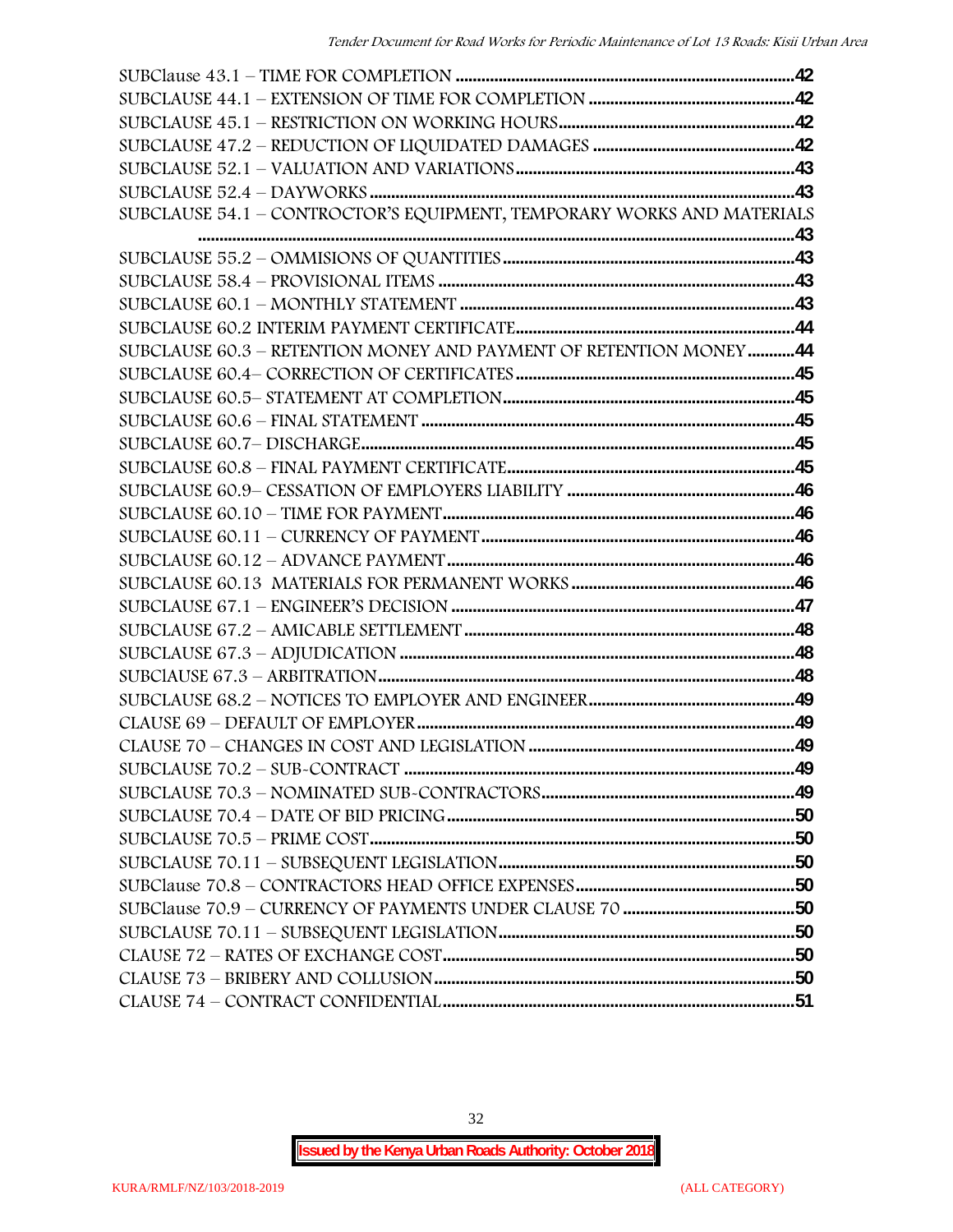#### CONDITIONS OF PARTICULAR APPLICATION

#### SUBCLAUSE 1.1 – DEFINITIONS

Amend this sub-clause as follows:

(a) (i) The "Employer" is the Kenya Urban Roads Authority, represented by the Director General - Kenya Urban Roads Authority.

(ii) The "Engineer" is the Director (Road Asset and Corridor Management) - Kenya Urban Roads Authority.

.(b) (i) Insert in line 2 after the Bills Of Quantities", the following, "the rates entered by the Contractor (whether or not such rate be employed in computation of the Contract Price),"

Amend subparagraph (b) (v) of Sub-Clause 1.1 by adding the following words at the end: The word "BID" is synonymous with "bid" and the word "Appendix to BID" with "Appendix to Bid" and the word "BID documents" with "bidding documents".

Add the following at the end of this sub-clause:

(h) "Materials" means materials and other things intended to form or forming part of the Permanent Works.

(i) "Quantified site instructions" means Site instructions from the Engineer or his representative to the Contractor instructing him to carry out quantified works drawn from the contract to be carried out within a specified period.

#### SUBCLAUSE 2.1 - ENGINEER'S DUTIES AND AUTHORITY.

With reference to Sub-Clause 2.1 (b), the following shall also apply: The Engineer shall obtain the specific approval of the Employer before taking any of the following actions specified in Part 1:

(a) Consenting to the subletting of any part of the works under Clause 4;

(b) Certifying additional cost determined under Clause 12;

(c) Determining an extension of time under Clause 44;

(d) Issuing a variation under Clause 51;

(e) Fixing rates or prices under Clause 52

#### SUBCLAUSE 2.5 - INSTRUCTIONS IN WRITING

Add at the end of sub-clause 2.5 the following: "The site instructions shall be in the form of quantiffied site instructions and the contractor shall commence execution of the site instructions within three (3) days and complete within the completion period as stipulated in the instructions.

### SUBCLAUSE 5.1 - LANGUAGE AND LAW

The Contract document shall be drawn up in the ENGLISH LANGUAGE. Communication between the Contractor and the Engineer's Representative shall be in this given language.

The Laws applicable to this Contract shall be the Laws of the Republic of Kenya.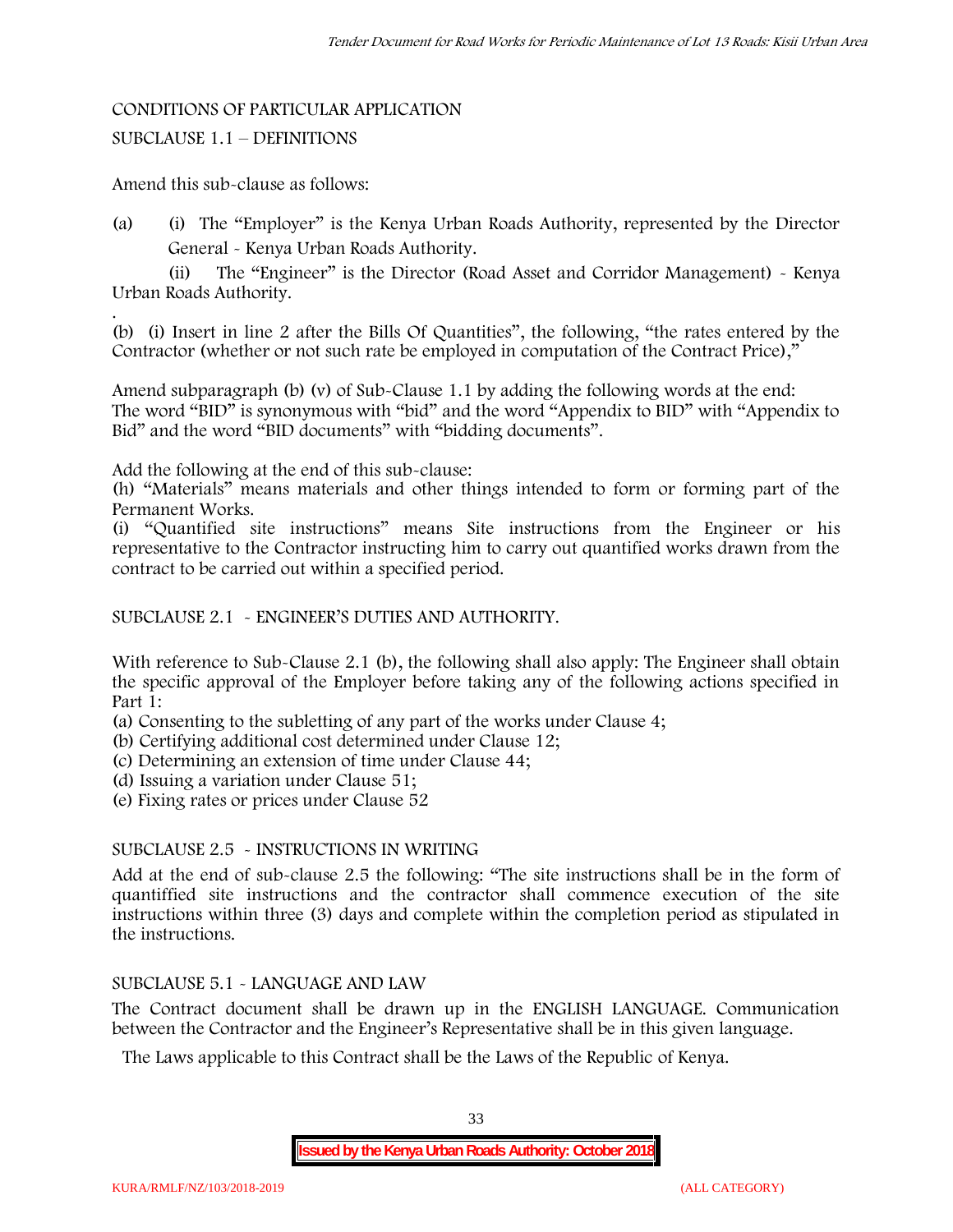### SUBCLAUSE 5.2 – PRIORITY OF CONTRACT DOCUMENTS

Delete the documents listed 1-6 and substitute:

- (1) The Contract Agreement (if completed)
- (2) The Letter Of Acceptance;
- (3) The Bid and Appendix to Bid;
- (4) The Conditions of Contract Part II;
- (5) The Conditions of Contract Part I;
- (6) The Special Specifications;
- (7) The Standard Specification for Road and Bridge Construction, 1986;
- (8) The Drawings;
- (9) The priced Bills of Quantities
- (10) Other documents as listed in the Appendix to form of Bid

### SUBCLAUSE 8.2 – SITE OPERATIONS AND METHODS OF CONSTRUCTION

Add sub- clause 8.2(b) at the end as follows:

"The Contractor shall submit to the Engineer Works Methodology not later than 14 days from the date of award of the contract and general description of his proposed arrangements and methods for the execution of the Works. This shall include inter-alia temporary office, buildings, access roads, construction plant and its intended production output, working shift arrangements, labour strength, skilled and unskilled, and supervision arrangements, power supply arrangements, supply of materials including a materials utilisation programme, stone crushing, aggregate production and storage, cement handling, concrete mixing and handling, methods of excavation, dealing with water, testing methods and facilities."

### SUBCLAUSE 10.1 - PERFORMANCE SECURITY

Replace the text of Sub-clause 10.1 with the following:

"The Contractor shall provide security for his proper performance of the Contract within 28 days after receipt of the Letter of Acceptance. The Performance Security shall be in the form of a bank guarantee as stipulated by the Employer in the Appendix to Bid. The Performance Security shall be issued by a bank incorporated in Kenya. The Contractor shall notify the Engineer when providing the Performance Security to the Employer.

"Without limitation to the provisions of the preceding paragraph, whenever the Engineer determines an addition to the Contract Price as a result of a change in cost, the Contractor, at the Engineers written request, shall promptly increase the value of the Performance Security by an equal percentage.

SUBCLAUSE 10.2 - VALIDITY OF PERFORMANCE SECURITY

The Performance Security shall be valid until a date 28 days after the date of issue of the Defects Liability Certificate. The security shall be returned to the Contractor within 14 days of expiration.

SUBCLAUSE 10. 3 - CLAIMS UNDER PERFORMANCE SECURITY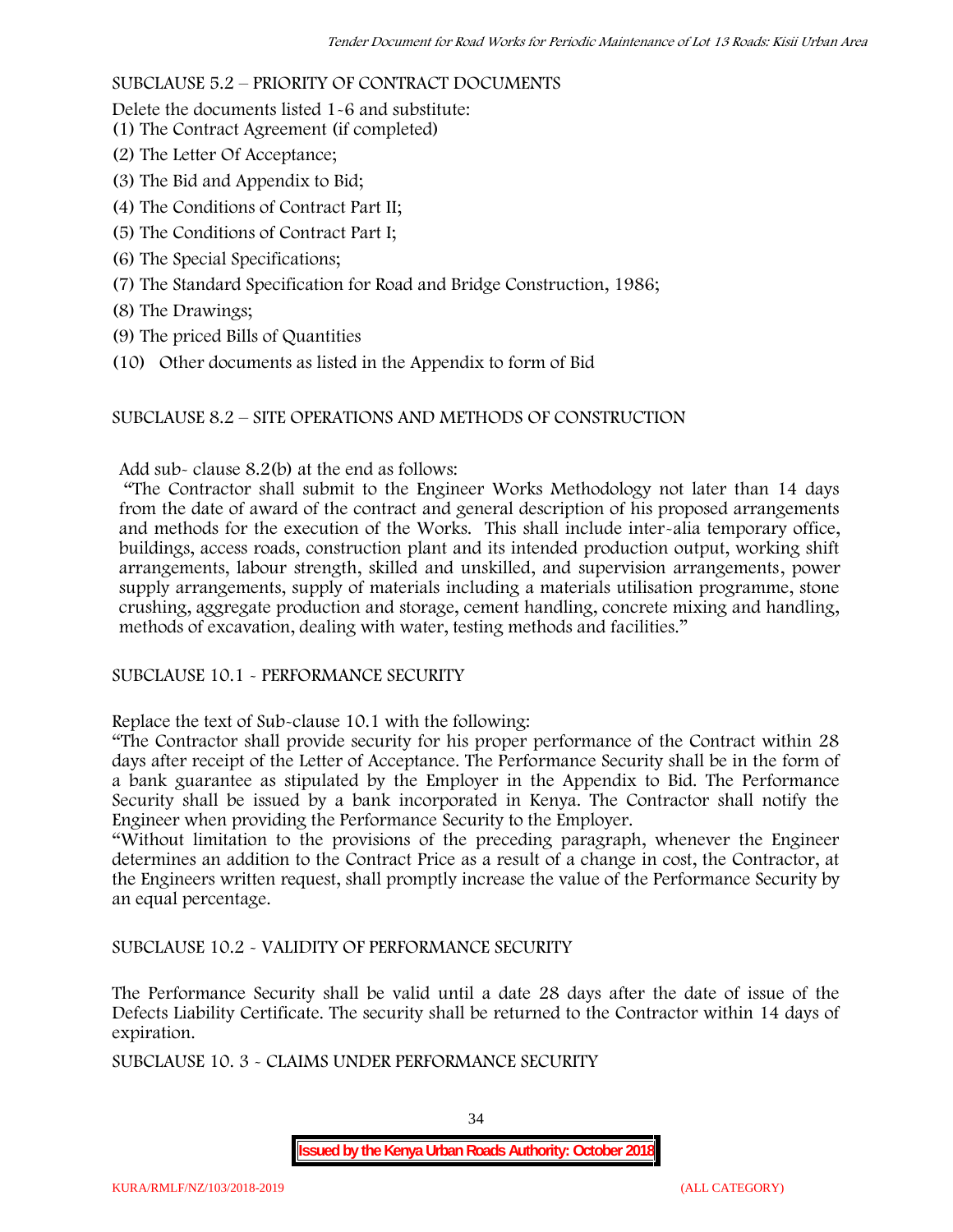Delete the entire sub-clause 10.3.

### SUBCLAUSE 10. 4 - COST OF PERFORMANCE SECURITY

The cost of complying with the requirements of this clause shall be borne by the Contractor.

#### SUBCLAUSE 11. 1 - INSPECTION OF SITE

#### In line 17 after "affect his Bid" add

"and the Contractor shall be deemed to have based his Bid on all the aforementioned"

Delete the last paragraph completely and replace with the following:

"The Employer in no way guarantees completeness nor accuracy of the soil, materials, subsurface and hydrological information made available to the Contractor at the time of Bidding or at any other time during the period of the Contract, and the Contractor shall be responsible for ascertaining for himself all information as aforesaid for the execution of works and his BID shall be deemed to have been priced accordingly.

#### SUBCLAUSE 11.2 - ACCESS TO DATA

Data made available by the Employer in accordance with Clause 11.1 shall be deemed to include data listed elsewhere in the Contract as open for inspection at the address stipulated in the Appendix to Bid.

#### SUBCLAUSE 14.1 PROGRAM TO BE SUBMITTED

The time within which the program shall be submitted shall be fourteen (14) days from the issuance of order to commence**.**

The programme shall be in the form of a Critical Path Method Network (CPM network) showing the order of procedure and description of the construction methods and arrangements by which he proposes to carry out the works. It should also be supplemented by a time – bar chart of the same programme.

The programme shall be coordinated with climatic, groundwater and other conditions to provide for the completion of the Works in the instruction and by the time specified. The programme shall be revised on demand by the Engineer or his representative.

During the execution of the works, the Contractor shall submit to the Engineer full and detailed particulars of any proposed amendments to the arrangements and methods submitted in accordance with the foregoing. If details of the Contractor's proposals for Temporary Works are required by the Engineer for his own information the Contractor shall submit such details within seven days of being requested to do so.

The various operations pertaining to the works shall be carried out in such a progressive sequence as will achieve a continuous and consecutive output of fully completed road works inclusive of all bridge works and culverts within the time limits specified in the Contract and the instructions. Generally the Contractor shall carry out works within the sections stated in the instructions.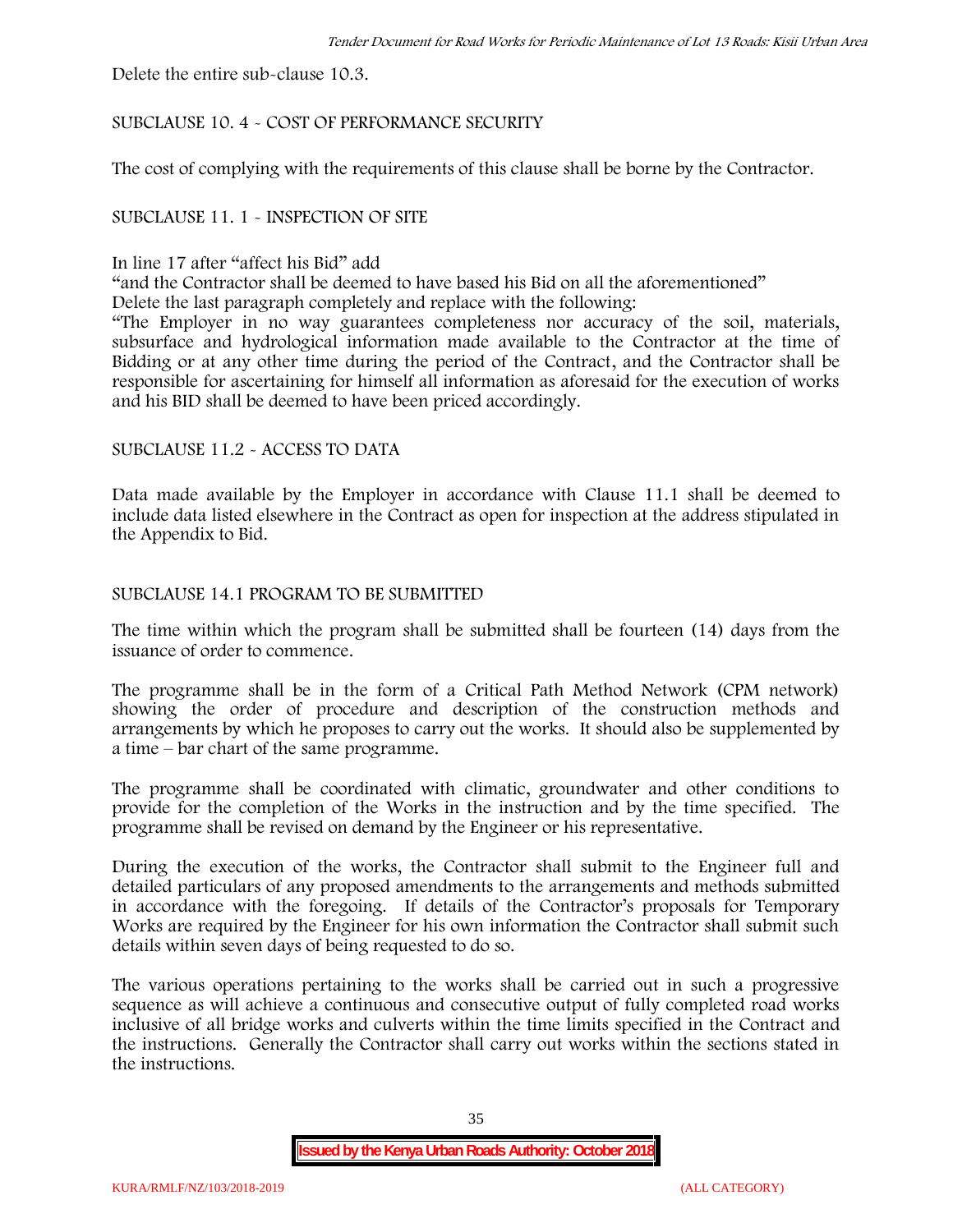The Contractor shall allow in his programme for the following 10 public holidays per calendar year in Kenya.

- New Years Day  $(1<sup>st</sup>$  January)
- Good Friday
- Easter Monday
- Labour day (1<sup>st</sup> May)
- Madaraka Day (1<sup>st</sup> June)
- Idd Ul Fitr
- Mashujaa Day (20<sup>th</sup> October)
- Jamhuri day (12<sup>th</sup> December)
- $\bullet$  Christmas Day (25<sup>th</sup> December)
- Boxing day (26<sup>th</sup> December)

The Contractor should also allow per calendar year for a further 2 unspecified public holidays which may be announced by the Government of Kenya with no prior notification.

Add the following at the end of this sub-clause: -

The Employer shall have the right to withhold payment at any time if the contractor fails to submit the programme or revised programme due to his negligence, failure or omission.

# SUBCLAUSE 14.3- CASH FLOW ESTIMATE

The cash flow estimates shall be submitted together with the works programme.

# SUBCLAUSE 15.1- CONTRACTOR'S SUPERINTENDENCE

Add the following at the end of the first paragraph of sub-clause 15.1: "The Contractor shall, within seven (7) days of receipt of the Engineer's order to commence the works inform the Engineer in writing the name of the Contractor's Representative and the anticipated date of his/her arrival on site."

Add the following Sub-clause 15.2

## SUBCLAUSE 15.2- LANGUAGE ABILITY AND QUALIFICATIONS OF CONTRACTOR'S AUTHORISED AGENT

The Contractor's Agent or Representative on the site shall have as a minimum an ordinary diploma in civil Engineering or building construction or have equivalent status approved by the Engineer and shall be able to read and write English fluently.

The Contractor's Agent or Representative shall have at least 3 years related experience.

SUBCLAUSE 16.2- ENGINEER AT LIBERTY TO OBJECT

At the end of this Clause add

"by a competent substitute approved by the Engineer and at the Contractors own expense." Add the following Sub-Clauses 16.3 and 16.4:

SUBCLAUSE 16.3- QUALIFICATION AND LANGUAGE ABILITY OF SUPERINTENDING STAFF

36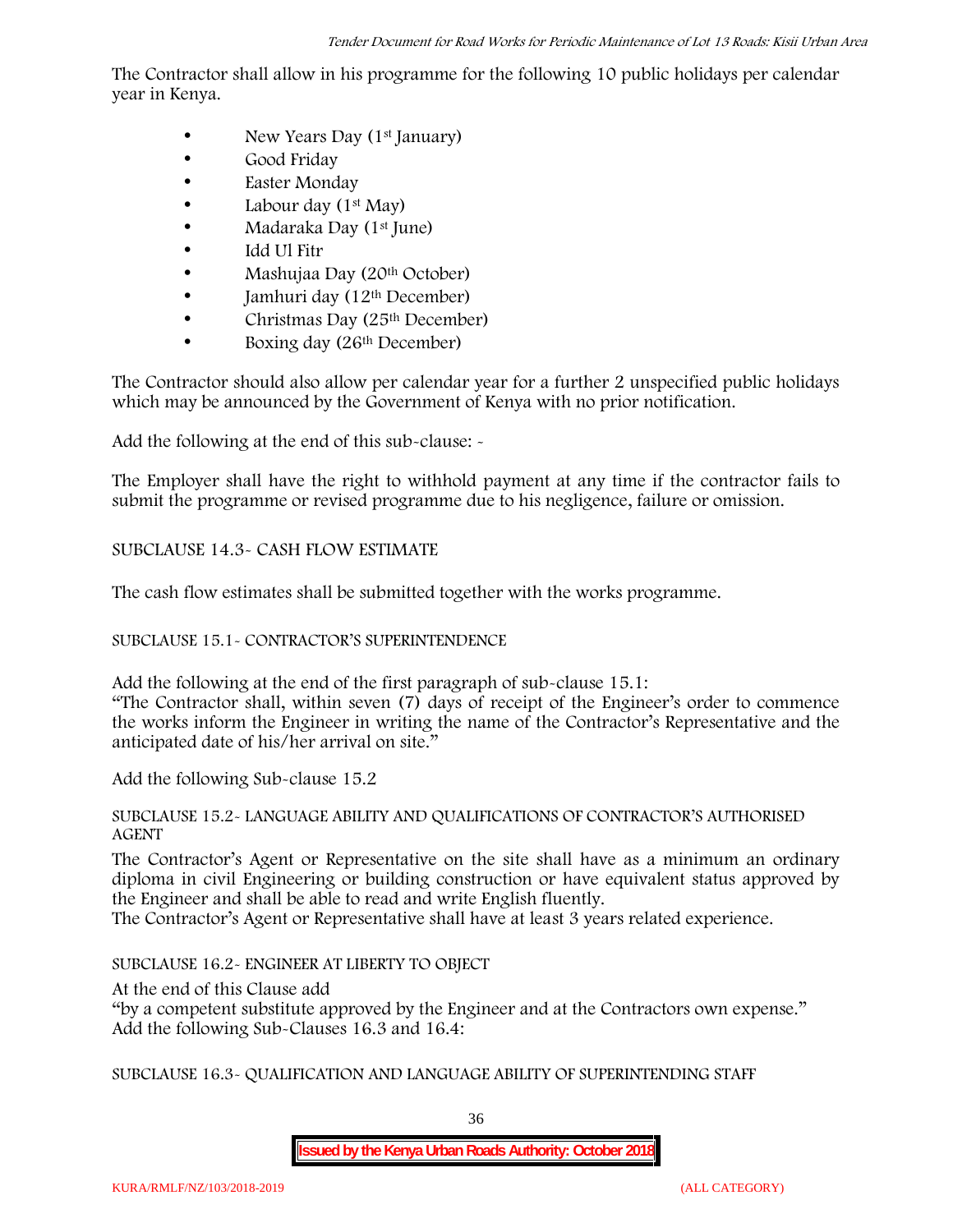The Contractor's superintending staff shall meet the following minimum qualifications: Should have a working knowledge of English or Kiswahili. Should any of the superintending staff not be able to meet this condition, the Contractor shall propose to the Engineer arrangements for provision of a sufficient number of interpreters of approved qualifications. The Engineer, at his discretion, may amend, approve or reject such arrangements or reject deployment of superintending staff not meeting the language requirements. The Engineer may at any time during the duration of the Contract amend any approved arrangements made for interpreters, which shall be implemented at the Contractors expense.

The key staff listed below must have academic qualifications from government-recognised institutions or equivalent institutions of the levels set out in Section 5, Part 6.

- Site Agent
- Site Engineer
- Site Surveyor
- Foremen

The key staff listed below must have minimum experience set out in Section 5, Part 6:

- Site Agent
- Site Engineer
- Site Surveyor
- Foremen

Qualifications as above shall be subject to verification and approval on site by the Engineer or his representative on site before commencement of the said works.

SUBCLAUSE 19.1- SAFETY, SECURITY AND PROTECTION OF THE ENVIRONMENT

Add Sub-Clause-paragraph (d) of Sub-Clause 19 as follows:

Notwithstanding the Contractor's obligation under Sub-Clause-paragraph (a), (b) and 9(c) of Sub-Clause 19.1 of the Conditions Of Contract, the Contractor shall observe the following measures with a view to reducing or elimination adverse environmental effects by the site works:

- (i) All quarries and borrow pits shall be filled and landscaped to their original state after extraction of construction material
- (ii) Soil erosion due to surface runoff or water from culverts or other drainage structures should be avoided by putting in place proper erosion control measures that shall include, but are not limited to grassing and planting if trees
- (iii) Long traffic diversion roads shall be avoided so as to minimize the effect of dust on the surrounding environment. In any case all diversions shall be kept damp and dust free
- (iv) Spillage of oils, fuels and lubricants shall be avoided and if spilt, shall be collected and disposed off in such a way as not to adversely affect the environment
- (v) Rock blasting near settlement areas shall be properly coordinated with the relevant officers of the Government so as to minimize noise pollution and community interference.

## SUBCLAUSE 20.4 - EMPLOYERS RISKS

Delete Sub-Clause (h) and substitute with;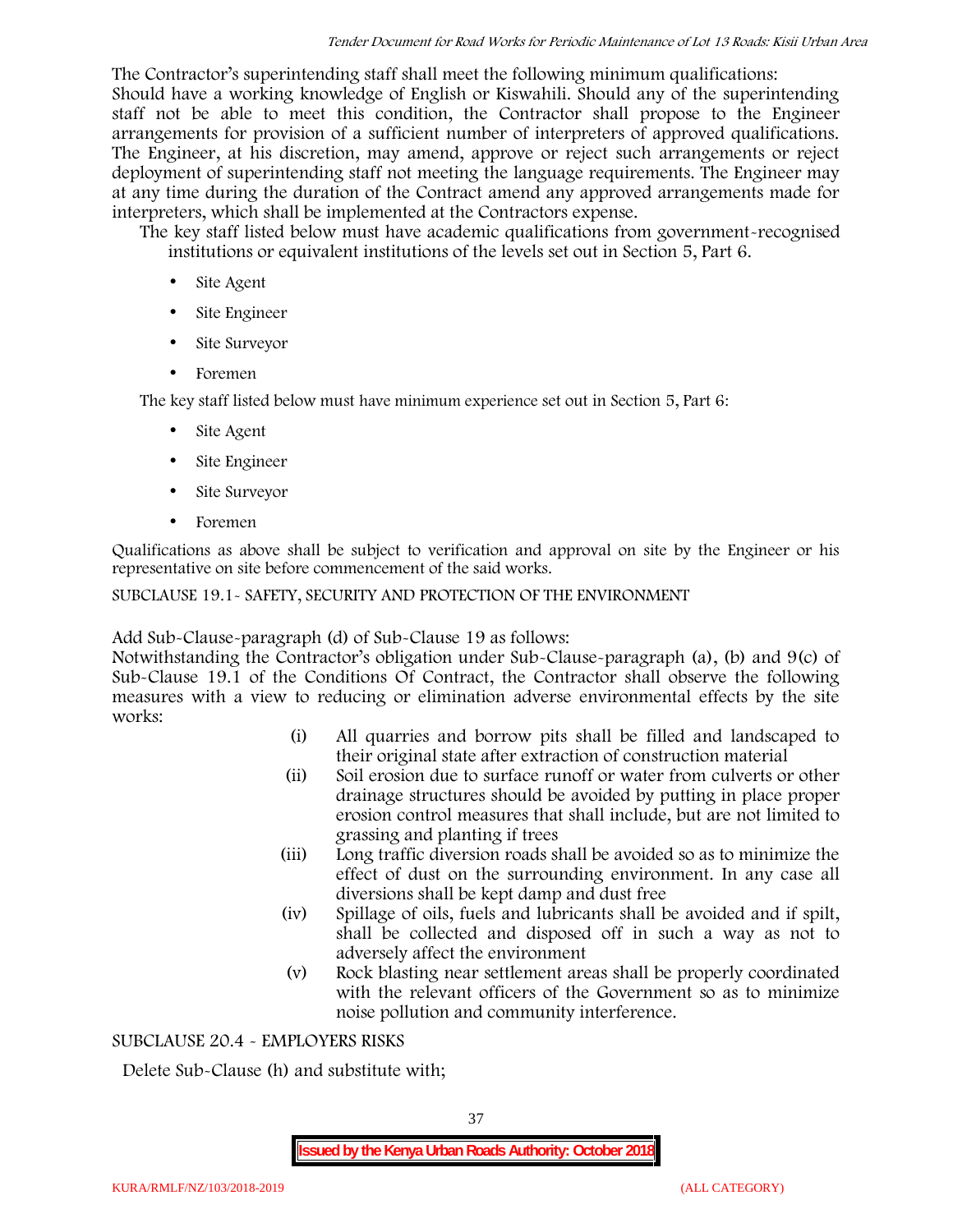- (h) any operation of the forces of nature (insofar as it occurs on site) which an experienced contractor:
	- (i) could not have reasonably foreseen, or
	- (ii) could reasonably have foreseen, but against which he could not reasonably have taken at least one of the following measures:
		- (A) prevent loss or damage to physical property from occurring by taking appropriate measures or
		- (B) insure against such loss or damage

SUBCLAUSE 21.1 - INSURANCE OF WORKS AND CONTRACTOR 'S EQUIPMENT

Add the following words at the end of Sub-paragraph (a) and immediately before the last word of Sub-paragraph (b) of Sub-Clause 21.1:

"It being understood that such insurance shall provide for compensation to be payable in the types and proportions of currencies required to rectify the loss or damage incurred"

Delete the first sentence of this Clause and replace with he following:

"prior to commencement of the Works the Contractor shall, without limiting his or the Employer's obligations and responsibilities under Clause 20, insure to the satisfaction of the Employer:"

SUBCLAUSE 21.2 – SCOPE OF COVER

Amend sub-paragraph (a) of Sub-Clause 21.2 as follows:

Delete words "from the start of work at the site" and substitute the words "from the first working day after the Commencement Date"

Add the following as Sub-Clause (c) under Sub-Clause-Clause 21.2

(c ) It shall be the responsibility of the Contractor to notify the insurance company of any change in the nature and extent of the Works and to ensure the adequacy of the insurance coverage at all times during the period of the Contract.

SUBCLAUSE 21.4 - EXCLUSIONS

Amend Sub-Clause 21.4 to read as follows:

"There shall be no obligation for the insurances in Sub-Clause 21.1 to include loss or damage caused by the risks listed under Sub-Clause 20.4 sub-paragraph (a) (i) to(iv) of the Conditions of Particular Application."

SUBCLAUSE 23.2 – MINIMUM AMOUNT OF INSURANCE

Add the following at the end of this Clause: "... with no limits to the number of occurrences".

SUBCLAUSE 25.1 – EVIDENCE AND TERMS

Amend Sub-Claus OF INSURANCE 25.1 as follows:

Insert the words "as soon as practicable after the respective insurances have been taken out but, in any case," before the words "prior to the start of work at the site"

38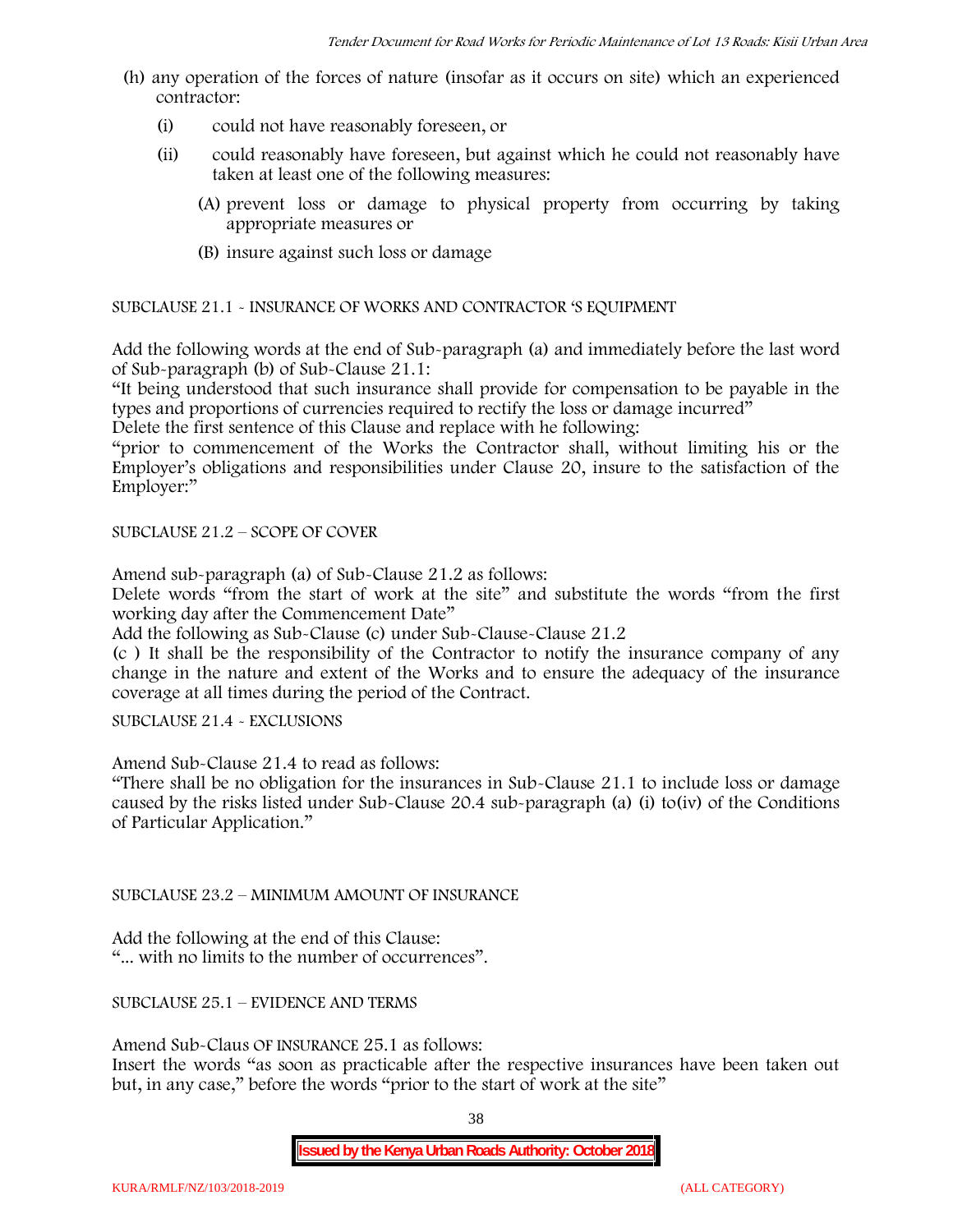Add the following Sub-Clauses 25.6, 25.7

## SUBCLAUSE 25.6 – INSURANCE NOTICES

Each policy of insurance effected by the Contractor for purposes of the Contract shall include a provision to the effect that the Insurer shall have a duty to give notice in writing to the Contractor and Employer of the date when a premium becomes payable. This shall not be more than thirty (30) days before that date and the policy shall remain in force until thirty (30) days after the giving of such notice.

## SUBCLAUSE 25.7 – NOTIFICATION TO INSURERS

It shall be the responsibility of the Contractor to notify insurers under any of the insurance referred to in the preceding clauses 21, 23 and 24 on any matter or event, which by the terms of such insurance are required to be so notified. The Contractor shall indemnify and keep indemnified the Employer against all losses, claims, demands, proceedings, costs, charges and expenses whatsoever arising out of or in consequence of any default by the Contractor in complying with the requirements of this Sub-Clause whether as a result of avoidance of such insurance or otherwise.

## SUBCLAUSE 28.2 – ROYALTIES

Add at the end of this Sub-Clause the following sentence:

"The Contractor shall also be liable for all payments or compensation if any that are levied in connection with the dumping of part or all of any such material."

## SUBCLAUSE 29.1 – INTERFERENCE WITH TRAFFIC

Supplement Sub-Clause 29.1 by adding the following sentence at the end:

"The Contractor will be permitted to use existing public roads for access to the site. The Contractor shall pay vehicle license tax and road maintenance duty in accordance with relevant regulations and shall obtain any necessary permits or licenses from relevant authorities for transporting his equipment."

Add the following subclause 29.2:

#### SUBCLAUSE 29.2 – REINSTATEMENT AND COMPENSATION FOR DAMAGES TO PERSONS AND PROPERTY

The Contractor shall reinstate all properties whether public or private which are damaged in consequence of the construction and, maintenance of the works to a condition as specified and at least equal to that prevailing before his first entry on them.

If in the opinion of the Engineer the Contractor shall have failed to take reasonable and prompt action to discharge his obligations in the matter of reinstatement, the Engineer will inform the Contractor in writing of his opinion, in which circumstances the Employer reserves the right to employ others to do the necessary work of reinstatement and to deduct the cost thereof from any money due or which shall become due to the Contractor.

The Contractor shall refer to the Employer without delay all claims which may be considered to fall within the provisions of Clause 22.1.

Add the following Sub-Clause 34.2 to 34.8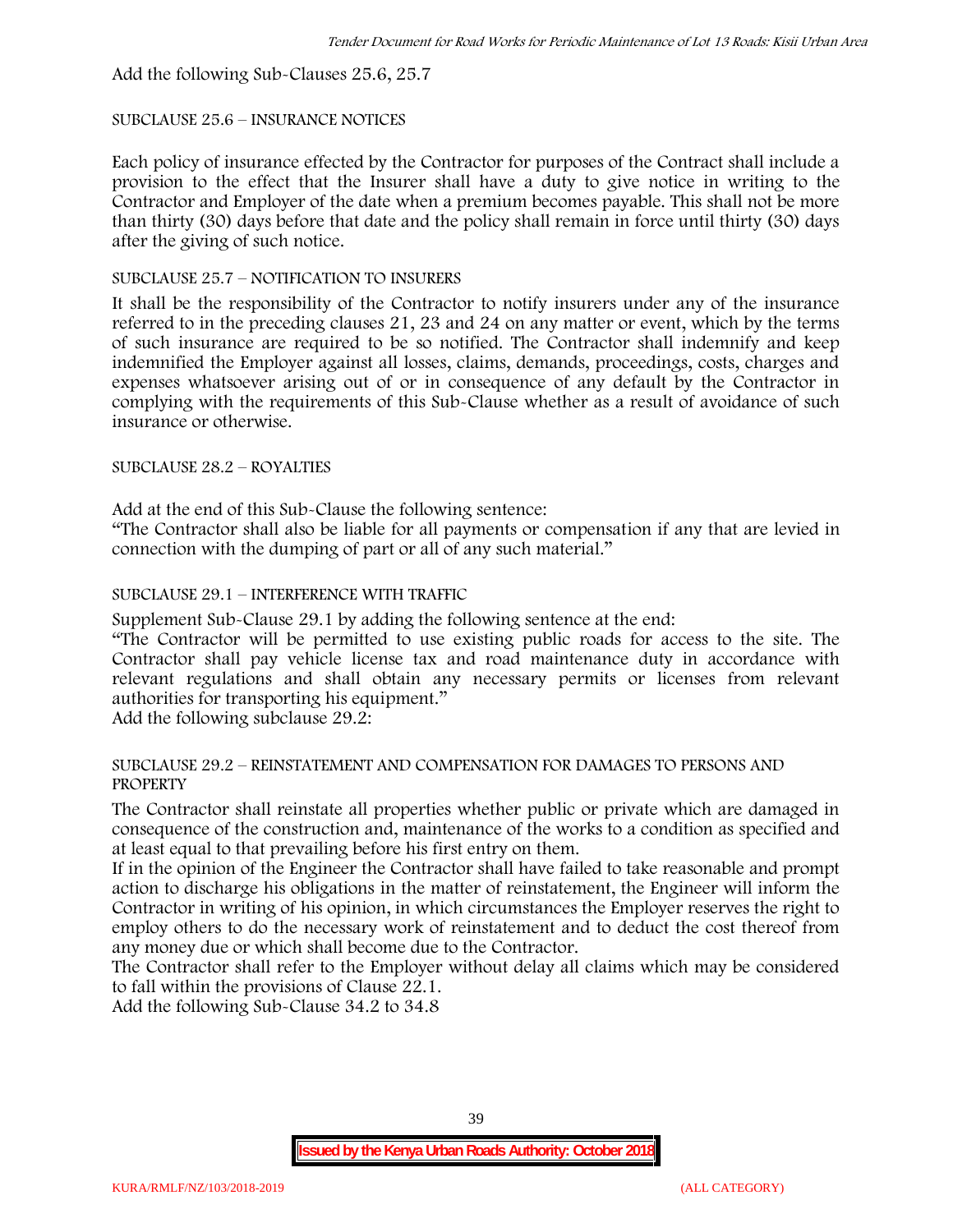## SUBCLAUSE 34.2 – CONDITIONS OF EMPLOYMENT OF LABOUR

The Contractor shall be responsible for making all arrangements for and shall bear all costs relating to recruitment, obtaining of all necessary visas, permits or other official permission for movements of staff and labour.

#### SUBCLAUSE 34.3 – FAIR WAGES

The Contractor shall, in respect of all persons employed anywhere by him in the execution of the Contract, and further in respect of all persons employed by him otherwise than in the execution of the Contract in every factory, Workshop or place occupied or used by him for the execution of the Contract, observe and fulfil the following conditions:

- (a) The Contractor shall pay rates of wages, observe hours of labour and provide conditions of labour, housing, amenities and facilities not less favourable than those required by the latest Regulation of Wages (Building and Construction Industry) Order as of the time of bid submission, and subsequent amendments thereto, or in any wage scales, hours of work or conditions agreed by the Ministry of Labour or other Government Department in consultation with the appropriate wage fixing authority and generally recognized by other employees in the district whose general circumstances in the trade or industry in which the Contractor is engaged are similar.
- (b) In the absence of any rates of wages, hours or conditions of labour so established the Contractor shall pay rates of wages and observe hours and conditions of labour which are not less favourable than the general level of wages, hours and conditions observed by other Employers whose general circumstances in the trade or industry in which the Contractor is engaged are similar.
- (c) Where the absence of established rates of wages, hours and conditions of labour or the dissimilarity of the general circumstances in the trade of industry in which the Contractor is engaged prevent the Contractor from observing rates of wages, hours and conditions of labour ascertained under sub-paragraph (a) and (b) above the Contractor in fixing the rates of wages, hours and conditions of labour of his employees shall be guided by the advice of the Labour Department.
- (d) The Contractor shall recognize the freedom of his employees to be members of trade unions.
- (e) The Contractor shall maintain records in English of the time worked by, and the wages paid to, his employees. The Contractor shall furnish to the Engineer or Employer, if called upon to do so, such particulars of the rates, wages and conditions of labour as the Employer or Engineer may direct.
- (f) The Contractor shall at all times during the continuance of the contract display, for the information of his employees in every factory, workshop or place occupied or used by him for the execution of the Contract, a copy of this clause together with a notice setting out the general rates of wages, hours and conditions of labour of his employees.
- (g) The Contractor shall be responsible for the observance of this clause by sub-Contractors employed in the execution of the works.

40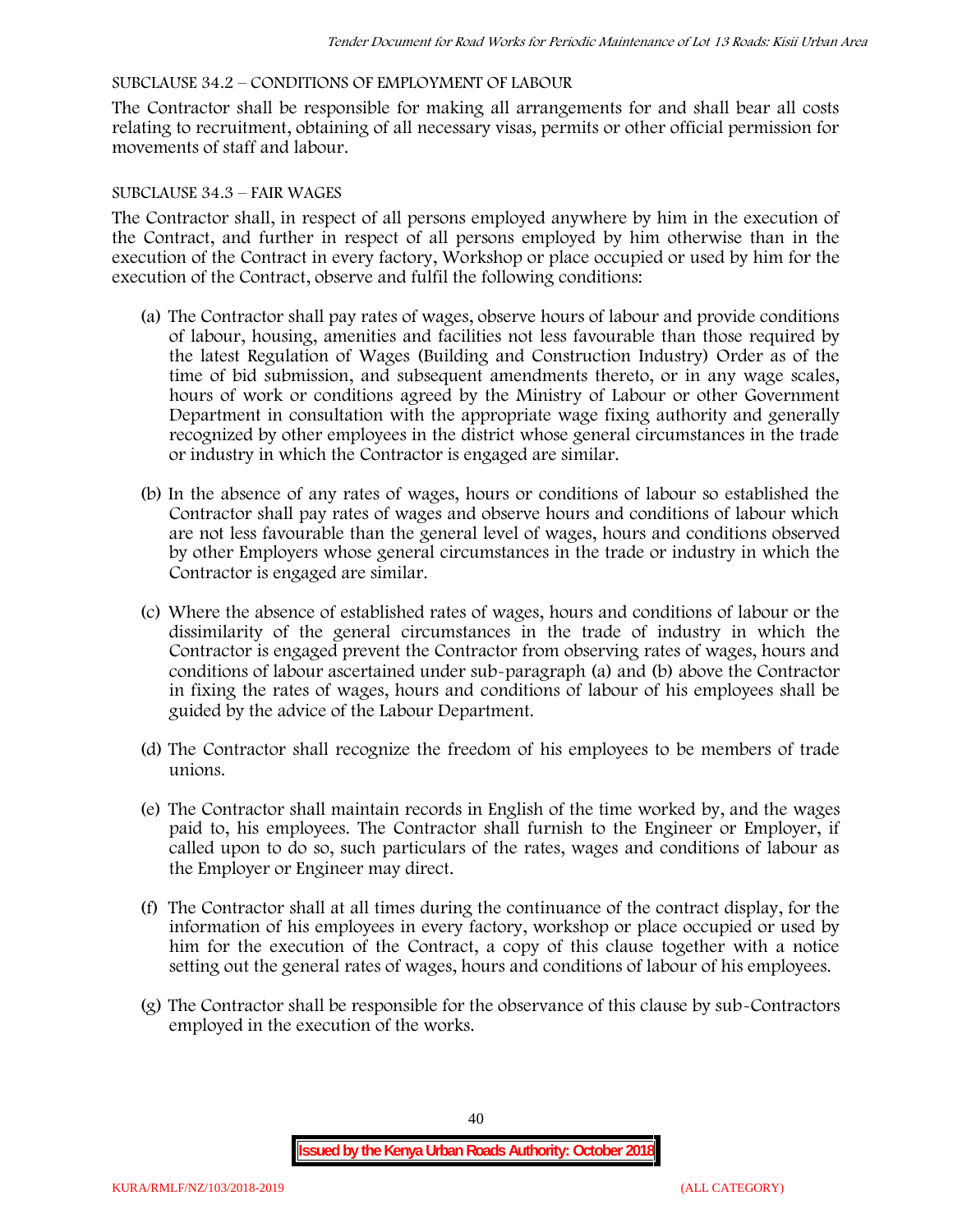#### SUBCLAUSE 34.4 – BREACH OF FAIR WAGES CLAUSE

Any Contractor or Sub-Contractor who is found to be in breach of Fair Wages Clause shall cease to be approved as a Contractor or Sub-Contractor for such period as the Permanent Secretary for the Ministry of Roads may determine.

Should a claim be made to the Employer alleging the Contractor's default in payment of Fair Wages of any workman employed on the Contract and if proof thereof satisfactory to the Employer is furnished by the Labour Authority, the Employer may, failing payment by the Contractor, pay the claims out of any monies due or which may become due to the Contractor under the Contract.

#### SUBCLAUSE 34.5 – RECRUITMENT OF UNSKILLED LABOUR

Any additional unskilled labour which is required by the Contractor for the works and which is not in his employment at the time of the acceptance of the BID shall be recruited by the Contractor from the Labour Exchange or Exchange or Exchanges nearest to the site or sites of the work.

#### SUBCLAUSE 34.6 – COMPENSATION FOR INJURY

The Contractor shall in accordance with the Workmen's Compensation Act of the Laws of Kenya and any other regulations in force from time to time pay compensation for loss or damage suffered in consequence of any accident or injury or disease resulting from his work to any workman or other person in the employment of the Contractor or any Subcontractor.

#### SUBCLAUSE 34.7 – LABOUR STANDARDS

(a) the Contractor shall comply with the existing local labour laws, regulations and labour standards

(b) the Contractor shall formulate and enforce an adequate safety program with respect to all work under his contract, whether performed by the Contractor or subcontractor. The Contractor has assurance from the Employer of cooperation where the implementation of these safety measures requires joint cooperation.

(c) Upon written request of the Employer the Contractor shall remove or replace any of his employees employed under this Contract.

Add the following Sub-Clause 35.2 and 35.3.

# SUBCLAUSE 35.2 – RECORDS OF SAFETY AND HEALTH

The Contractor shall maintain such records and make such reports concerning safety, health and welfare of persons and damage to property as the Engineer may from time to time prescribe.

#### SUBCLAUSE 35.3 – REPORTING OF ACCIDENTS

The Contractor shall report to the Engineer details of any accident as soon as possible after its occurrence. In the case of any fatality or serious accident, the Contractor shall, in addition, notify the Engineer immediately by the quickest available means. The Contractor shall also notify the relevant authority whenever the Laws of Kenya require such a report.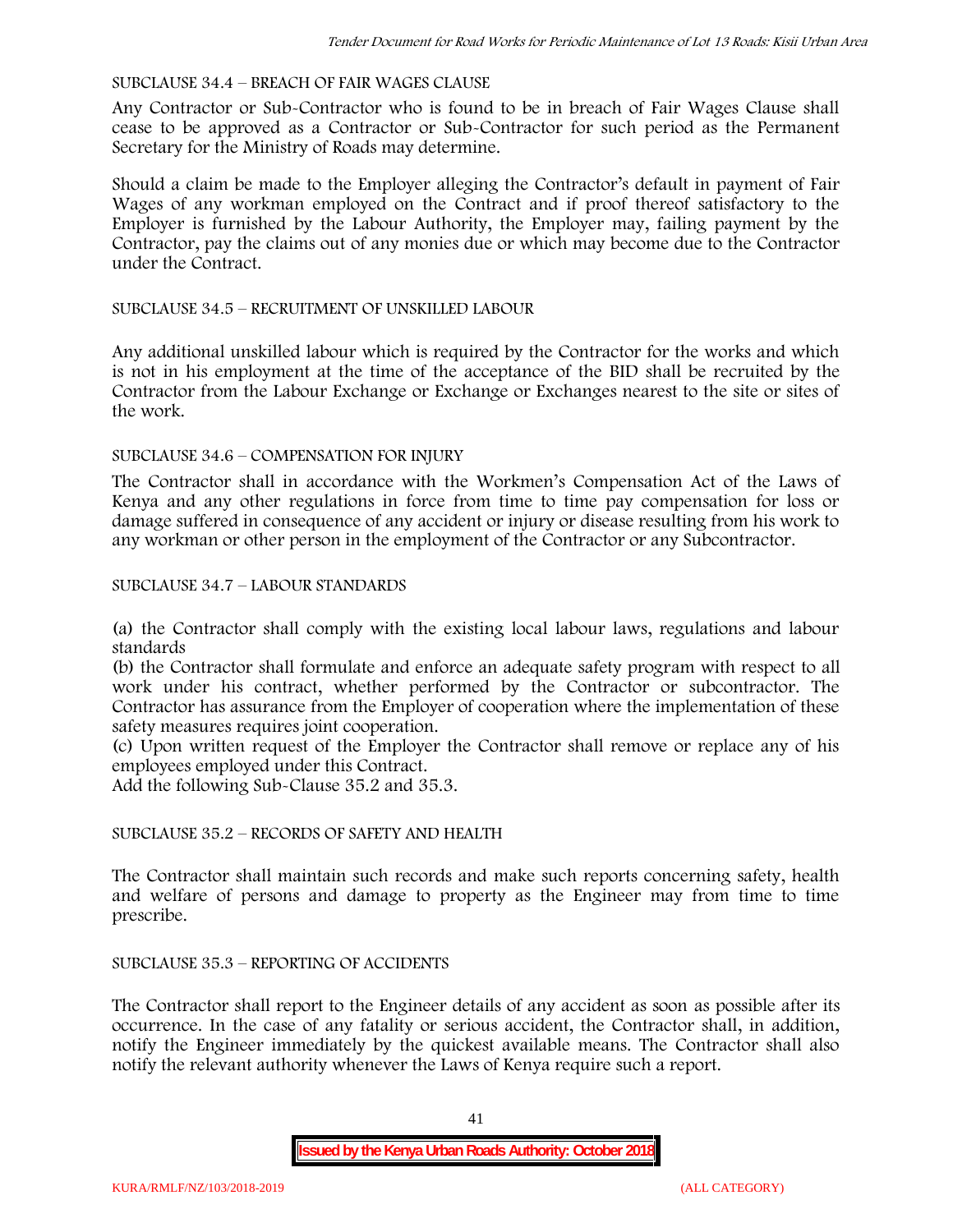SUBCLAUSE 39.2 – DEFAULT OF CONTRACTOR IN COMPLIANCE

Add at the end of Sub-Clause 39.2 the following: "Where the contractor has no pending payments with the employer and the retention funds are less than the value of works to be carried out by the employer, the employer shall apply funds as per clause 10.3". The contract shall then stand determined clause 63 notwithstanding.

## SUBCLAUSE 41.1 – COMMENCEMENT OF WORKS

Amend Sub-Clause 41.1 as follows:

Delete the words "as soon as is reasonably possible" in the first sentence and replace with "within the period stated in the Appendix to Bid".

For the purposes of this clause the quantified site instructions shall be treated as the works and delay in commencement in the instructed works shall constitute breach of contract that will lead to institution of remedies under clause 63 of these conditions.

## SUBCLAUSE 43.1 – TIME FOR COMPLETION

Amend Sub-Clause 43.1 as follows:

Delete the words "within the time" to "such extended time" and substitute "by the date or dates stated or implied in Clause 14 of these Conditions of Particular Application.

SUBCLAUSE 44.1 – EXTENSION OF TIME FOR COMPLETION

Add at the end of Sub-Clause 44.1 the following:

"Neither rains falling within the rainy seasons as occurs in Kenya nor floods caused by such rains shall be deemed exceptional weather conditions such as may fairly entitle the Contractor to an extension of time for the completion of the work."

#### SUBCLAUSE 45.1 – RESTRICTION ON WORKING HOURS

Add at the end of Sub-Clause 45.1 the following:

"If the Contractor requests permission to work by night as well as by day, then if the Engineer shall grant such permission the Contractor shall not be entitled to any additional payments for so doing. All such work at night shall be carried out without unreasonable noise or other disturbance and the Contractor shall indemnify the Employer from and against any liability for damages on account of noise or other disturbance created while or in carrying out night work and from and against all claims, demands, proceedings, costs, charges and expenses whatsoever in regard or in relation to such liability.

"In addition, the Contractor will be required to provide, for any work carried out at night or recognized days of rest, adequate lighting and other facilities so that the work is carried out safely and properly.

"In the event of the Engineer granting permission to the Contractor to work double or rotary shifts or on Sundays, the Contractor shall be required to meet any additional costs to the Employer in the administration and supervision of the Contract arising from the granting of this permission."

SUBCLAUSE 47.2 – REDUCTION OF LIQUIDATED DAMAGES

Add the following paragraphs at the end of this Sub-Clause: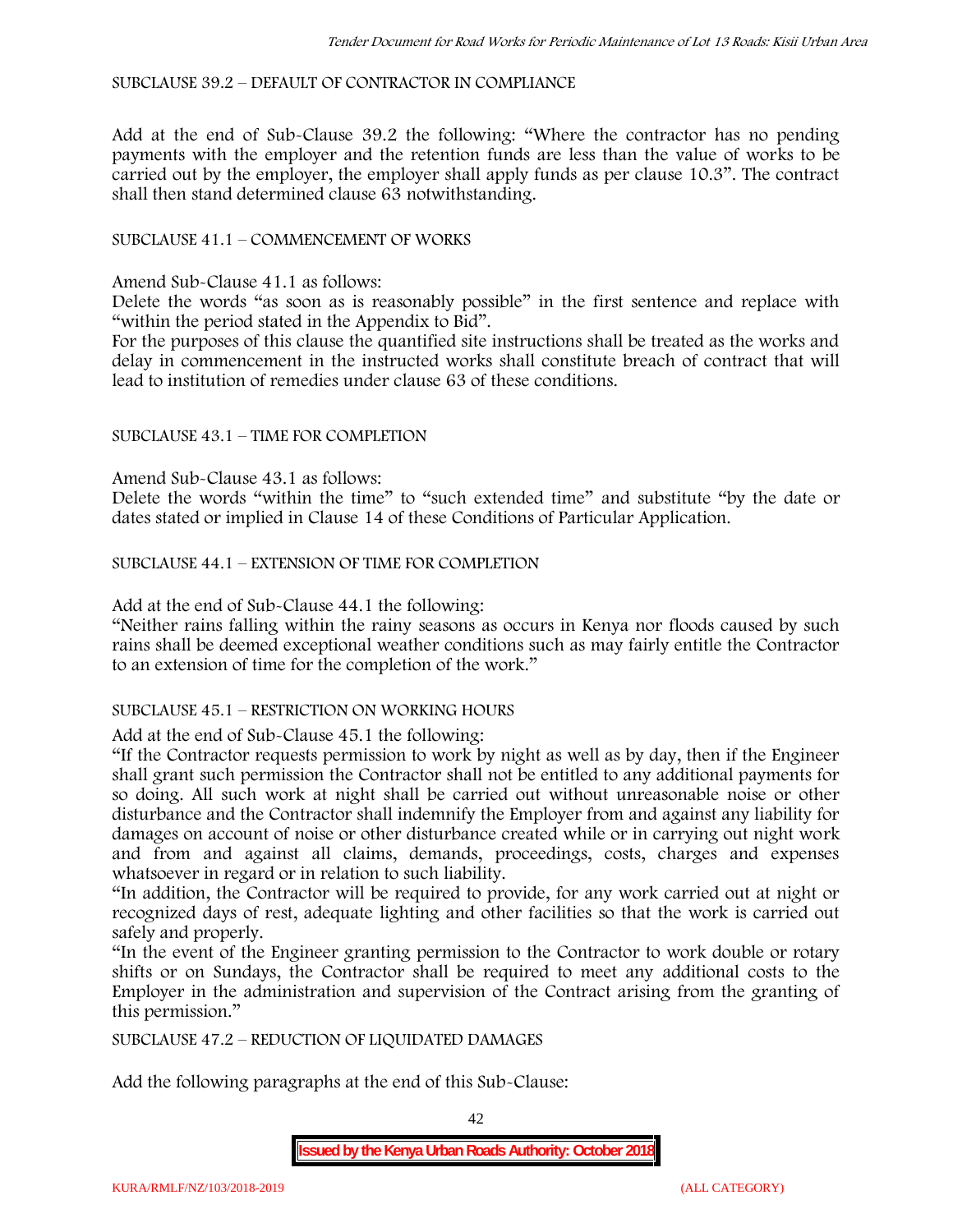"There shall be no reduction in the amount of liquidated damages in the event that a part or a section of the Works within the Contract is certified as completed before the whole of the Works comprising that Contract.

The Employer shall pay no bonus for early completion of the Works to the Contractor.

SUBCLAUSE 52.1 – VALUATION AND VARIATIONS

Add new Clause 52.2(c )

No change in the unit rates or prices quoted shall be considered for items included in the schedule of Dayworks rates, or Provisional Sums and items, or for any item in the BOQ.

SUBCLAUSE 52.4 – DAYWORKS

Add the following at the end of Sub-Clause 52.4:

The work so ordered shall immediately become part of the works under the contract. The Contractor shall, as soon as practicable after receiving the Dayworks order from the Engineer undertake the necessary steps for due execution such work. Prior to commencement of any work to be done on a Dayworks basis, the Contractor shall give an advance notice to the Engineer stating the exact time of such commencement.

# SUBCLAUSE 54.1 – CONTROCTOR'S EQUIPMENT, TEMPORARY WORKS AND MATERIALS

: Exclusive use for the works

Amend Sub-Clause 54.1 as follows: Line 5: add "written" between "the" and "consent". Delete Sub-Clauses 54.2 and 54.5.

SUBCLAUSE 55.2 – OMMISIONS OF QUANTITIES

Items of Works described in the Bills of Quantities for which no rate or price has been entered in the Contract shall be considered as included in other rates and prices in the Contract and will not be paid for separately by the Employer.

Add the following Sub-Clause 58:

Add the words "or Engineer's representative" where the word "Engineer" appears in clause 58.

SUBCLAUSE 58.4 – PROVISIONAL ITEMS

Provisional items shall be read as Provisional Sums and shall be operated as such in accordance with Sub-Clauses 58.1 to 58.3.

Clause 60 of the General Conditions is deleted and substituted with the following: -

#### SUBCLAUSE 60.1 – MONTHLY STATEMENT

The Contractor shall submit a statement to the Engineer at the end of each month, in a tabulated form approved by the Engineer, showing the amounts to which, the Contractor considers himself to be entitled. The statement shall include the following items, as applicable;

- the value of the Permanent Work executed up to the end of previous month

43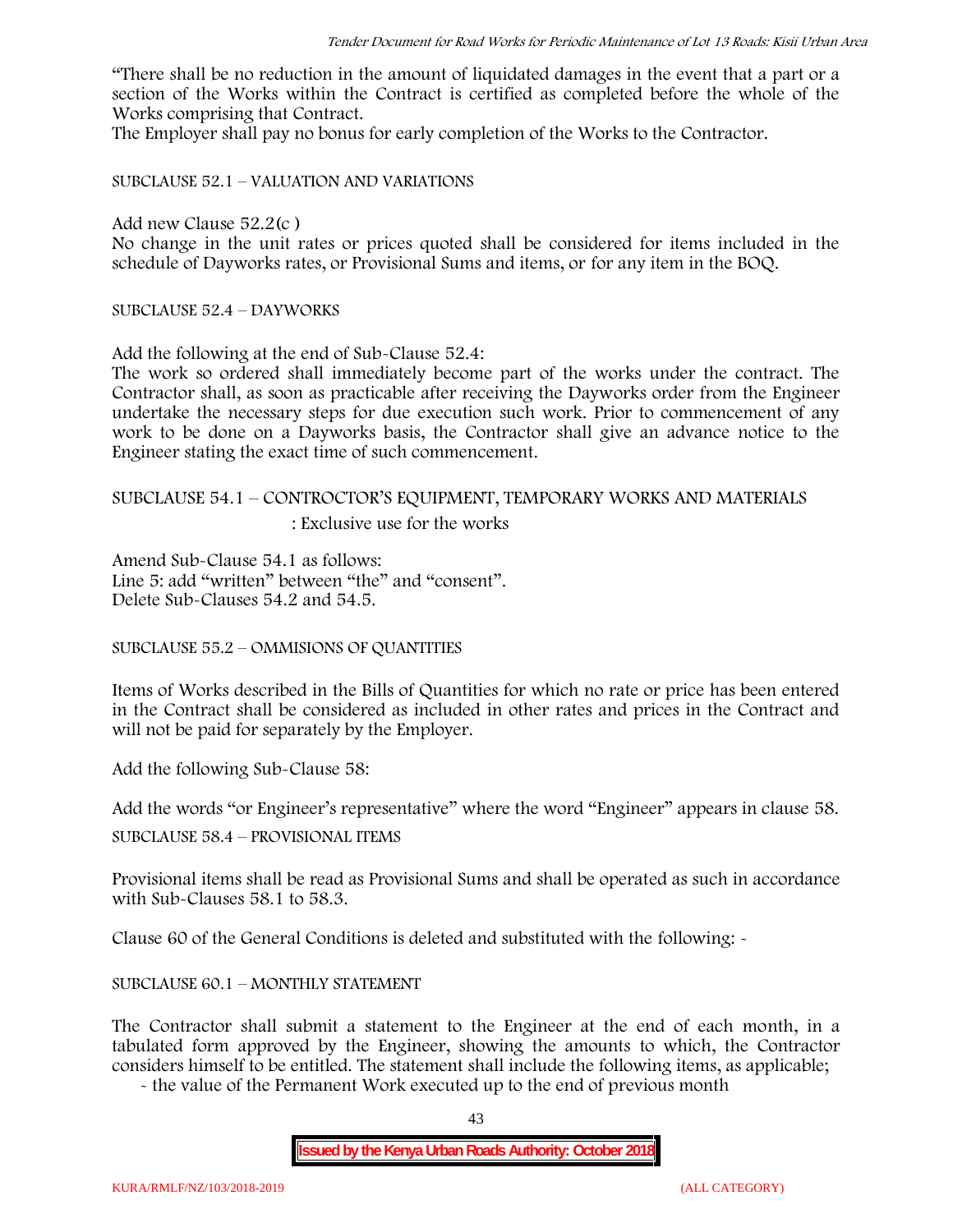- such amount as the Engineer may consider fair and reasonable for any Temporary Works for which separate amounts are provided in the Bill of Quantities

- any amount to be withheld under retention provisions of Sub-clause 60.3
- any other sum to which the Contractor may be entitled under the Contract

If the Engineer disagrees with or cannot verify any part of the statement, the Contractor shall submit such further information as the Engineer may reasonably require and shall make such changes and corrections in the statement as may be directed by the Engineer. In cases where there is difference in opinion as to the value of any item, the Engineer's view shall prevail.

#### SUBCLAUSE 60.2 INTERIM PAYMENT CERTIFICATE

The Contractor shall forward to the Engineer an Interim Payment Certificate based on the statement as corrected above and, should it be necessary in the Engineers opinion, shall promptly make any further amendments and corrections to the Interim Payment Certificate.

The Engineer shall not unreasonably withhold certifying an Interim Payment Certificate and in case of likely delay in establishing the value of an item, such item may be set aside and the remainder certified for payment.

Within 14 days after receipt of the Interim Payment Certificate and subject to the Contractor having made such further amendments and corrections as the Engineer may require, the Engineer will forward to the Employer the certified Interim Payment Certificate.

Provided that the Engineer shall not be bound to certify any payment under this Clause if the net amount thereof, after all retentions and deductions, would be less than the minimum amount of Interim Payment Certificate's stated in the Appendix to Form of Bid. However, in such a case, the uncertified amount will be added to the next interim payment, and the cumulative unpaid certified amount will be compared to the minimum amount of interim payment.

SUBCLAUSE 60.3 – RETENTION MONEY AND PAYMENT OF RETENTION MONEY

A retention amounting to the percentage stipulated in the Appendix to Bid shall be made by the Engineer in the first and following Interim Payment Certificates until the amount retained shall reach the "Limit of Retention Money" named in the Appendix to Form of BID.

Upon the issue of the Taking-Over Certificate, with respect to the whole of the works one half of the retention money shall become due and shall be paid to the Contractor when the Engineer shall certify in writing that the last section of the whole works has been substantially completed.

Upon expiration of the Defects Liability Period for the works, the other half of the Retention Money shall be certified by the Engineer for payment to the Contractor.

Provided that in the event of different Defects Liability Periods being applicable to different Sections of the Permanent Works pursuant to Clause 48, the expression "expiration of the Defects Liability Period "shall, for the purpose of this sub-clause, be deemed to mean the expiration of the latest of such periods.

Provided also that if at such time, there remain to be executed by the Contractor any work instructed, pursuant to Clause 49 and 50, in respect of the works, the Engineer shall be entitled to withhold certification until completion of any such work or so much of the balance of the Retention money as shall in the opinion of the Engineer, represents the cost of the remaining work to be executed.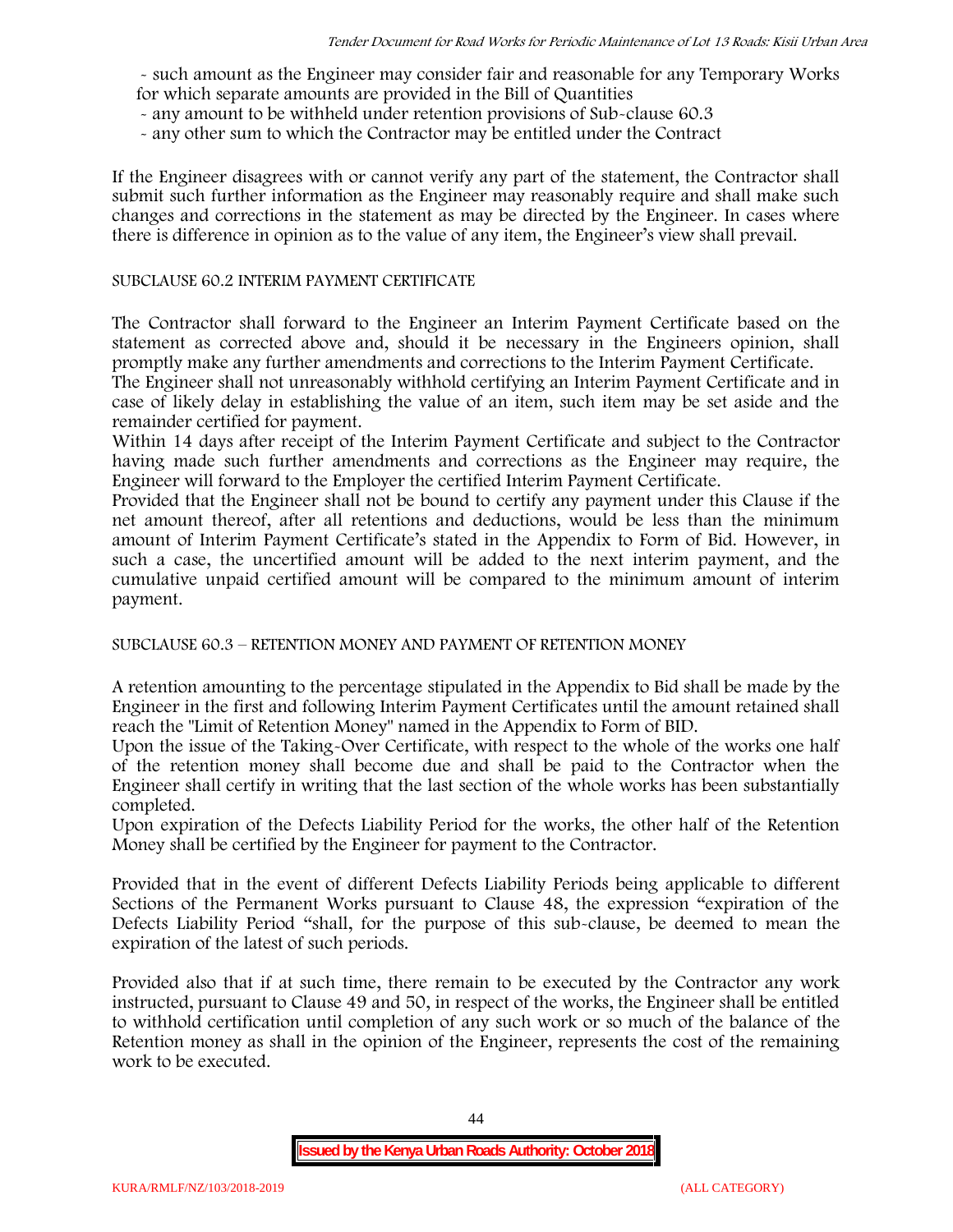#### SUBCLAUSE 60.4– CORRECTION OF CERTIFICATES

The Engineer may in any Interim Payment Certificate make any correction or modification to any previous Interim Payment Certificate signed by him and shall have authority, if any work is not being carried out to his satisfaction to omit or reduce the value of such work in any Interim Payment Certificate.

## SUBCLAUSE 60.5– STATEMENT AT COMPLETION

Not later than 84 days after the issue of the Taking-Over Certificate in respect of the whole of the works, the Contractor shall submit to the Engineer a statement at completion showing in detail, in a form approved by the Engineer;

The final value of all work done in accordance with the Contract up to the date stated in such Taking-Over Certificate.

Any further sums which the Contractor considers to be due; and

An estimate of amounts that the Contractor considers will become due to him under the Contract.

Estimate amounts shall be shown separately in the Statement at Completion. The Contractor shall amend and correct the Statement as directed by the Engineer and submit a Certificate at Completion to be processed as in Sub-Clause 60.2.

## SUBCLAUSE 60.6 – FINAL STATEMENT

Not later than 56 days after the issue of the Defects Liability Certificate pursuant to Sub-Clause 62.1, the Contractor shall submit to the Engineer for consideration a draft final statement with supporting documents showing in detail, in the form approved by the Engineer; The final value of all work done in accordance with the Contract;

Any further sums which the Contractor considers to be due to him.

If the Engineer disagrees with or cannot verify any part of the draft final statement, the Contractor shall submit such further information as the Engineer may reasonable require and shall make such changes in the draft as may be required.

SUBCLAUSE 60.7– DISCHARGE

Upon submission of the Final Statement, the Contractor shall give to the Employer, with a copy to the Engineer, a written discharge confirming that the total of the Final statement represents full and final settlement of all monies due to the Contractor arising out of or in respect of the Contract. Provided that such discharge shall become effective only after payment under the Final Payment Certificate issued pursuant to Sub-Clause 60.8 has been made and the Performance Security referred to in Sub-Clause 10.1 has been returned to the Contractor.

## SUBCLAUSE 60.8 – FINAL PAYMENT CERTIFICATE

Upon acceptance of the Final Statement as given in Sub-Clause 60.6, the Engineer shall prepare a Final Payment Certificate which shall be delivered to the Contractor's authorized agent or representative for his signature. The Final Payment Certificate shall state:

The final value of all work done in accordance with the Contract;

45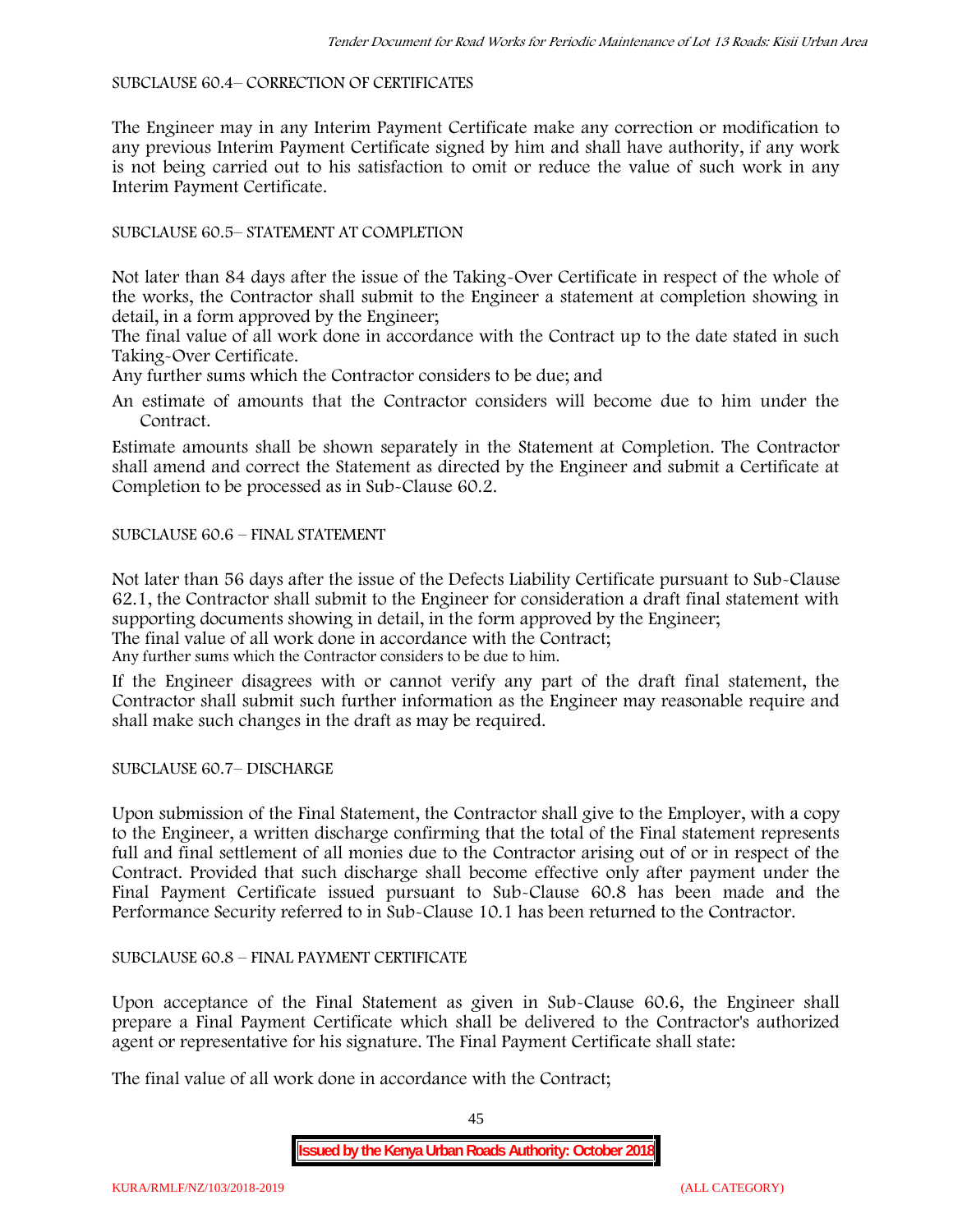After giving credit to the Employer for all amounts previously paid by the Employer, the balance, if any, due from the Employer to the Contractor or the Contractor to the Employer.

Final Certificate shall be issued for any sum due to the Contractor even if such is less than the sum named in the Appendix to the Form of BID.

#### SUBCLAUSE 60.9– CESSATION OF EMPLOYERS LIABILITY

unless the Contractor notifies the Engineer of his objection to the Final Certificate within fourteen days of delivery thereof he shall be deemed to have agreed that he accepts the total Contract Price as set out in the Final Certificate as full settlement for all Work Done under the Contract including any variations and omissions thereof but excluding any variations and claims previously made in writing.

#### SUBCLAUSE 60.10 – TIME FOR PAYMENT

The amount due to the Contractor under any Interim Payment Certificate or Final Payment Certificate issued pursuant to this Clause or to any other term of the Contract, shall, subject to Clause 47, be paid by the Employer to the Contractor as follows:

- (i) In the case of Interim Payment Certificate, within the time stated in the Appendix to Form of Bid, after the Engineer has signed the Interim Payment Certificate.
- (i) In the case of the Final Payment Certificate pursuant to Sub clause 60.8, within the time stated in the Appendix to Form Of Bid, after the Engineer has signed the Final Payment Certificate.
- (ii) In the event of the failure of the Employer to make payment within the times stated, the Employer shall make payment to the Contractor of simple interest at a rate equal to two percentage points above the averaged Base Lending Rate of three leading banks namely Kenya Commercial Bank, Standard Chartered Bank and Barclays Bank for the time being or as shall be the case from the time to time obtained from the Central Bank of Kenya. The provisions of this Sub clause are without prejudice to the Contractor's entitlements under Clause 69 or otherwise.

SUBCLAUSE 60.11 – CURRENCY OF PAYMENT

The Contract Price shall be designated in Kenyan Currency.

All work performed by the Contractor under the Contract shall be valued in Kenya Shillings using the rates and prices entered in the Bills of Quantities together with such other increases to the Contract Price, except for variation of price payments in accordance with Clause 70.1.

SUBCLAUSE 60.12 – ADVANCE PAYMENT

Advance payment shall not be offered in this Contract.

SUBCLAUSE 60.13 MATERIALS FOR PERMANENT WORKS

With respect to materials brought by the Contractor to the site for incorporation into the permanent works, the Contractor shall,

-Receive a credit in the month in which these materials are brought to site,

-Be charged a debit in the month in which these materials are incorporated in the permanent works.

46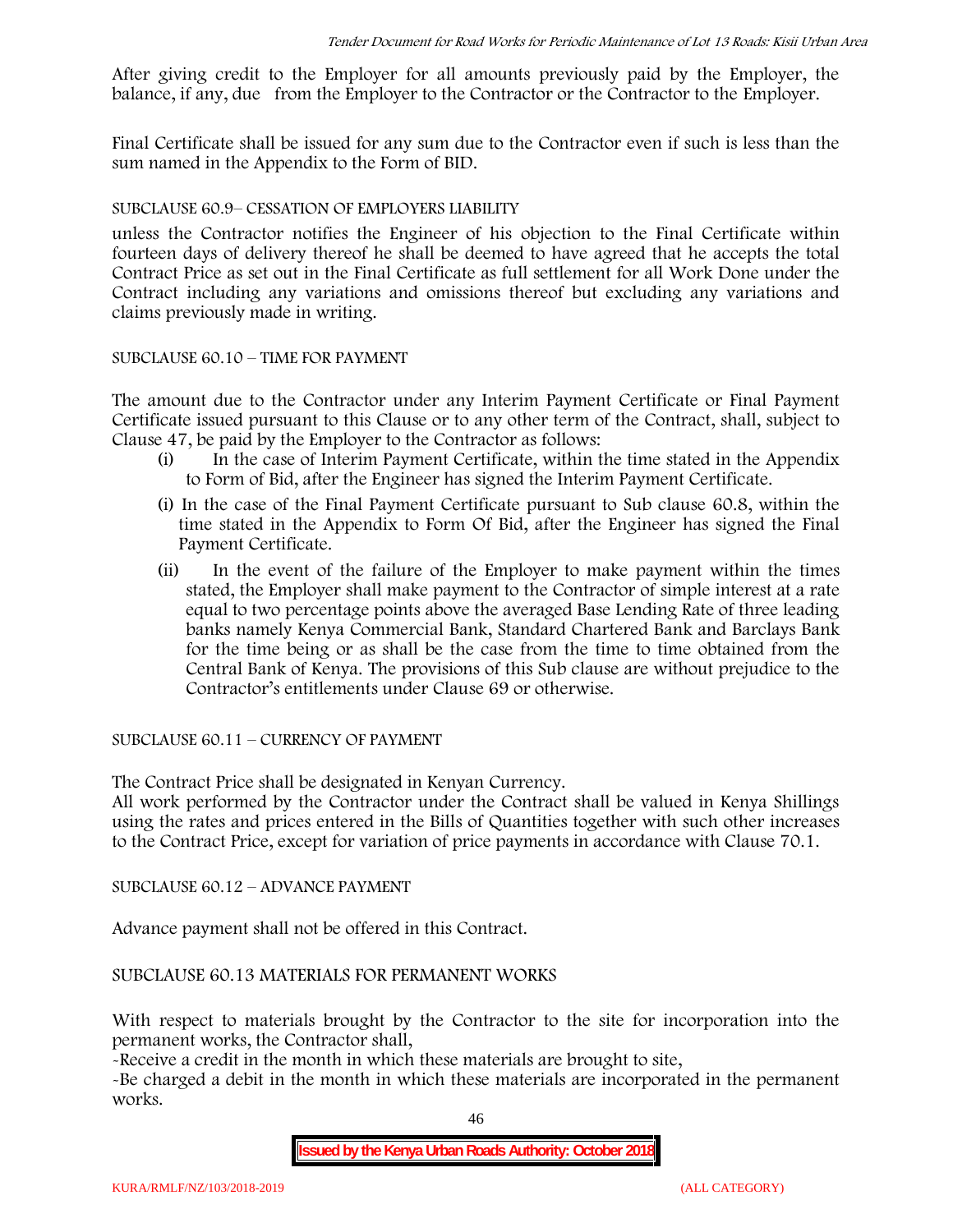Both such credit and debit to be determined by the Engineer in accordance with the following provisions.

No credit shall be given unless the following conditions shall have been met to the Engineers satisfaction

- The materials are in accordance with the specifications for the works;
- The materials have been delivered to site and are properly stored and protected against loss, damage or deterioration;
- The Contractors record of the requirements, orders receipts and use of materials are kept in a form approved by the Engineer, and such records are available for inspection by the Engineer;
- The Contractor has submitted a statement of his cost of acquiring and delivering the materials and plant to the Site, together with such documents as may be required for the purpose of evidencing such cost;
- The materials are to be used within a reasonable time.
- The amount to be credited to the Contractor shall not be more than 75% of the Contractor's reasonable cost of the materials delivered to site, as determined by the Engineer after review of the documents listed in subparagraphs (a) (iv) above;
- The amount to be debited to the Contractor for any materials incorporated into the works shall be equivalent to the credit previously granted to the Contractor for such materials pursuant to Clause (b) above as determined by the Engineer.

SUBCLAUSE 63.1 – DEFAULT OF THE CONTRACTOR

## SUBCLAUSE 67.1 – ENGINEER'S DECISION

Delete the entire Sub clause 67.1 and add the following;

"If a dispute of any kind whatsoever arises between the Employer and the Contractor in any connection with, or arising out of, the Contract or the execution of the works, whether during the execution of the works or after their completion and whether before or after repudiation or other termination of the Contract including any dispute as to any opinion, instruction, determination, certificate or valuation of the Engineer, the matter in dispute shall, in the first place, be referred in writing to the Engineer, with a copy to the other party. Such reference shall state it is made pursuant to this clause. No later than 28 (twenty eight) day after the day on which he received such reference the Engineer shall give notice of his decision to the Employer and the Contractor. Such decision shall state it is made pursuant to this clause.

Unless the Contract has already been repudiated or terminated, the Contractor shall, in every case, continue to proceed with the works with all due diligence and the Contractor and the Employer shall give effect forthwith to every such decision of the Engineer unless and until the same shall be revised, as hereinafter provided, in an Amicable Settlement, Adjudicator's or Arbitrator's award.

If either the Employer or the Contractor be dissatisfied with the any decision of the Engineer, or if the Engineer fails to give notice of his decision on or before the 28th (twenty eighth) after the day on which he received the reference, then either the Employer or the Contractor may, on or before the 28th (twenty eighth) day after the day the day on which he received notice of such decision, or on or before the 28th (twenty eighth) day after the day the day on which the

**Issued by the Kenya Urban Roads Authority: October 2018**

47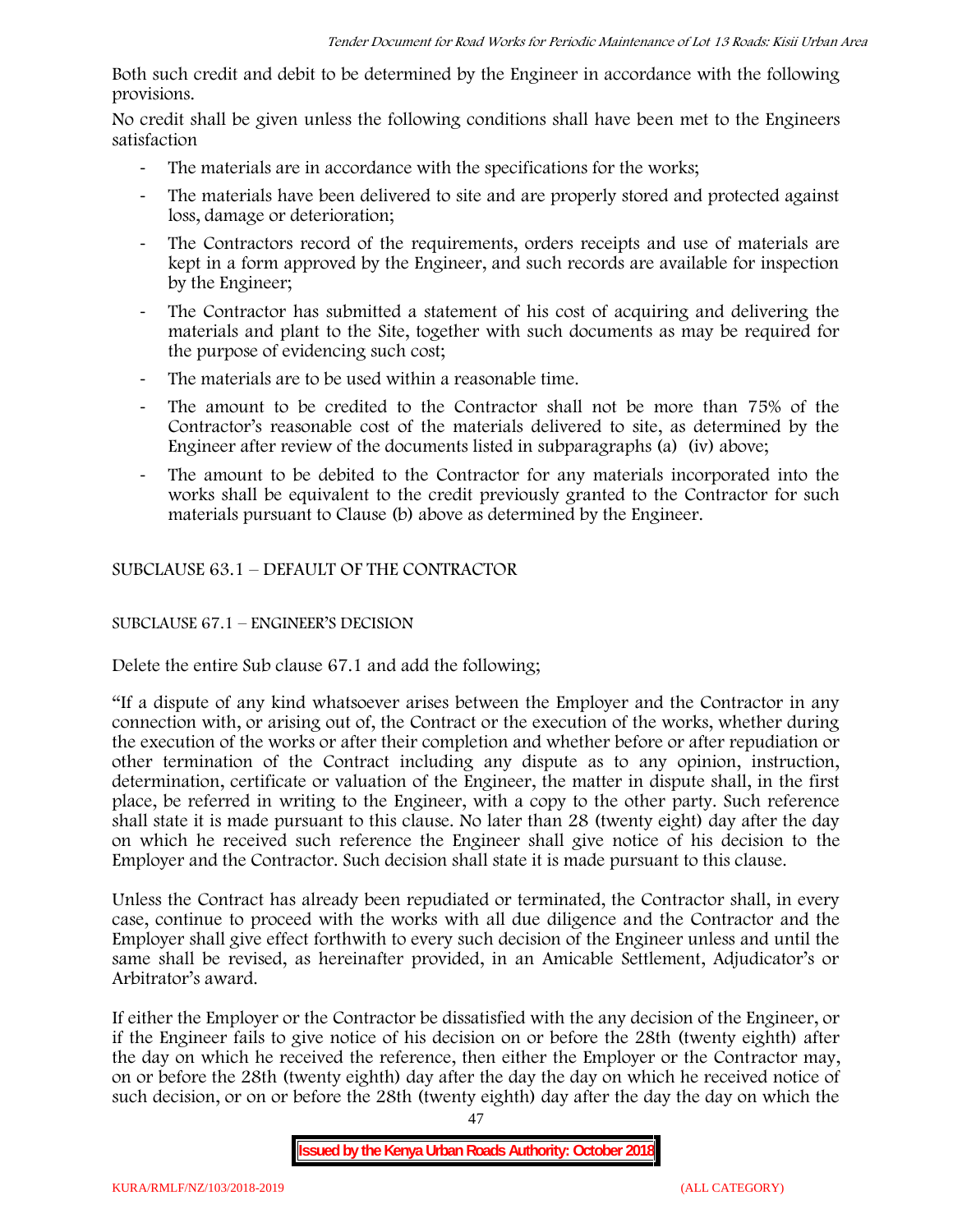said period of 28 days expired, as the case may be, give notice to the other party, with a copy for information to the Engineer, of his intention to commence Adjudication, as hereinafter provided, as to the matter in dispute. Such notice shall establish the entitlement of the party giving the same to commence Adjudication, as hereinafter provided, as to such dispute; no adjudication in respect thereof may be commenced unless such notice is given.

If the Engineer has given notice of his decision as to a matter in dispute to the Employer and the Contractor and no notice of intention to commence adjudication as to such dispute has been given by either the Employer or the Contractor on or before the twenty eighth day after the day on which the parties received notice as to such decision from the Engineer, the said decision shall become final and binding upon the Employer and the Contractor. "

SUBCLAUSE 67.2 – AMICABLE SETTLEMENT

Delete the entire subclause 67.2 and add the following;

"Where notice to of intention to commence adjudication as to a dispute has been in accordance with subclause 67.1, the parties shall attempt to settle such dispute in amicably before the commencement of Adjudication; provided that, unless the parties otherwise agree, Adjudication may be commenced on or after the 14th (fourteenth) day after the day on which notice of intention to commence adjudication of such dispute was given, even if an attempt at amicable settlement thereto has been made."

SUBCLAUSE 67.3 – ADJUDICATION

Delete the entire subclause 67.3 and add the following;

"The Adjudicator shall be appointed by the Chartered Institute of Arbitrators (Kenya) unless the appointment is agreed by the parties within 7 (seven) days of the notice to adjudication.

The adjudication process shall be conducted according to the Laws of Kenya and the Rules of the Chartered Institute of Arbitrators (Kenya)."

SUBCLAUSE 67.3 – ARBITRATION

Delete the entire subclause 67.3 and add the following;

"Any dispute in respect of which:

The decision, if any, of the Adjudicator has not become final and binding pursuant to subclause 67.1, and Amicable settlement has not been reached within the period stated in subclause 67.2,

shall be finally settled, under the Laws of Kenya and the Arbitration Rules of the Chartered Institute of Arbitrators (Kenya Branch) by one or more arbitrators appointed by the Chartered Institute of Arbitrators (Kenya Branch).

Neither party shall be limited in the in the proceedings before such arbitrator/s to the evidence or arguments put before the Adjudicator for the purpose of obtaining his said decision pursuant to subclause 67.1.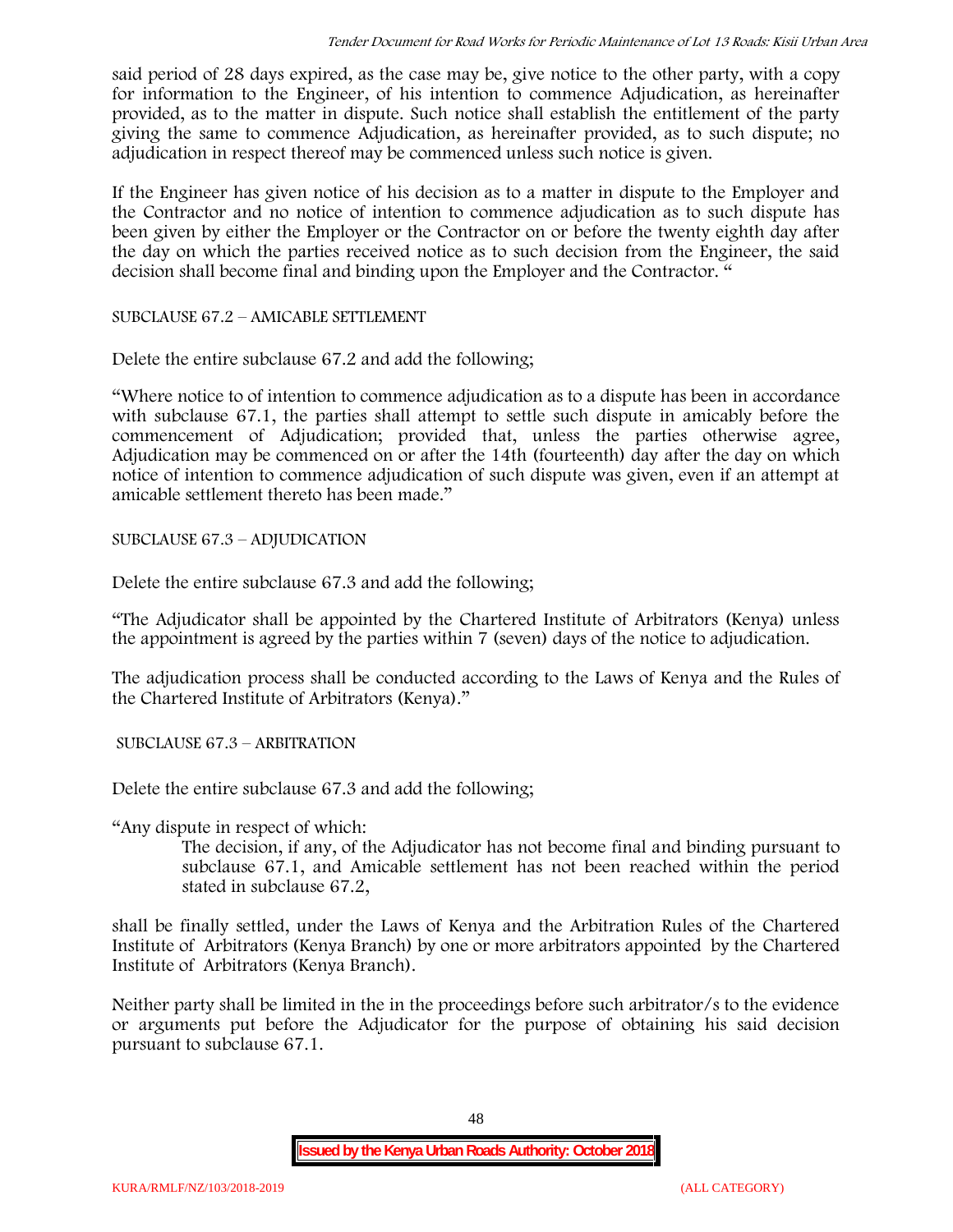Arbitration may be commenced prior to or after completion of the works, provided that the obligations of the Employer, the Engineer and the Contractor shall not be altered by reason of the arbitration being conducted during the progress of the works.

SUBCLAUSE 68.2 – NOTICES TO EMPLOYER AND ENGINEER

Delete in Sub-Clause 68.2 the words "nominated for that purpose in Part II of these conditions".

- a. The Employer's address is: The Director General, Kenya Urban Roads Authority (KURA), P.O. Box 41727 - 00100 **NAIROBI**
- b. The Engineer's address is: Director (Road Asset and Corridor Management), Kenya Urban Roads Authority (KURA), P.O. Box 41727 - 00100 **NAIROBI**

SUBCLAUSE 68.4 – All letters and notices from the Contractor to the Employer and/Engineer must be signed by the Managing Director or the person given written power of Attorney.

CLAUSE 69 – DEFAULT OF EMPLOYER

Delete Sub-Clause 69.1 (c)

In Sub-Clause 69.4 add at the end of first paragraph the following "the period of such suspension shall be as agreed upon by both parties and in any case not more than six (6) months".

In Subclause 69.4 of General Conditions of Contract Part I, insert at the end -----"The amounts of such costs which shall be added to the Contract Price shall exclude any cost due to idle time for equipment, plant and labour."

CLAUSE 70 – CHANGES IN COST AND LEGISLATION

There shall be no claims of payments for Variation of Prices (VOP) or changes in cost for legislation.

SUBCLAUSE 70.2 – SUB-CONTRACT

(a) If the Contractor shall decide subject to Clause 4 thereof to sub-let any portion of the work he shall incorporate in the sub-contract provisions to the like effect as those contained in sub clause (1) of this Clause;

(b) If the price payable under a sub-contract as aforesaid is increased above or decreased below the price in such sub-contract by reason of the operation of the incorporated provisions of sub- clause (1) of this clause then the net amount of such increase or decrease shall as the case may be, be paid to or allowed by the Contractor under this contract.

SUBCLAUSE 70.3 – NOMINATED SUB-CONTRACTORS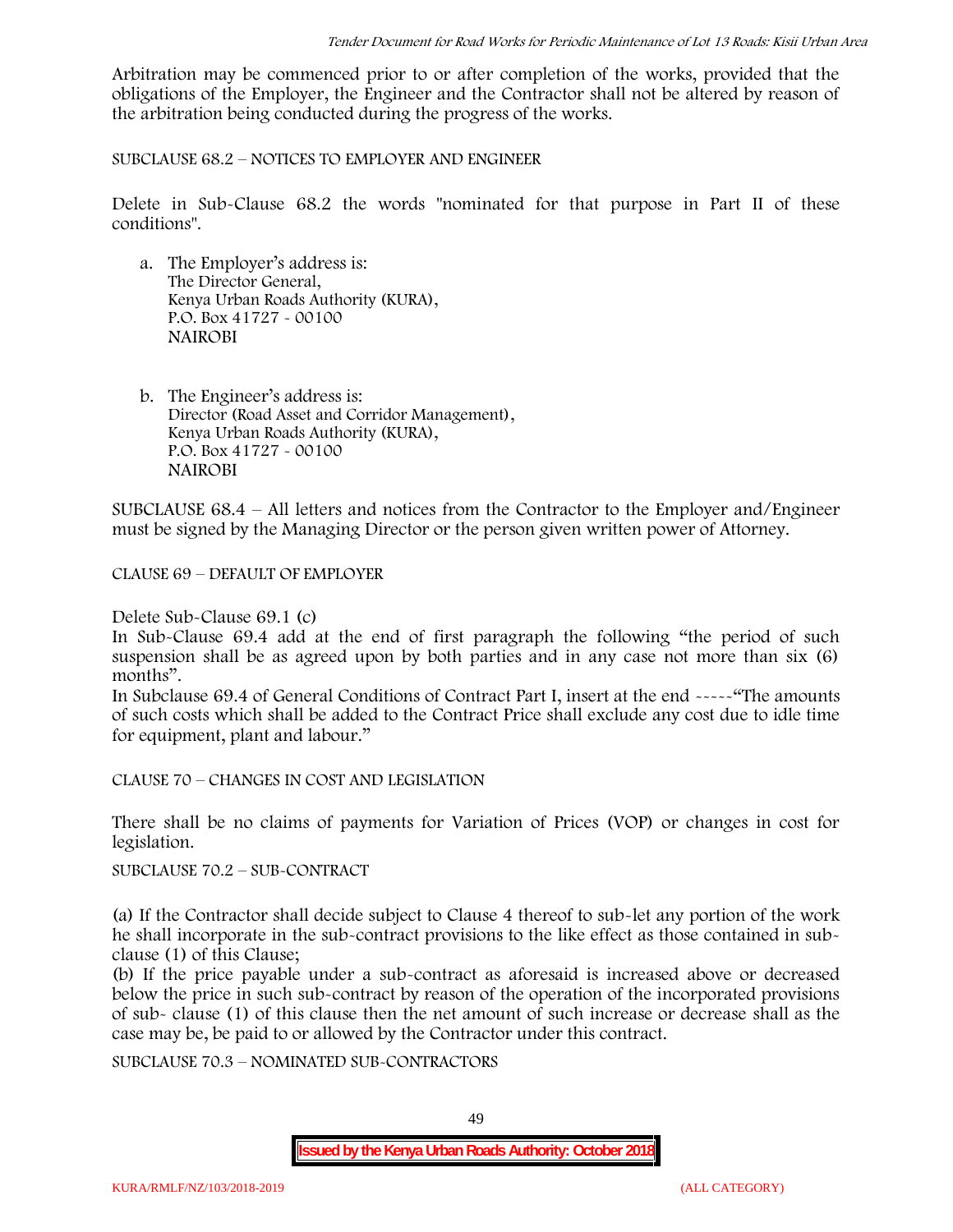This clause shall not apply in respect of work executed by any nominated sub-Contractor (fluctuation in relation to nominated sub-Contractors shall be dealt with under provisions in relation thereto which may be included in the appropriate sub-contract or contract of sale).

SUBCLAUSE 70.4 – DATE OF BID PRICING

The expression "the date of BID pricing" as used in this Clause means the date 30 days prior to the final date for submission of BIDs as determined by the Employer in the BID documents

SUBCLAUSE 70.5 – PRIME COST

For imported materials, the supplier's/ manufacturer's Prime costs shall be C.I.F. cost at point of entry by the same means of transport as determined by the Contractor's Basic Rate. For locally produced materials, the supplier's or manufacturer's prime costs shall be at their nearest depot or the nearest railway station relevant to the works.

For materials that are subject to Government Price Control, payments for price variations will be determined from the difference between the control price in force at a date 30 day prior to the final date for submission of BIDs and the price in force on the date of purchase.

SUBCLAUSE 70.11 – SUBSEQUENT LEGISLATION

No payment shall be paid for changes in the prices of the materials and labour.

SUBCLAUSE 70.8 – CONTRACTORS HEAD OFFICE EXPENSES

No payments will be made for price variation related to expenses incurred by the Contractor in his Head Office in Kenya, or overseas.

SUBCLAUSE 70.9 – CURRENCY OF PAYMENTS UNDER CLAUSE 70

All payments made pursuant to Clause 70 shall be in Kenya Shillings.

SUBCLAUSE 70.11 – SUBSEQUENT LEGISLATION

Renumber sub-clause 70(2) of part I as sub-clause 70.11 and add the following:

"Notwithstanding the foregoing, such additional or reduced cost shall not be separately paid or credited as aforesaid if the same shall already have been taken into account in accordance with the provisions of sub-clause 70.1 through 70.10 of this clause.

CLAUSE 72 – RATES OF EXCHANGE COST

Delete clause 72 in its entirety and substitute the following: The currency of BID and payment is Kenya Shillings and rates of exchange requirements are not applicable.

CLAUSE 73 – BRIBERY AND COLLUSION

Add new Clause 73.1: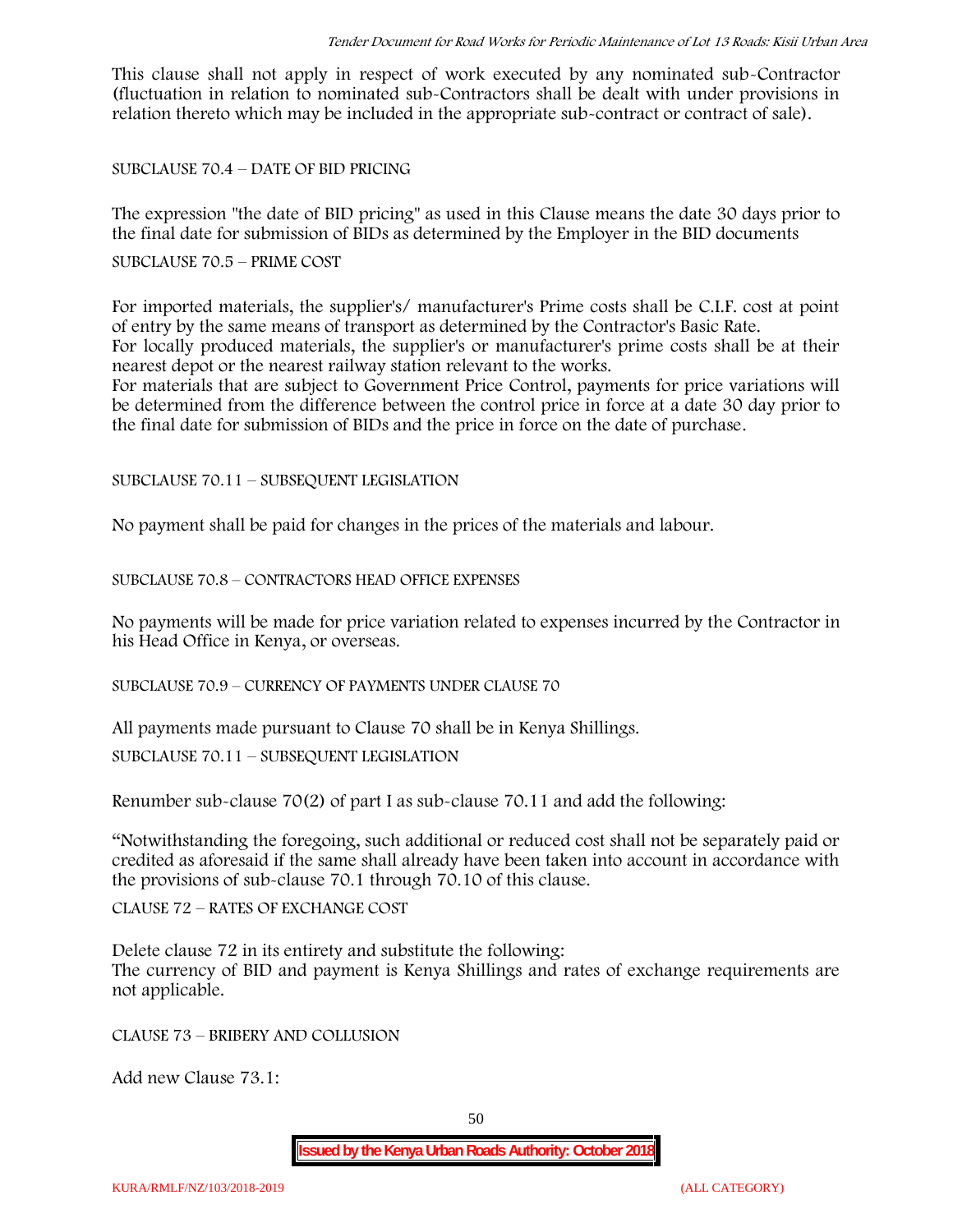"The Contractor shall not:

(a) Offer or give or agree to give to any person in the service of the Government of Kenya any gift or consideration or any kind as an inducement or reward for doing or forbearing to do or for having done or forborne to do any act in relation to the obtaining or execution of this or any other contract to which the Government of Kenya is a party or for showing or forbearing to show favour or disfavour to any person in relation to this or any other contract for the Government of Kenya.

(b) Enter into this or any other contract with the Government of Kenya in connection with which commission has been paid or agreed to be paid by or on his behalf or to his knowledge, unless before the contract is made particulars of any such commission and of the terms and conditions of any agreement for the payment thereof have been disclosed in writing to the Employer.

Any breach of this condition by the Contractor or by anyone employed by him or acting on his behalf (whether with or without the knowledge of the Contractor) or the commission of any offence by the Contractor or by anyone employed by him or acting on his behalf in relation to this or any other contract to which the Government of Kenya is a party shall entitle the Employer to determine the Contract (See Condition 63 hereof) and/ or to recover from the Contractor the amount or value of any such gift, consideration or commission.

Any dispute or difference of opinion arising in respect of either the interpretation, effect or application of this condition or of the amount recoverable hereunder by the Employer from the Contractor shall be decided by the Employer, whose decision shall be final and conclusive.

CLAUSE 74 – CONTRACT CONFIDENTIAL

Add new Clause 74.1:

The Contractor shall treat the details of this Contract as Private and Confidential and shall not publish or disclose the same or any particulars thereof in any trade or technical paper or elsewhere (save in so far as may be necessary for the purpose thereof) without the previous consent in writing of the Government. If any dispute arises as to the necessity of any publication or disclosures for the purposes of this Contract the same shall be referred to the decision of the Engineer mentioned in the said Conditions of Contract whose award shall be final.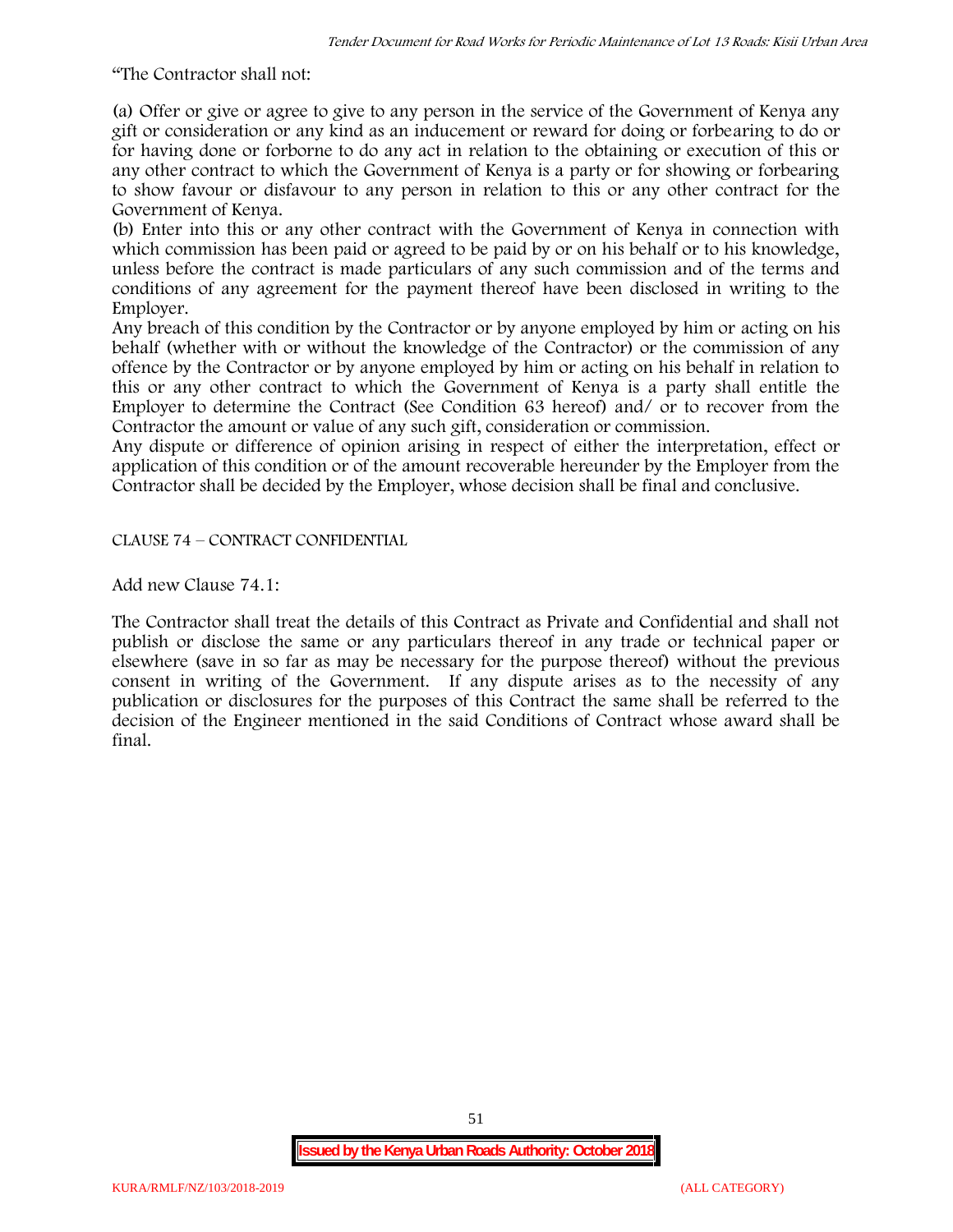# **SECTION V: SPECIFICATIONS**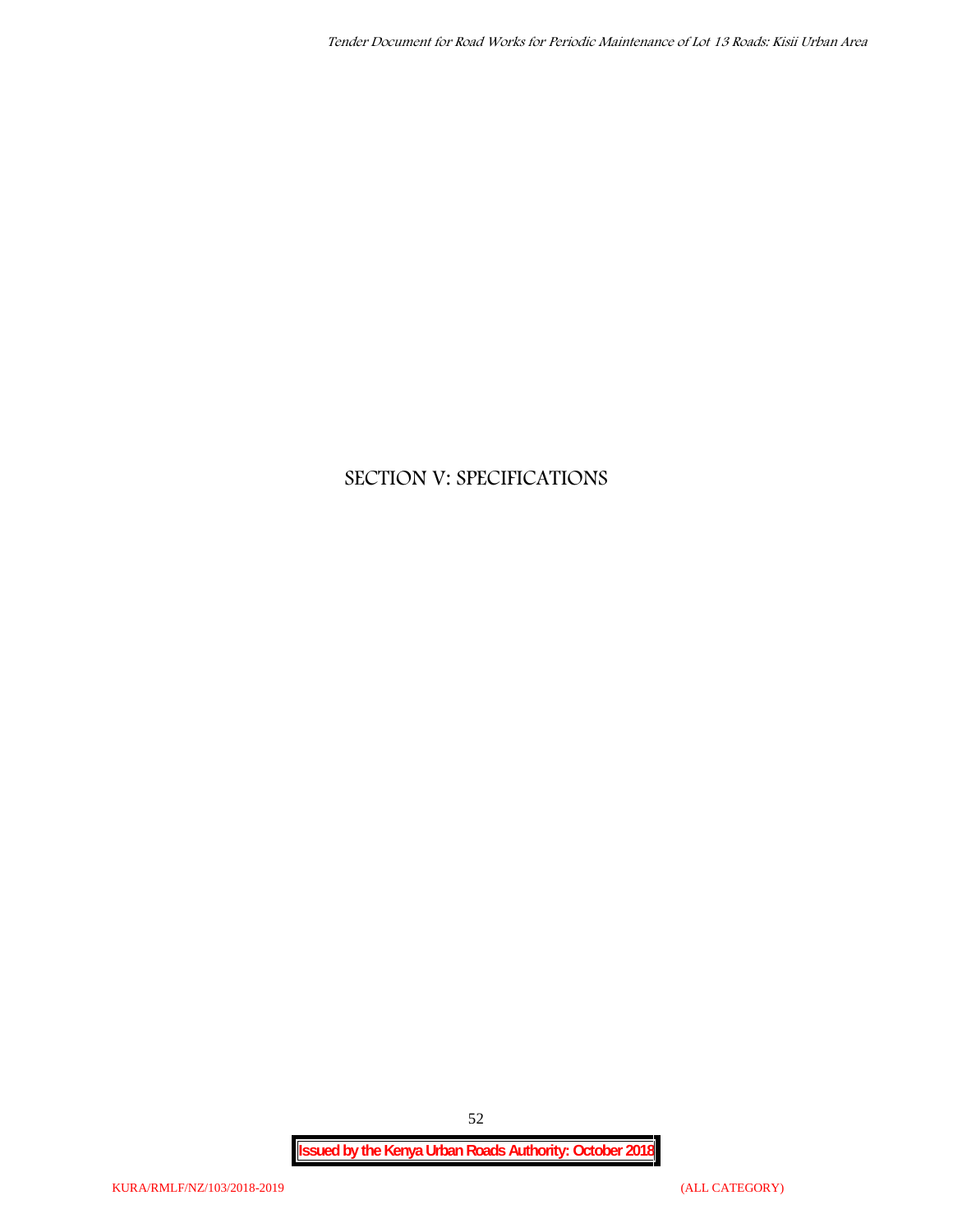#### **PART I: STANDARD SPECIFICATIONS**

Standard Specifications refers to the Standard Specifications for Road and Bridge Construction, 1986 Edition.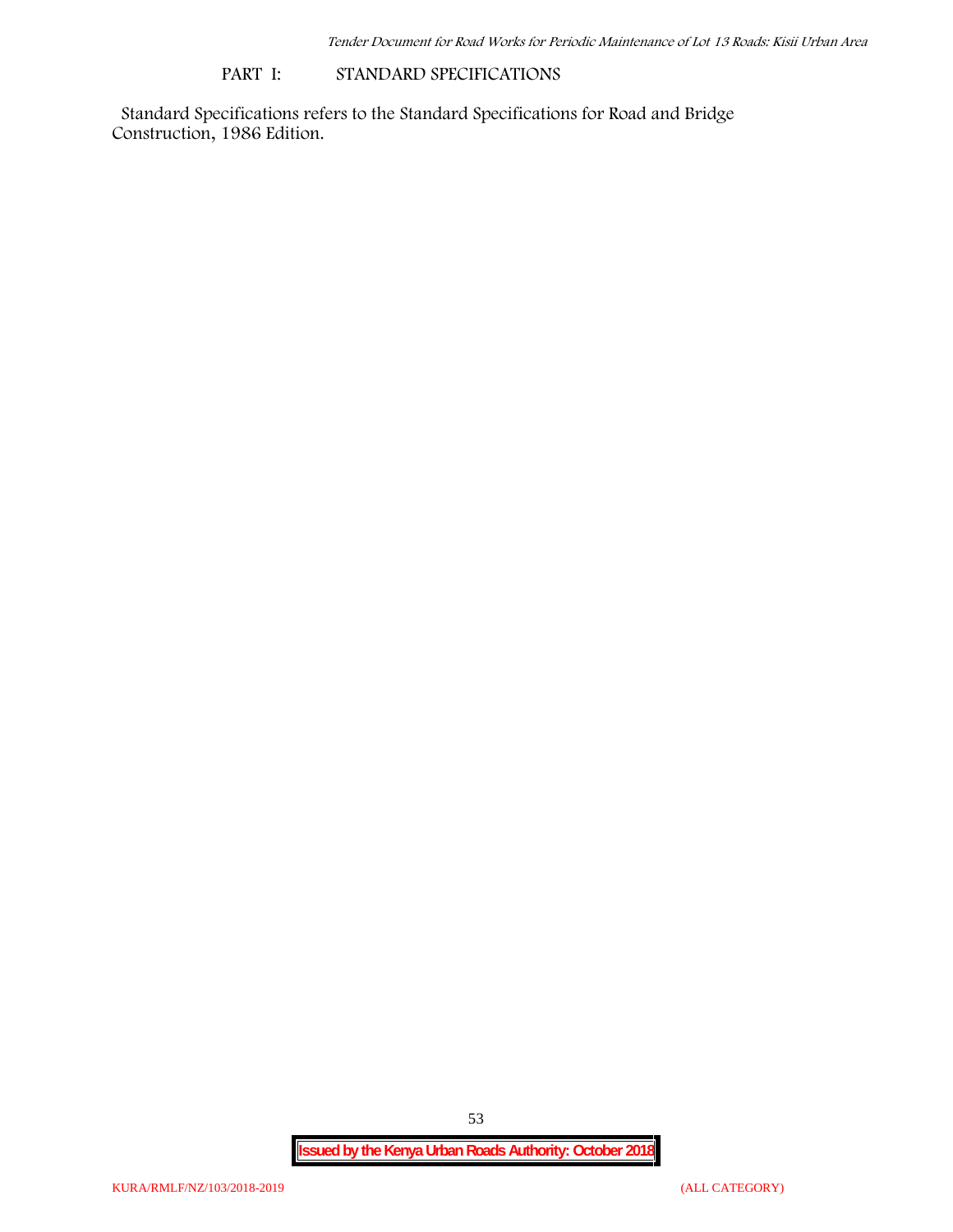**PART II: SPECIAL SPECIFICATIONS**

**SECTION 1 – GENERAL**

**101 SPECIAL SPECIFICATIONS**

Special specification is supplementary to the Standard Specifications and the two must be read in conjunction. In any case where there appears to be conflict between the two then the Special Specifications will take precedence.

**102 LOCATION OF CONTRACT.**

The works are located in Nyanza Region within Kisii Urban Area.

The roads contained in Lot 13 are as detailed below:

| S/N <sub>O</sub> | Road                  | Length (Km) |
|------------------|-----------------------|-------------|
|                  | Gusii Stadium-Gesonso | 3.9         |
|                  | Total                 | 3.9         |

## **103 EXTENT OF CONTRACT**

The works to be executed under the Contract comprise mainly of but not limited to the following: -

- **1. Road Works**
- Cut to spoil in soft material
- Fill in soft material
- Light grading
- Providing, placing, spreading, watering and compaction of gravel wearing course – spot gravelling
- Base repairs using hand packed stones
- Spraying MC30 as prime coat to stabilized repaired areas
- Spraying K160 as tack coat to repaired areas
- Repair of failed areas and Pothole patching using hot mix
- Overlay of sections with AC
- Carriageway sealing with precoated chippings
- Spraying 80/100 bitumen for carriageway sealing
- Placing of kerbs for carriageway restraint
- **2. Drainage Works**
- Drain lining with stone pitching
- Installation of 600mm pipe culverts
- Drain cleaning
- Culvert cleaning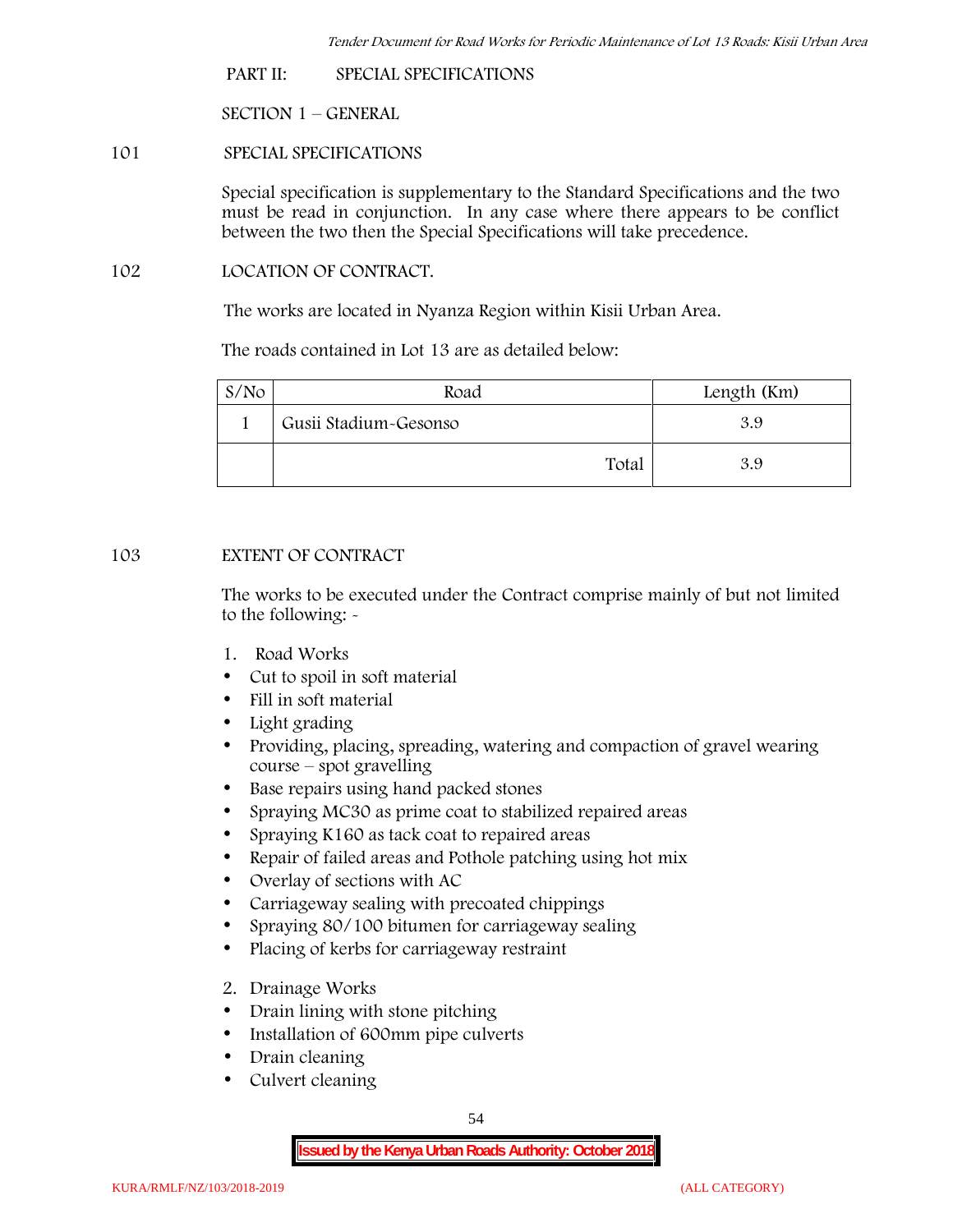- Ditch excavation in soft material
- **3. Maintenance of passage of traffic through and around the works.**
- **4. Relocation of services.**
- **5. Maintenance of works during Contract Period – Defect Liability Period shall be 3 months.**

Any other activity not listed above in either category but deemed to be necessary by the Engineer, shall be subject to the Engineer's formal instructions within the mode of payment stipulated either by day works or on a measured basis.

## **105 ORDER OF EXECUTION OF WORKS**

In addition to Clause 105 of the Standard Specification the Contractor shall carry out the Works such that a continuous and consecutive output of fully completed work is achieved.

**107 TAKING OVER CERTIFICATE**

The minimum length of the road for which a certificate will be issued under clause 48 of the conditions of Contract shall be the whole length of each section of the road substantially completed.

## **109 NOTICE OF OPERATIONS**

Add the following sub- Clause.

## Notification Terms

It shall be the Contractor's responsibility to notify the Engineer when any item of works scheduled are completed and ready for approval, and the contractor shall give sufficient notice to allow control tests to be performed.

Explosive and Blasting

- (a) The requirements of the Laws of Kenya governing explosives and other requirements and regulations of Government of Kenya and other authorities shall be complied with.
- (b) No explosives of any kind shall be used without prior written consent of the Engineer.

The Contractor shall be solely responsible for the provision, handling, storage and transporting of all explosives, ancillary materials and all other items of related kind whatsoever required for blasting.

## **120 PROTECTION OF EXISTING WORKS AND SERVICES**

The Contractor shall acquaint himself with the position of all existing services such as sewers, water drains, cables for electricity and telephone, lighting and telephone poles, water mains, etc., before commencing any excavation or other work likely to affect the existing services.

The cost of all plant, equipment and materials, labour, technical and professional staff, transport and the like necessary for determining the locations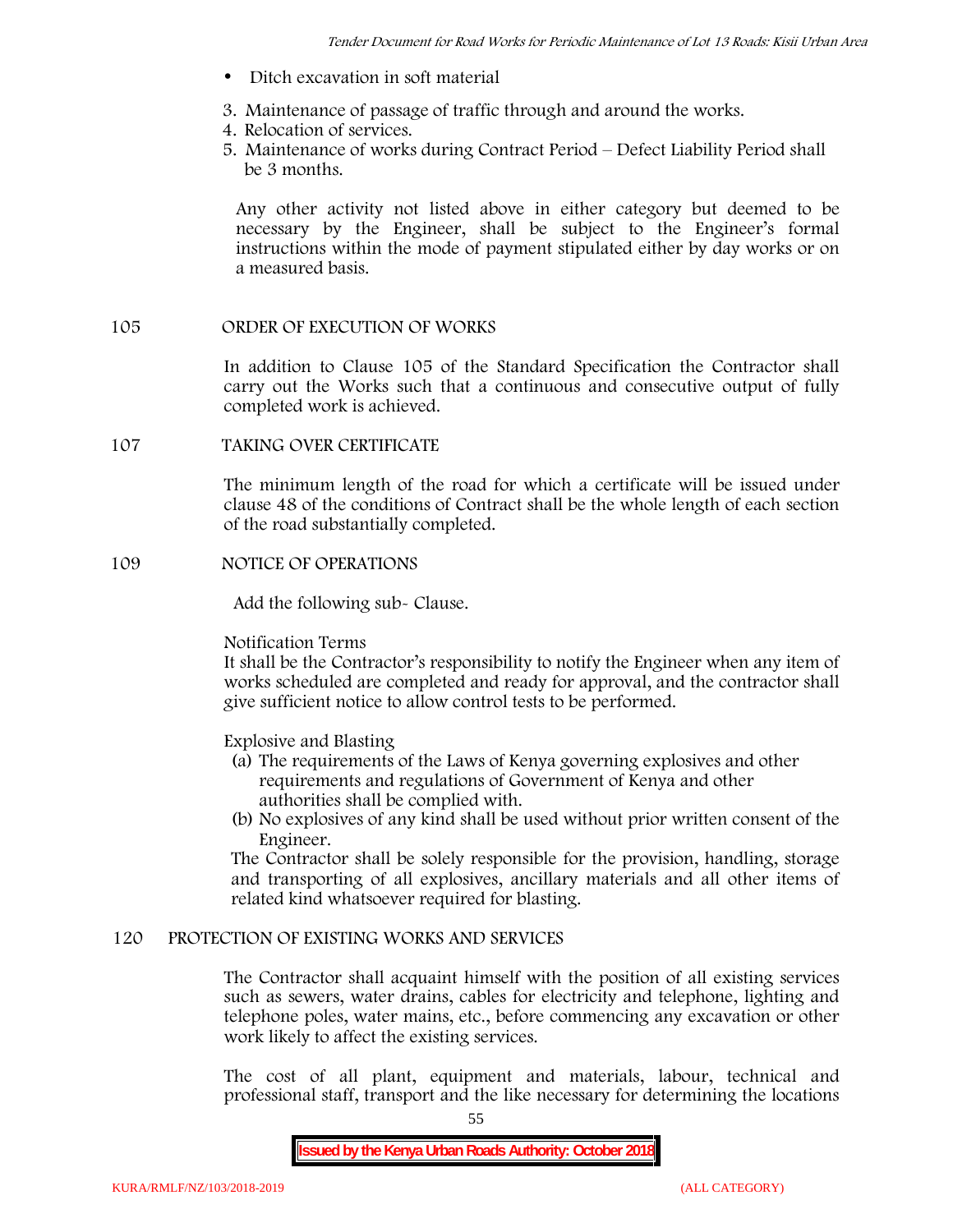of existing services, including the making good of any damage caused to such services all to the satisfaction of the Engineer, shall be deemed to be included in the tender rates. No other payment shall be made for the costs of such operations, nor for the making good of damage caused thereby to the existing services.

The Contractor shall be held responsible for injury to existing structures, works or services and shall indemnify and keep indemnified the Employer against any claims in this respect (including consequential damages).

## **121 DIVERSION OF SERVICES**

- (a) The Contractor shall acquaint himself with the location of all existing services such as telephone lines, electricity cables, water pipes, sewers etc., before execution of any works that may affect the services. The cost of determining the location of the existing services together with making good or repairing of any damage caused all to the satisfaction of the Engineer shall be included in the BID rates.
- (b) Subject to the agreement with the Engineer, the Contractor shall be responsible for removal of alteration and relocation of existing services.
- (c) The Contractor shall indemnify the Employer against claims originating from damage to existing services or works.

## **123 LIAISON WITH GOVERNMENT AND POLICE OFFICIALS**

The Contractor shall keep in close touch with the Police and the other Government officials of the area regarding their requirements in the control of traffic or other matters, and shall provide all assistance or facilities, which may be required by such officials in the execution of their duties.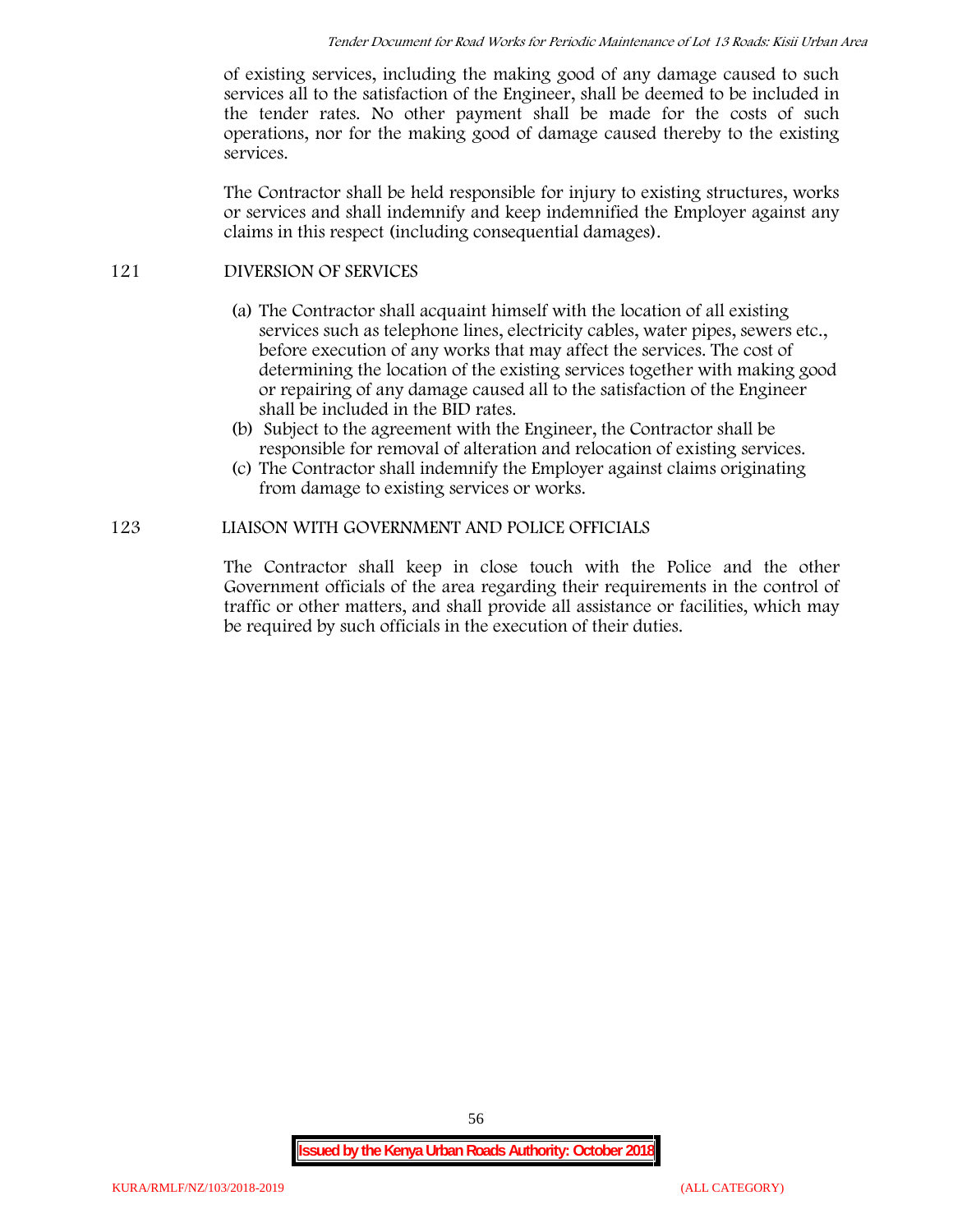#### **124 LAND FOR ALL CAMPS SITES AND FOR THE CONTRACTOR'S OWN PURPOSES, INCLUDING TEMPORARY WORKS.**

Notwithstanding Clause 124 of the Standard Specification all requirements of land for temporary works and construction purposes shall be to the approval of the Engineer but the Contractor will make all necessary arrangements with the property owners concerned and pay all charges arising therefrom. On or before completion of the Contract, the Contractor shall remove all temporary works and shall restore all such land to the condition in which it was immediately prior to the occupation thereof as far as is reasonable and practicable. No separate payment will be made to the Contractor on account of these items and the Contractor must make due allowance for them in his rates.

Notwithstanding Clause 120 of the Standard Specifications, the Contractor shall be required to appoint competent surveyors who will liaise with the Engineer on matters related to the demarcation of the existing road reserve, site measurements, removal and reinstatement of existing services.

## **128 STORAGE OF MATERIALS**

All materials shall be stored on Site in a manner approved by the Engineer and the Contractor shall carefully protect from the weather all work and materials which may be affected thereby.

#### **129 TEST CERTIFICATES**

When instructed by the Engineer the Contractor shall submit certificates of test from the suppliers of materials and goods required in connection with the works as the Engineer may require.

Such certificates shall certify that the materials or goods concerned have been tested in accordance with the requirements of the specifications and shall give the results of all the tests carried out. The Contractor shall provide adequate means of identifying the materials and goods delivered to the site with the corresponding certificates.

## **131 SIGNBOARDS**

The Contractor shall provide and erect two (2) publicity signs on the site as directed. The Engineer shall, as shown in the Drawings, direct the minimum dimensions and thickness of the steel framework and sheet. The framework and sheet shall be prepared and painted black, while the ring at the top of the supporting frames shall be painted white. The wordings and KURA's logo shall be printed on backlit sticker paper resistant to the effects of weather using reflectorised paint or material approved by the Engineer. The sticker shall be placed on both sides of the board. The colours, fonts and heights of the letters shall be as indicated on the typical drawings and as directed by the Engineer.

## **132 OFFICE FOR THE RESIDENT ENGINEER, SURVEY EQUIPMENT AND FURNITURE**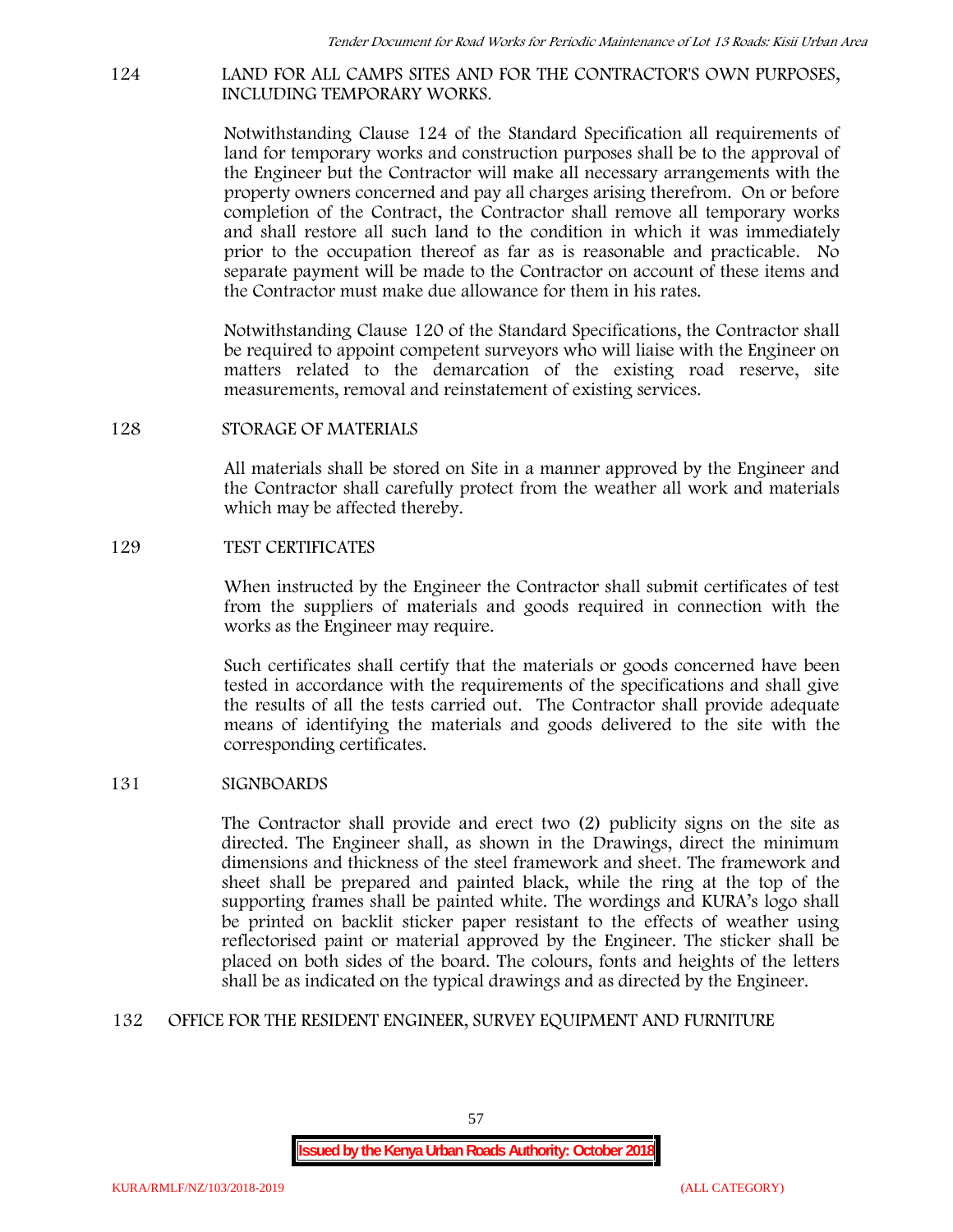## **132.1 ENGINEER'S REPRESENTATIVE OFFICE**

The contractor, when instructed, shall for the duration of the Contract, furnish and equip Resident engineer's office located at the KURA's Regional offices. The room to be occupied by the Engineer's Representative and its front office shall be provided with a floor carpet to be approved by the Engineer. The windows shall be fitted with curtains and blinders.

A telephone shall also be provided for the Resident Engineer's office for his exclusive use. All the charges and fees related to the installation and maintenance of the telephone shall be deemed to have been included in the rates for providing and maintaining the Office. The Contractor will be reimbursed, separately, the cost of operating the telephone under appropriate bill item in the BoQ.

The offices shall be provided with day and night watchmen and security lights, the cost of which shall be deemed to have been included in the rates for the offices.

The Contractor may be instructed by the Engineer under clause 58 of the General Conditions of Contract to make payments of general receipted accounts for such items as stationery, stores, furniture and equipment, claims and allowances for supervision personnel and any miscellaneous claims or the Engineer may direct the Contractor to purchase or pay for the above. The Contractor will, on provision of receipts, be paid under appropriate bill items in the BoQ.

**The survey equipment to be provided would include:**

| 1. Engineer's automatic level Wild NAK 2 or similar                 | 2N <sub>O</sub> |
|---------------------------------------------------------------------|-----------------|
| 2. Total station reading 1" with tripod and setting on              |                 |
| pole with datalogger and survey software to match                   |                 |
| Total Station Datalogger. Include data transfer program,            |                 |
| and plotting modes, setting out calculations<br>and Cogo facilities | 1No             |
| 3. Levelling staff 5m. with levelling bubble Wild GNLE              |                 |
| or similar                                                          | 4No             |
| 4. 50 m. steel band measuring tape                                  | 2N <sub>o</sub> |
| 5. 30 m. linen measuring tape                                       | 2No.            |
| 6. 3m. aluminium straight edge                                      | 2N <sub>O</sub> |
| 7. 1m. stainless steel straight edge                                | 1N <sub>o</sub> |
| 8. 100m. steel band tape                                            | 2No.            |
| 9. Draughtsman's stool                                              | 3No.            |
| 10. Complete set of highway curves                                  | 1No             |
| 11. Programmable scientific calculators FX 880P or                  |                 |
| equivalent                                                          | 4No             |
| 12. Survey umbrella                                                 | 2No.            |
| 13. Roll of tracing paper                                           | 10No            |
| 14. Protractor 360                                                  | 2N <sub>o</sub> |
| 15. Graph paper A3 size                                             | 100No           |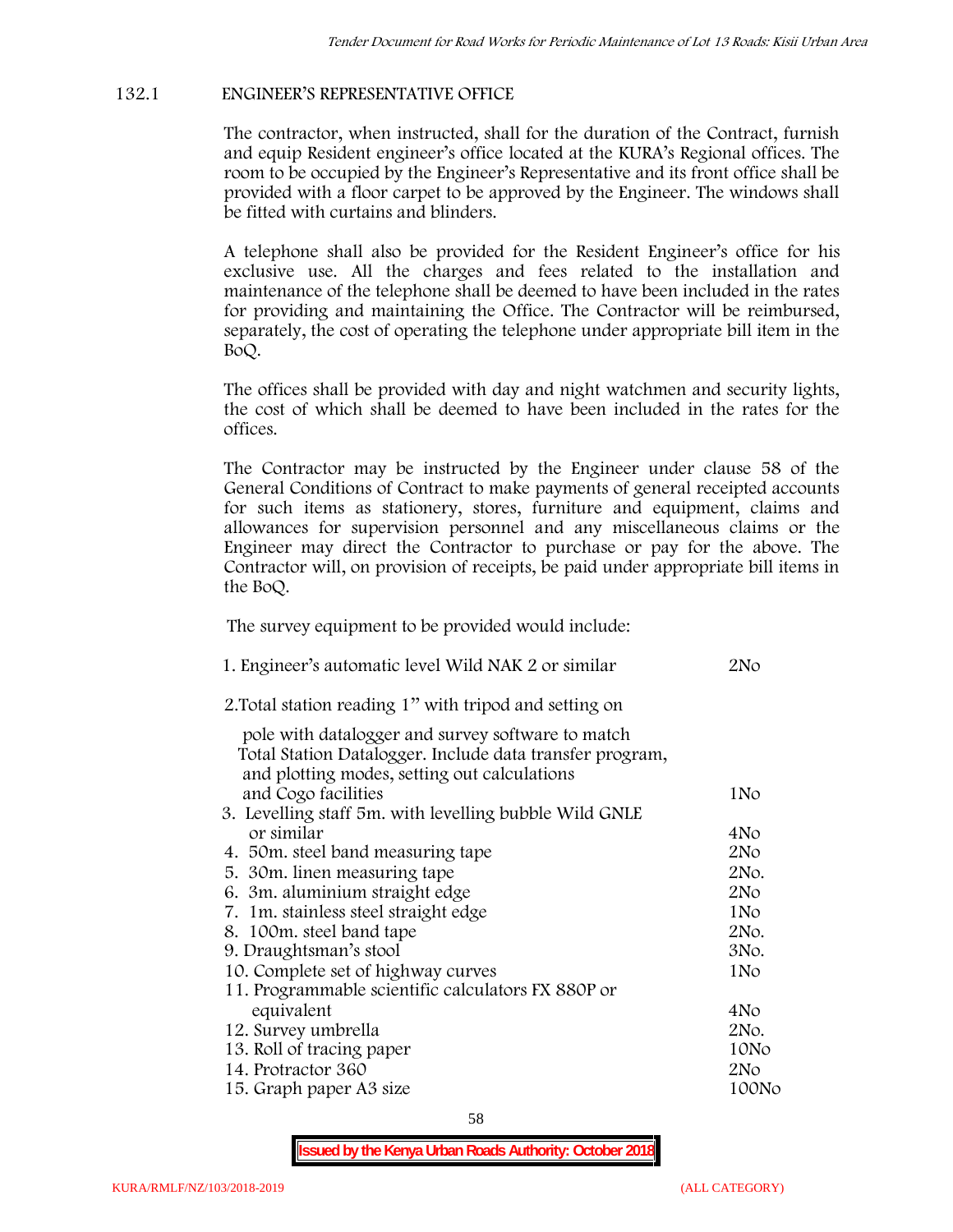| 16. Drawing table    | 2No.            |
|----------------------|-----------------|
| 17. Erasing shield   | 4No.            |
| 18. 3m. ranging rods | 9N <sub>O</sub> |
| 19. Marker pens      | 30No.           |

The contractor may be directed to pay for stationery, equipment or reagents that are foresaid and also pay for servicing and repair of the laboratory equipment being used on the project.

The Contractor shall provide, install and maintain in a good state of repair, such as survey and other equipment as listed for the duration of the contract.

Such equipment shall be of approved manufacture, and shall be made available to the Engineer for the Engineer's exclusive use throughout the Contract, not later than three (3) weeks after the Engineer's order to supply. All equipment shall be ready to use and complete to perform the tests. The equipment shall revert to the Employer on completion of the Contract.

Any delays to the Contractor or the Contractor's activities caused by the Engineer being unable to perform survey work, field or laboratory tests due to the contractor's failure to supply and/or maintain the said equipment shall be deemed to have been caused entirely by the Contractors own actions, and any consequences of such delays shall be interpreted as such.

The payment to comply with this requirement is provided in the Bill of Quantities and ownership of all equipment paid for as instructed above shall revert to the Employer after the completion of the Works.

Failure by the Contractor to provide or maintain the equipment shall make him responsible to bear all costs that may be incurred as a result of the Engineer's staff using alternative means of communication, including delays in supervision and approval of Works by the Engineer.

## **132.3 COMMUNICATION FOR THE ENGINEEER**

## **(a) Mobile phones**

The Contractor shall provide, connect and maintain mobile phones for the exclusive use by the Engineer for the duration of the contract. The Contractor shall include for the cost of providing the mobile units complete with charger unit, "hands free" headset for each unit, connection to the network and all service charges applicable all as directed by the Engineer. The Contractor shall provide air-time with each mobile phone which shall be paid for under prime cost sum allowed for in the bills of quantities. The mobile telephones shall be WAP enabled with e-mail capabilities and integrated camera of a minimum of 3.0 mega pixels. Payment for these mobiles and associated costs is included in the Bill of Quantities, and ownership of mobile phones will revert to the Employer after completion of the Works.

## **(b) Internet and e-mail services**

Where directed, the contractor shall provide 24 hours terrestrial or wireless internet connectivity with minimum throughput speed of 128kilobytes per second for the exclusive use by the Engineer, including all accessories and Terminal Equipment and pay for all associated installation, maintenance and usage charges throughout the duration of the contract.

The contractor shall allow for the provision and maintenance of internet connectivity and associated costs as per Appendix to item 1.17 of the Bills of Quantities.

59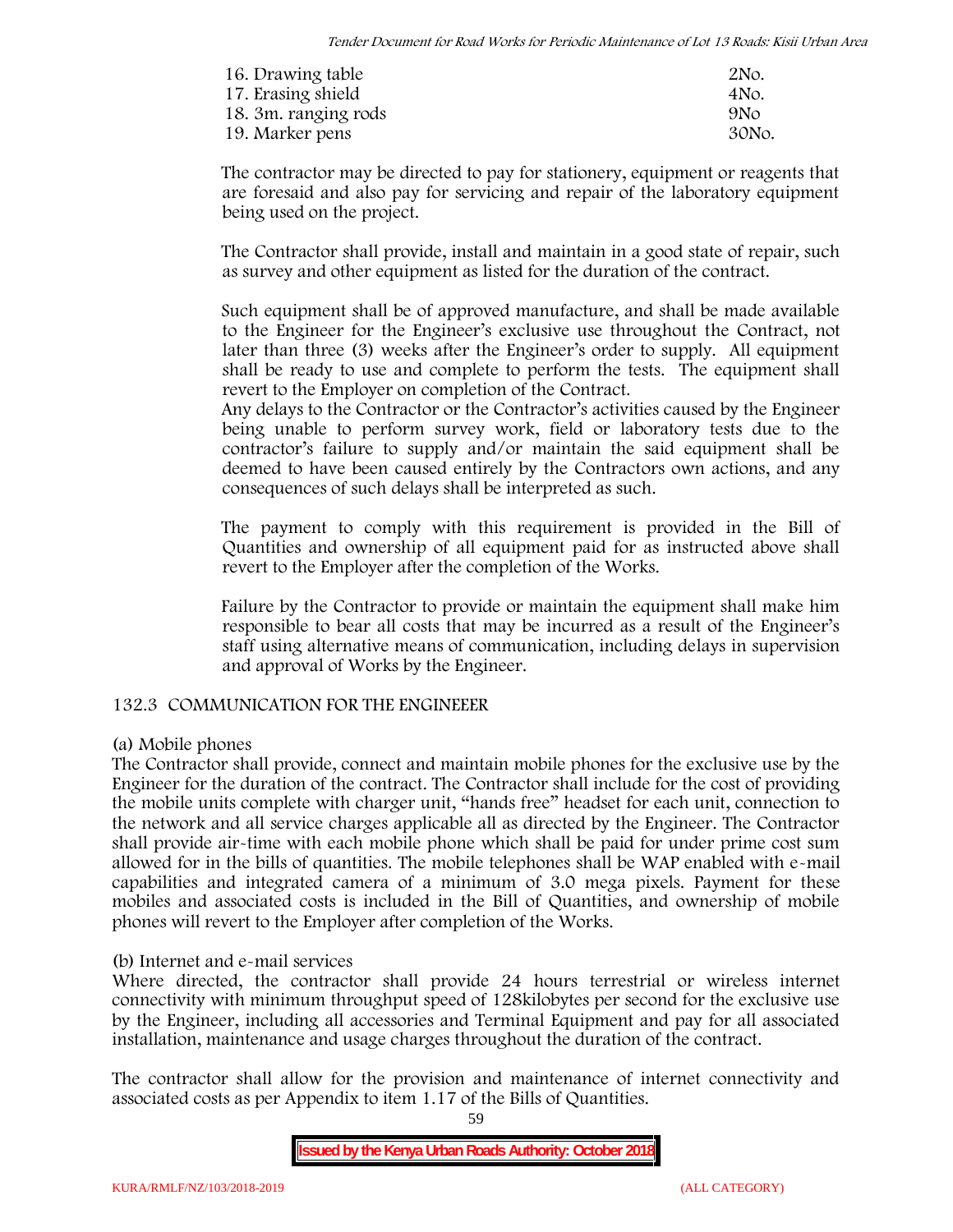## **137 ATTENDANCE UPON THE ENGINEER AND HIS STAFF**

In addition to the staff stated in Clause 135, the following staff will be provided for the supervision of work: 1No. Artisans, 2No. Labourers, 1No. Office assistants, 2No. Lab attendants. Additional attendant staff, as required by the Engineer, shall be paid for under Item 01-80-030 of the Bill of Quantities.

## **138 VEHICLES AND DRIVERS FOR THE ENGINEER AND HIS STAFF AND METHOD OF PAYMENT**

In addition to provisions of the Clause 138 of the Standard Specification, the Contractor shall when instructed, provide and maintain in good working condition for the exclusive use of the Engineer and his staff throughout the Contract, the following types and numbers of brand new vehicles or as specified. The Engineer shall approve the type of vehicles and confirm the number of each type to be provided. The Contractor shall insure the vehicles comprehensively for any licensed drivers and shall provide competent drivers during normal working hours and whenever required by the Engineer. The cost of provision of the vehicle shall be inclusive of the first 4,000 kilometers travelled in any month.

.Should any vehicle supplied not be in roadworthy condition, the Contractor shall provide an acceptable equivalent replacement vehicle until such a time as the original vehicle is repaired to the satisfaction of the Engineer and returned for use.

## **(a) Type 1 Vehicles (Double Cabin 4WD Pick up)**

Type 1 Vehicles should be four Wheel Drive (4WD), with power assisted steering, Double wishbone independent suspension at front axle and rigid axle with leaf springs at rear, diesel propelled engine maximum 2,500 cc. The starting mileage of the vehicles shall not exceed 60,000km odometer reading. The vehicles should be fitted with other accessories below:

- (a) Spare tyre and wheel jack;
- (b) FM radio and CD player;
- (c) Power Windows;
- (d) Full Air-conditioning;
- (e) Immobilizer and antitheft security system;
- (e) Driver and passenger SRS Airbags;
- (f) Canvas cover over the carrying deck at the back.

At the end of the contract, all type 1 vehicles shall revert to the Contractor.

## **(c) Type 2 Vehicles (station wagon/saloon)**

Specifications for Type 2 Vehicles shall be station wagon/saloon vehicles; petrol propelled engine maximum 1,800 cc. The starting mileage of the vehicles shall not exceed 60,000km odometer reading and shall in addition be fitted with a fibre glass body or similar and two columns of sitting benches on the carting deck at the back.

The Contractor shall insure comprehensively the vehicles for any licensed drivers and shall provide competent drivers during normal working hours and whenever required by the Engineer.

At the end of the contract, all type 2 vehicles shall revert to the Contractor.

Payment of vehicle shall be per vehicle month in item 01-80-017/18 of the BOQ.

60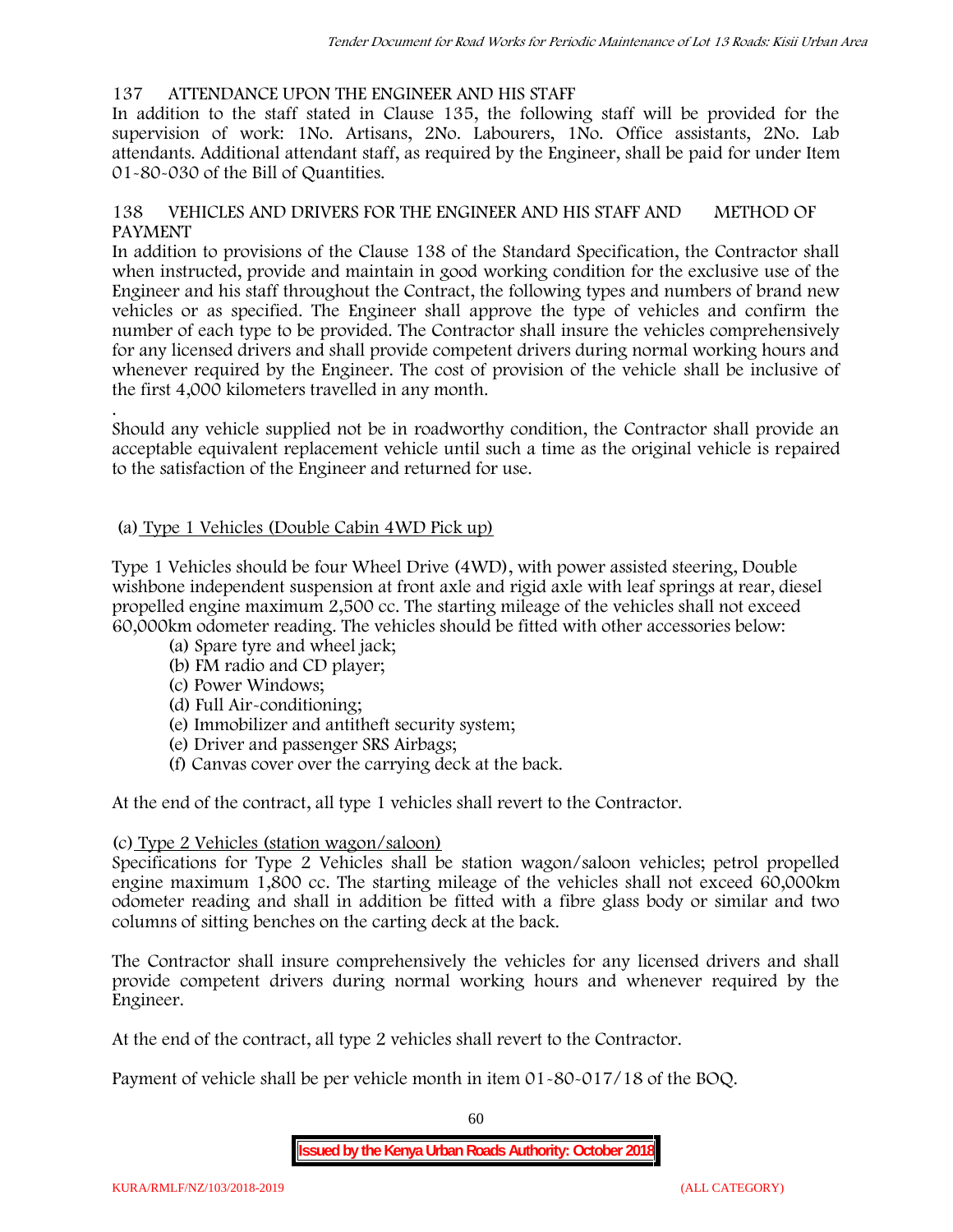## **139 MISCELLANEOUS ACCOUNTS**

The Contractor maybe instructed by the Engineer to make payments of general miscellaneous accounts for such items as stationary, stores and equipment and miscellaneous supervision personnel and claims or the Engineer may direct the Contractor to purchase or pay for the above. The Contractor will be paid on a prime cost basis plus a percentage for overheads and profits under appropriate items in the Bills of Quantities.

## **142 ENVIRONMENTAL PROTECTION**

The Contractor shall comply with the Statutory Regulations in force in Kenya regarding environmental protection and waste disposal, and shall liaise with the National Environmental Management Agency (NEMA).

The Contractor shall ensure so far as is reasonably practicable and to the satisfaction of the Engineer; that the impact of the construction on the environment shall be kept to a minimum and that appropriate measures are taken to mitigate any adverse effects during the construction.

- (a) The Contractor shall exercise care to preserve the natural landscape and shall conduct his construction operations so as to prevent any unnecessary destruction, scarring, or defacing of the natural surroundings in the vicinity of the work. Except where clearing is required for permanent works, all trees, native shrubbery, and vegetation shall be preserved and shall be protected from damage by the Contractor's construction operations and equipment. All unnecessary destruction, scarring, damage or defacing resulting from the Contractor's operations shall be repaired, replanted, reseeded or otherwise corrected as directed by the Engineer, and at the Contractor's expense.
- (b) The Contractor shall ensure that measures are in place to control soil erosion and water pollution, by use of berms, dykes, silt fences, brush barriers, dams, sediment basins, filter mats, netting, gravel, mulches, grasses, slope drains, contour banks, and other erosion control devices and methods. Temporary erosion control provisions shall be coordinated with permanent erosion control features to assure economical, effective and continuous measures throughout the period of the works. The Contractor's attention is drawn to the requirements of Clause 502, in that works need to be progressively finished so that permanent vegetation can establish quickly to mitigate soil erosion and erosion of drains.
- (c) The Contractor shall provide all the labour, equipment, materials, and means required and shall carry out proper and efficient measures wherever and as often as necessary to minimise the dust nuisance.
- (d) The Contractor shall comply with all applicable Kenyan laws, orders and regulations concerning the prevention, control and abatement of excessive noise. Blasting, use of jackhammers, pile driving, rock crushing, or any other activities producing highintensity impact noise may be performed at night only upon approval of the Engineer.
- (e) Immediately after extraction of materials, all borrows pits shall be backfilled to the satisfaction of the Engineer. In particular borrow pits near the project road shall be backfilled in such a way that no water collects in them.
- (f) Spilling of bitumen fuels Oils and other pollutants shall be cleared up.

61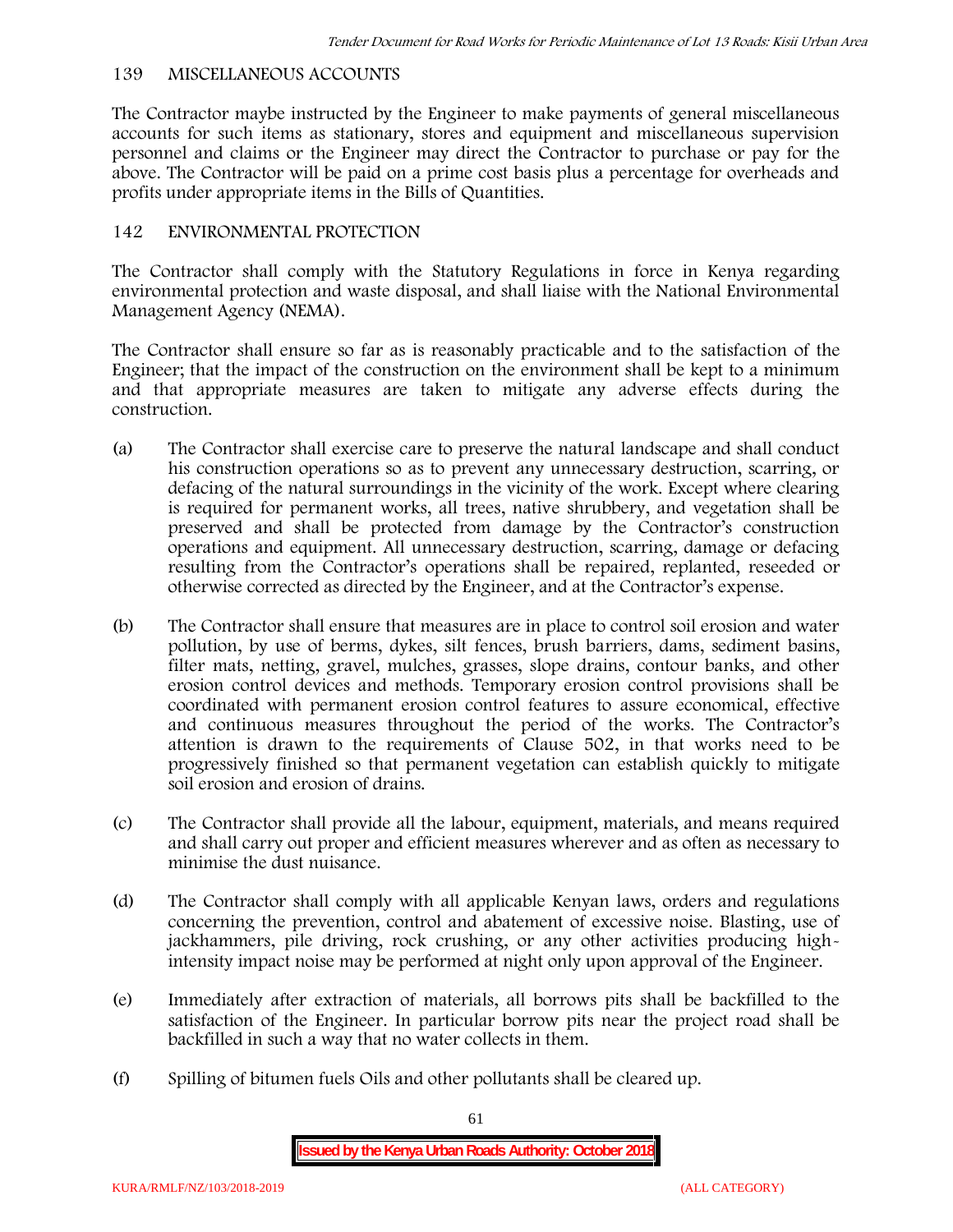(g) The Contractor's attention is drawn to the requirements of the Standard Specification in regard to the environment and in particular to the following clauses: Clause 115: Construction Generally

| Claude 110. Conditation denotanty                                   |
|---------------------------------------------------------------------|
| Clause 116: Protection from Water                                   |
| Clause 136: Removal of Camps                                        |
| Clause 605: Safety and Public Health Requirements Clause            |
| Clause 607: Site Clearance and Removal of Topsoil and<br>Overburden |

(h) No additional payment will be made to the Contractor to cover costs arising from the requirements for this Clause and the Contractor must include these costs in the rates inserted into the Bills of Quantities.

#### **143 STAFF TRAINING**

The Contractor shall allow for training of engineers, technicians and other support staff as may be instructed by the Engineer.

The payment of the allowances of such staff shall be made as instructed by the Engineer under the relevant provisions in the Bills of Quantities.

62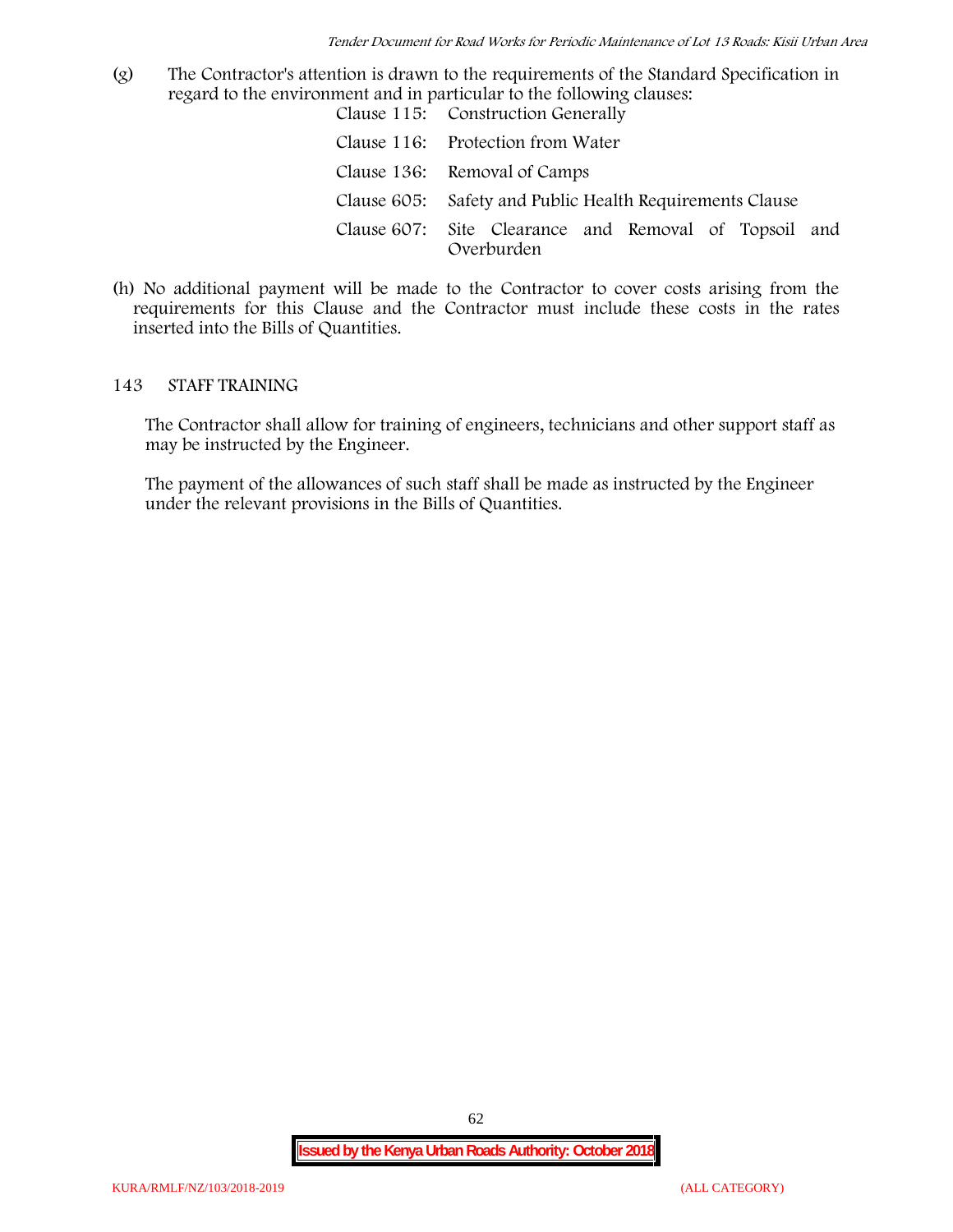## **SECTION 2 - MATERIALS AND TESTING OF MATERIALS**

All materials testing shall be in accordance with Section 2 of the Standard Specifications.

#### **SECTION 3 - SETTING OUT & TOLERANCES**

#### **301 SETTING OUT**

a) In addition to the provisions of clause 3.01(a) if the traverse points to be used for the setting out are close to the existing carriageway and interfere with construction works then the Contractor will have to relocate them to a location where they will not be disturbed. The co ordinates and heights of all traverse points so located shall be listed and provided to the Engineer for checking and/or approval. Contractor shall also monument the new centreline every 200m along straight and all salient points along curves by a pin in the concrete beacon before commencement of any works.

The road reserve boundary posts shall have 12mm diameter steel pins embedded in concrete, 200mm long with 25mm exposed to the air, sticking out form its top surface. This pin shall be co-ordinated and heighted and result of the same shall be provided to the Engineer for approval. Cost of these works shall be included in the rates as no separate item has been provided.

Commencement of the works shall not be permitted until this basic survey data has been provided and approved by the Engineer for at least 2 Kms of the road.

b) Detailed Setting Out

Reference pegs shall be 50mm by 50mm in section 600mm long driven 400mm firmly into ground and painted white above the ground. The offset from centre line shall be indicated by small nail 20mm to 25mm long with its head driven flush with the top of the peg.

Chainages, offset and reference elevation shall be clearly indicated to the sides of the peg to the satisfaction of the Engineer.

After cutting of benches and prior to commencement of earthworks or subgrade works, Contractor shall take cross-sections again and submit the copy of the same to Engineer for agreement. These cross-sections shall then be used as basis of measurement for all subsequent layers, unless otherwise stated.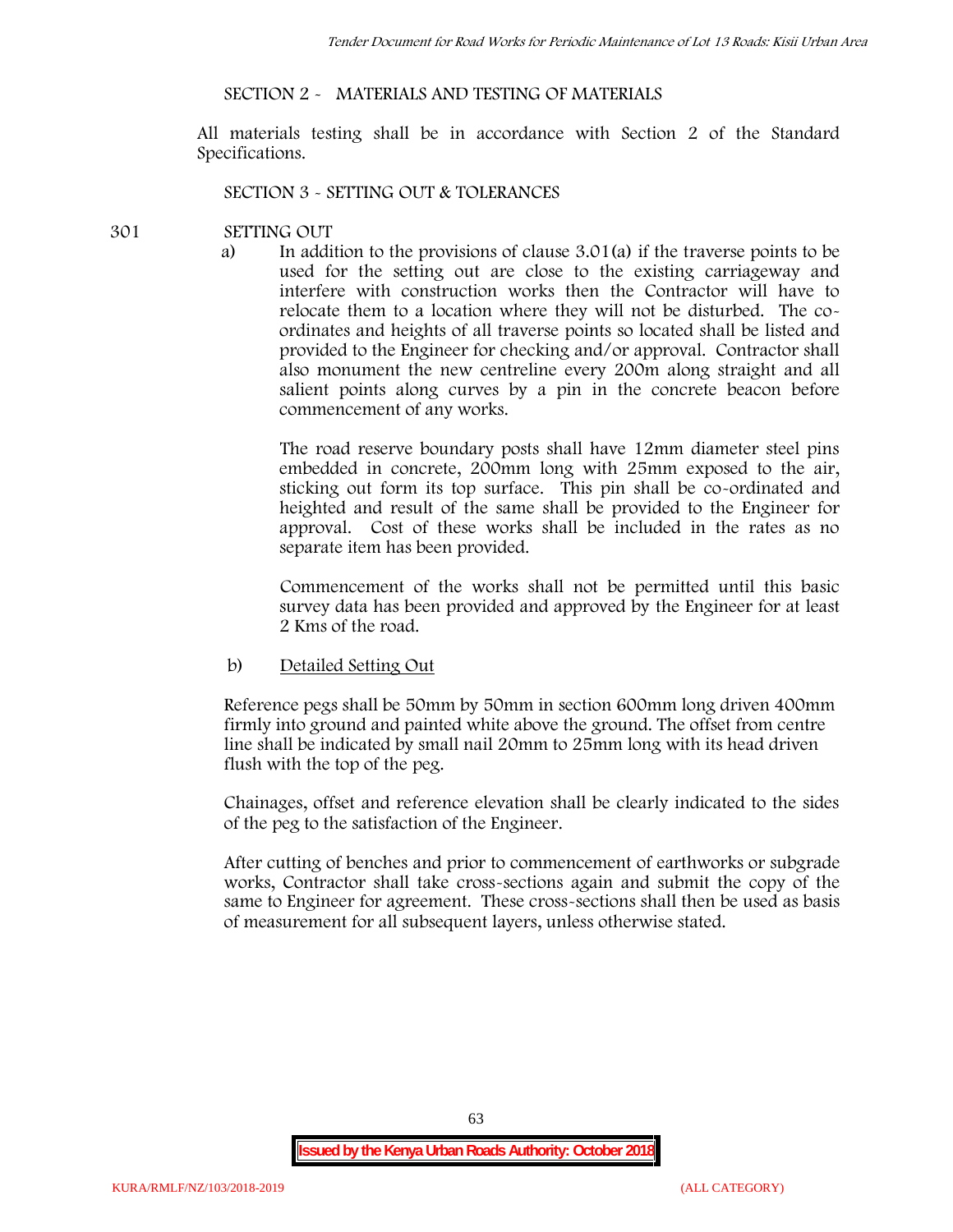**SECTION 4- SITE CLEARANCE AND TOP SOIL STRIPPING**

## **401 SITE CLEARANCE**

Site Clearance shall be carried out as directed by the Engineer.

**402 REMOVAL OF TOPSOIL**

Topsoil shall include up to 200mm depth of any unsuitable material encountered in existing or newly constructed drains, drainage channels, and accesses.

**403 REMOVAL OF STRUCTURES, FENCES AND OBSTRUCTIONS**

When instructed by the Engineer, the Contractor shall demolish or remove any structure and payment for this shall be made on day works basis.

64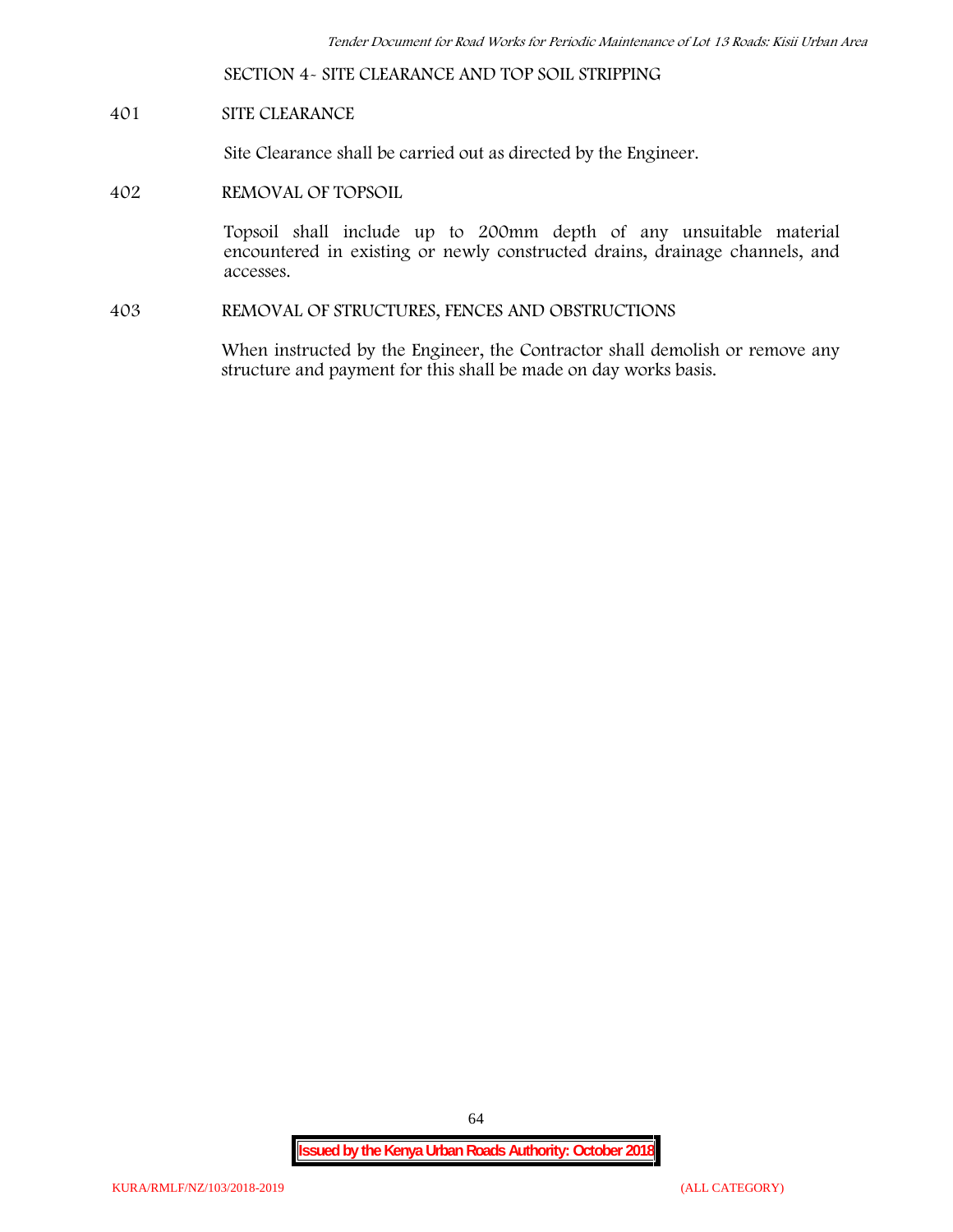**SECTION 5 - EARTHWORKS**

#### **504 PREPARATION PRIOR TO FORMING EMBANKMENT**

Where benching is required for existing pavement to accommodate earthworks subgrade or subbase for widening the road, the rate for compaction of existing ground shall be deemed to cover this activity.

Excavation in the pavement of the existing road shall be kept dry. In the event of water penetrating the underlying layer, construction of the subsequent layers shall be postponed until the underlying layers are dry enough to accommodate the construction plant without deforming or otherwise showing distress.

Step construction shall be carried out per layer at the joint where excavating both vertically and perpendicular to the direction of the travel. The step shall be 500mm perpendicular to the direction of the travel and 150mm vertical unless otherwise instructed by the Engineer.

Special care shall be taken when compacting the new material at the joint ensuring that specified density is achieved.

## **505 CONSTRUCTION OF EMBANKMENTS**

Only material approved by the Engineer shall be used for fill in embankments. Material with high swelling characteristics or high organic matter content and any other undesirable material shall not be used, unless specifically directed by the Engineer. Unsuitable material shall include:

- (i) All material containing more than 5% by weight or organic matter (such as topsoil, material from swamps, mud, logs, stumps and other perishable material)
- (ii) All material with a swell of more than 3% (such as black cotton soil)
- (iii) All clay of plasticity index exceeding 50.
- (iv) All material having moisture content greater than 105% of optimum moisture content (Standard Compaction)

Subgrade: Shall mean upper 300mm of earthworks either insitu or in fill and subgrade shall be provided for as part of earthworks operation and payment shall be made as "fill". The material for subgrade shall have a CBR of not less than 8% measured after a 4 day soak in a laboratory mix compacted to a dry density of 100% MDD (AASHTO T99) and a swell of less than 1%.

Subgrade repair: Where directed by the Engineer, any localized failure in the subgrade shall be repaired by filling in selected soft, hard or natural of minimum CBR 30% and compacted in accordance with clauses in the specifications applying to normal subgrade.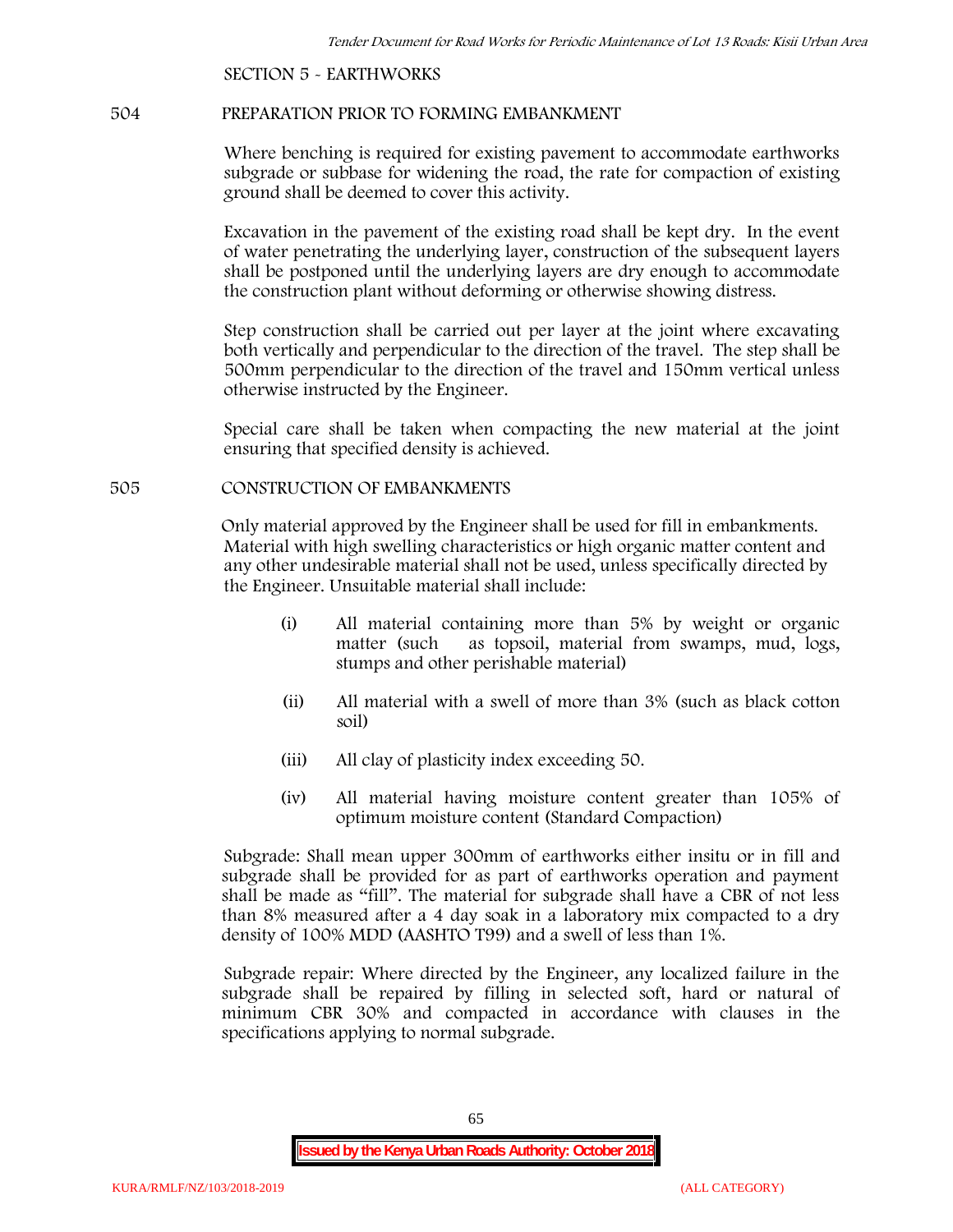Embankment repair: Where directed by the Engineer, any localized filling in soft, hard or natural; selected material requirements shall be executed in accordance with Clause 505.

#### **508 COMPACTION OF EARTHWORKS**

At pipe culverts, all fill above ground level around the culverts shall be compacted to density of 100% MDD (AASHTO T.99) up to the level of the top of the pipes or top of the surround(s), if any and for a width equal to the internal diameter of the pipe on either side of the pipe(s) or surround(s) as applicable.

At locations adjacent to structures, all fill above ground level upto the underside of the subgrade shall be compacted to density of 105% MDD (AASHTO T.99). In case of fill around box culverts this should be carried out for the full width of the fill and for a length bounded by the vertical plane passing through the ends of the wingwalls.

Notwithstanding the provision of clause 503 of the standard Specification, Compaction of subgrade material (i.e. material immediately below formation) in cut areas shall not be carried out by the contractor in areas where the formation is formed in hard material, unless specific instructions to the contrary are issued by the Engineer.

Where improved sub-grade material shall be required, this shall be compacted and finished to the same standards and tolerances as those required for normal subgrade and clauses in the specifications applying to normal subgrade shall also apply.

## **511 BORROW PITS**

The first part of the Standard Specification is amended as follows:

Fill material which is required in addition to that provided by excavation shall be obtained from borrow pits to be located and provided by the Contractor but to the approval of the Engineer contrary to what has been stated.

## **517 MEASUREMENT AND PAYMENT**

Notwithstanding the provisions of clause 517 of the standard specifications, the rate for compaction of fill in soft material shall allow for the requirements of clause 508 of the special specification and no extra payment shall be made for compaction around pipe culverts (100% MDD AASHTO T.99).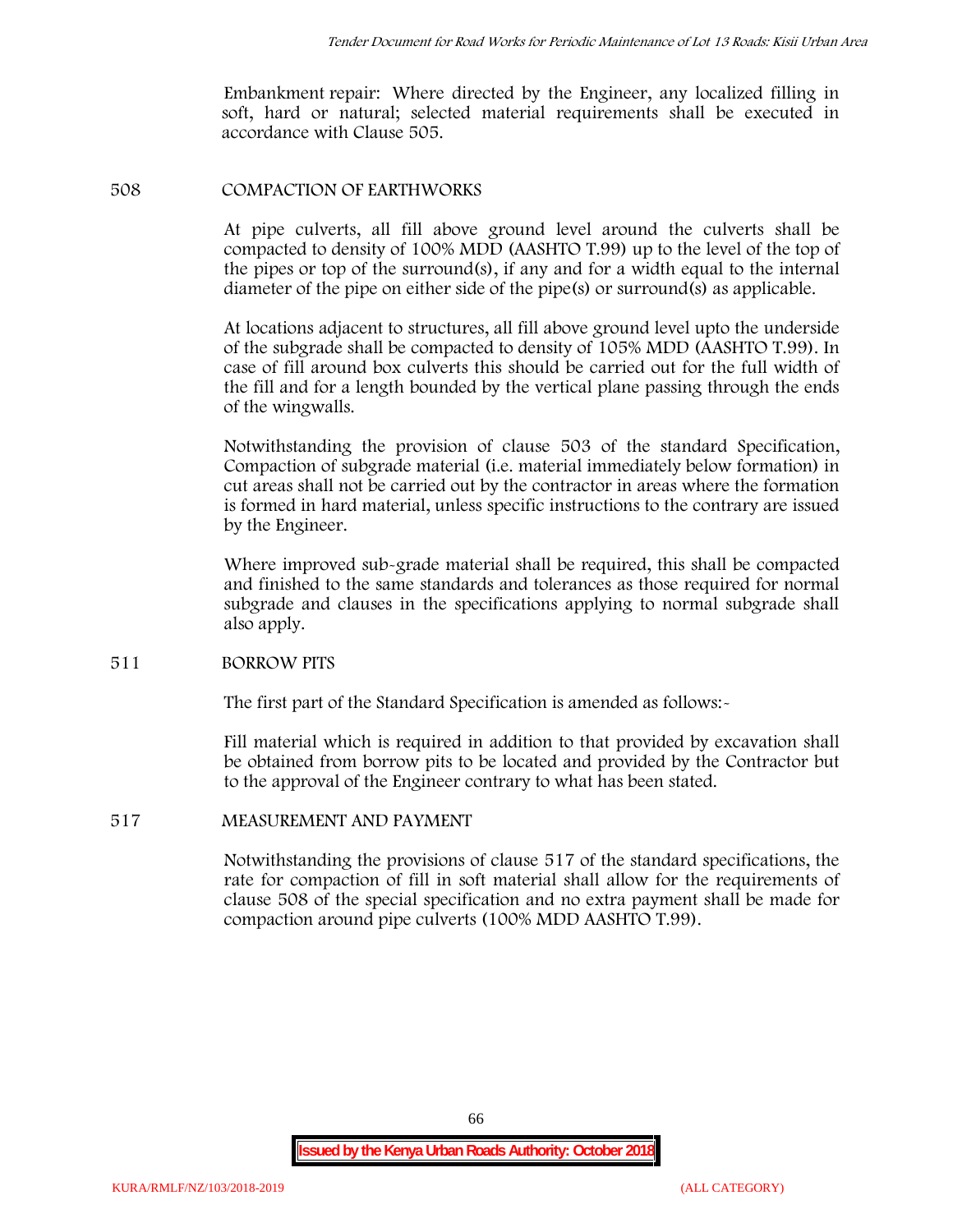**SECTION 6 - QUARRIES, BORROW PITS, STOCKPILES AND SPOIL AREAS**

#### **601 GENERAL**

Notwithstanding any indications to the contrary in the Standard specification the Engineer will not make available to the Contractor any land for quarries, borrow pits, stockpiles and spoil areas, except for those areas in road reserves specifically approved by him.

The contractor will be entirely responsible for locating suitable sources of materials complying with the Standard and Special Specifications, and for the procurement, Wining, haulage to site of these materials and all costs involved therein. Similarly the contractor will be responsible for the provision and costs involved in providing suitable areas for stockpiling materials and spoil dumps. Should there be suitable sites for spoil dumps or stockpiles within the road reserve forming the site of the works the Contractor may utilise these subject to the approval of the Engineer.

No additional payment will be made to the Contractor to cover costs arising from the requirements for this Clause and the Contractor must include these costs in the rates inserted into the Bills of Quantities.

#### **602 MATERIAL SITES**

The information on possible material sites is given for the general guidance of bidders. Bidders are however advised to conduct their own investigation as the information contained therein is neither guaranteed nor warranted

#### **603 PROVISION OF LAND**

Notwithstanding any indications to the contrary in the Standard specification the Engineer will not make available to the Contractor any land for quarries, borrow pits, stockpiles and spoil areas, except for those areas in road reserves specifically approved by him.

The contractor will be entirely responsible for locating suitable sources of materials complying with the Standard and Special Specifications, and for the procurement, Wining, haulage to site of these materials and all costs involved therein. Similarly the contractor will be responsible for the provision and costs involved in providing suitable areas for stockpiling materials and spoil dumps. Should there be suitable sites for spoil dumps or stockpiles within the road reserve forming the site of the works the Contractor may utilise these subject to the approval of the Engineer.

No additional payment will be made to the Contractor to cover costs arising from the requirements for this Clause and the Contractor must include these costs in the rates inserted into the Bills of Quantities.

#### **605 SAFETY AND PUBLIC HEALTH REQUIREMENTS**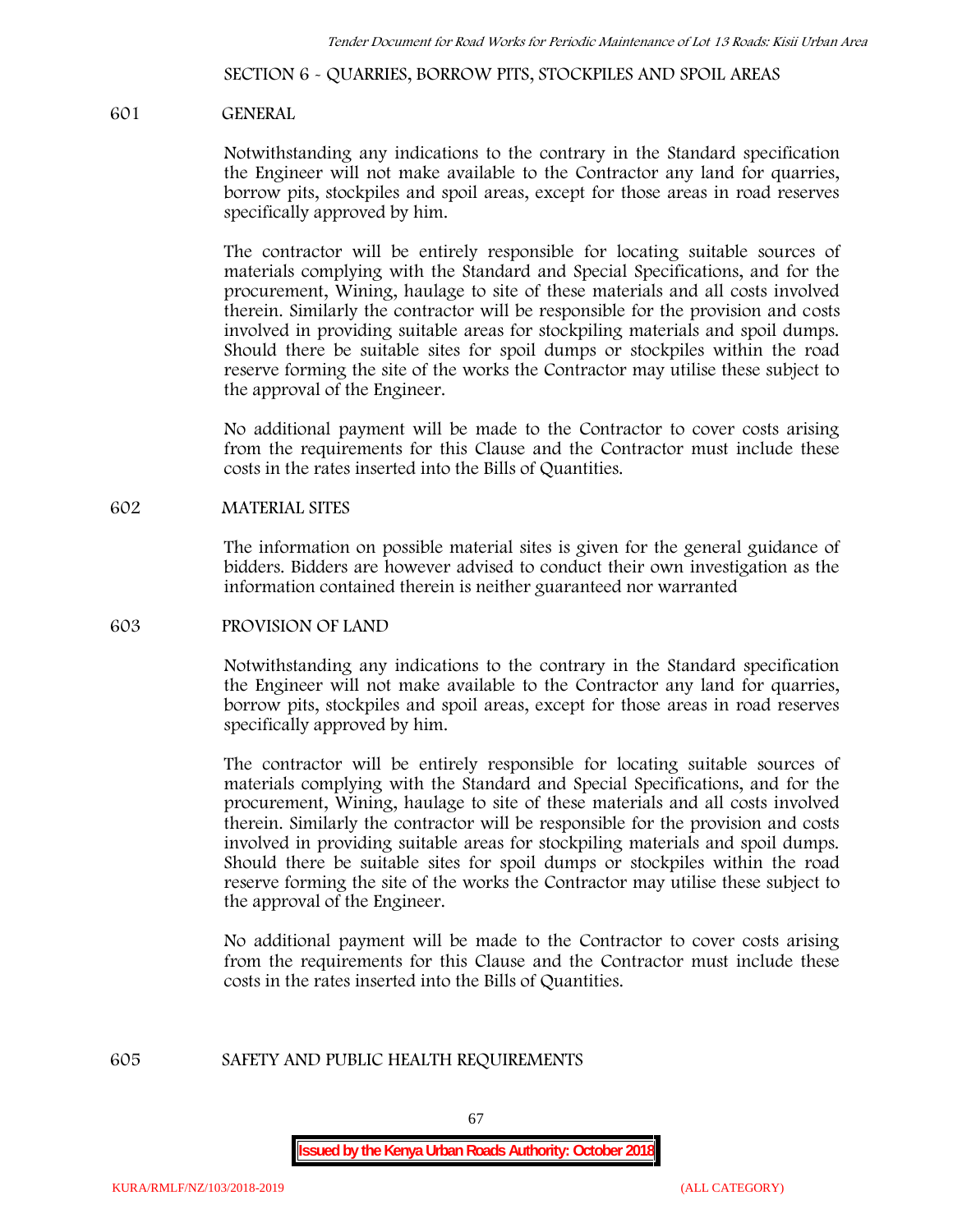In addition to clause 605, the contractor shall allow for professionals to conduct lectures to the workers regarding the spread of HIV/Aids.

**SECTION 7 - EXCAVATION AND FILLING FOR STRUCTURES**

#### **703 EXCAVATION OF FOUNDATIONS FOR STRUCTURES**

Unless otherwise instructed by the Engineer, all excavated surfaces in material other than hard material, on which foundations for structures shall be placed, shall be compacted to 100% MDD (AASHTO T.99) immediately before structures are constructed.

Paragraph 4, last line: - Replace "95%" with "100%".

#### **707 BACKFILLING FOR STRUCTURES**

Unless otherwise instructed by the Engineer, all backfilling material shall be compacted to a minimum of 100% MDD (AASHTO T.99).

## **709 EXCAVATIONS FOR RIVER TRAINING AND NEW WATER COURSES**

Payments for river training and establishment of new watercourses shall only be made where such work constitute permanent works. Works done for road deviation or other temporary works shall not qualify for payment.

#### **710 STONE PITCHING**

Stone pitching to drains, inlets and outlets of culverts to embankments and around structure shall consist of sound unweathered rock approved by the Engineer.

The stone as dressed shall be roughly cubical in shape with minimum dimensions of 150 x 150mm for normal thickness of stone pitching.

The surface to receive the pitching shall be compacted and trimmed to slope and the stone laid, interlocked and rammed into the material to give an even finished surface.

In areas where stone pitching has been damaged, the Contractor shall identify such areas and notify the Engineer for his agreement of the extent of the Works required and his approval and instructions to proceed with the Works. Stone Pitching Repair and Reconstruction shall be carried out in accordance with Clause 710 of the Standard Specifications.

The Works shall involve removal of the damaged stone pitching and reconstruction of the said areas in accordance with Clause 710 of the Standard Specifications by use of the sound salvaged material together with any necessary additional material where all such materials shall comply with Section 7 of the Standard Specifications.

Contrary to clause 713 of the standard specifications, the rates inserted for stone pitching shall allow for grouting.

68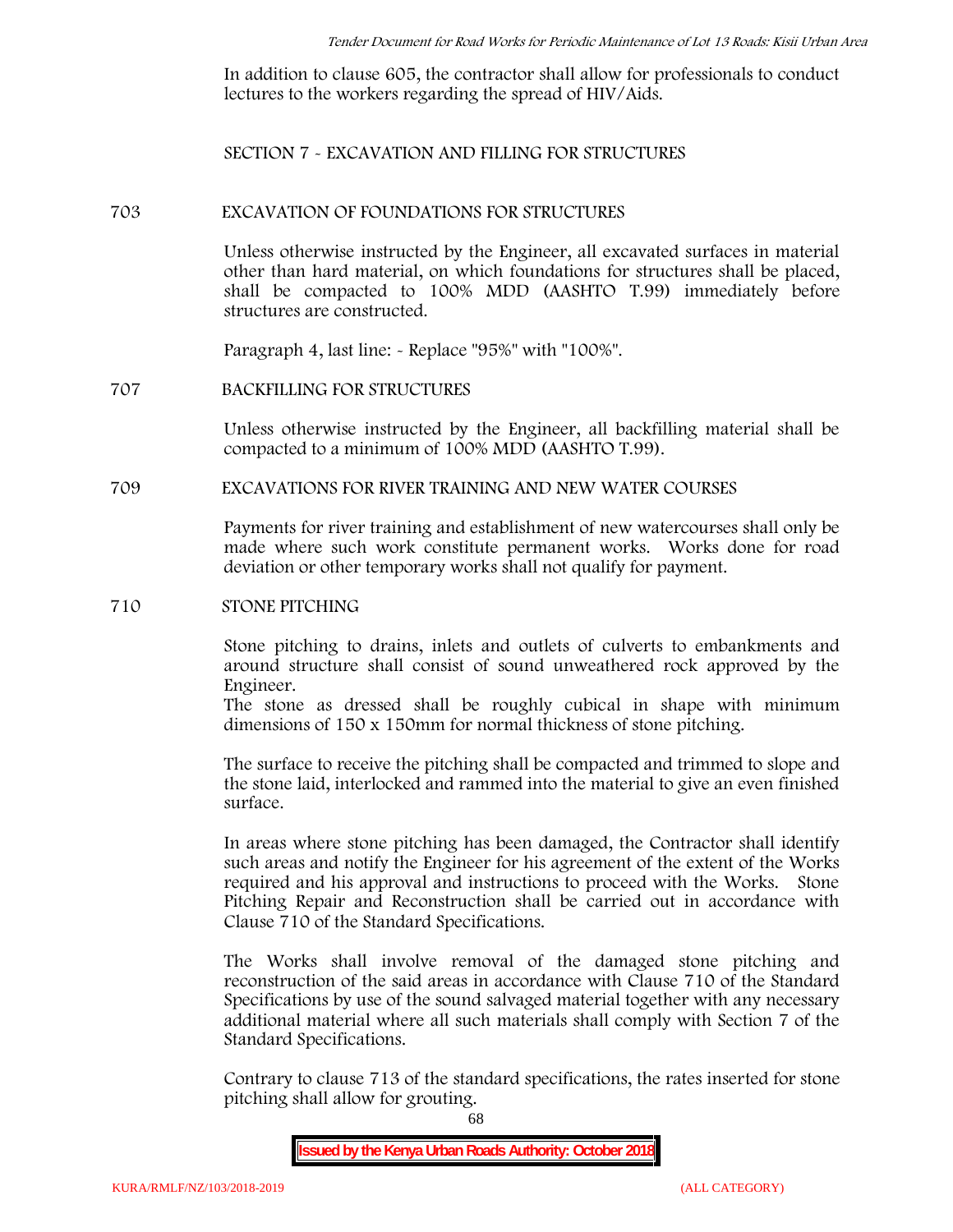## **711 GABIONS**

Where instructed by the Engineer the Contractor will install gabions as protection works to washout areas or bridge Piers and or Abutments. Gabions shall be constructed in accordance with Clause 711 of the Standard Specification.

I n cases where existing gabions have been damaged, the Contractor shall identify them and notify the Engineer for his agreement of the extent of the Work required and his approval and instructions to proceed with the Works.

The Works shall involve removal of the damaged gabions / rocks, excavation to the correct levels and grades as directed by the Engineer, and in accordance with Clause 711 of the Standard Specifications and reconstruction with new gabions and other necessary materials as necessary. The damaged gabions shall be recovered and transported to the nearest KURA'S Yard or M.O. R &P.W Department depot.

## **712 RIP-RAP PROTECTION WORK**

Quarry waste or similar approved material shall be used to backfill scoured and eroded side, outfall and cut-off drain. The material shall be compacted to form a flat or curved surface preparatory to stone [pitching of drainage channels, existing and new scour checks as directed by the Engineer.

The surface to receive the pitching shall be compacted and trimmed to slope and the stone hand laid, interlocked and rammed into the material to give an even finished surface. The interstices of the Pitching shall be rammed with insitu material. The insitu material immediately behind the pitching shall be compacted to minimum density of 100% MDD compaction (AASHTO T.99)

# **714 BACKFILL BELOW STRUCTRURES**

Where instructed this shall be carried out in compliance with the requirements of Clause 507 and 804 of the Standard Specification.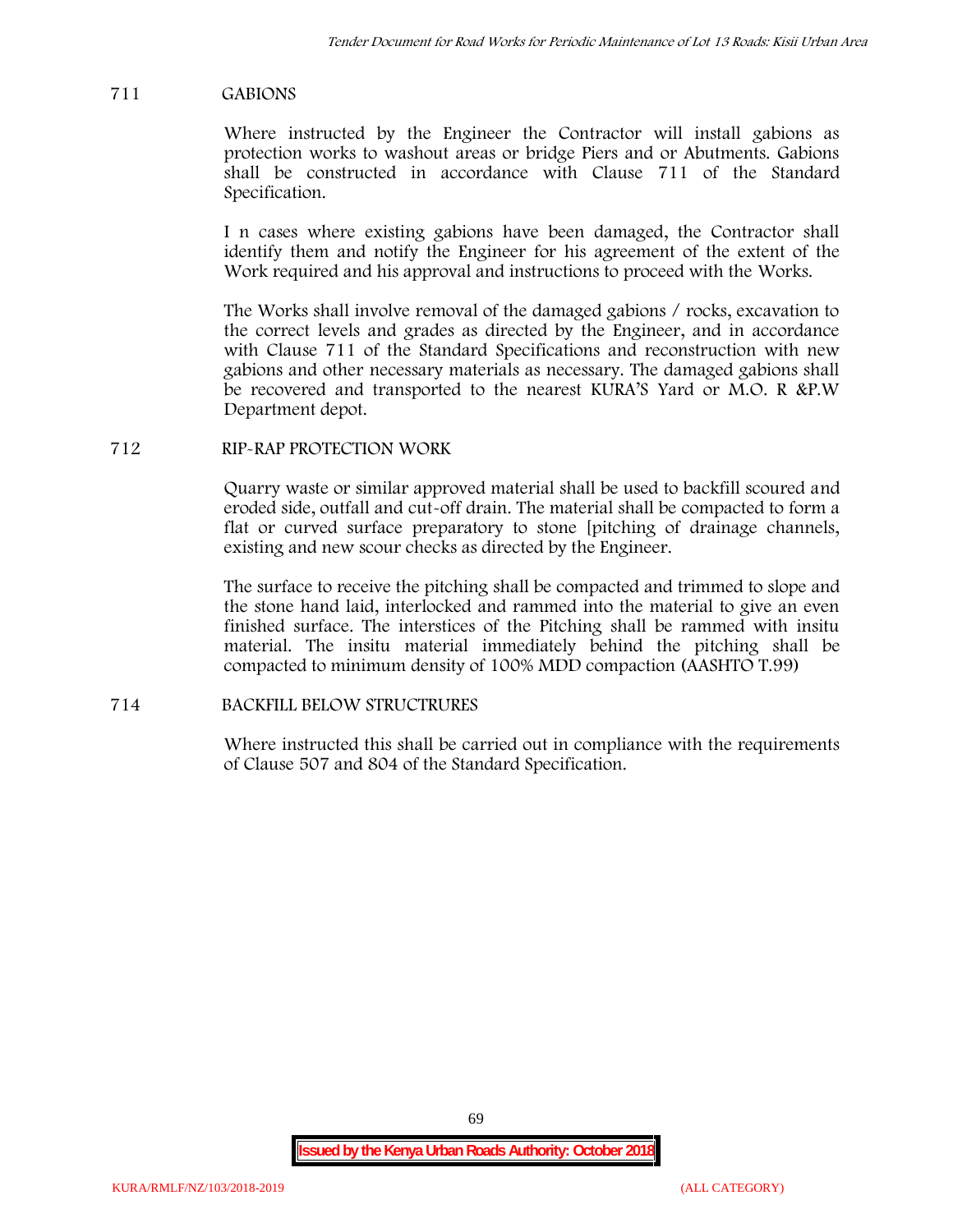**SECTION 8 - CULVERTS AND DRAINAGE WORKS**

#### **801 SCOPE OF SECTION**

The operations specified in this section apply to the installation of drainage works and reinstatement and improvement of the same.

In addition, this Section covers: -

- Extending of existing 450mm, 600mm and 900mm diameter pipes to be compatible with the increased road width or access.
- Desilting and cleaning of existing pipes and outfall drains to make them free flowing.

**804 EXCAVATION FOR CULVERTS AND DRAINAGE WORKS**

In the Standard Specifications, make the following amendments: -

- (a) In paragraph 6, line 3, and in paragraph 7, line 5 and in paragraph 11, line 6, delete "95%" and insert "100%".
- (b) Removal of Existing Pipe Culverts

Where instructed by the Engineer, the Contractor shall excavate and remove all existing blocked or collapsed culvert pipes of 450mm, 600mm and 900mm diameter including concrete surround, bedding, inlet and outlet structure.

The void left after removal of culvert pipes shall be widened as necessary to accommodate new concrete bedding, pipe and haunching. The payment of this work shall be per linear metre of pipes removed,

and the volume in m<sup>3</sup> of inlet/outlet structure removed. The void left by removal of these pipes shall be carefully preserved in order to accommodate replacement of 450mm, 600mm or 900mm diameter pipe culverts as shall be directed by the Engineer.

- (c) Removal of Other Existing Drainage Structures When instructed by the Engineer, the Contractor shall demolish or remove any other structure and payment for this shall be made on day work basis.
- (d) Excavation for Culverts and Drainage Works The Contractor shall carry out all excavations for new culverts and drainage works to the lines, levels, inclinations, and dimensions shown on the drawings or as instructed by the Engineer.

#### **805 EXCAVATION IN HARD MATERIAL**

In the Standard Specifications, Sub-clauses 805(a) and 805 (b) delete "95%" and insert "100%".

In sub-clause 809(a), paragraph 1, line 1, substitute "95%" with "100%".

70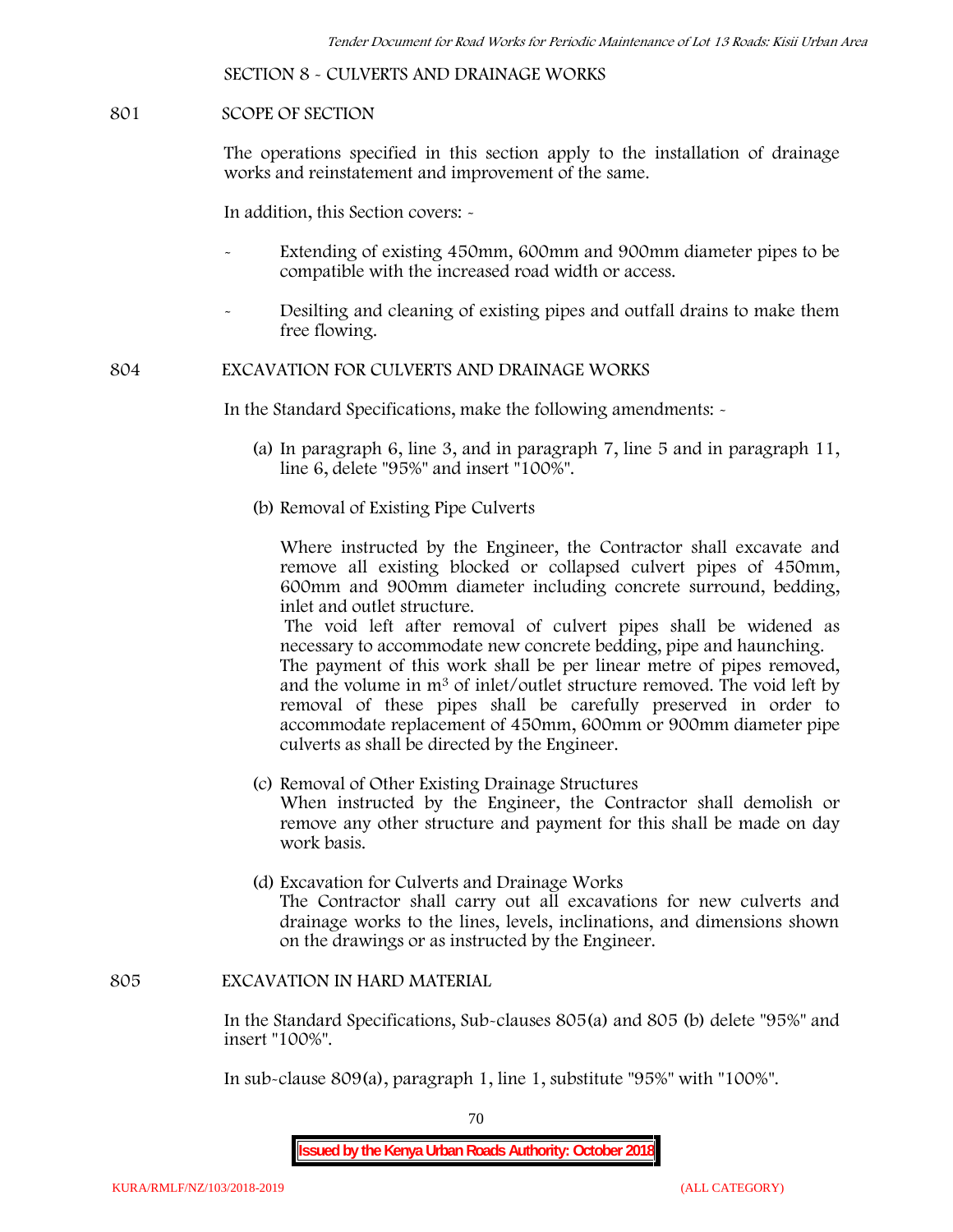In sub-clause 809(c), paragraph 2, line 4, between the words "compacted" and "and shaped" insert the words "to 100% MDD (AASHTO T.99)".

Hard material is material that can be excavated only after blasting with explosives or barring and wedging or the use of a mechanical breaker fitted with a rock point in good condition and operated correctly. Boulders of more than 0.2m<sup>3</sup> occurring in soft material shall be classified as hard material.

#### **809 BEDDING AND LAYING OF PIPE CULVERTS**

Concrete pipes shall be laid on a 150mm thick concrete bed of class 15/20 and the pipes shall be bedded on a 1:3 cement: sand mortar at least 50mm thick, 150mm wide and extending the full length of the barrel.

The rates inserted shall allow for compaction of the bottom of excavation to 100% MDD (AASHTO T.99).

#### **810 JOINTING CONCRETE PIPES**

The concrete pipes for the culverts shall have ogee joints and will be jointed by 1:2 cement: sand mortar and provided with fillets on the outside as described in clause 810 of the Standard Specification.

#### **812 BACKFILLING OVER PIPE CULVERTS**

In the Standard Specifications, clause 812

a) Wherever the expression "dry density of 95% MDD (AASHTO T. 99)" occurs delete and replace with "dry density of 100% MDD (AASHTO T.99)".

The rates entered for laying of pipe culverts shall allow for backfilling to pipe culverts and compacting to 100% MDD (AASHTO T.99) and these works shall not be measured and paid for separately.

## **814 SUBSOIL DRAINS**

In the event of excavation for repairs exposing local seepage, springs or unacceptably high water table, the Engineer may instruct the provision of counter fort or French drains.

These drains shall consist of a trench excavated to the alignment, width, depth and gradient instructed by the Engineer, and backfilled with approved compacted clean hard crushed rock material as specified in clause 815 of the standard specification. Where these drains lie within the carriageway the carriageway shall be reinstated with compacted stabilised gravel and surfaced with hot asphalt or a surface dressing as instructed by the Engineer.

#### **815 INVERT BLOCK DRAINS AND HALF ROUND CHANNELS**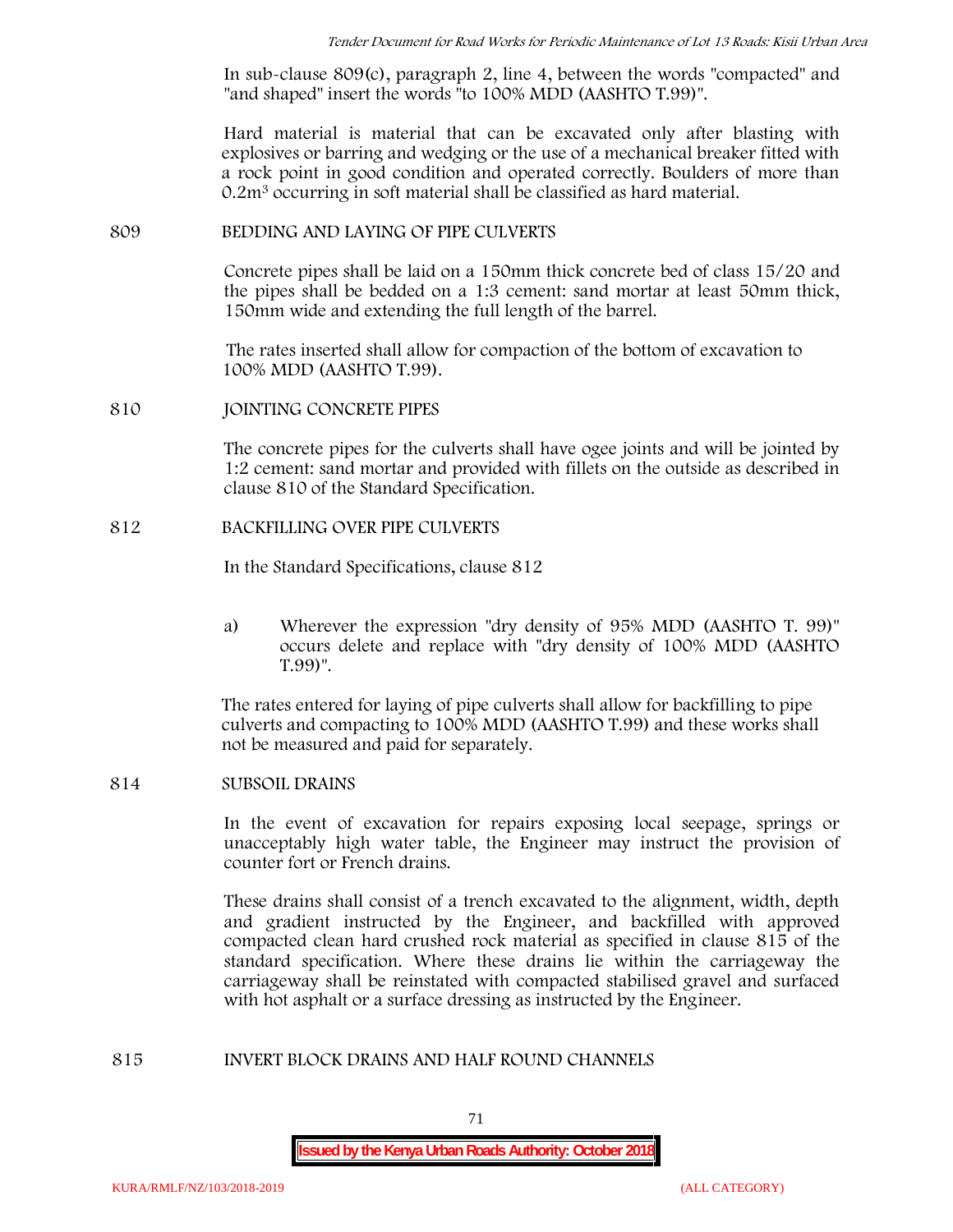Invert Block Drains and Half Round Channels shall be constructed as shown in the drawings provided in accordance with the Standard Specifications where directed by the Engineer.

- **817 REPAIRS TO DRAINS**
- **817.1 Cleaning and Repair of Existing Drains**

In areas of existing side drains, mitre or outfall drains where such are blocked, the Engineer shall instruct the Contractor to clean and clear the drains to free flowing condition.

The work shall consist of:

- (a) Stripping and removal of any extraneous material to spoil including vegetation and roots in the drains to the satisfaction of the engineer.
- (b) Spreading of any spoil to the satisfaction of the Engineer.

Shaping the drains to free flowing condition as directed by the Engineer. Removing any broken side slabs for inverted block drains and replacing with a new removing any broken inverted block drains and replacing with a new one well jointed.

Measurement and Payment for cleaning drains shall be by linear metre of drain cleaned measured as the product of plan area and vertical depth of extraneous material instructed to be removed. No extra payment will be made for removal of vegetation and roots.

**817.2 Channels**

The Engineer may instruct that the Contractor provides open channels in place of existing subdrains where the latter may be damaged or in any other place. The rates entered by the Contractor in the bills of quantities must include for removal and disposal of any subdrain material, excavation to line and level, backfilling and compaction as directed by the engineer. The channels shall be constructed of precast class 20/20 concrete of minimum 80mm thickness and lengths or widths not exceeding 1000mm. Joints shall be at least 15mm wide filled with 1:2 cement sand mortar.

**817.3 Rubble fills for protection work**

Quarry waste or similar approved material shall be used to back fill scoured and eroded side, outfall and cut-off drains. The material shall be compacted to form a flat or curved surface preparatory to stone pitching of drainage channels, existing and new scour checks as directed by the Engineer.

## **817.4 Stone Pitching**

Stone pitching shall be constructed in accordance with clause 710 of the standard Specification.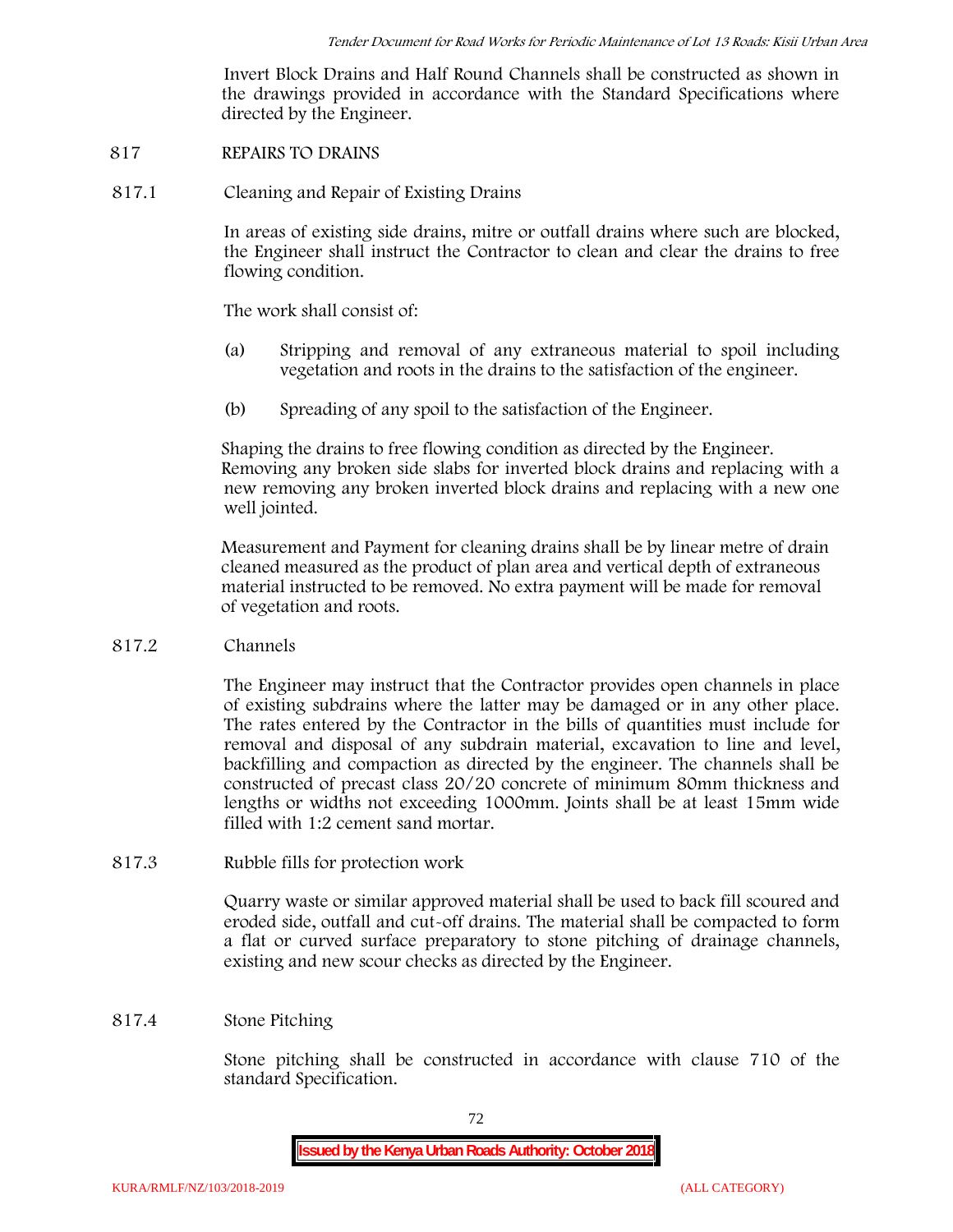**817.5 Gabions**

Gabions shall be constructed in accordance with clause 711 of the standard Specification.

**817.6 Spoil Material**

The Contractor shall be responsible for removal from site of all materials excavated in the course of undertaking works in this section of the specifications, unless suitable for re-use, and deposit of the material in a spoil dump to be approved by the Engineer.

**818 SCOUR CHECKS**

Scour checks are to be constructed in mass concrete in accordance with clause 818 of the standard Specifications and the drawings as shall be provided.

- **819 CLEANING AND MAINTENANCE**
- **819.1 Desilting of Pipe Culverts**

Where instructed, Contractor shall desilt the existing pipe culverts by removing all the material from the pipe to make them clean and free flowing.

Measurement and payment shall be by the linear metres of pipes de-silted, regardless of diameter size.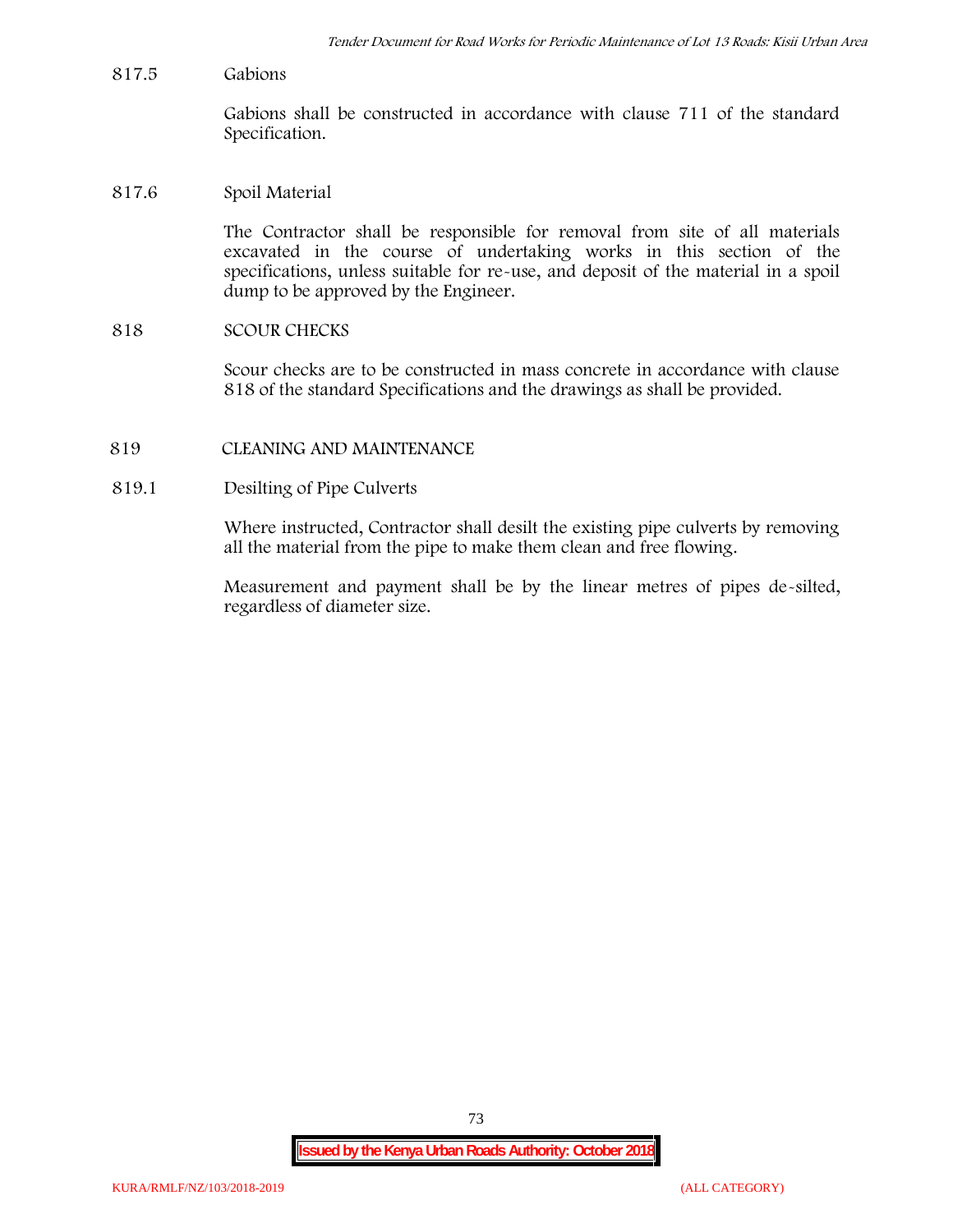**SECTION 9 - PASSAGE OF TRAFFIC**

#### **901 SCOPE OF THE SECTION**

The Contractor shall so arrange his work to ensure the safe passage of the Traffic at all times and if necessary construct and maintain an adequate diversion for traffic complete with all the necessary road traffic signs.

The contractor shall provide to the satisfaction of the Engineer adequate warning signs, temporary restriction signs, advance warning signs, barriers, temporary bumps and any other device and personnel equipped with two way radios to ensure the safe passage of traffic through the works.

When carrying out the Works the Contractor shall have full regard for the safety of all road users.

The Contractor shall also provide sign posts and maintain to the satisfaction of the Engineer all deviations necessary to complete the works. The contractor should allow for the costs of complying with the requirements of this clause in his rates.

The contractor will be deemed to have inspected the site and satisfied himself as to the adequacy of his bid for these works and no additional payments will be made to the contractor for any expenditure on traffic control or the provision of deviations. The employer shall not be liable for inadequate prior investigations of this nature by the contractor.

#### **903 MAINTENANCE OF EXISTING ROADS**

The Contractor shall when instructed, maintain the existing project road ahead of works using compacted asphalt concrete type I in accordance with the provisions in clause 1601B – 1607B of the Special Specifications or gravel material depending on the nature of the wearing course surface.

#### **904 CONSTRUCTION OF DEVIATIONS**

(a) **General**

In addition to requirement of this clause, the Contractor shall when instructed construct and complete deviations to the satisfaction of the Engineer before commencing any permanent work on the existing road. Also during these works the contractor is supposed to provide a detour of adequate pipe culverts for pedestrian and traffic crossing where there is bridge works.

Subject to the approval by the Employer, the Contractor may maintain and use existing roads for deviation. Payment for this, made in accordance with clause 912 (a) (i), shall be by the Kilometre used depending on the type of road used, whether bituminous or earth/gravel. The rates shall include for the provision of materials and the works involved.

b) **Geometry**

74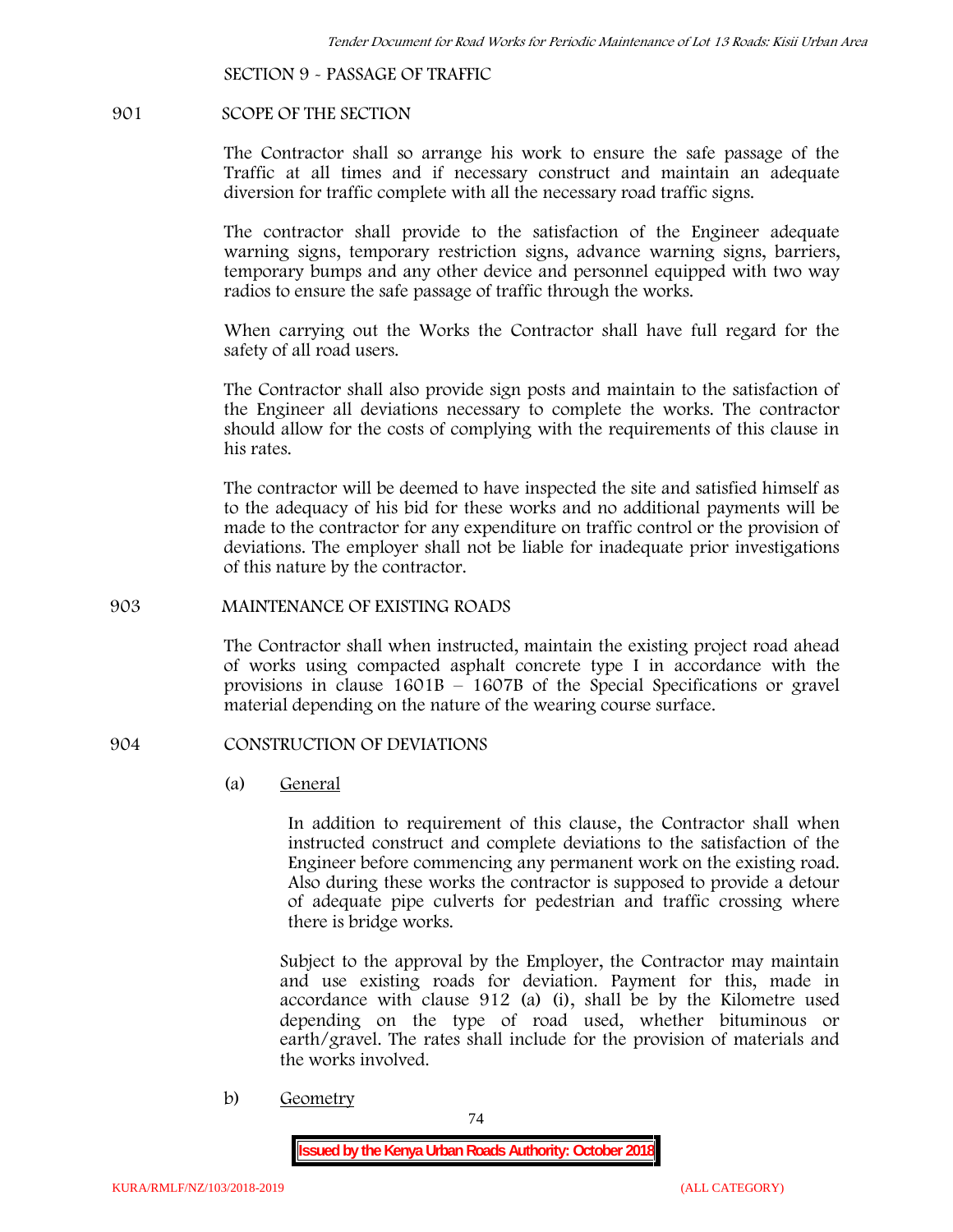The carriageway width of the deviations shall not be less than 6m wide and suitable for 2-way lorry traffic unless otherwise specified.

c) **Construction**

Unless otherwise instructed gravel wearing course for the deviation shall be 150mm compacted thickness complying with section 10 of the Standard Specification. The Contractor shall allow in his rate for removal of any unsuitable material before placing of gravel wearing course, as this will not be paid for separately.

In addition to provision of this clause, Contractor is required to sprinkle water at least 4 times a day at the rate of  $1$  to  $1.4$  litres/ $M<sup>2</sup>$  in regular interval to minimise the effects of dust. Latest sprinkling time shall be one hour before the sunset.

Where existing neighbouring roads are used as deviation, Contractor shall carry out repairs and maintenance in parent materials used for the existing base and surfacing of the road being used.

## **906 PASSAGE OF TRAFFIC THROUGH THE WORKS**

The Contractor shall arrange for passage of traffic through the works during construction whenever it is not practicable to make deviations.

Any damage caused by passing traffic through the works shall be made good at the contractor's own cost.

## **907 SIGNS, BARRIERS AND LIGHTS**

Contractor shall provide signs, barriers and lights as shown in the drawing in Book of Drawings at the locations where the traffic is being carried off the existing road to the deviation and back again to existing road. The Contractor shall provide ramps and carry out any other measures as instructed by the Engineer to safely carry traffic from the road to deviation.

Contrary to what has been specified in this clause the road signs provided shall be fully reflectorised and in conformity with clause 9.1 of the "Manual for Traffic Signs in Kenya Part II".

# **909 ASSISTANCE TO PUBLIC**

In addition to provision of clause 909, Contractor shall maintain close liaison with the relevant authorities to clear any broken down or accident vehicles from the deviations and the main road, in order to maintain smooth and safe flow of the traffic. Further, the Contractor shall provide a traffic management plan to be approved by the Engineer before the commencement of any construction works and execute the same, to the satisfaction of the Engineer, during the entire period of project implementation. A draft traffic management plan shall be submitted with Bid.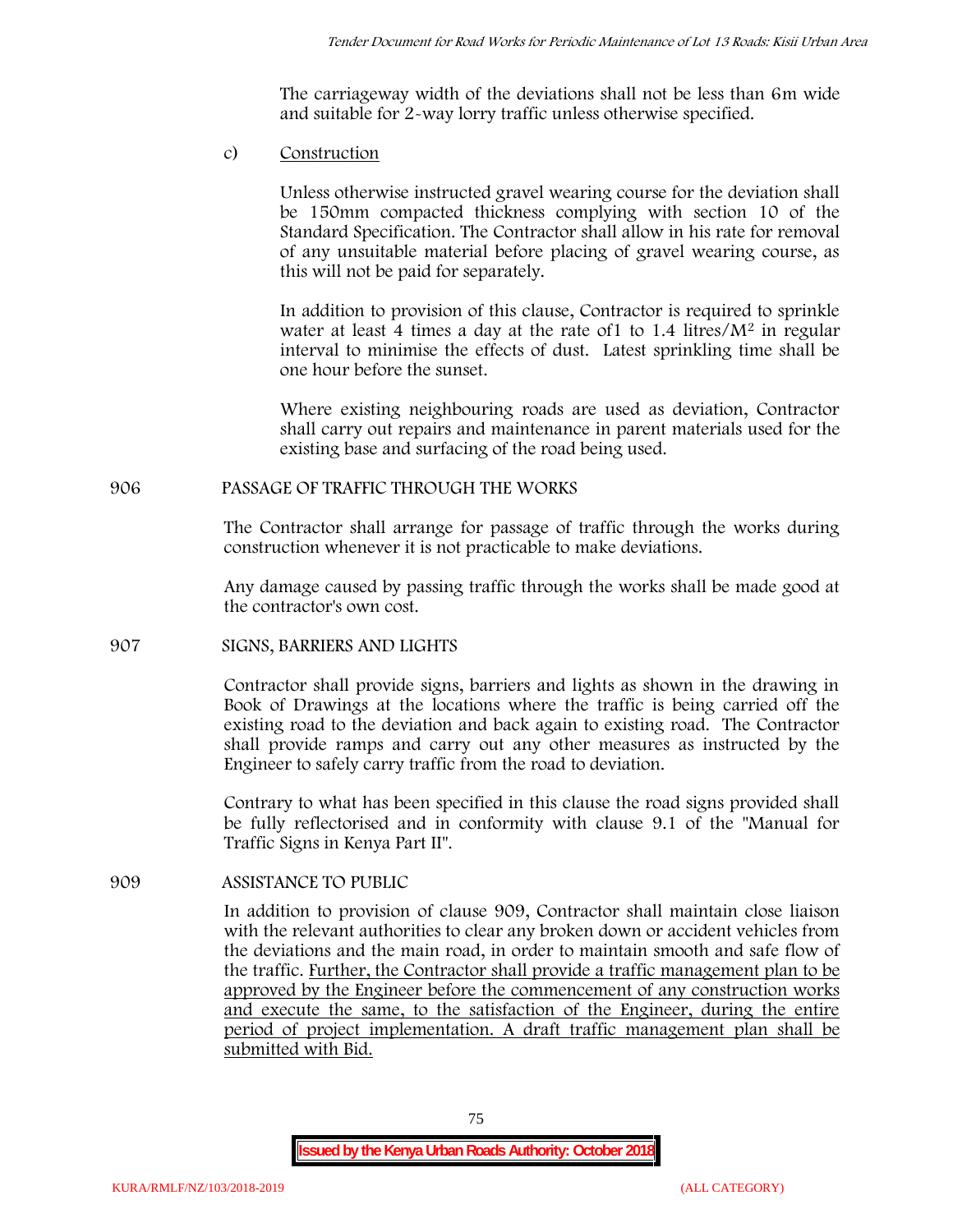# **912 MEASUREMENT AND PAYMENT**

#### **Construct Deviation**

#### **Road Deviation**

The Contractor shall be paid only 50% of the rate for this when he completes deviation road to the satisfaction of the Engineer. The balance shall be paid in equal monthly instalments over the contract period, as he satisfactorily maintains the deviation (as per clause 904 and 905 above) when it is in operation.

Where existing neighbouring road has been used as deviation, payment shall be by the kilometre rate and shall include the cost of repairs and maintenance of the road carried out in parent base and subbase materials.

#### **Deviation using Pipe Culverts**

The Contractor shall be paid only 50% of the rate for this when he completes deviation to the satisfaction of the Engineer. The balance shall be paid in equal monthly instalments over the contract period, as he satisfactorily maintains the deviation when it is in operation. The Contractor shall be paid full amount when the bridge under construction will be in use.

#### **Maintain existing road**

Asphalt Concrete or gravel for maintaining the existing road shall be measured by the cubic metre placed and compacted upon the road

#### **Passage of traffic through the works**

Payment shall be made on Lump Sum basis.

#### **Assistance to Public**

The Contractor will be deemed to have included cost of this item in other items and no separate payment shall be made.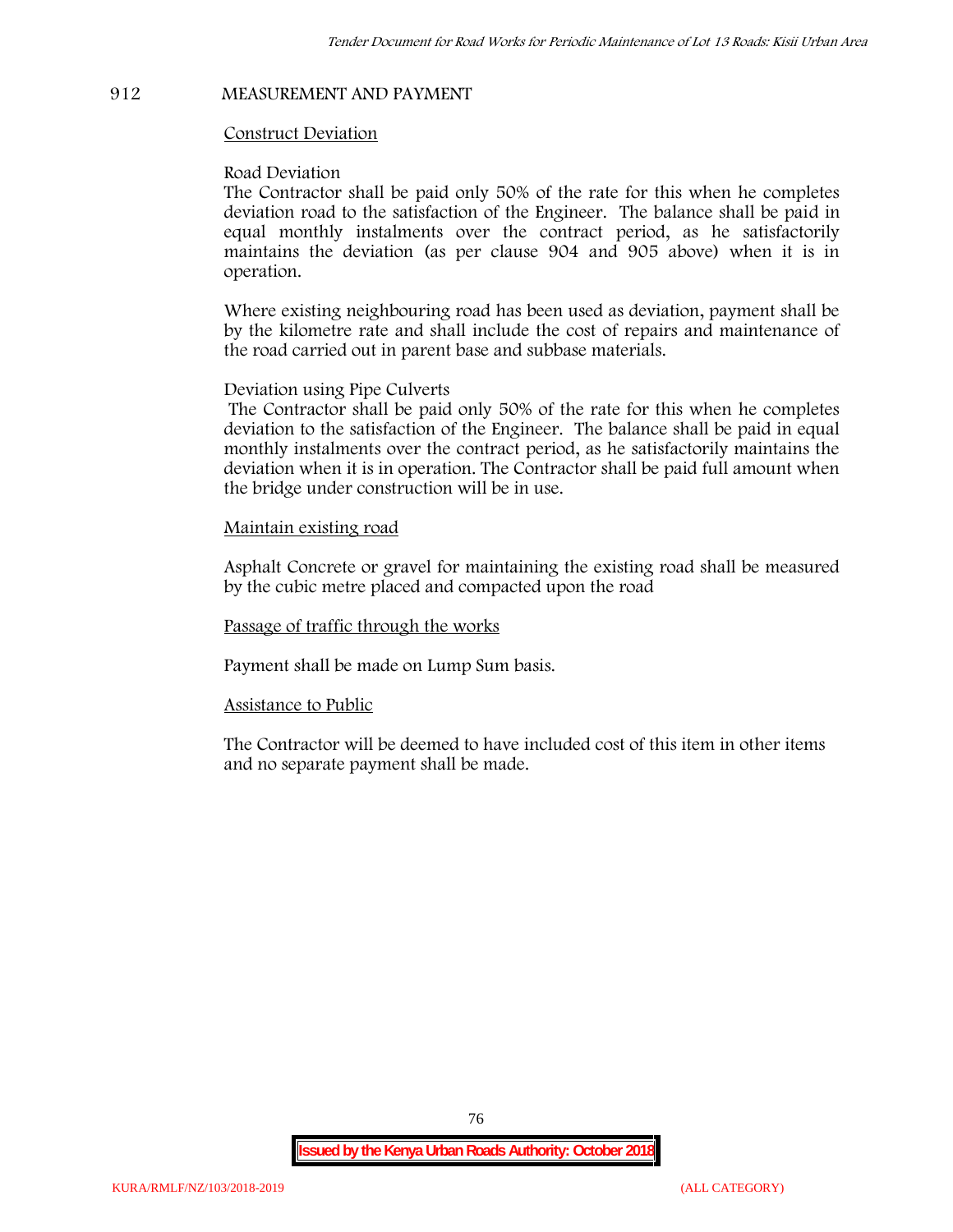## **SECTION 10 – GRADING AND GRAVELLING**

# **1001 GENERAL**

Grading covers the works involved in the reinstatement of the road carriageway to the camber by removing the high points and filling up gullies, corrugations and wheel ruts to restore smooth running surface. Gravelling consists of excavation, loading, hauling, spreading, watering and compaction of gravel or softstone wearing course material on the formation of the road carriageway.

## Ditch and Shoulder grading

The activity consists of cutting of a  $V$  – ditch and reinstating or reforming of the shoulders of road using either Towed or Motor grader.

# Carriageway grading

# **(i) Light grading**

This consists of trimming of the carriageway to control roughness and corrugations using either a towed grader or a motorized grader.

# **(ii) Heavy grading**

This consists of scarifying the existing carriageway surface, cutting high spots and moving materials to fill potholes, corrugations and wheel ruts and reshaping of the surface to the specified camber, using either a towed grader or a motorized grader. All loose rocks, roots, grasses shall be removed and disposed well clear off the drains.

Heavy grading will be considered if 70% of the road has potholes, corrugations and wheel ruts of over 200mm deep.

The material shall be bladed toward the center of the road starting from both edges until the specified camber is achieved.

# **1002 MATERIALS**

Gravel shall include lateritic gravel, quartzitic gravel, calcareous gravel, decomposed rock, softstone/quarry waste material, clayey sand and crushed rock.

## **1003 MATERIAL REQUIREMENTS**

Gravel material shall conform to the requirements given below: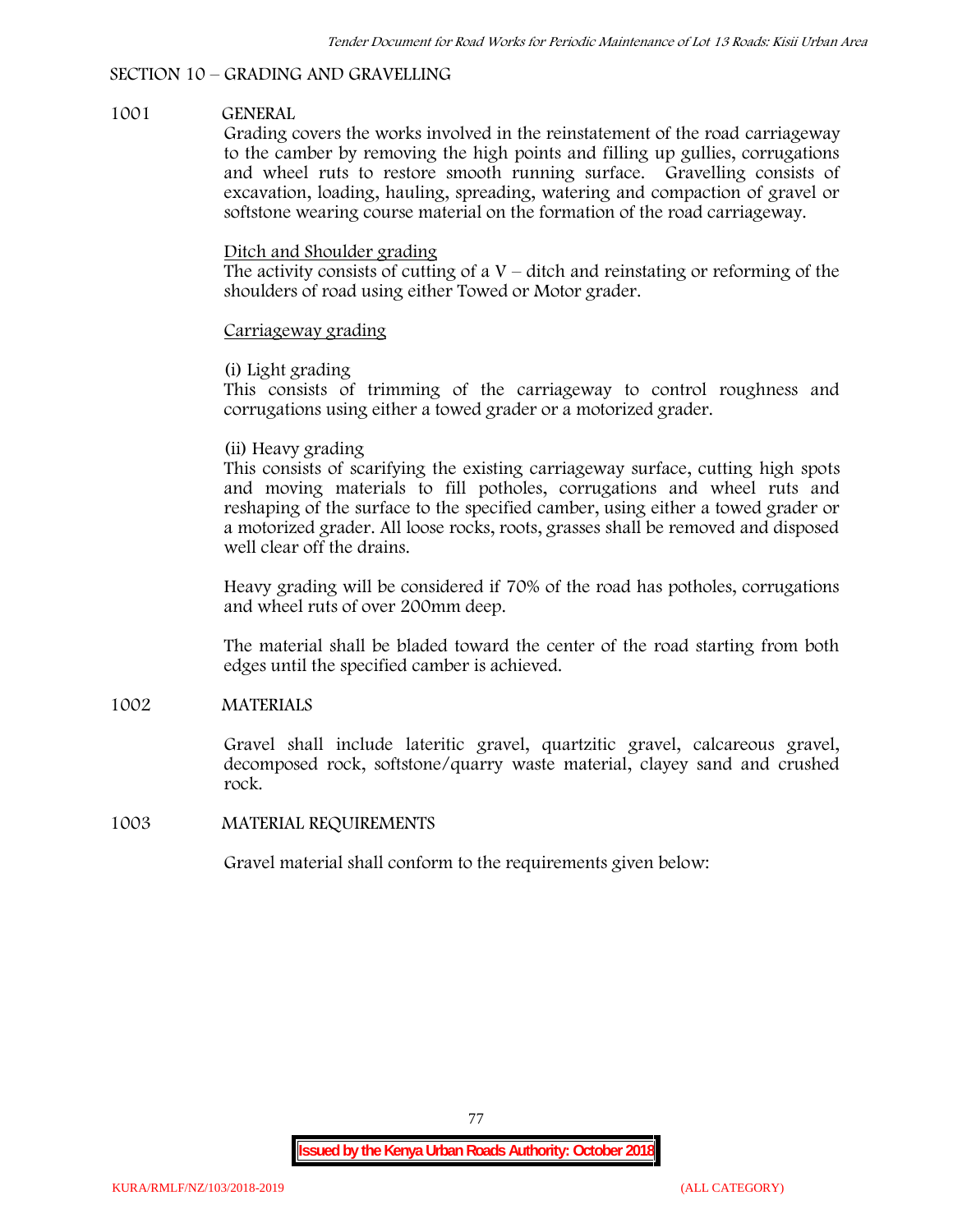| <b>GRADING REQUIREMENTS</b> |                                  |     |
|-----------------------------|----------------------------------|-----|
| <b>AFTER COMPACTION</b>     |                                  |     |
| Sieve                       | % by weight                      |     |
| (mm)                        | passing                          |     |
| 40                          | 100                              |     |
| 28                          | $95 - 100$                       |     |
| 20                          | $85 - 100$                       |     |
| 14                          | $65 - 100$                       |     |
| 10                          | $55 - 100$                       |     |
| 5                           | $35 - 92$                        |     |
| $\overline{2}$              | $23 - 77$                        |     |
|                             | $18 - 62$                        |     |
| 0.425                       | $14 - 50$                        |     |
| 0.075                       | $10 - 40$                        |     |
|                             | PLASTICITY INDEX REQUIREMENTS PI |     |
| Zone                        | Min                              | Max |
| <b>WET</b>                  | 5.                               | 15  |
| DRY                         | 10                               | 25  |

| BEARING STRENGTH REQUIREMENTS                   |            |                |  |  |
|-------------------------------------------------|------------|----------------|--|--|
| Traffic                                         | <b>CBR</b> | DCP Equivalent |  |  |
| Commercial                                      |            | mm/Blow        |  |  |
| VPD                                             |            |                |  |  |
| Greater than                                    | 20         | 11             |  |  |
| 15                                              |            |                |  |  |
| Less than 15                                    | 15         | 14             |  |  |
| CBR at 95% at MDD, Modified AASHTO and 4        |            |                |  |  |
| days soak                                       |            |                |  |  |
| Lower quality material (CBR 15) may be accepted |            |                |  |  |
| if no better material can be found              |            |                |  |  |

NB: Wet Zone – mean annual rainfall greater than 500mm Dry Zone – mean annual rainfall less than 500mm

78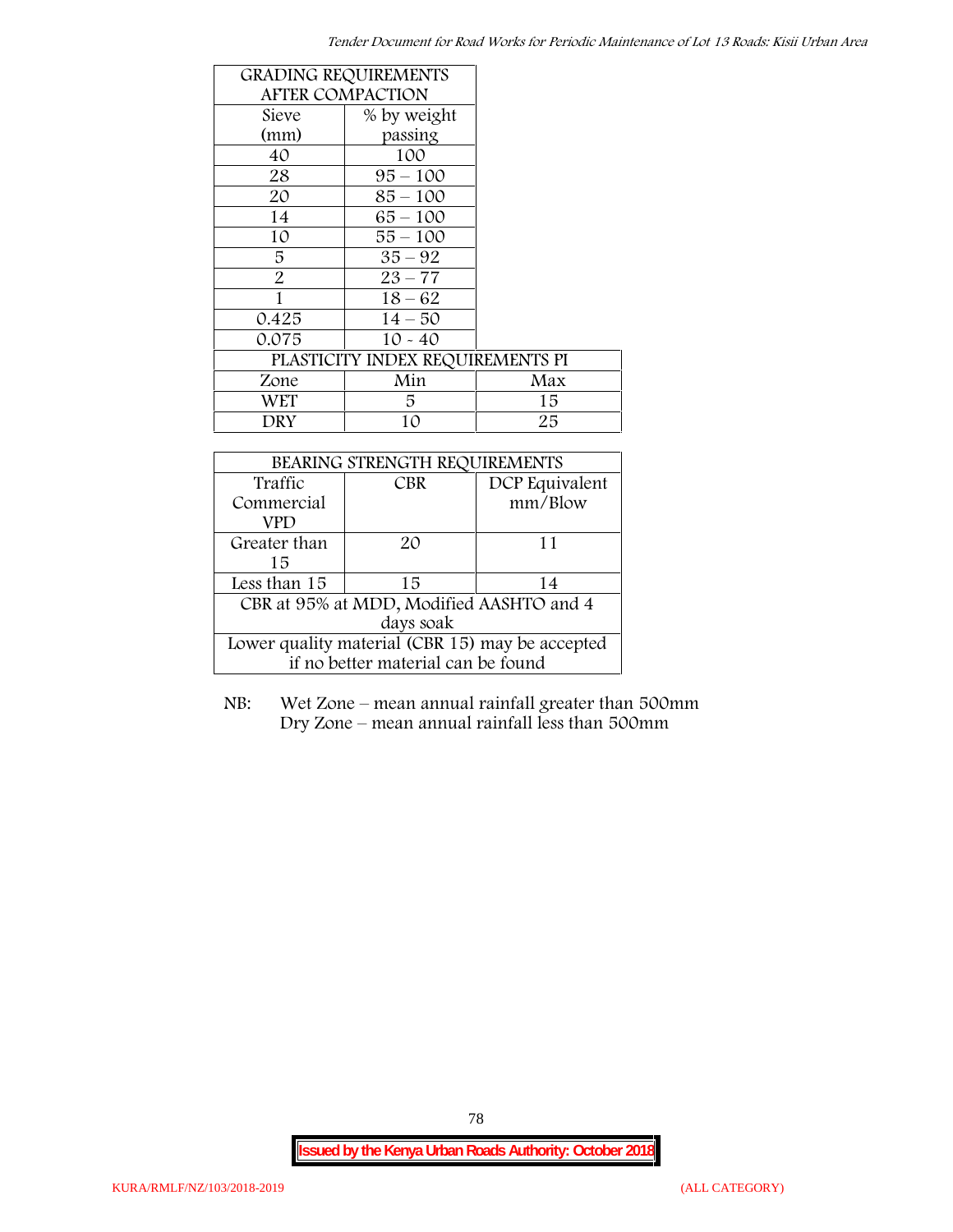### **SECTION 11 – SHOULDERS TO PAVEMENT**

#### **1101 GENERAL**

Shoulders shall be constructed in accordance with guidelines given in 1102 and as directed by the Engineer.

For sections where shoulders are extremely low and requires fill material before the shoulder is reconstructed, the construction of fill embankment shall be in accordance with Section 5 of this specification.

#### **1102 MATERIAL FOR CONSTRUCTION OF SHOULDERS**

The shoulders shall be 1.0m wide both sides and shall be formed of 150mm thick well compacted soft stone material and topsoiled with red coffee soil and planted with grass.

Low shoulder shall be reconstructed by cutting benches, filling and compacting approved fill material to form the formation to the shoulders.

Shoulder reconstruction shall be same in all sections including the slip roads.

#### **1105 SURFACE TREATMENT OF SHOULDERS**

The shoulders shall be planted with creeping type kikuyu grass.

#### **1106 MEASUREMENT AND PAYMENT**

Payment for shoulder construction shall be in accordance with the relevant clauses in sections 11, 12, 14, 15 and 23 of the relevant Specifications. Payment for fill material on shoulder shall be in accordance with Section 5 of this specification.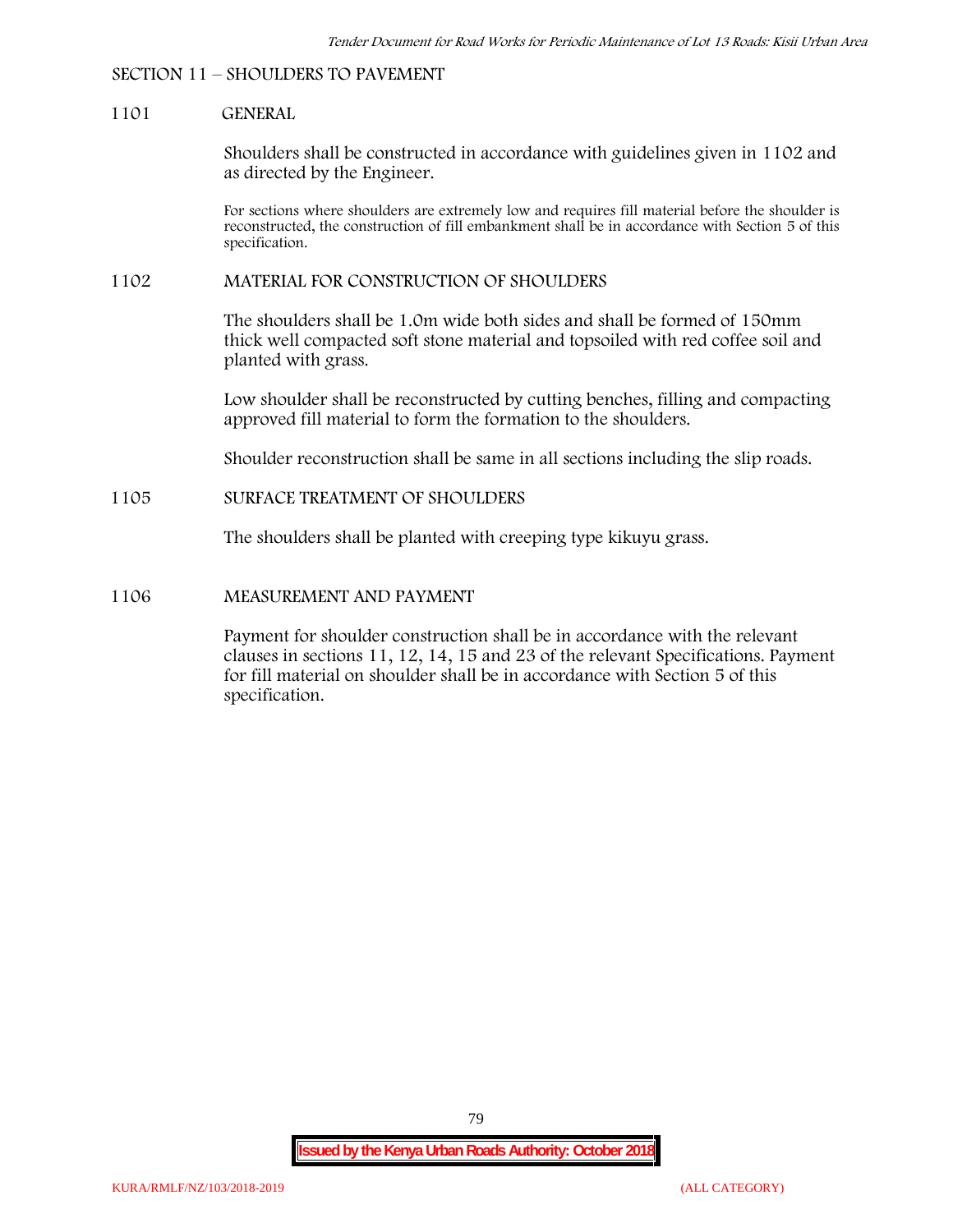#### **SECTION 12 - NATURAL MATERIAL SUBBASE AND BASE**

#### **1201 GENERAL**

Where instructed by the Engineer, the Contractor shall undertake repairs, widening and reprocessing to the existing carriageway and shoulders in accordance with sections 12 and 14 of the Special Specifications.

**a) Areas to be scarified and reprocessed**

The contractor will scarify, add new material and reprocess sections as determined by the Engineer.

**b) Pavement repairs**

The Contractor will carry out repairs to base and subbase as directed by the Engineer and according to Specifications given in Sections 12 and 14 of the Standard Specifications.

**c) Pavement widening**

The Contractor shall, as directed by the Engineer, bench and compact the subgrade to 100% MDD (AASHTO T99), provide lay and compact material for subbase and base as directed by the Engineer and in accordance with Sections 5 and 12 of the Standard Specifications.

#### **1203 MATERIAL REQUIREMENTS**

Natural materials for base and subbase shall conform to the specifications given in Section 12 of the Standard Specifications for Road and Bridge Construction for cement and lime improved base and subbase.

**1209 MEASUREMENT AND PAYMENT**

Natural material for subbase and base shall be measured by the cubic metre placed and compacted upon the road calculated as the product of the compacted sectional area laid and the length.

**1210 HAND PACKED STONE**

Hand packed stone base is a layer of hand laid stone of defined size and durable in nature, laid in a manner such that when proof rolled and compacted it forms a stable and dense matrix as a road base.

**a) Material for Hand Packed Stone Base**

This shall consist of durable stone with nominal base dimensions of 75 mm square and minimum height of 150 mm or when compacted to give a layer of 150 mm. The stone shall be class C with the following requirements: **LAA 45 max ACV 32 max SSS 12 max**

80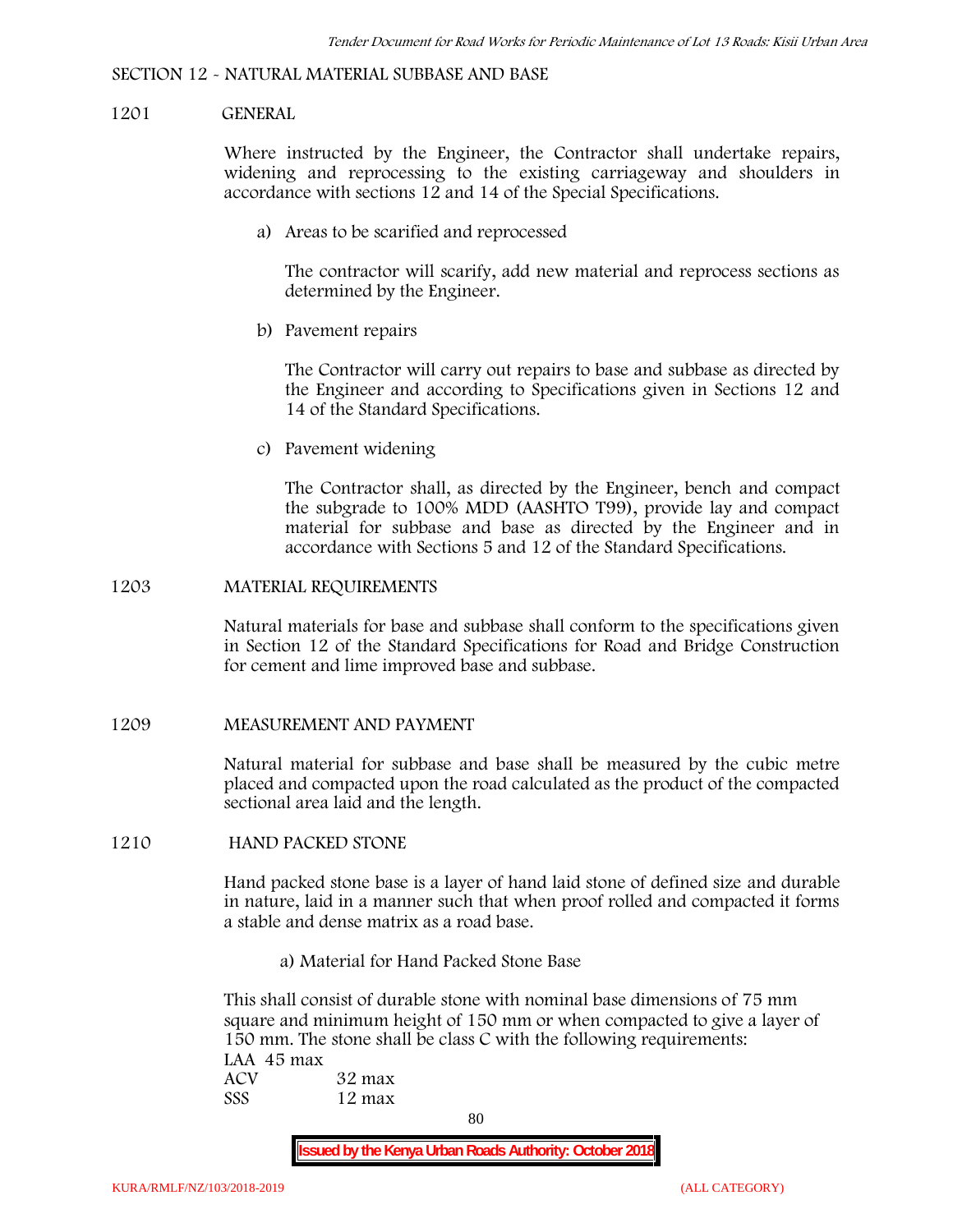| FI | 30 max  |
|----|---------|
| CR | 60 min. |

It shall be free from foreign matter. The fines passing 0.425 mm sieve shall be **NONPLASTIC**

#### **b) Laying**

The stone shall be laid by hand closely together. The stone shall be carefully bedded and tightly wedged with suitable spalls. The base of the stone shall alternate with the apex in all directions or as directed by the Engineer. The layer shall be proof rolled with a loaded scrapper or truck with a minimum axle load of 8 tonnes in the presence of the Engineer who shall approve of its stability before compaction.

## **c) Compaction**

This shall be by a steel wheeled roller of at least five tonnes per metre width of roll. It shall consist of four static runs or until there is no movement under the roller. There shall follow vibratory compaction until an average dry density of 85% minimum of specific gravity of stone has been achieved. No result shall be below 82% of specific gravity. The surface of the compacted layer shall then be levelled by quarry dust (0/6 mm). The dust shall have the following specifications:

| Grading    |            |  |  |  |
|------------|------------|--|--|--|
| Sieve Size | % Passing  |  |  |  |
| 10         | 100        |  |  |  |
| 6.3        | $90 - 100$ |  |  |  |
|            | 75-95      |  |  |  |
| 2          | $50 - 70$  |  |  |  |
|            | $33 - 50$  |  |  |  |
| 0.425      | 20-33      |  |  |  |
| 0.300      | 16-28      |  |  |  |
| 0.150      | $10 - 20$  |  |  |  |
| 0.075      | $6 - 12$   |  |  |  |

The stone shall be class C

The dust shall be free from foreign matter and fines passing 0.425 mm sieve shall be **NON-PLASTIC**. The maximum layer shall be 40 mm or as directed by the Engineer

## **d) Measurement and Payment**

Payment shall be by the cubic metre laid  $(m<sup>3</sup>)$ . Measurement of volume shall be determined as the product of length and compacted thickness laid. The rate quoted for this item should include the cost for laying the levelling quarry dust layer, as no extra payment shall be made for this layer.

# **1211 REPROCESSING EXISTING PAVEMENT LAYERS**

**(b) General**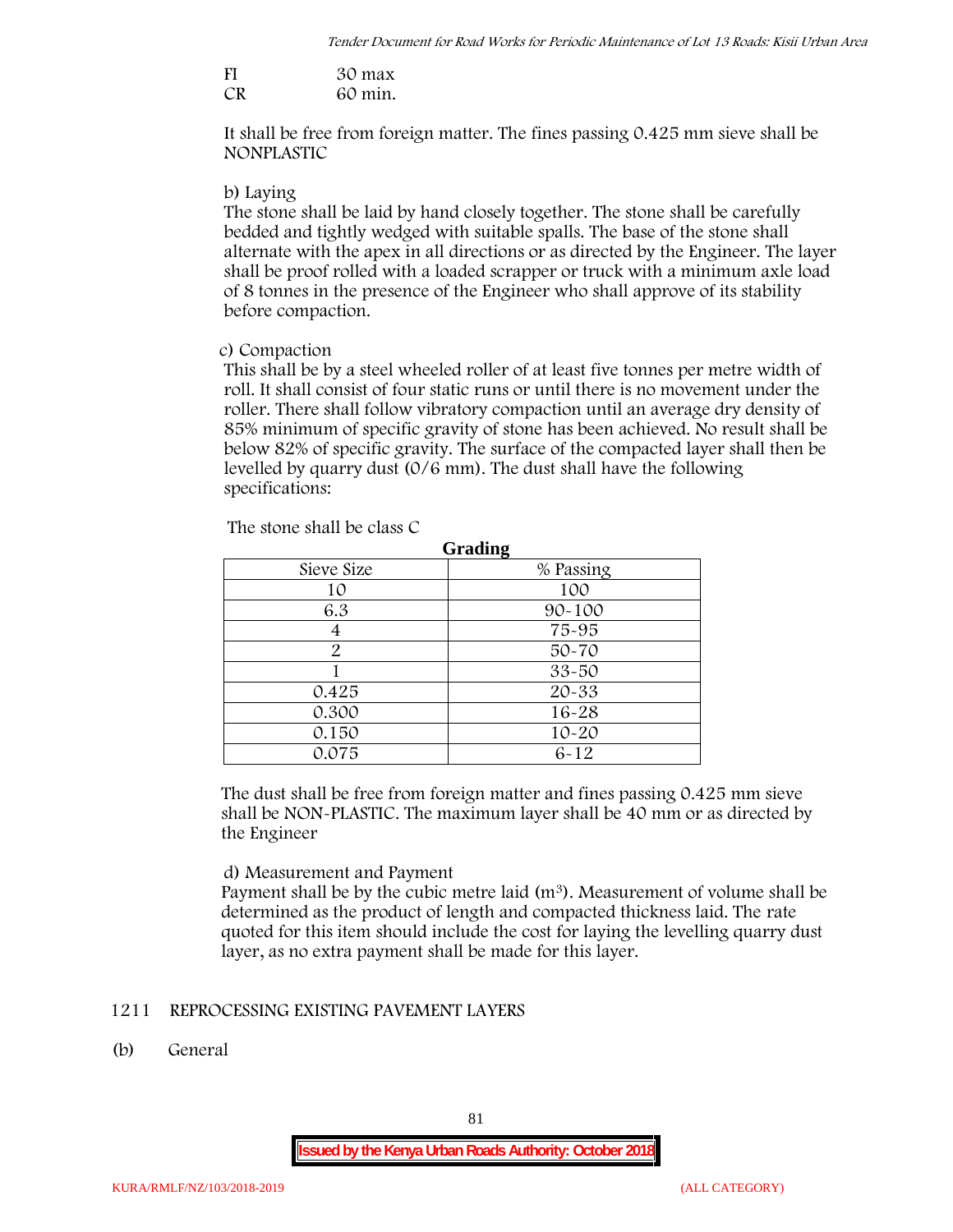The existing surfacing and the base shall be reprocessed with additional material and the composite mixture shall be compacted to form the subbase layer.

Before commencement of the work the Contractor shall propose plants and equipments he proposes to use for this activity.

The Contractor after approval of his proposal shall carry out test section in accordance with Section 3 of the Standard Specifications.

- (c) The existing surfacing and base course shall be broken up to specified depth and reprocessed in place, where required. The underlying layers shall not be damaged, and material from one layer may normally not be mixed with that of another layer. Where unauthorized mixing occurs or where the material is contaminated in any way by the actions of the Contractor, and the contaminated material does not meet the specified requirements of for the particular layer, he shall remove such material and replace it with other approved material, all at his own expense.
- (d) Any mixture composition of the new layer must not contain more than 30% of the bituminous material by volume. The mixture must not contain pieces of bound bituminous material larger than 37.5mm, and any such material shall be removed at the Contractor's cost.
- (e) The requirements for imported material used in the respective pavement layers shall comply with the limitations, norms, sizes and strengths specified in the Standard Specifications clause 1203(b) and (d) and shall be worked as per Section 14 of the Standard Specification.
- (f) Material reworked in-situ or that obtained from existing pavement is not expected to comply with the material requirements but the reworking should achieve the specified requirements.
- (g) Where the thickness of any existing pavement layer requires to be supplemented within reprocessing and the thickness of the additional material after compaction will be less than 100mm, the existing layer shall be scarified to a depth that will give a layer thickness of at least 100mm after compacting the loosened existing and the additional material.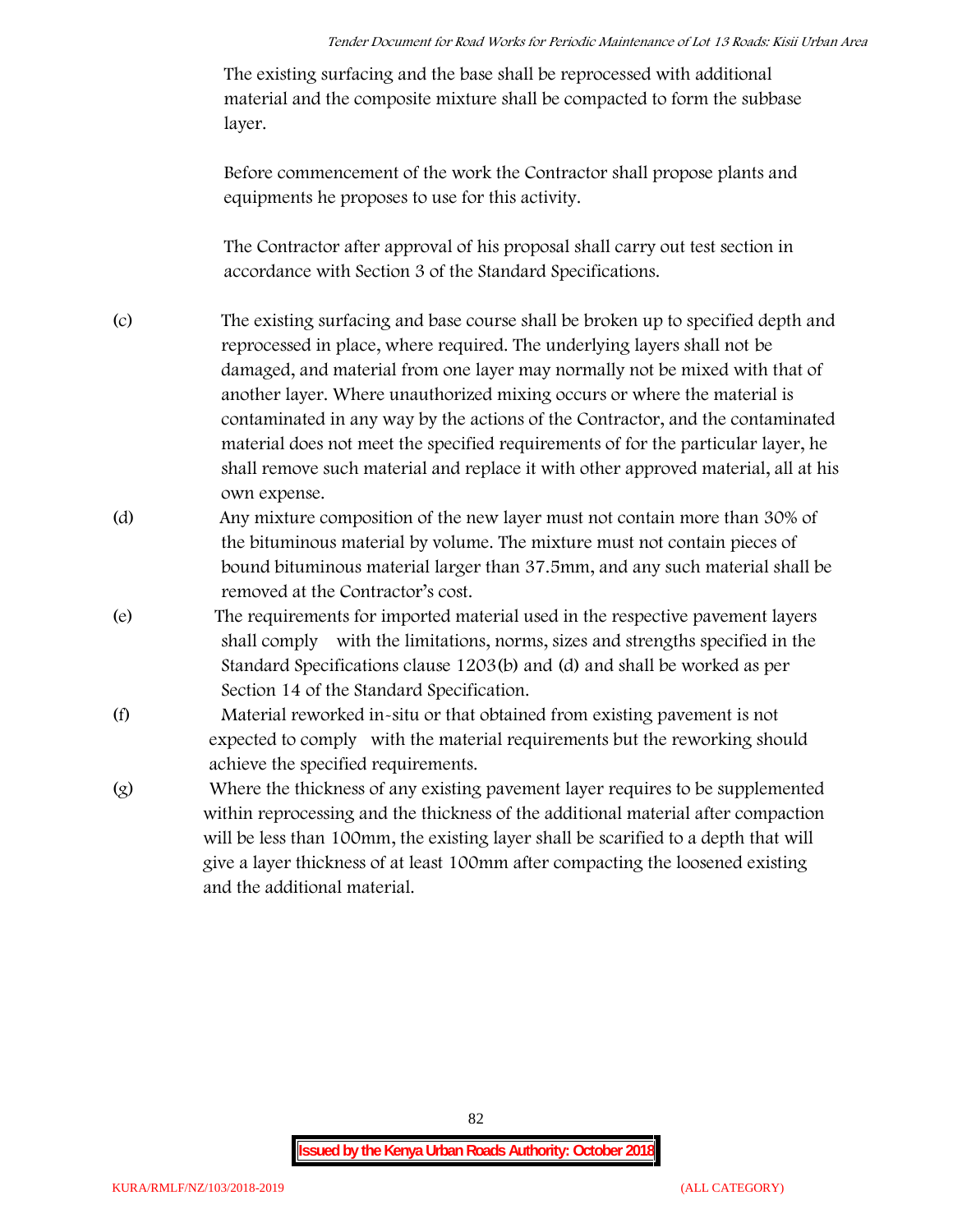# **Controlling the Reworked Depth**

The Contractor shall submit a proven method to method to control the depth of excavation, or layer to be reworked, to the Engineer for approval. The Engineer may order a trial section to be reprocessed before any major length of the road is rehabilitated.

# **Excavations**

Excavations in the pavement shall be kept dry. In the event of water penetrating the underlying layers, construction of the consecutive layers shall be postponed until the underlying layers are dry enough to accommodate the construction plant without deforming or otherwise showing distress.

Step construction shall be carried out per layer at the joint when excavating, both longitudinally (if appropriate) and perpendicular to the direction of travel. The step width shall be 500mm perpendicular to the direction of travel, and 150mm long longitudinally, unless otherwise instructed by the Engineer.

Special care shall be taken when compacting the new material at the joint, ensuring that the specified density is achieved.

# **Measurement and Payment**

(a) Item: In-situ reprocessing of existing pavement layers as subbase compacted to specified density (95% MDD AASHTO T180) and thickness.

## Unit: M<sup>3</sup>

The tendered rate shall include full compensation for breaking up the existing pavement layer to specified depth, breaking down and preparing the material and the spreading and mixing in of any additional material

(b)Item: The addition of extra gravel to subbase.

Unit: M<sup>3</sup>

The tendered rate shall include full compensation for procuring and addition of the material to the in-situ scarified layers and the transportation of the material over unlimited free-haul distance. The tendered rates will also include full compensation for prospecting for materials and any payments necessary to acquire the specified quality material.

(c) Excavation of existing bituminous pavement materials including unlimited free-haul.

Unit: M<sup>3</sup>

The tendered rates shall include full compensation for excavating the existing bituminous material from the pavement layers and for loading, transporting the material for unlimited free-haul, off-loading and disposing of the materials as specified.

(d) Excavation of the existing pavement

Unit:  $M^3$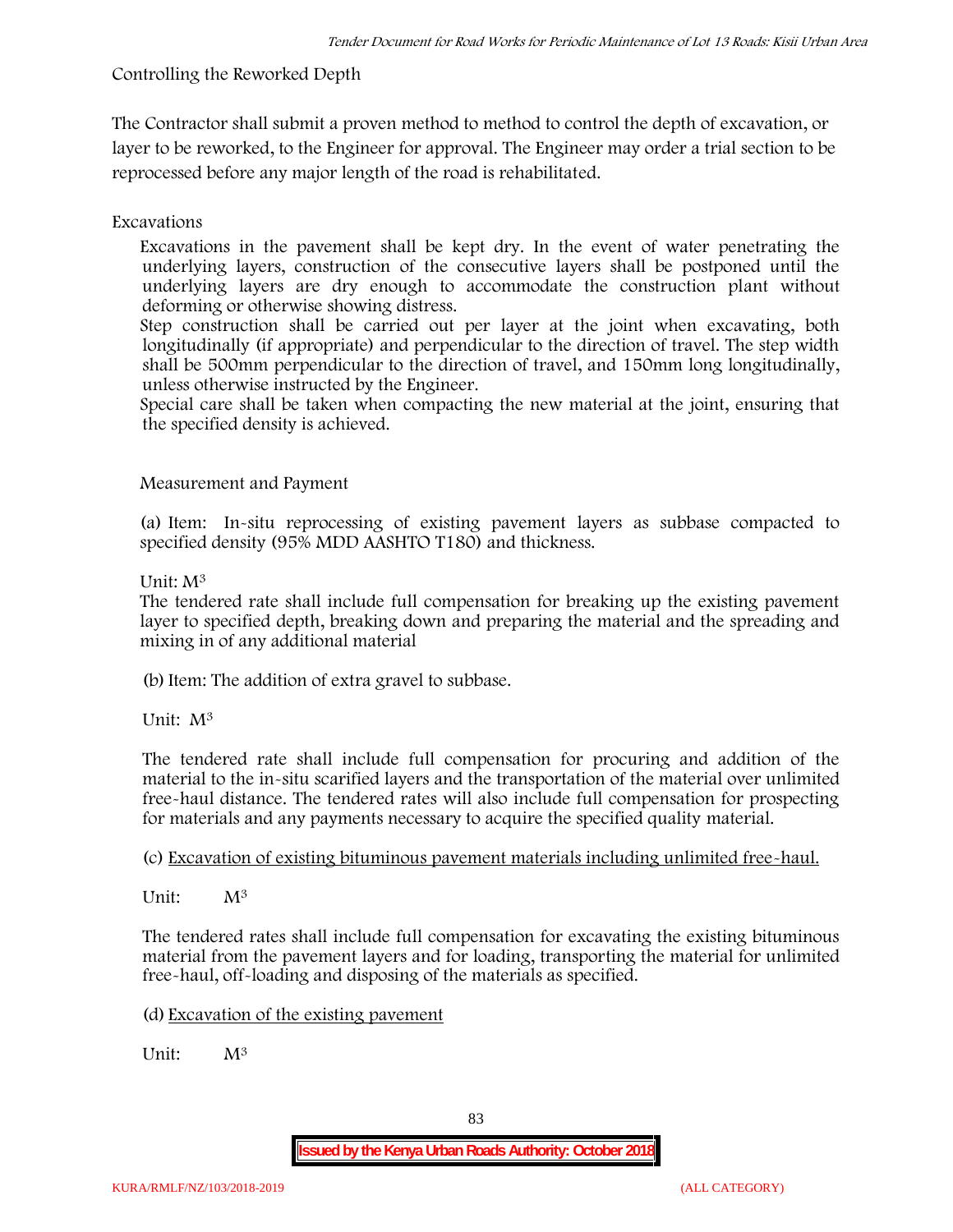The tendered rate shall include full compensation for excavating the existing material from the pavement layers and for loading, transporting the material for unlimited free-haul distance, off-loading and disposing of the material as specified.

Payment will only be made for breaking up and excavating existing pavement layers to the specified depth if the material is to be removed to spoil.

## **SECTION 15 - BITUMINOUS SURFACE TREATMENTS**

### **1501B PREPARATION OF SURFACE**

In addition to requirements of Clause 1503B of the Standard Specifications, the contractor shall prepare and Repair Cracks, Edges, Potholes and Other Failures as follows: **-**

a) **Cracks 3.0mm or less in width**

The entire crack area shall be cleaned by brushing with a wire brush and then blowing with a compressed air jet and the crack sealed with 80/100 cutback bitumen using a pouring pot or pressure lance and hand squeegee. The surface shall then de dusted with sand or crushed dust.

b) **Cracks greater than 3.0mm in width**

Before these cracks are filled a steel wire brush or router shall be used to clean them and then a compressed air jet shall be used to clean and remove any foreign or lose material in the crack until the entire crack area is clean.

When the crack and surrounding area have been thoroughly cleaned, dry sand shall be forced into the crack until it is sealed in the manner specified for cracks less than 3.0mm width.

c) **Potholes, edges and other repair areas**

Where instructed, the Contractor shall prepare areas for the repair of potholes, road edges and other repair areas by excavating off unsuitable or failed material and debris, trimming off excavated edges, cleaning and compacting the resulting surfaces and applying MC 30 or MC 70 cut-back bitumen prime coat at a rate of  $0.8-1.2$  litres/m<sup>2</sup>, all as directed by the Engineer. Measurement and payment shall be made under the relevant item of Bill No 15. Where the surface repair on potholes and edges are to be carried out, Asphalt Concrete Type I (0/14gradation) shall be used. Bituminous material for repair of failures and other repair areas shall be paid for under the relevant item of Bill No 16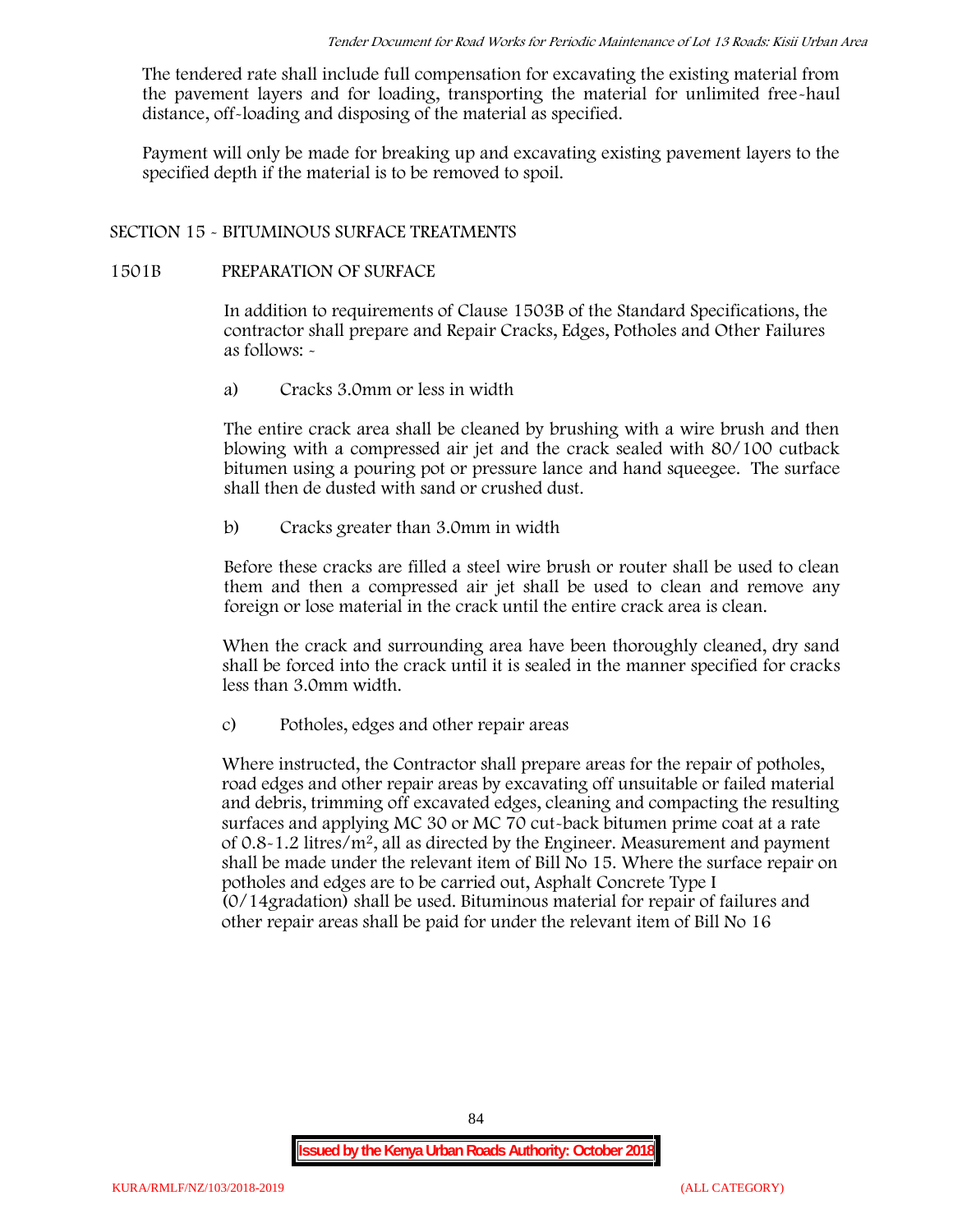#### **PART B - PRIME COAT**

### **1502B MATERIALS FOR PRIME COAT AND TACK COAT.**

For prime coat, the binder shall be a medium-curing cutback MC 70 unless otherwise directed by the Engineer.

The rate of spray of bituminous prime coat refers to the gross volume of the cutback bitumen, that is to say the volume of the bitumen plus dilatants.

Prime coat shall be applied to gravel areas that are to receive bituminous mixes as directed by the Engineer.

The tack coat shall consist of bitumen emulsion KI-60 unless otherwise directed by the Engineer.

The rates of spray of the binder shall be as instructed by the Engineer and shall generally be within the range 0.8-1.2 litres/square metre.

### **1511C MEASUREMENT AND PAYMENT**

(a) Seal coat

Seal coats shall be measured by the litre, for each type of bituminous binder for each seal coat, calculated as the product of the area in square metres sprayed and the rate of application in litres/square metres, corrected to 15.6  $\circ$  C

85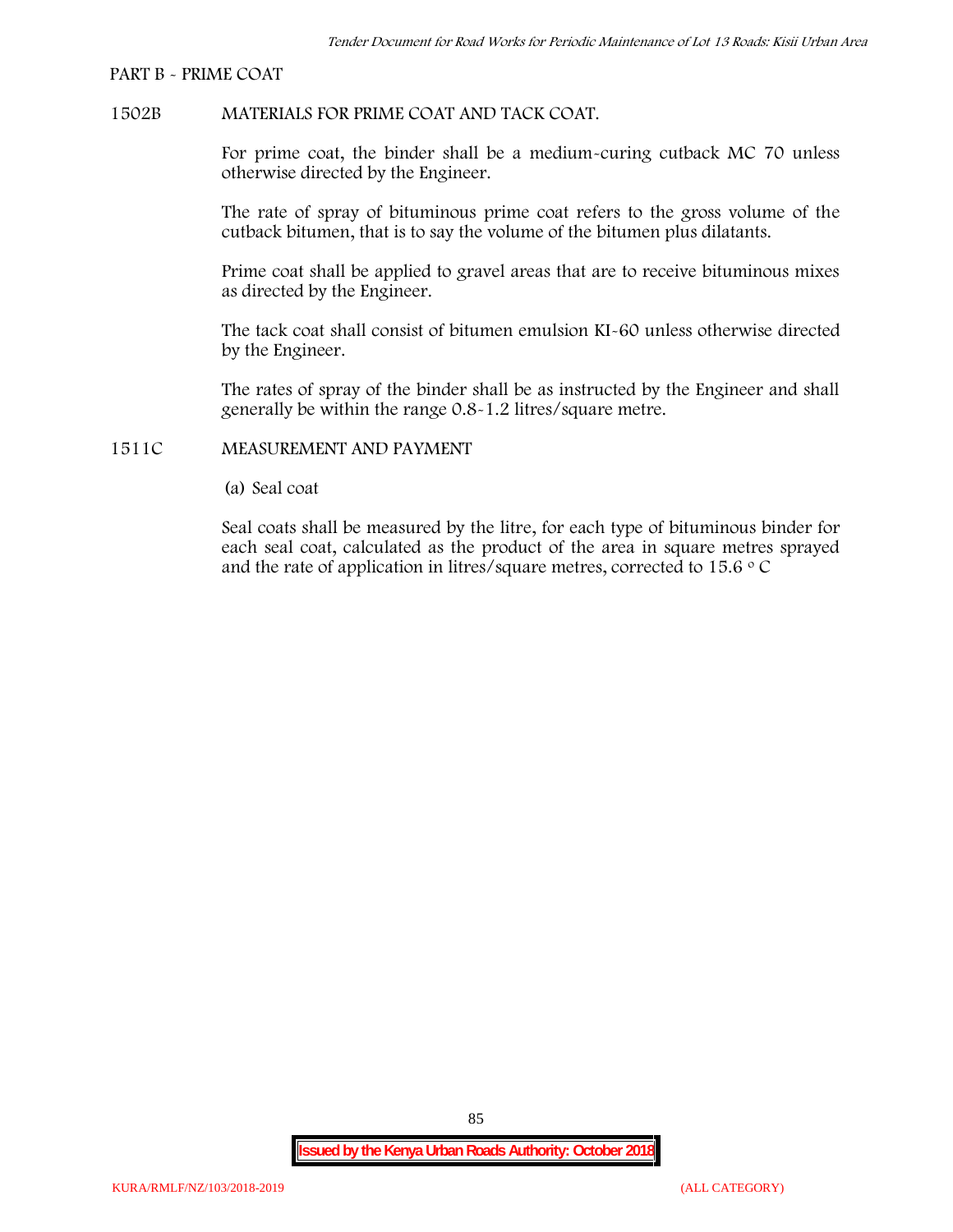**SECTION 16 - BITUMINOUS MIX BASES, BINDER COURSES AND WEARING COURSES**

This section covers different types of bituminous mixes for base and surface (wearing and binder courses) and is divided into the following parts: -

Part A General

Part B Asphalt Concrete for carriageway

## **PART A –GENERAL**

## **1601A SCOPE OF PART A**

Part A comprises all the general requirements for bituminous mixes, which apply to Part B as well.

#### **1602A REQUIREMENTS FROM OTHER SECTIONS**

The following sections of this Specification apply to Part B of this section and shall be read in conjunction therewith: -

| Section 2  | Materials and Testing of Materials                 |
|------------|----------------------------------------------------|
| Section 3  | Setting Out and Tolerances                         |
| Section 6  | Quarries, Borrow Pits, Stockpile and Spoil Areas   |
| Section 15 | Bituminous Surface Treatments and Surface Dressing |

## **1603A CONSTRUCTION PLANT**

(a) **General**

The Contractor shall submit to the Engineer in accordance with Section 1 of its Specification, full details of the construction plant he proposes to use and the procedures he proposes to adopt for carrying out the permanent Works.

The Engineer shall have access at all times to construction plant for the purposes of inspection. The Contractor shall carry out regular calibration checks in the presence of the Engineer and shall correct forthwith any faults that are found.

All construction plant used in the mixing, laying and compacting of bituminous mixes shall be of adequate rated capacity, in good working condition, and shall be acceptable to the Engineer. Obsolete or worn-out plant will not be allowed on the work.

(b) **Mixing Plant**

Bituminous materials shall be mixed in a plant complying with ASTM Designation D995 and shall be located on the Site unless otherwise agreed by the Engineer. It shall be equipped with at least three bins for the storage of heated aggregates and a separate bin for filler. All bins shall be covered to prevent the ingress of moisture.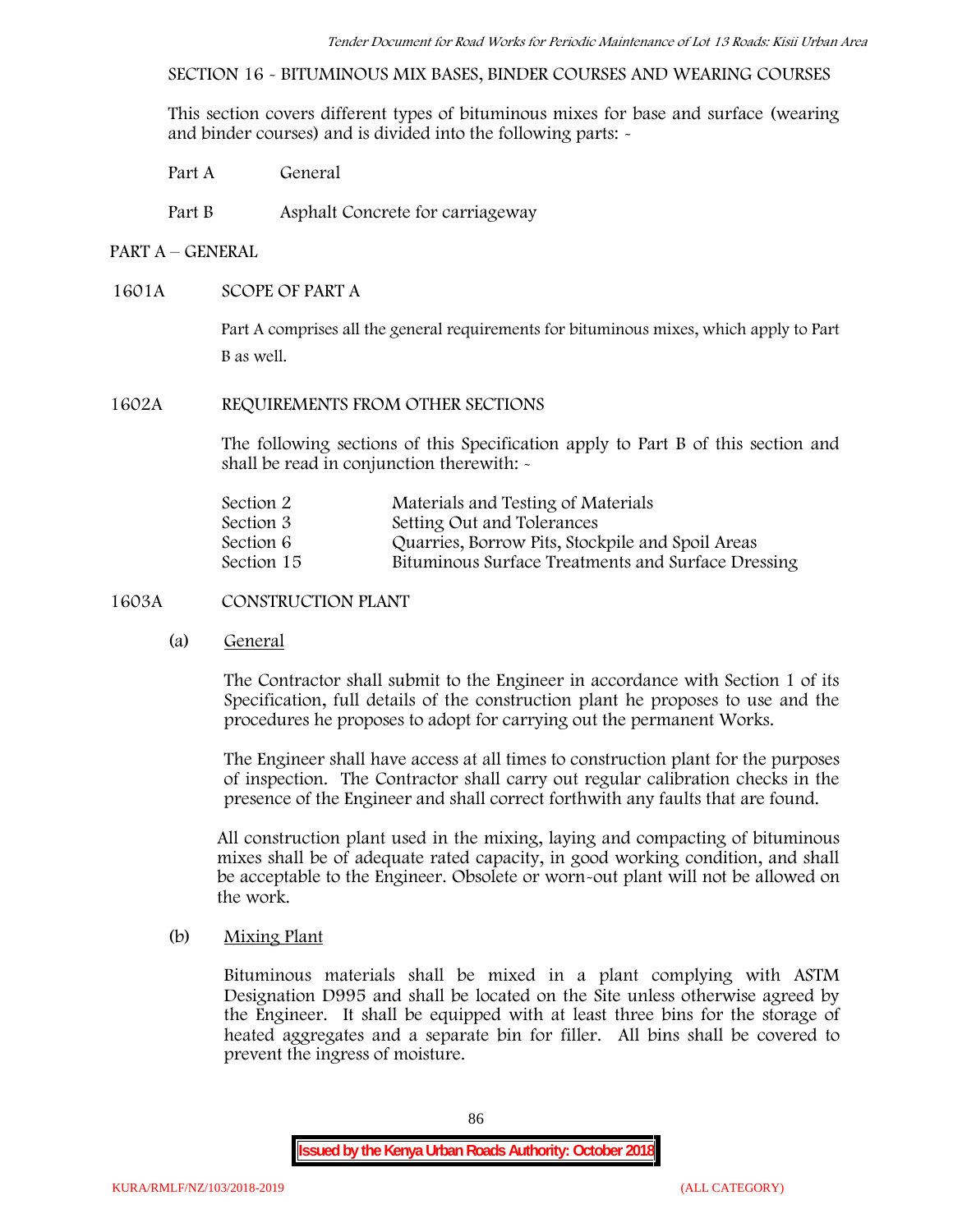The plant may be either the batch-mix type or the continuous-mix type and shall be capable of regulating the composition of the mixture to within the tolerances specified in Clause 1614A of this Specification.

The bitumen tank shall be capable of maintaining its contents at the specified temperature within a tolerance of 50C and a fixed thermometer easily read from outside the tank. Any bitumen that has been heated above  $180^{\circ}$ C or has suffered carbonisation from prolonged heating shall be removed from the plant and disposed of.

(c) **Laying Plant**

Bituminous materials shall be laid by a self-propelled spreader finisher equipped with a hopper, delivery augers and a heated adjustable vibrating screed. It shall be capable of laying bituminous materials with no segregation, dragging, burning or other defects and within the specified level and surface regularity tolerance. Delivery augers shall terminate not more than 200mm from the edge plates.

# (d) **Compaction Plant**

The Contractor shall provide sufficient rollers of adequate size and weight to achieve the specified compaction. Prior to commencing the laying of bituminous mixes in the permanent Works the Contractor shall carry out site trials in accordance with Section 2 of this Specification to demonstrate the adequacy of his plant and to determine the optimum method of use and sequence of operation of the rollers.

It is important to achieve as high a density as possible at the time of construction and it is expected that vibrating rollers will be required to produce the best results. However, it is essential that thorough pre-construction trials are carried out to ensure that:-

- (a) The roller is set up to have the optimum amplitude and frequency of vibration for the particular material being laid
- (b) That the roller does not cause breakdown of the aggregate particles.
- (c) That the optimum compaction temperatures are established which allow compaction without causing ripple effects or other distortions of the surfacing.

# **1604A PREPARATION OF SURFACE**

Immediately before placing the bituminous mix in the pavement, the existing surface shall be cleaned of all material and foreign matter with mechanical brooms or by other approved methods. The debris shall be deposited well clear of the surface to be covered.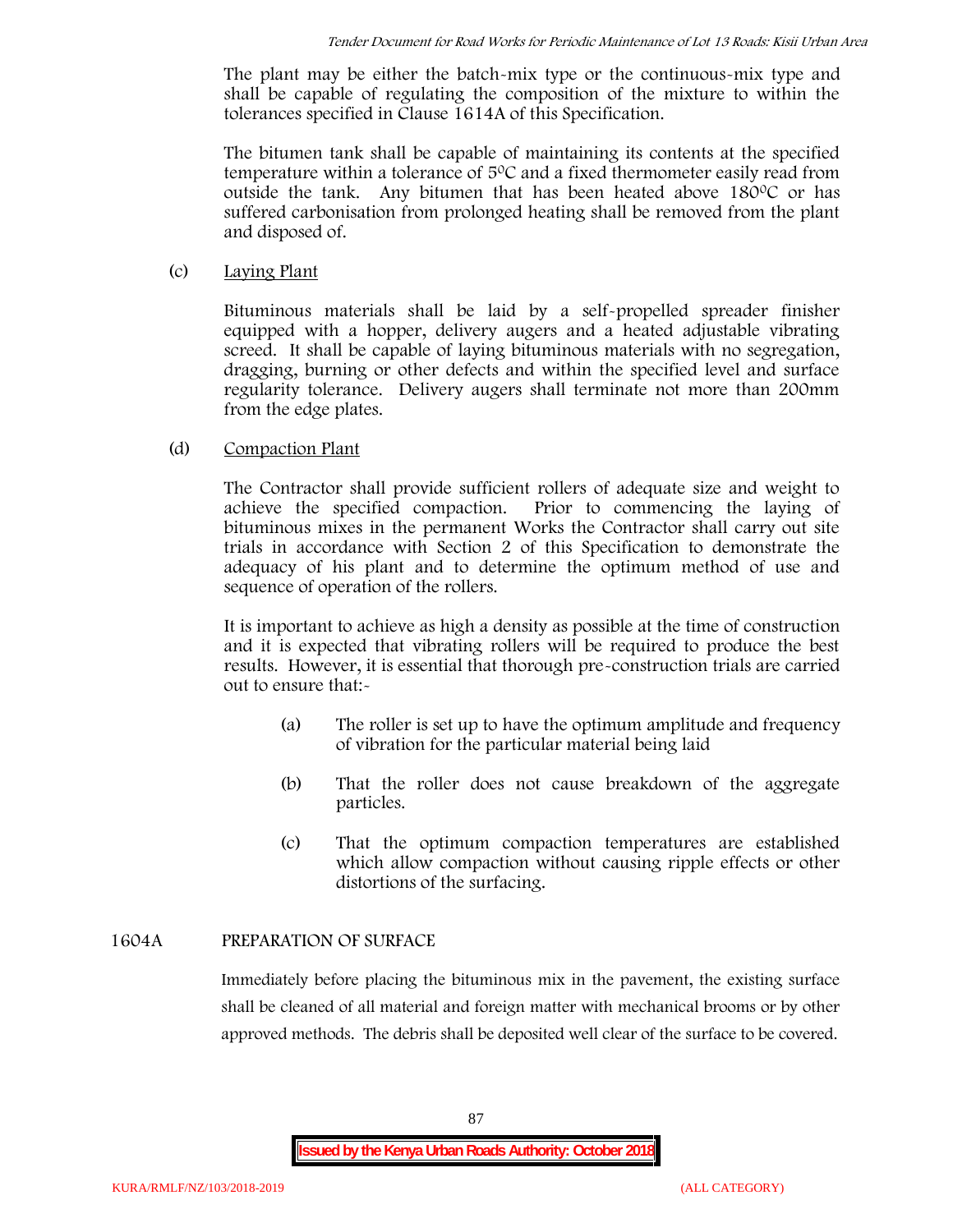Any defect of the surface shall be made good and no bituminous mix shall be laid until the Engineer has approved the surface.

A tack coat shall be applied in accordance with Section 15 of this Specification. If the Engineer considers a tack coat is required prior to laying the bituminous mix or between layers of the bituminous mix, due solely to the

Contractor's method of working, then such tack coat shall be at the Contractor's expense.

### **1605A DESIGN AND WORKING MIXES**

At least two months prior to commencing work using a bituminous mix, the Contractor shall, having demonstrated that he can produce aggregates meeting the grading requirements of the Specification, submit samples of each constituent of the mix to the Engineer. The Engineer will then carry out laboratory tests in order to decide upon the proportion of each constituent of the initial design mix or mixes to be used for site trials to be carried out in accordance with Clause 1606A of this Specification.

Should the Engineer conclude from the site trials that the mix proportion or aggregate grading are to be changed, the Contractor shall submit further samples of the constituents and carry out further site trials all as directed by the Engineer.

The Engineer may instruct the alteration of the composition of the -75 micron fraction of the aggregates by the addition or substitution of mineral filler. The Engineer may also instruct the alteration of all or part of the -6.3mm fraction of the aggregates by the addition or substitution of natural sand.

The Contractor shall make the necessary adjustments to his plant to enable the revised mix to be produced.

Following laboratory and site trials the Engineer will determine the proportions of the working mix and the Contractor shall maintain this composition within the tolerances given in Clause 1614A.

Should any changes occur in the nature or source of the constituent materials, the Contractor shall advise the Engineer accordingly. The procedure set out above shall be followed in establishing the new mix design.

## **1606A SITE TRIALS**

Full scale laying and compaction site trials shall be carried out by the Contractor on all asphalt pavement materials proposed for the Works using the construction plant and methods proposed by the Contractor for constructing the Works. The trials shall be carried out with the agreement, and in the presence of the Engineer, at a location approved by the Engineer.

The trials shall be carried out to: -

a) Test materials, designed in the laboratory, so that a workable mix that satisfies the specification requirements can be selected.

88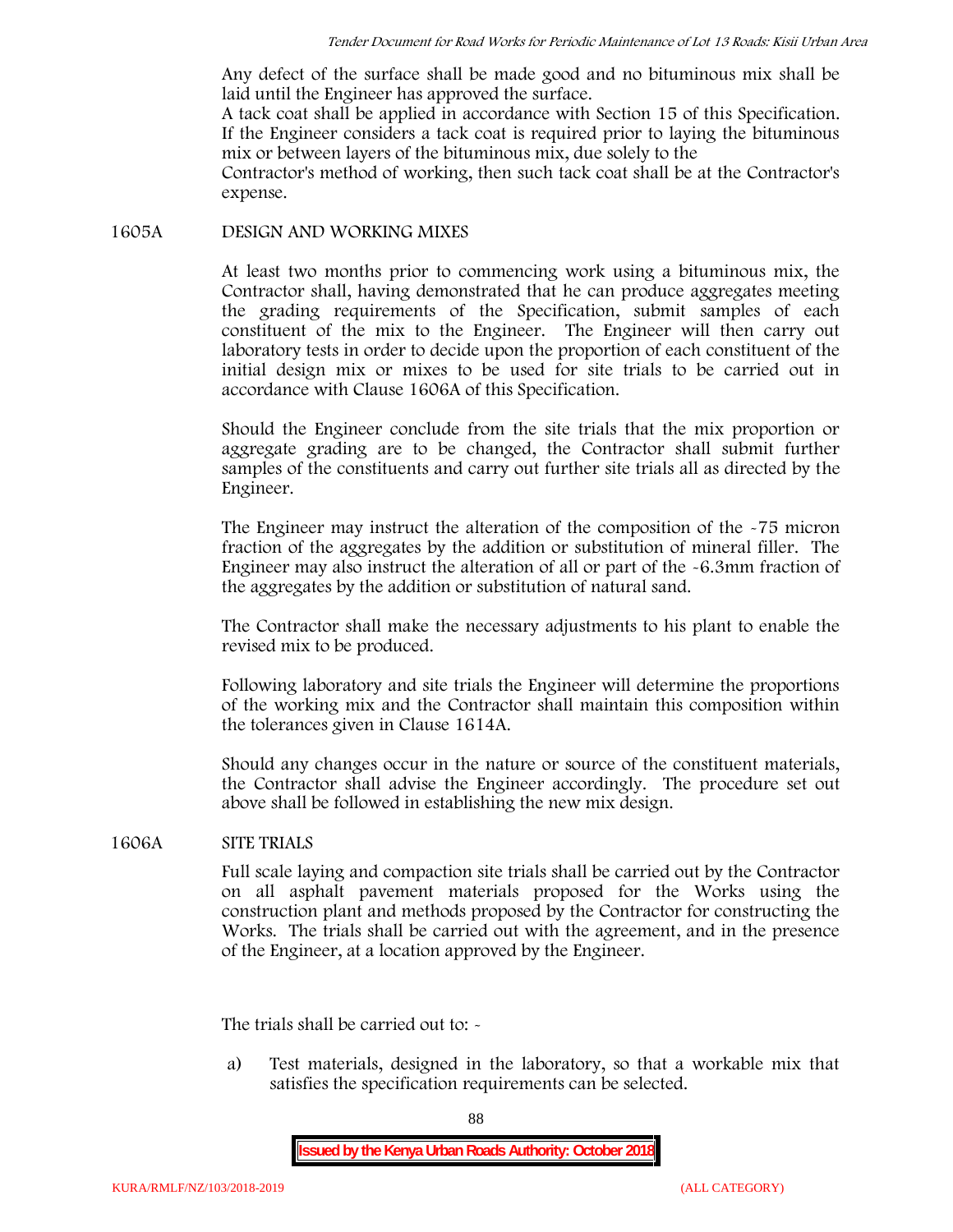b) To enable the Contractor to demonstrate the suitability of his mixing and compaction equipment to provide and compact the material to the specified density and to confirm that the other specified requirements of the completed asphalt pavement layer can be achieved.

Each trial area shall be at least 100 metres long and to the full construction width and depth for the material. It may form part of the Works provided it complies with this Specification. Any areas that do not comply with this Specification shall be removed.

The Contractor shall allow in his programme for conducting site trials and for carrying out the appropriate tests on them. The trial on any pavement layer shall be undertaken at least 21 days ahead of the Contractor proposing to commence full-scale work on that layer.

The Contractor shall compact each section of trial over the range of compactive effort the Contractor is proposing and the following data shall be recorded for each level of compactive effort at each site trial:  $\sim$ 

- i. The composition and grading of the material including the bitumen content and type and grade of bitumen used.
- ii. The moisture content of aggregate in the asphalt plant hot bins.
- iii. The temperature of the bitumen and aggregate immediately prior to entering the mixer, the temperature of the mix on discharge from the mixer and the temperature of the mix on commencement of laying, on commencement of compaction and on completion of compaction. The temperature of the mixture is to be measured in accordance with BS 598, Part 3, Appendix A.
- iv. The type, size, mass, width of roll, number of wheels, wheel load, tyre pressures, frequency of vibration and the number of passes of the compaction equipment, as appropriate for the type of roller.
- v. The target voids and other target properties of the mix together with the results of the laboratory tests on the mix.
- vi. The density and voids achieved.
- vii. The compacted thickness of the layer.
- viii. Any other relevant information as directed by the Engineer.

At least eight sets of tests shall be made by the Contractor and the Engineer on each 100 metres of trial for each level of compactive effort and provided all eight sets of results over the range of compactive effort proposed by the Contractor meet the specified requirements for the material then the site trial shall be deemed successful. The above data recorded in the trial shall become the agreed basis on which the particular material shall be provided and processed to achieve the specified requirements.

## **1607A MIXING OF AGGREGATES AND BITUMEN**

The bitumen shall be heated so that it can be distributed uniformly and care shall be taken not to overheat it. The temperature shall never exceed  $170^{\circ}$ C for 80/100-penetration grade bitumen.

The aggregates shall be dried and heated so that they are mixed at the following temperatures: -

89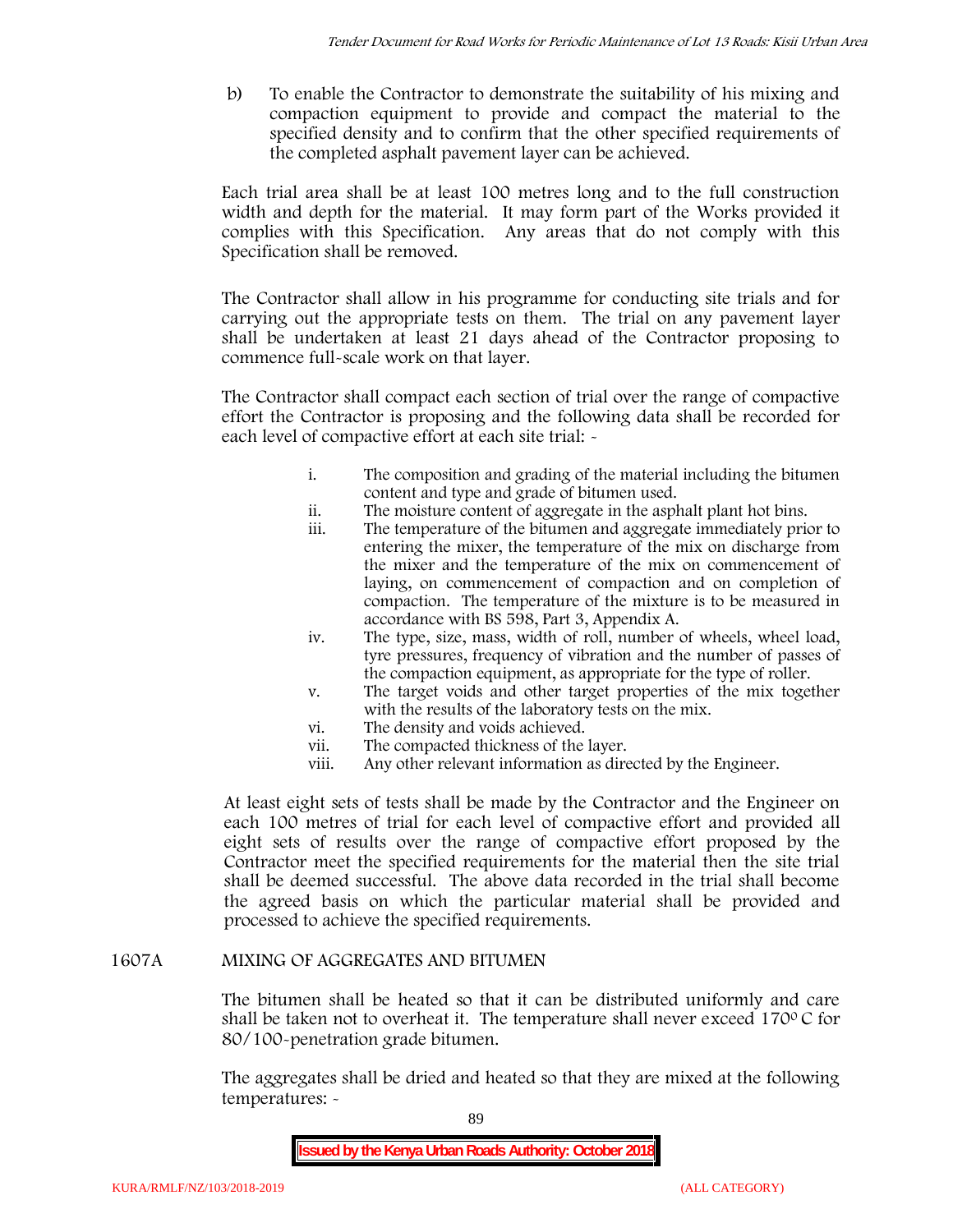## 125-1650C when 80/100 bitumen is used

The dried aggregates shall be combined in the mixer in the amount of each fraction instructed by the Engineer and the bitumen shall then be introduced into the mixer in the amount specified. The materials shall then be mixed until a complete and uniform coating of the aggregate is obtained.

The mixing time shall be the shortest required to obtain a uniform mix and thorough coating. The wet mixing time shall be determined by the Contractor and agreed by the Engineer for each plant and for each type of aggregate used. It shall normally not exceed 60 seconds.

#### **1608A TRANSPORTING THE MIXTURE**

The bituminous mix shall be kept free of contamination and segregation during transportation. Each load shall be covered with canvas or similar covering to protect it from the weather and dust.

#### **1609A LAYING THE MIXTURE**

Immediately after the surface has been prepared and approved, the mixture shall be spread to line and level by the laying plant without segregation and dragging.

The mixture shall be placed in widths of one traffic lane at a time, unless otherwise agreed by the Engineer. The compacted thickness of any layer shall be at least 2.5 times the maximum size of the aggregate for wearing course and at least 2 times for binder course. The minimum thickness shall be 25mm.

Only on areas where irregularities or unavoidable obstacles make the use of mechanical laying impracticable, may the mixture be spread and compacted by hand.

#### **1610A COMPACTION**

Immediately after the bituminous mixture has been spread, it shall be thoroughly and uniformly compacted by rolling.

The layer shall be rolled when the mixture is in such a condition that rolling does not cause undue displacement or shoving.

The number, weight and type of rollers furnished shall be sufficient to obtain the required compaction while the mixture is in a workable condition. The sequence of rolling operations shall be as agreed with the Engineer and proved during site trials. Initial rolling with steel tandem or three-wheeled roller shall follow the laying plant as closely as possible. The rollers shall be operated with the drive roll nearest the laying plant, at a slow and uniform speed (not exceeding 5 Km/Hr).

Rolling shall normally commence from the outer edge and proceed longitudinally parallel to the centreline, each trip overlapping one half of the roller width. On super elevated curves, rolling shall begin at the low side and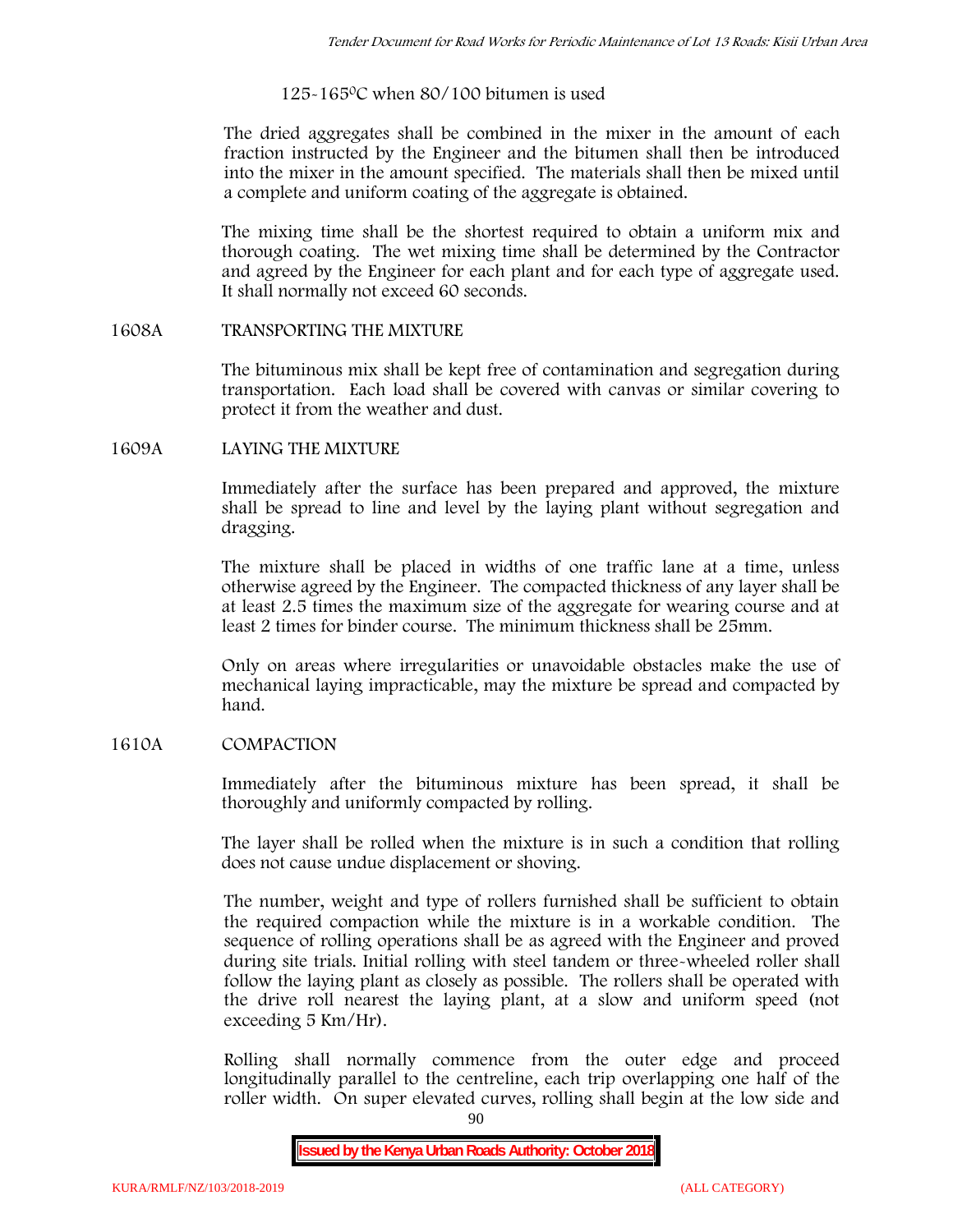progress to the high side. Where laying is carried out in lanes care must be taken to prevent water entrapment.

Intermediate rolling with a pneumatic-tyred or vibratory roller shall follow immediately. Final rolling with a steel-wheeled roller shall be used to eliminate marks from previous rolling.

To prevent adhesion of the mixture to the rollers, the wheels shall be kept lightly moistened with water.

In areas too small for the roller, a vibrating plate compactor or a hand tamper shall be used to achieve the specified compaction.

# **1611A FINISHING, JOINTS AND EDGES**

Any mixture that becomes loose and broken, mixed with dirt or foreign matter or is in any way defective, shall be removed and replaced with fresh hot mixture, which shall be compacted to conform to the surrounding area.

Spreading of the mixture shall be as continuous as possible. Transverse joints shall be formed by cutting neatly in a straight line across the previous run to expose the full depth of the course. The vertical face so formed shall be painted lightly with hot 80/100 penetration grade bitumen just before the additional mixture is placed against it.

Longitudinal joints shall be rolled directly behind the paving operation. The first lane shall be placed true to line and level and have an approximately vertical face. The mixture placed in the abutting lane shall then be tightly crowded against the face of the previously placed lane. The paver shall be positioned to spread material overlapping the joint face by 20-30mm. Before rolling, the excess mixture shall be raked off and discarded.

When the abutting lane is not placed in the same day, or the joint is destroyed by traffic, the edge of the lane shall be cut back as necessary, trimmed to line and painted lightly with hot 80/100 penetration grade bitumen just before the abutting lane is placed.

Any fresh mixture spread accidentally on the existing work at a joint shall be carefully removed by brooming it back on to uncompacted work, so as to avoid formation of irregularities at the joint. The finish at joints shall comply with the surface requirements and shall present the same uniformity of finish, texture and density as other sections of the work.

The edges of the course shall be rolled concurrently with or immediately after the longitudinal joint. In rolling the edges, roller wheels shall extend 50 to 100mm beyond the edge.

## **1612A SAMPLING AND TESTING OF BITUMINOUS MIXTURES**

The sampling of bituminous mixtures shall be carried out in accordance with AASHTO T168 (ASTM Designation D979).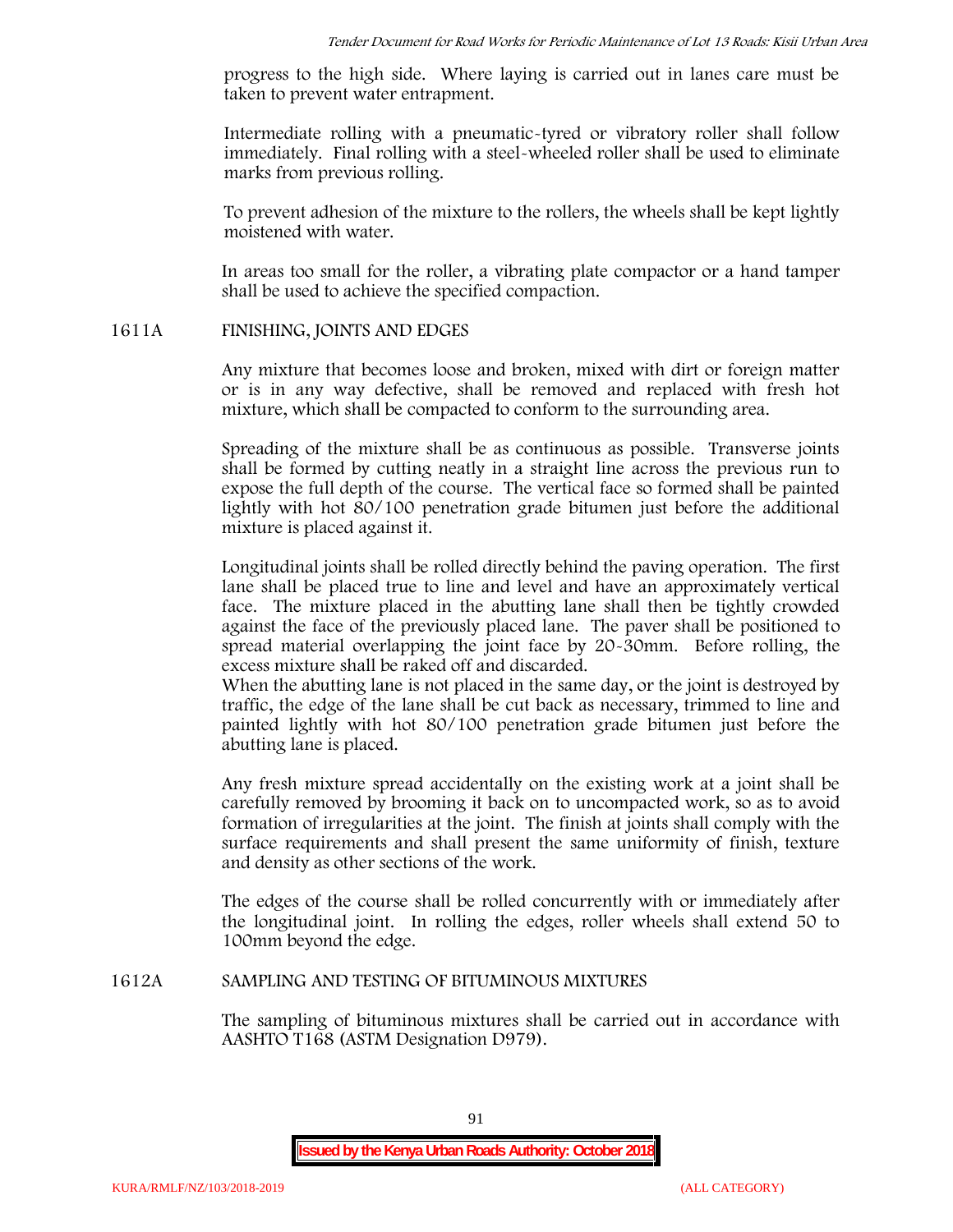#### **1613A QUALITY CONTROL TESTING**

During mixing and laying of bituminous mixtures, control tests on the constituents and on the mixed material shall be carried out in accordance with Clause 1612A and Section 2 of this Specification.

If the results of any tests show that any of the constituent materials fail to comply with this Specification, the Contractor shall carry out whatever changes may be necessary to the materials or the source of supply to ensure compliance.

If the results of more than one test in ten on the mixed material show that the material fails to comply with this Specification, laying shall forthwith cease until the reason for the failure has been found and corrected. The Contractor shall remove any faulty material laid and replace it with material complying with this Specification all at his own expense.

#### **1614A TOLERANCES**

Surfacing courses and base shall be constructed within the geometric tolerances specified in Section 3 of this Specification.

The Contractor shall maintain the composition of the mixture as determined from the laboratory and site trials within the following tolerances, per single test: -

| Bitumen Content         | 0.3% (by total weight of total mix)                               |
|-------------------------|-------------------------------------------------------------------|
| Passing 10mm sieve      | 6% (by total weight of dry aggregate                              |
| and larger sieves       | including mineral filler)                                         |
| Passing sieves between  | 4% (by total weight of dry aggregate                              |
| 10mm and 1.0mm sieves   | including mineral filler)                                         |
| Passing sieves between  | 3% (by total weight of dry aggregate                              |
| 1.0mm and 0.075mm sieve | including mineral filler)                                         |
| Passing 0.075mm sieve   | 2% (by total weight of dry aggregate<br>including mineral filler) |

The average amount of bitumen in any length of any layer, calculated as the product of the bitumen contents obtained from single tests and the weight of mixture represented by each test, shall not be less than the amount ordered.

The average amount of bitumen for each day's production calculated from the checked weights of mixes shall not be less than the amount ordered. The average amount of bitumen in any length of any layer, calculated as the product of the bitumen contents obtained from single tests and the weight of mixture represented by each test, shall not be less than the amount ordered.

The average amount of bitumen for each day's production calculated from the checked weights of mixes shall not be less than the amount ordered.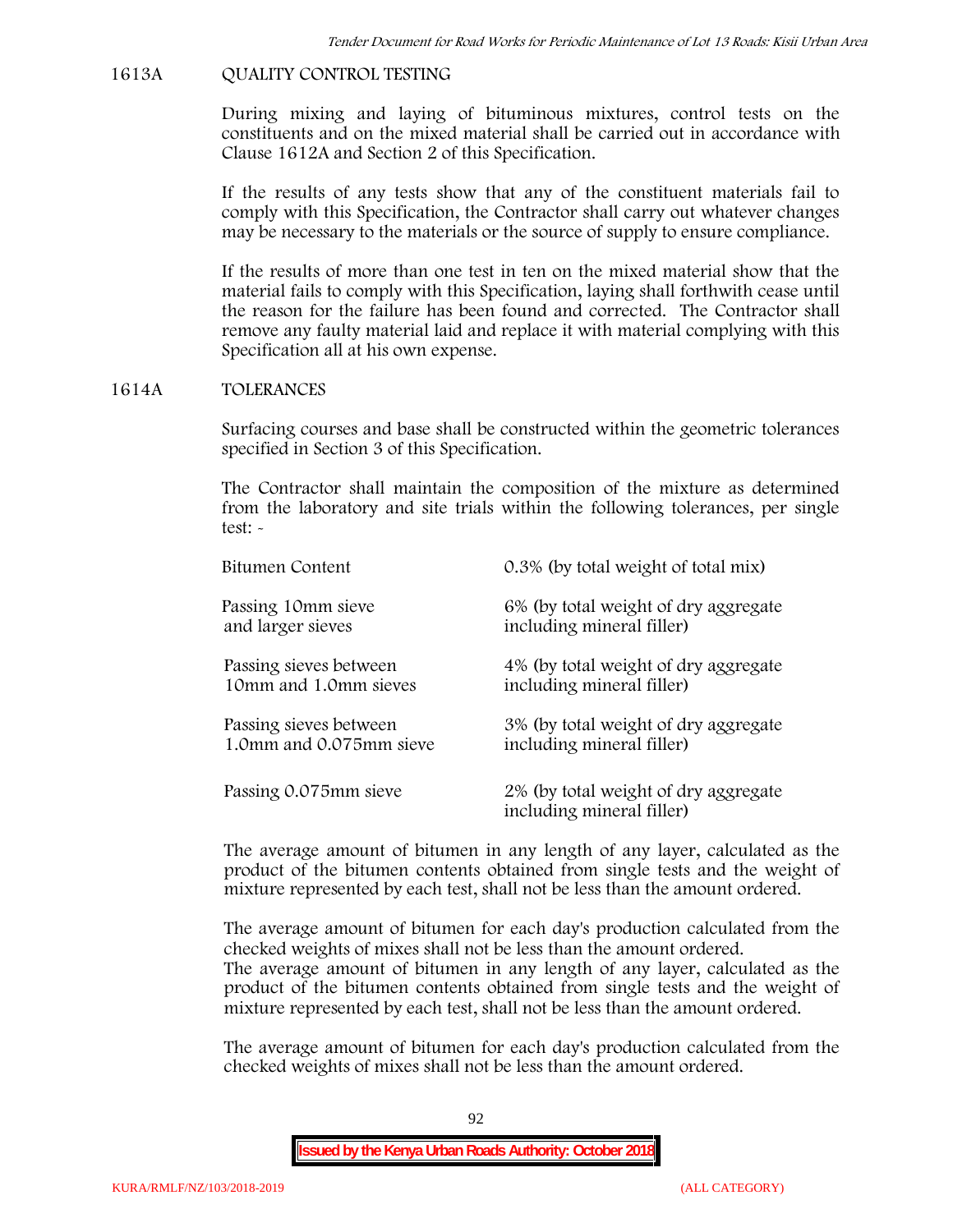The final average overall width of the upper surface of a bituminous mix layer measured at six equidistant points over a length of 100m shall be at least equal to the width specified. At no point shall the distance between the centreline of the road and the edge of the upper surface of a bituminous mix layer be narrower than that specified by more than 13mm.

#### **1615A MEASUREMENT AND PAYMENT**

No separate measurement and payment shall be made for complying with the requirements of Clauses 1601A to 1614A inclusive and the Contractor shall be deemed to have allowed in his rates in Parts B and C of Section 16 of this Specification for the costs of complying with the requirements of Part A of Section 16 of this Specification

**Issued by the Kenya Urban Roads Authority: October 2018**

93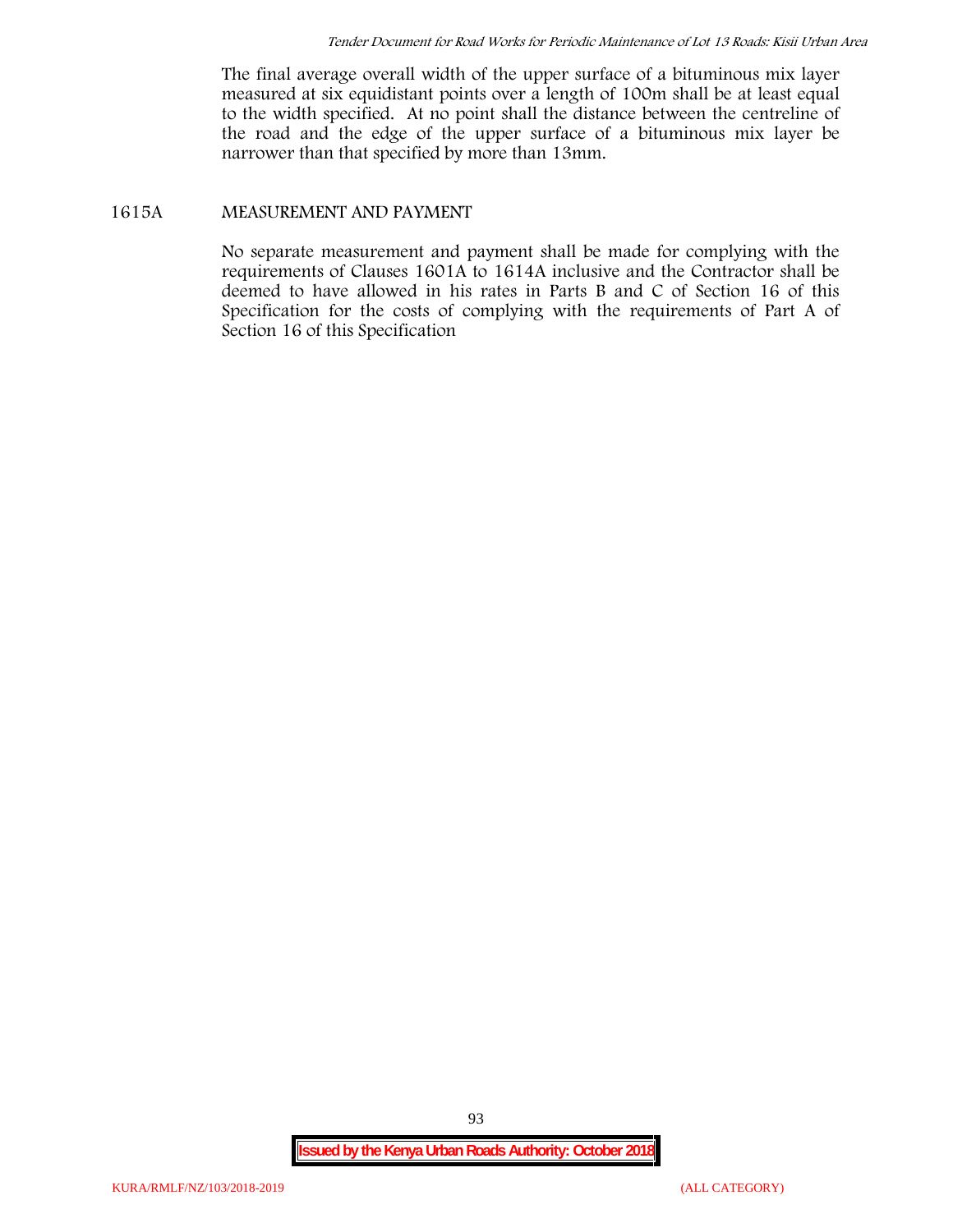## **PART B - ASPHALT CONCRETE FOR SURFACING**

### **1601B DEFINITION**

Asphalt concrete means a thoroughly controlled, hot-mixed, hot-laid, plant mixture of well-graded dried aggregate and penetration grade bitumen, which, when compacted forms a dense material.

A distinction is drawn between asphalt concrete Type I (High Stability) and asphalt concrete Type II (Flexible). The asphalt concrete type to be used will be Type I.

## **1602B MATERIALS FOR ASPHALT CONCRETE TYPE 1**

a) **Type of bituminous material**

The type of material to be used on severe sites will be of the continuously graded type similar to Asphaltic Concrete or Close Graded Macadam. It is essential that these materials are sealed with a single or double surface dressing or a Cape seal.

b) **Penetration Grade Bitumen**

Bitumen shall be 80/100 penetration grade since material is being laid at an altitude of more than 2,500m.

c) **Aggregate**

Coarse aggregate (retained on a 6.3mm sieve) shall consist of crushed stone free from clay, silt, organic matter and other deleterious substances. The aggregate class will be specified in the Special Specification and it shall comply with the requirements given in Table 16B-1(b). The grading for 0/20 mm for carriageway and 0/14mm for shoulders for binder course is as specified below:

| <b>Sieve size</b> | 0/20       | 0/14       |  |  |  |
|-------------------|------------|------------|--|--|--|
| 28                | 100        |            |  |  |  |
| 20                | $90 - 100$ | 100        |  |  |  |
| 14                | 75-95      | $90 - 100$ |  |  |  |
| 10                | 60-82      | 70-90      |  |  |  |
| 6.3               | $47 - 68$  | $52 - 75$  |  |  |  |
| 4                 | $37 - 57$  | $40 - 60$  |  |  |  |
| $\overline{2}$    | 25-43      | $30 - 45$  |  |  |  |
|                   | 18-32      | $20 - 35$  |  |  |  |
| 0.425             | $11 - 22$  | $12 - 24$  |  |  |  |
| 0.300             | $9 - 17$   | $10 - 20$  |  |  |  |
| 0.150             | $5 - 12$   | $6 - 14$   |  |  |  |
| 0.075             | $3 - 7$    | $4 - 8$    |  |  |  |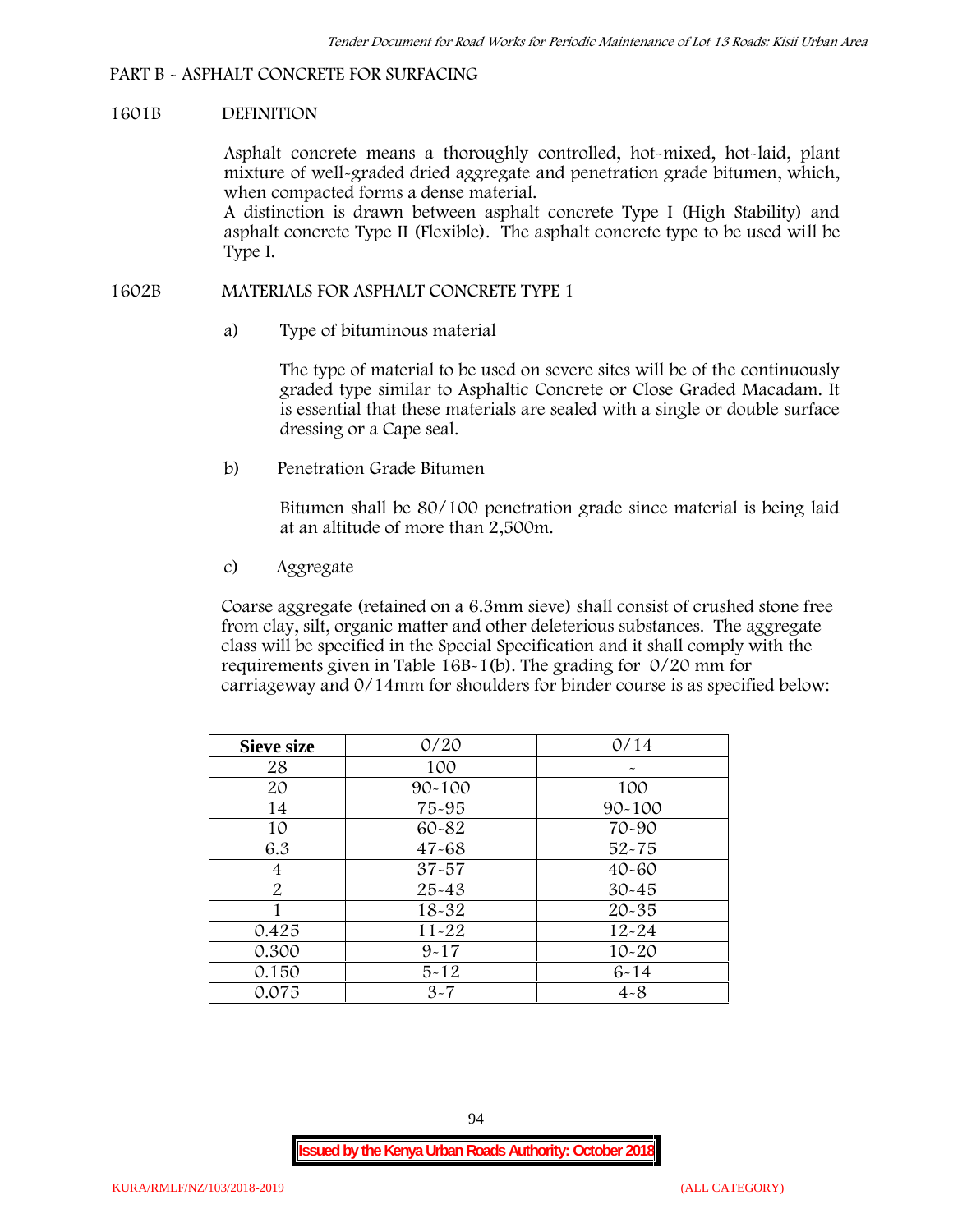| Coarse Aggregate<br>(Retained on a 6.3mm Sieve) |                      |
|-------------------------------------------------|----------------------|
| Test                                            | Maximum Value        |
| LAA<br><b>ACV</b><br>SSS<br>FI                  | 30<br>25<br>12<br>25 |

## **TABLE 16B-1(b) - REQUIREMENTS FOR COARSE AGGREGATE**

Fine aggregate (passing a 6.3mm sieve) shall be free from clay, silt, organic and other deleterious matter and shall be non-plastic. Unless otherwise specified in the Special Specification it shall consist of entirely crushed rock produced from stone having a Los Angeles Abrasion of not more than 40. The Sand Equivalent of the fine aggregate shall not be less than 40 and the SSS not more than 12.

#### **b) Mineral Filler**

Mineral Filler shall consist of ordinary Portland Cement

### **1603B GRADING REQUIREMENTS**

The grading of the mixture of coarse and fine aggregate shall be within and approximately parallel to the grading envelopes given in Table 16B-1(b), for 0/14mm as specified for binder course, as described below.

## **GRADING REQUIREMENTS**

To arrive at a suitable design it is necessary to investigate a number of gradings so that a workable mix, which also retains a minimum of 3 % voids at refusal density, is identified.

The largest particle size used should not be more than 25mm so that the requirements of the Marshall test method can be complied with.

Although the complete range of nominal maximum particle sizes is shown in the Tables, the total thickness of material laid should not be more than 75mm.

#### **1604B REQUIREMENTS FOR ASPHALT CONCRETE TYPE 1**

The mixture shall comply with the requirements given in Table 16B-2 as specified in the Specification. In addition, minimum Marshall Stability for 2 x 75 blows shall be 9 kN and maximum 18 kN and at compaction to refusal shall have 3% VIM.

The proportion, by weight of total mixture, of bitumen shall be  $5.0 - 6.5 %$  for  $0/14$  mm and  $4.5 - 6.5$  % for  $0/20$ mm. This shall be termed the nominal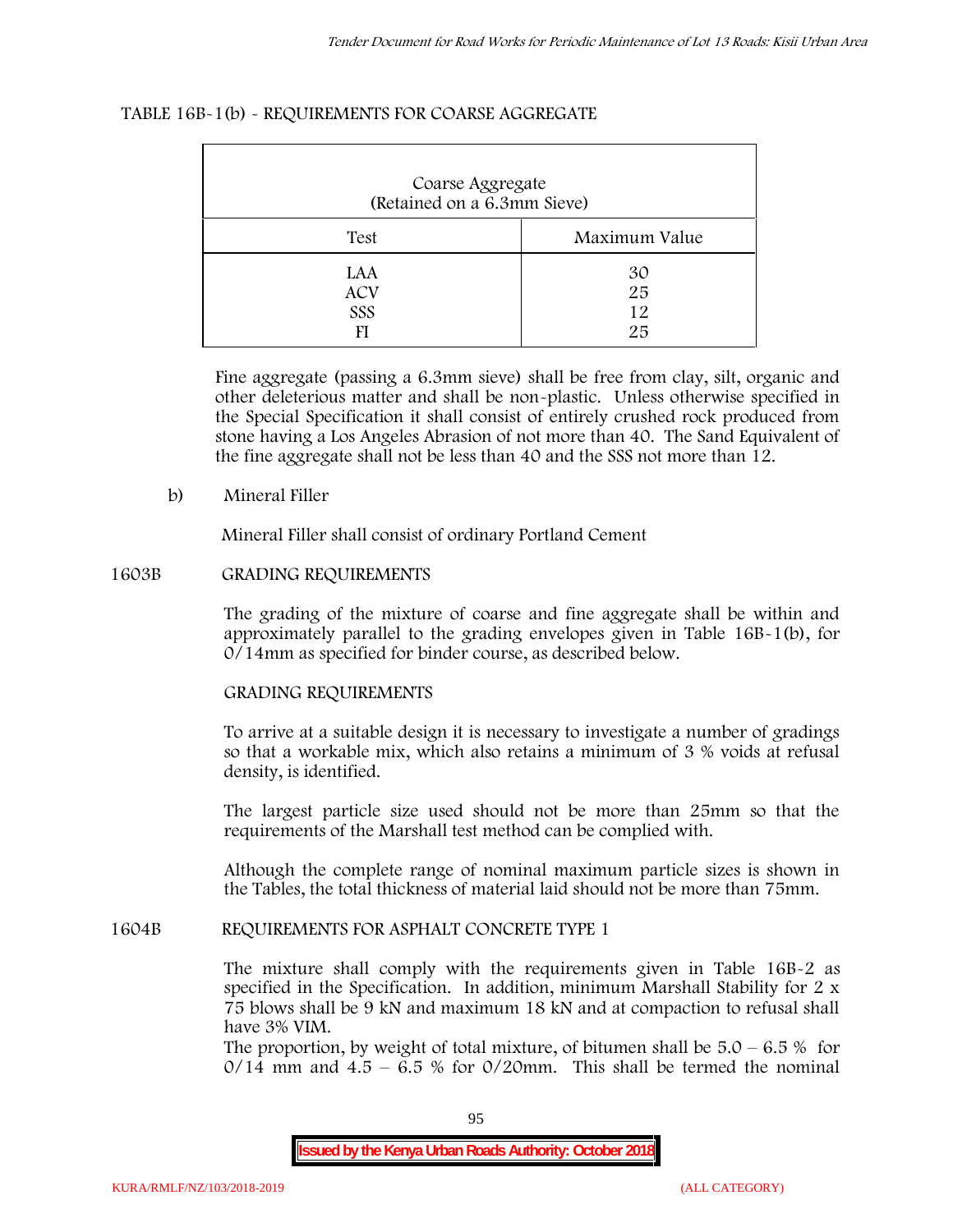binder content. The binder content of the working mix will be instructed by the Engineer following laboratory and site trials.

In order to determine the suitability of a coarse aggregate source a Marshall test programme shall be carried out. It will be advantageous to use a crushed rock which is known from past experience to give good results in this test procedure. A grading conforming to the Type I Binder Course detailed in Table 16B-1(a) 0/20 of this Specification should be tested (but with 100% passing the 25mm sieve) and it shall meet the requirements of Table 16B-2 of this Specification.

Having established the suitability of the aggregate source several grading shall be tested in the laboratory, including that used for the Marshall test, to establish relationships between bitumen content and VIM at refusal density. For each mix, samples will be made up to a range of bitumen contents and compacted to refusal using a gyratory compactor and a vibratory hammer in accordance with the procedure described in BS 598 (Part 104 : 1989), with one revision.

It should first be confirmed that compaction on one face of the sample gives the same refusal density as when the same compaction cycle is applied to both faces of the same sample. The procedure, which gives the highest density, must be used.

From the bitumen content-VIM relationship it will be possible to identify a bitumen content which corresponds to a VIM of 3 - 7%. If it is considered that the workability of the mix may be difficult then compaction trials should be undertaken. It is advisable to establish two or more gradings for compaction trials.

The mixes identified for compaction trials should be manufactured to the laboratory design bitumen content and to two other bitumen contents of +0.5% and +1% additional bitumen. Cores will be cut to determine the density of the compacted material, having completed this the core will then be reheated to  $145+/5$  C in the appropriate mould and compacted torefusal in the vibrating hammer test. To be acceptable the cores cut from the compaction trial must have a density equivalent to at least 95% of refusal density.

The compaction trials will identify a workable mix which can be made to a bitumen content which gives 3% VIM at refusal density.

## **1605B MIXING AND LAYING HEAVY DUTY ASPHALT**

The temperature of the bitumen and aggregates when mixed shall be 110+/- 3C above the softening point (R&B) of the bitumen.

Compaction should commence as soon as the mix can support the roller without undue displacement of material and completed before the temperature of the mix falls below 900C.

The minimum thickness of individual layers should be as follows:-

| a) | For the 37.5mm mix | 65mm |  |
|----|--------------------|------|--|
| b) | For the 25.0mm mix | 60mm |  |
| C) | For the 19.0mm mix | 50mm |  |
| d) | For the 12.5mm mix | 40mm |  |
|    |                    |      |  |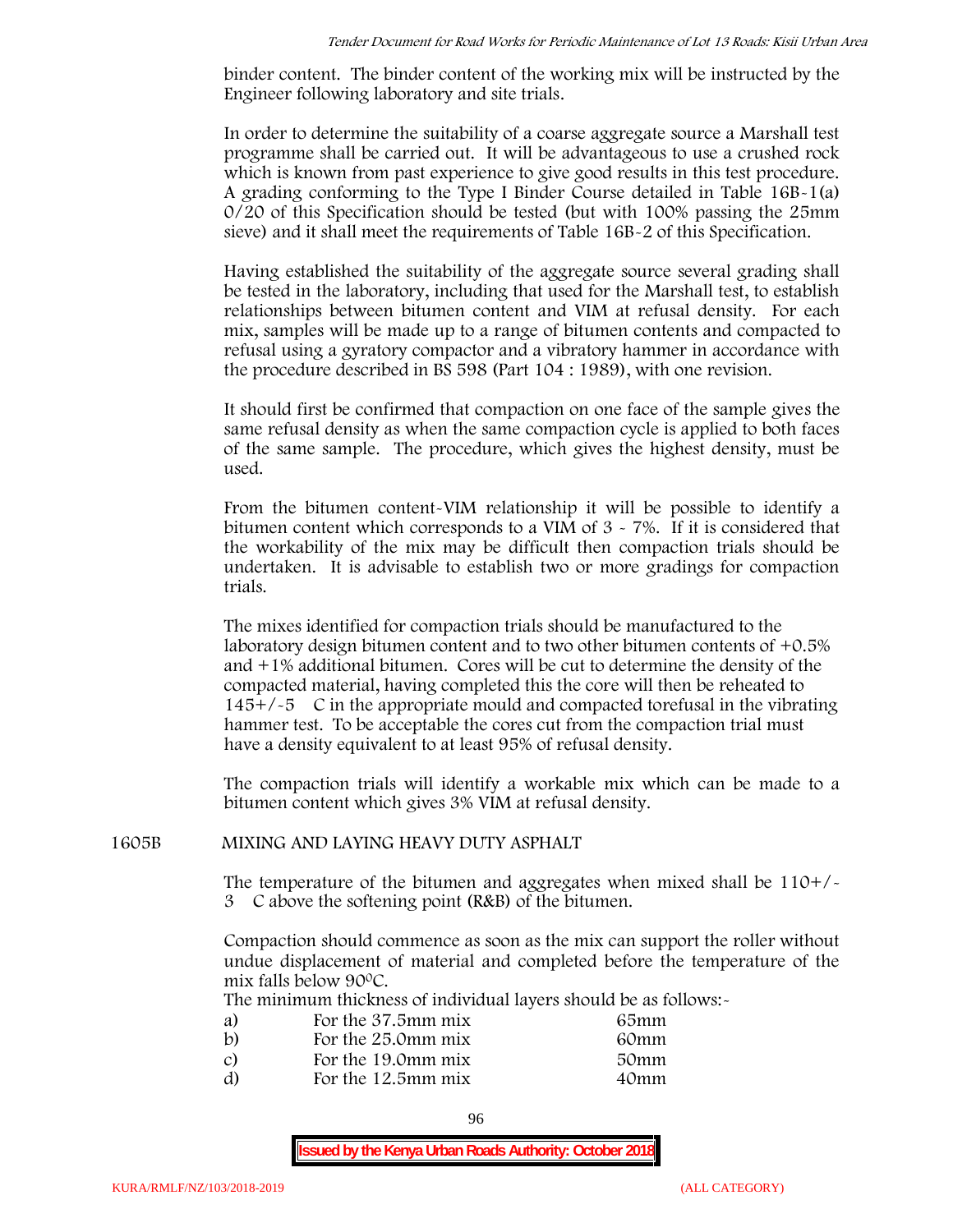#### **1606B COMPACTION**

Rolling shall be continued until the voids measured in the completed layer are in accordance with the requirement for a minimum density of 98% of Marshall optimum, or, a minimum mean value of 95% of refusal density (no value less than 93%) as appropriate.

## **1607B MEASUREMENT AND PAYMENT**

a) Item : Asphalt Concrete

Unit : m<sup>3</sup> of Asphalt Concrete Used

Asphalt concrete shall be measured by the cubic metre compacted on the road calculated as the product of the length instructed to be laid and the compacted cross-sectional area shown on the Drawings or instructed by the Engineer.

The rate for asphalt concrete shall include for the cost of providing, transporting, laying and compacting the mix with the nominal binder content and complying with the requirements of Parts A and B of Section 16 of this Specification.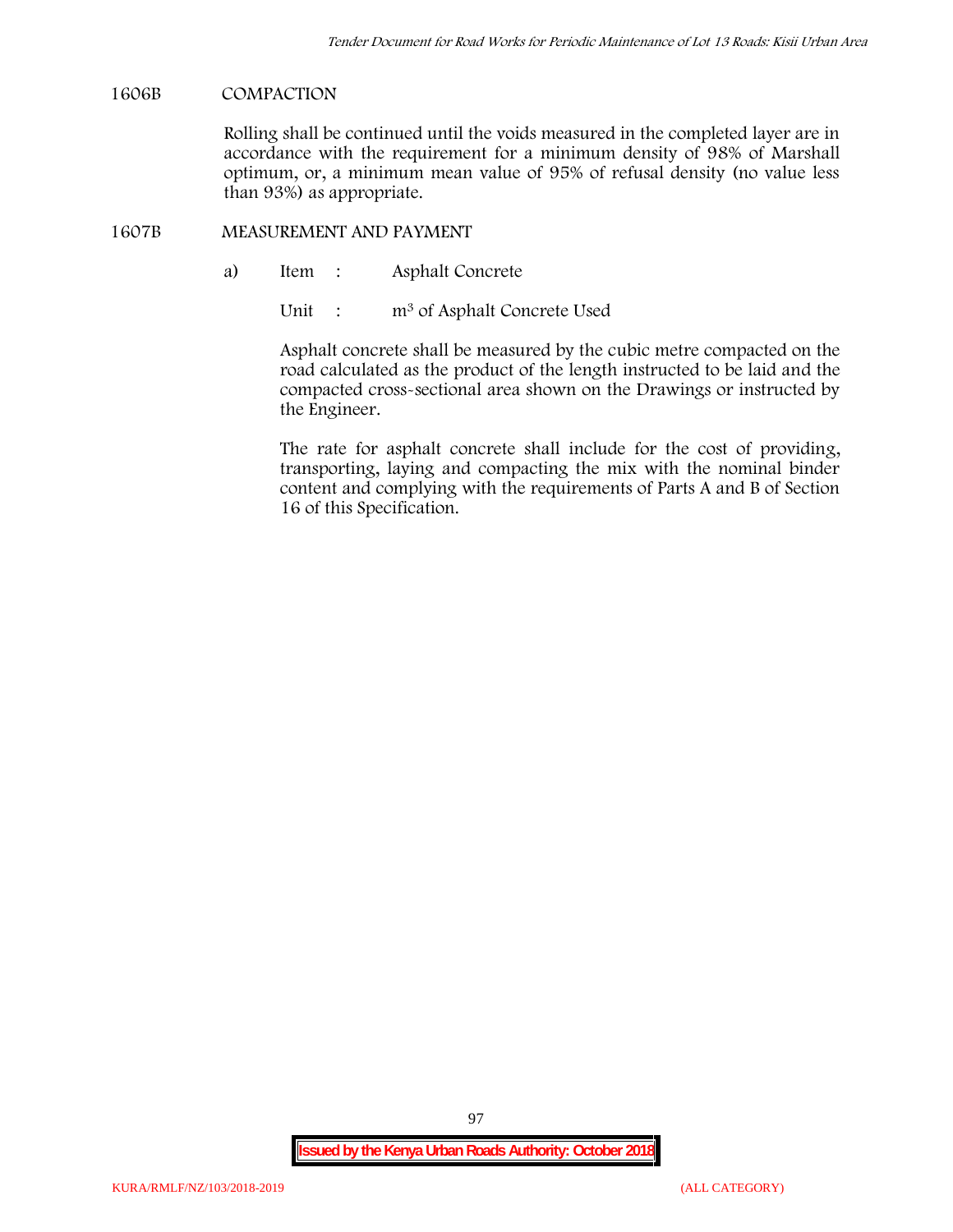#### **SECTION 17 - CONCRETE WORKS**

## **1703 MATERIALS FOR CONCRETE**

This work shall consist of placing selected approved material of 250mm minimum diameter on the foundation put after excavation to receive levelling concrete in accordance with these specifications and in conformity with the lines, grades and cross sections shown on the Drawings as directed by the Engineer.

(a) **Materials**

Selected rock: The selected rock builders to be placed for this work shall be hard, sound, durable quarry stones as approved by the Engineer. Samples of the stone to be used shall be submitted to and approved by the Engineer before any stone is placed.

The maximum size of the stone boulders shall be 300mm.

(b) **Construction Method**

After completion of the structural excavation the surface of the loose soil shall be levelled and compacted. Then the stone of the above sizes shall be placed in one layer of 250mm over the compacted bed where the bottom slab will rest. Coarse sand shall be spread to fill up the voids in the stone boulders, and compaction with vibratory compactors should be performed to make this layer dense whereon a concrete of levelling course shall be placed.

(c) **Measurement and payment**

Measurement for the bedding materials shall be made in cubic metres for the completed and accepted work, measured from the dimension shown on the Drawings, unless otherwise directed by the Engineer.

Payment for the bedding Materials for Levelling Concrete Works shall be full compensation for furnishing and placing all materials, all labour equipment, tools and all other items necessary for proper completion of the work in accordance with the Drawings and specifications and as directed by the Engineer.

## **1703(A) LEVELLING CONCRETE (CLASS 15/20) FOR BOTTOM SLAB INCLUSIVE OF COST OF FORM WORKS**

This work shall consist of placing and levelling lean concrete class 15/20 over the prepared bed of stone boulders in the foundation for bottom slab and wingwalls in accordance with these specifications and which conformity with the lines, grades, thickness and typical cross-sections shown on the drawings unless otherwise directed by the Engineer.

(a) **Materials for Levelling Concrete**

Requirement for the concrete class  $15/20$  is specified as follows:-Design compressive strength (28) days : 15N/mm2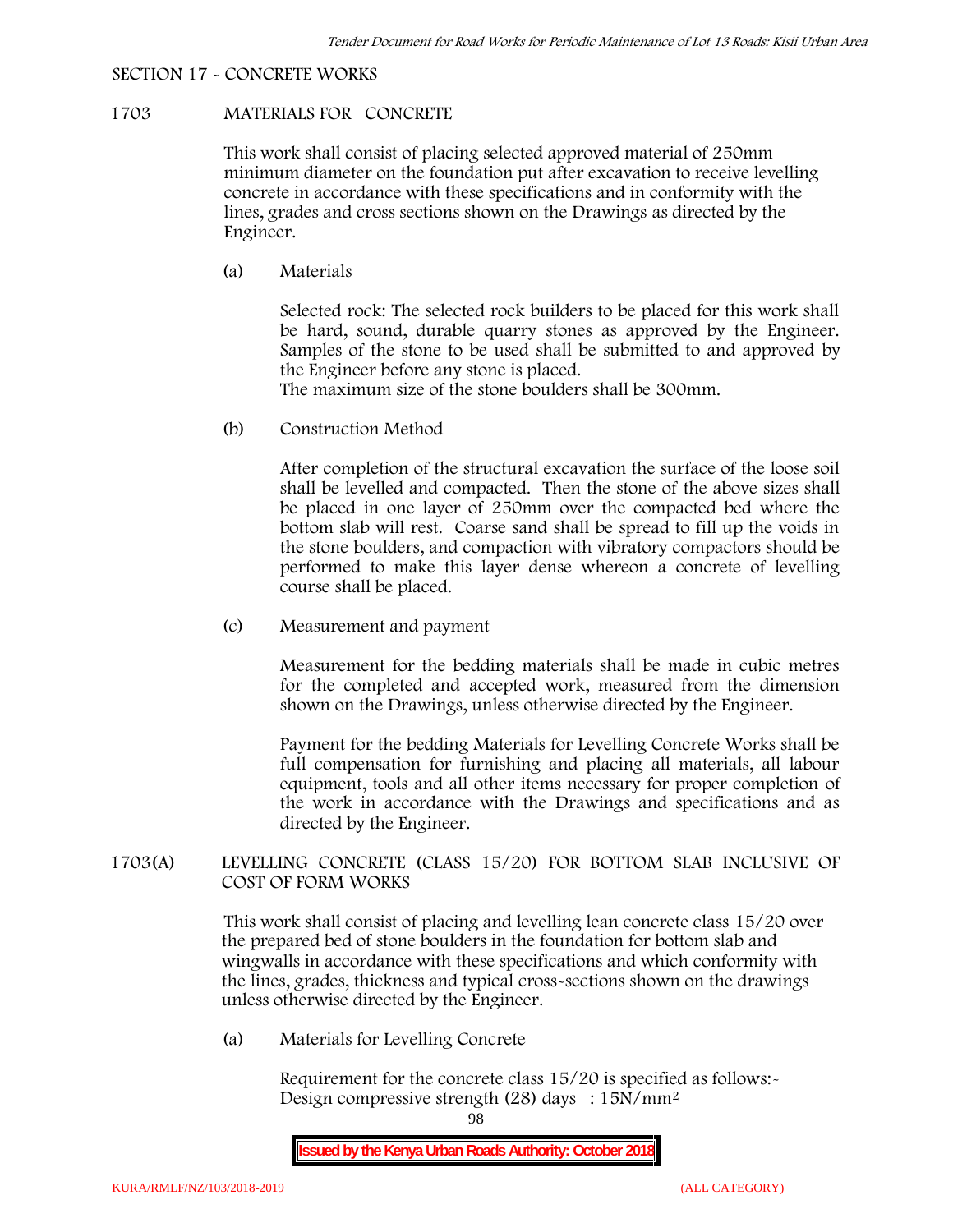Maximum size of coarse aggregate : 20mm Maximum cement content  $: 300 \text{ kg/m}^3$ . Maximum water/cement ration of 50% with slump of 80mm.

### (b) **Construction Method**

The bed of stone boulders upon which the levelling concrete will be placed shall be smooth, compacted and true to the grades and crosssection shall be set to the required lines and grades.

## **37.2** (c) **Measurement and payment**

Measurement for levelling concrete (class 15/20) shall be made in cubic metres completed and accepted levelling concrete work measured in place which is done in accordance with the Drawings and the Specifications.

Payment for this work shall be the full compensation for furnishing and placing all materials, labour, equipment and tools, and other incidentals to Specifications and as directed by the Engineer.

Pay item No. 17/02 Levelling Concrete Works (Class 15/20) for Box Culvert and wingwalls inclusive of Cost of Form works.

#### **1703 (C) FORMWORK FOR CULVERT WALLS**

This work shall consist of all temporary moulds for forming the concrete for culvert walls and slabs together with all temporary construction required for their support. Unless otherwise directed by the Engineer all formworks shall be removed on completion of the walls and slabs.

(a) **Materials**

Forms shall be made of wood or metal and shall conform to the shape, lines and dimensions shown on the Drawings.

All timber shall be free from holes, loose material, knots, cracks, splits and warps or other defects affecting the strength or appearance of the finished structure.

Release Agents – Release agents shall be either neat oils containing a surface activating agent, cream emulsions, or chemical agents to be approved by the Engineer.

# (b) **Construction Method**

(i) **Formworks**

Formworks shall be designed to carry the maximum loads that may be imposed, and so be rigidly constructed as to prevent deformation due to load, drying and wetting, vibration and other causes. After forms have been set in correct location, they shall be inspected and approved by the Engineer before the concrete is placed.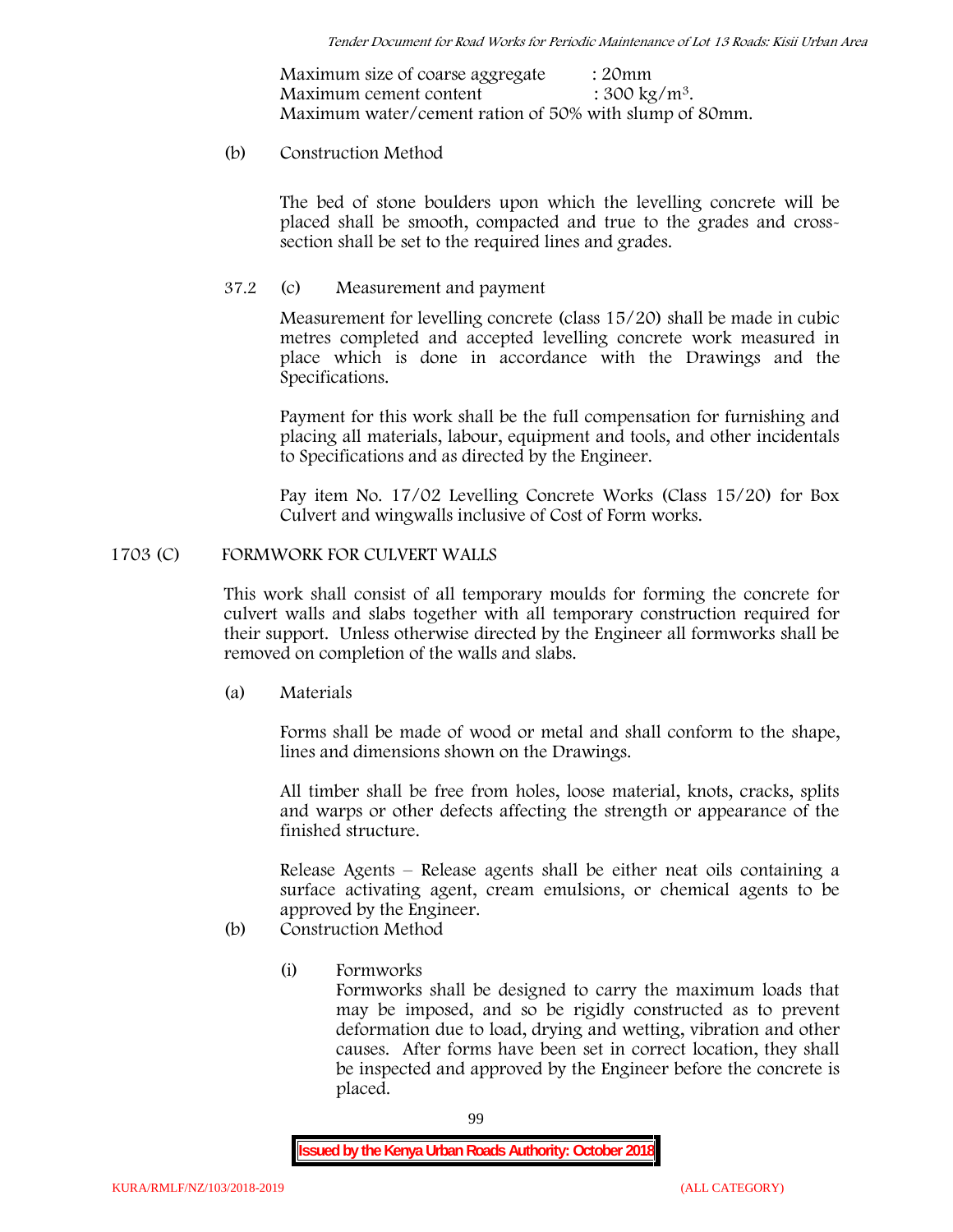If requested, the contractor shall submit to the Engineer working drawings of the forms and also, if requested, calculations to certify the rigidity of the forms.

## **1703(D) CONCRETE WORKS (CLASS 20/20) OF CULVERT WALLS AND SLABS**

This work shall consist of furnishing, mixing, delivering and placing of the concrete for the construction of culvert walls and slabs, in accordance with these Specifications and in conformity with the requirements shown on the Drawings.

Concrete class 20/20 shall be used for Culvert walls and slabs.

**(a) Concrete Materials**

(i) Cement: Cement shall be of Portland type and shall conform to the requirements of BS 12 or equivalent.

The contractor shall select only one type or brand of cement or others. Changing of type or brand of cement will not be permitted without a new mix design approved by the Engineer. All cement is subject to the Engineer's approval; however, approval of cement by the Engineer shall not relieve the Contractor of the responsibility to furnish concrete of the specified compressive strength.

Conveyance of cement by jute bags shall not be permitted. Storage in the Contractor's silo or storehouse shall not exceed more than two (2) months, and age of cement after manufacture at mill shall not exceed more than four (4) months. The Contractor shall submit to the Engineer for his approval the result of quality certificate prepared by the manufacturer.

Whenever it is found out that cement have been stored too long, moist, or caked, the cement shall be rejected and removed from the project.

#### **(b) Aggregates**

Fine and coarse aggregates must be clean, hard, strong and durable, and free from absorbed chemicals, clay coating, or materials in amounts that could affect hydration, bonding, strength and durability of concrete. Grading of aggregates shall conform to the following requirements: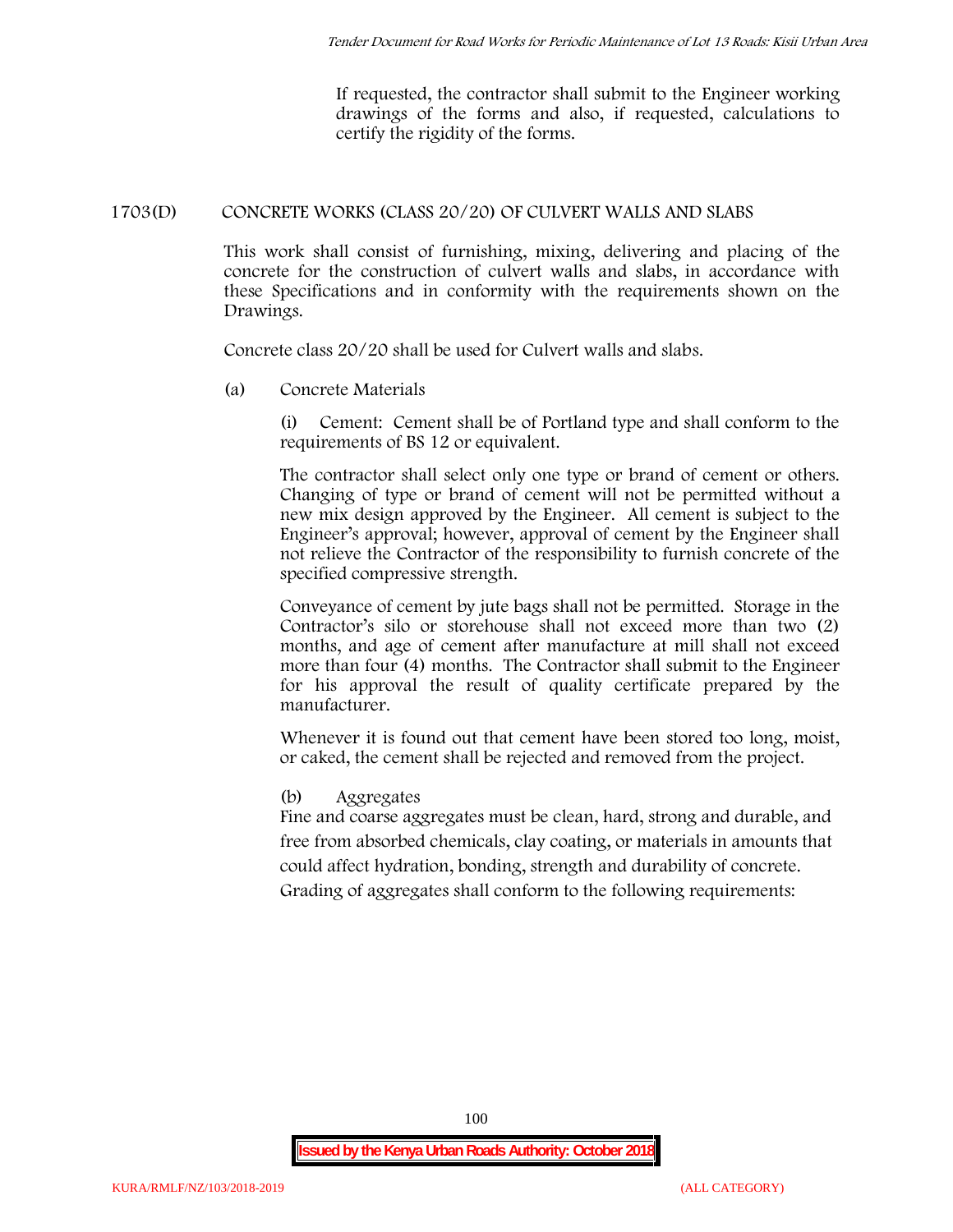**(i) Grading of Fine Aggregates**

| <b>Sieve Size</b> | <b>Percentage by Weight Passing</b> |
|-------------------|-------------------------------------|
| mm<br>10          | 100                                 |
| 5<br>mm           | 89-100                              |
| $2.5$ mm          | 60-100                              |
| $1.2$ mm          | $30 - 100$                          |
| $0.6$ mm          | $15 - 54$                           |
| $0.3$ mm          | $5 - 40$                            |
| 0.15 mm           | $0 - 15$                            |

# **(ii) Grading of Coarse Aggregates**

| Size     |                       |                           |    | of Amounts finer than each standard sieve percentage by |        |       |          |
|----------|-----------------------|---------------------------|----|---------------------------------------------------------|--------|-------|----------|
| Coarse   | weight                |                           |    |                                                         |        |       |          |
| Aggregat | 40                    | 30                        | 25 | 20                                                      | 15     |       | 5        |
|          | 2.5                   |                           |    |                                                         |        |       |          |
|          | 100                   | $\widetilde{\phantom{m}}$ |    | $90 - 100$                                              | $\sim$ | 30-69 | $0 - 10$ |
|          | $\tilde{\phantom{a}}$ |                           |    |                                                         |        |       |          |

Other requirements for aggregates are as follows:

**(iii) Fine Aggregates**

| Fitness Modulus, AASHTO M-6                           | $: 2.3 - 3.1$         |
|-------------------------------------------------------|-----------------------|
| Sodium Sulphate Soundness, AASHTO T104: Max. 10% loss |                       |
| Content of Friable Particles AASHTO 112               | : Max $1\%$ by weight |
| Sand Equivalent, AASHTO T176                          | : Min. 75             |

**(iv) Coarse Aggregate**

| Abrasion, AASGTO T96                             | : Max. $405$ loss      |
|--------------------------------------------------|------------------------|
| Soft Fragment and shale, AASHTO M80              | : Max. $5\%$ by weight |
| Thin and elongated Pieces, AASHTO M80 : Max. 15% |                        |

**(v) Water**

All sources of water to be used with cement shall be approved by the Engineer. Water shall be free from injurious quantities of oil, alkali, vegetable matter and salt as determined by the Engineer.

- 
- **(vi) Admixture**

Only admixture, which have been tested and approved in the site laboratory through trial mixing for design proportion shall be used. Before selection of admixture, the Contractor shall submit to the Engineer the specific information or guarantees prepared by the admixture supplier.

The contractor shall not exclude the admixture from concrete proportions.

**Concrete class 20/20**

101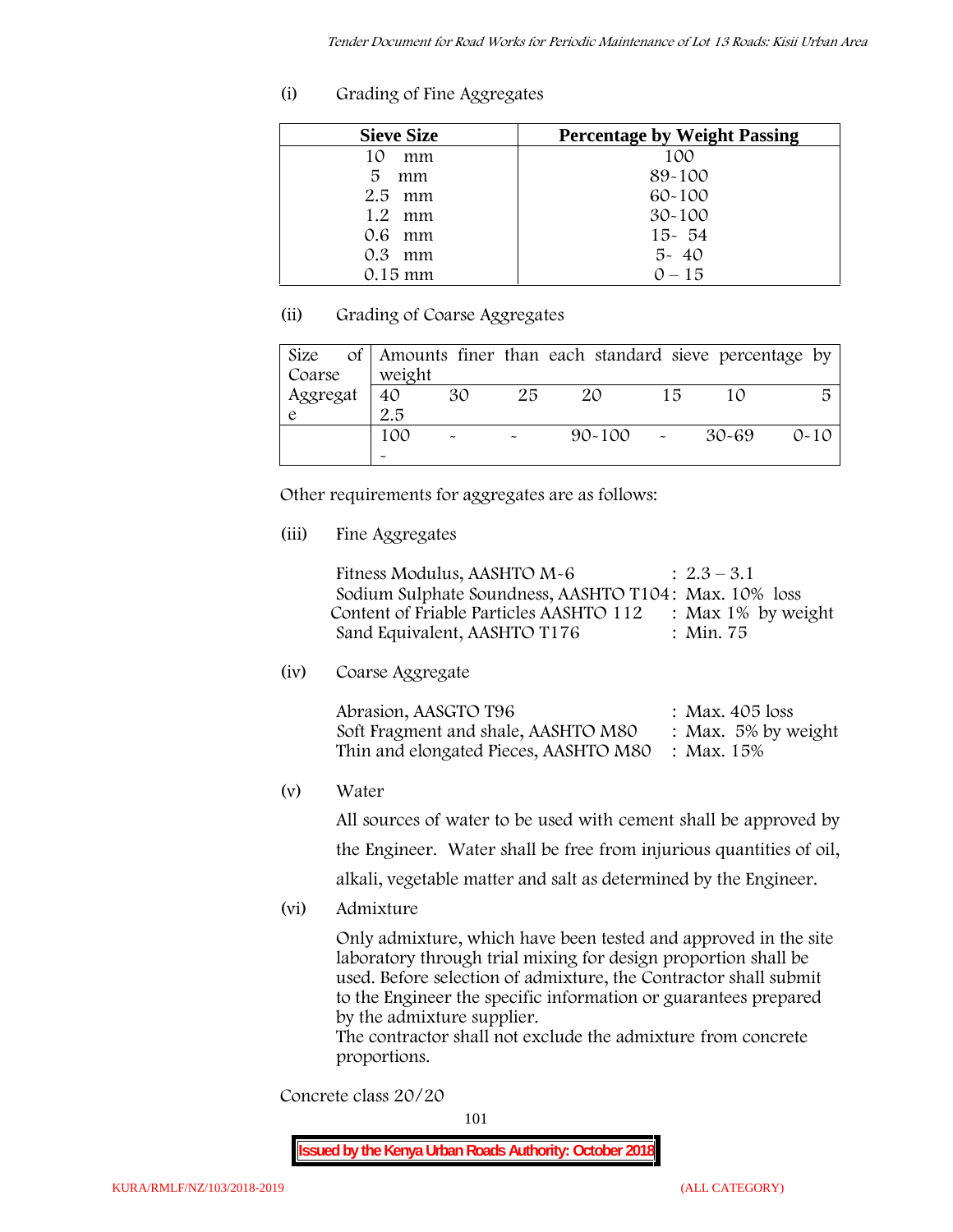Concrete class 20/20 shall be used for culvert walls and slabs. The requirements of Concrete class 20/20 are provided as follows unless otherwise the Engineer will designate any alteration.

Design compressive strength (28 days) : 20N/mm<sup>2</sup> Maximum size of coarse aggregates : 20mm Maximum water/cement ratio of 45% with slump of 80mm

(d) **Proportioning Concrete**

The Contractor shall consult with the Engineer as to mix proportions at least thirty (30) days prior to beginning the concrete work. The actual mix proportions of cement, aggregates, water and admixture shall be determined by the Contractor under supervision of the Engineer in the site laboratory.

The Contractor shall prepare the design proportions which has 120% of the strength requirement specified for the designated class of concrete.

No class of concrete shall be prepared or placed until its job-mix proportions have been approved by the Engineer.

- (e) **Concrete Work**
	- **(ii) Batching**

Batching shall be done by weight with accuracy of:

| Cement              | $\frac{1}{2}$ percent |
|---------------------|-----------------------|
| Aggregate           | $\frac{1}{2}$ percent |
| Water and Admixture | : 1 percent.          |

Equipment should be capable of measuring quantities within these tolerances for the smartest batch regularly used, as well as for larger batches.

The accuracy of batching equipment should be checked every month in the presence of the Engineer and adjusted when necessary.

**(iii) Mixing and delivery**

Slump of mixed concrete shall be checked and approved at an accuracy of +25mm against designated slump in these specifications.

**(iv) Concrete in hot weather**

No concrete shall be placed when the ambient air temperature is expected to exceed thirty three degrees celsius (330c) during placement operations).

102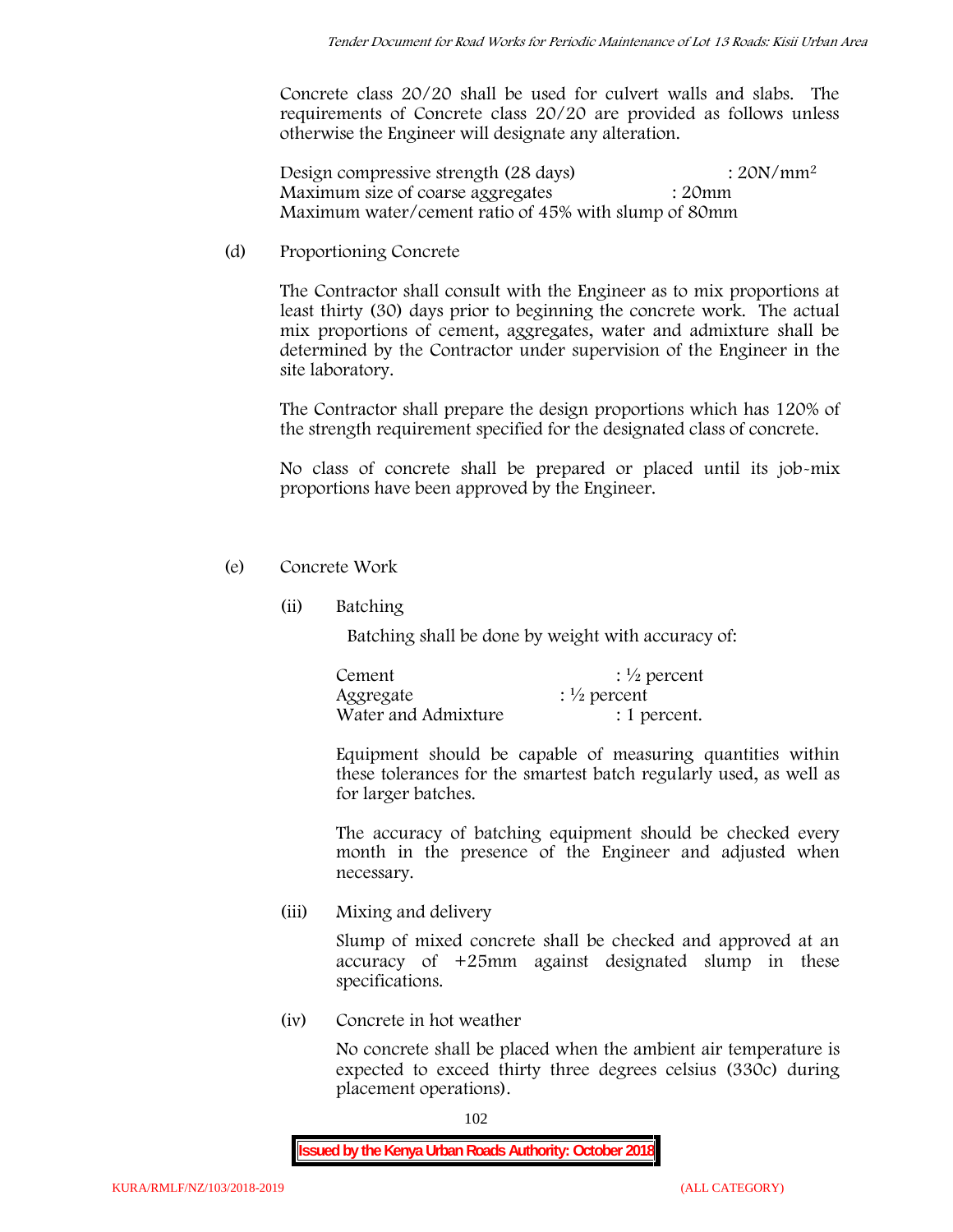*Tender Document for Road Works for Periodic Maintenance of Lot 13 Roads: Kisii Urban Area*

**(v) Concreting at night**

No concrete shall be mixed, placed or finished when natural light is insufficient, unless an adequate approved artificial lighting system is operated; such night work is subject to approval by the engineer.

**(vi) Placing**

In preparation of the placing of concrete, the interior space of forms shall be cleaned and approved by the engineer prior to placing concrete. All temporary members except tie bars to support forms shall be removed entirely from the forms and not buried in the concrete. The use of open and vertical chute shall not be permitted unless otherwise directed by the engineer.

The Contractor shall provide a sufficient number of vibrators to properly compact each batch immediately after it is placed in the forms.

(f) **Measurement and Payment**

Measurements for the Concrete Works Class 20/20 of culvert walls and slabs shall be made in cubic metres for the walls and slabs actually constructed, measured from their dimensions shown on the Drawings. Payment for the Concrete Works (Class 20/20) of culvert walls and slabs shall be the full compensation for furnishing all materials of the concrete mixing, delivering, placing and curing the concrete, equipment and tools, labour and other incidental necessary for the completion of the work in accordance with the Drawings and these Specifications and as directed by the Engineer.

## **SECTION 20 - ROAD FURNITURE**

## **2001 ROAD RESERVE BOUNDARY POSTS**

Road reserve boundary posts shall be provided as directed by the Engineer and in compliance with Standard Specification clause 2001. They shall be placed at 50m intervals along the boundary of the road reserve.

#### **2003 EDGE MARKER POST**

Edge marker post shall be provided as directed by the Engineer and in compliance with Standard Specification clause clause 2003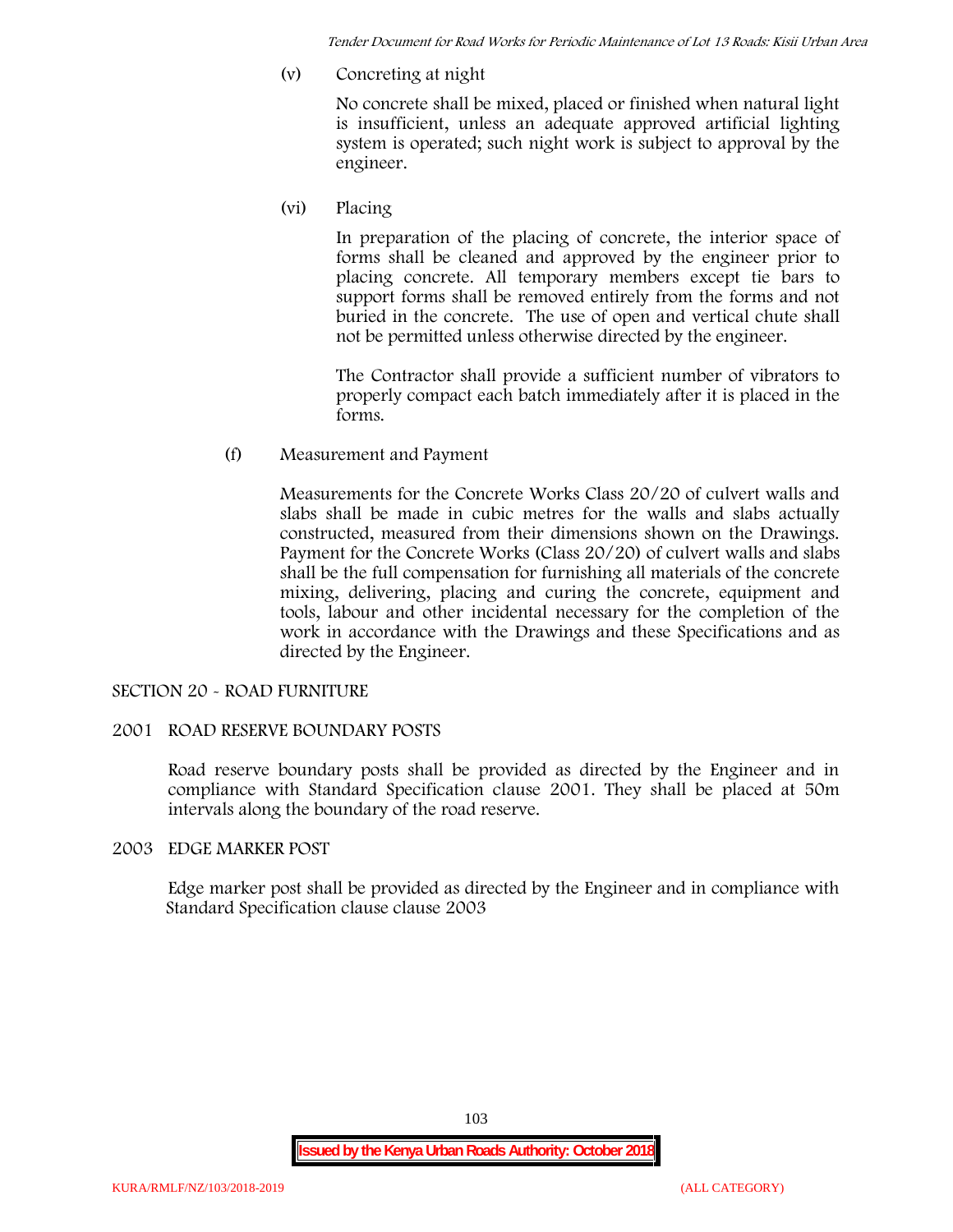#### **2004 PERMANENT ROAD SIGNS**

Permanent Road Signs shall be provided as directed by the Engineer and in compliance with the requirements of the "Manual for Traffic Signs in Kenya" Part II and standard Specification clause 2004.

#### **2004B EXISTING ROAD SIGNS**

Where directed by the Engineer, the Contractor shall take down road signs including all posts, nuts, bolts and fittings, and remove and dispose of the concrete foundation and backfill the post holes. The signs shall be stored as directed by the Engineer.

Measurement and payment for taking down road signs shall be made by the number of signs of any type and size taken down, cleaned and stored as directed.

#### **2005 ROAD MARKING**

Paint for road marking shall be internally reflectorised hot applied thermoplastic material in accordance with Clause 219 of the Standard Specification.

The rates inserted in the Bills of Quantities for road marking shall include for prior application of approved tack coat.

#### **2005A RAISED PAVEMENT MARKERS – ROAD STUDS**

#### **MATERIAL**

Road studs are moulded of acrylonitrile butadiene styrene (ABS) conforming to ASTM Specification D1788 – 68, class  $5 - 2 - 2$  shell filled with inert, thermosetting compound and filler. The lens portion of the marker of the marker is of optical menthly methacrylic.

#### **CONSTRUCTION**

The road studs shall be constructed of high impact ABS containing a multi-biconvex glass lens reflector system. It shall be of monolithic construction, and not less than 98.5. m2. The height of the marker shall not exceed 17mm and the underside shall contain a non-honeycomb base (flat).

#### **REQUIREMENTS**

The markers shall conform to the following requirements

**Colour**

Shall be white, yellow or red as specified and the Retro – reflectance values should conform to the testing procedures of ASTME 809.

### **Impact Resistance**

The market shall not crack or break when tested using a 1000**-**gram weight from a height of 1 metre. (ASTM D 2444) or BS 3900 Part E3.

### **Resistance to Water Penetration**

104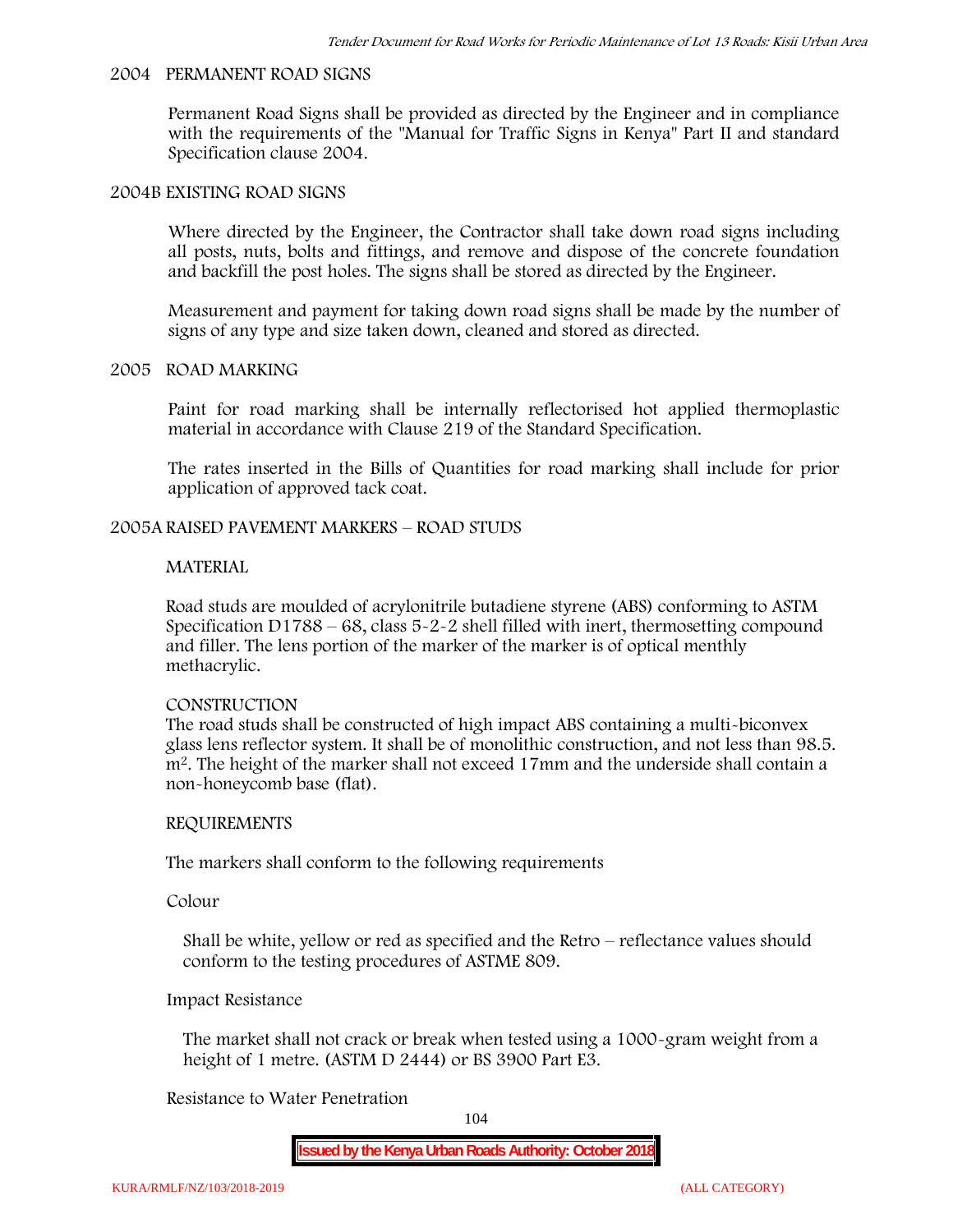Shall not have water penetration behind the lens after submerged in a water bath at 70 + 50 oF for 10 minutes. And it should still meet the reflectance Requirement. BS 998.

**Heat Resistance**

Shall comply with the initial brightness as per BS 873 Part IV of 1978

**Night Visibility**

The marker shall be bright as per BS 873 Part IV of 1978

**Compression Resistance**

There shall be no cracking sound at a pressure lower than 25 tones as per BS 873 Part IV of 1978.

**Corrosion Resistance**

After immersing a sample of Road stud in a solution containing 30g/1 of sodium chloride for 30 days, there shall not be any signs of corrosion **-**(BS998).

**NOTE**: These markers are intended for application directly to pavement surfaces and are compatible with raised pavement makers. These adhesives should be of high quality and tested for conformance to customer requirements.

#### **ADHESIVES**

They shall be of Resin Type–Epoxy of 2 different components part 1 and 2 i.e Adhesive and Reactor without any volatile solvents in both.

| Pot life:             | not less than 20 minutes at 20 $\degree$ C  |
|-----------------------|---------------------------------------------|
| Rotational cure time: | between 20 and 30 minutes at 20 $\degree$ C |
| Hard cure:            | Between 40 and 60 minutes at 20 $\degree$ C |

## **APPLICATION INSTRUCTION**

**Preparation of Pavements**

Make sure that the road surface is absolutely dry and free of oil and grease**.**

**Mixing of Adhesive**

Pour component B into the container of component A. Stir mixture by hand with a wooden or metal stick until uniform Grey Tint without a striae is obtained.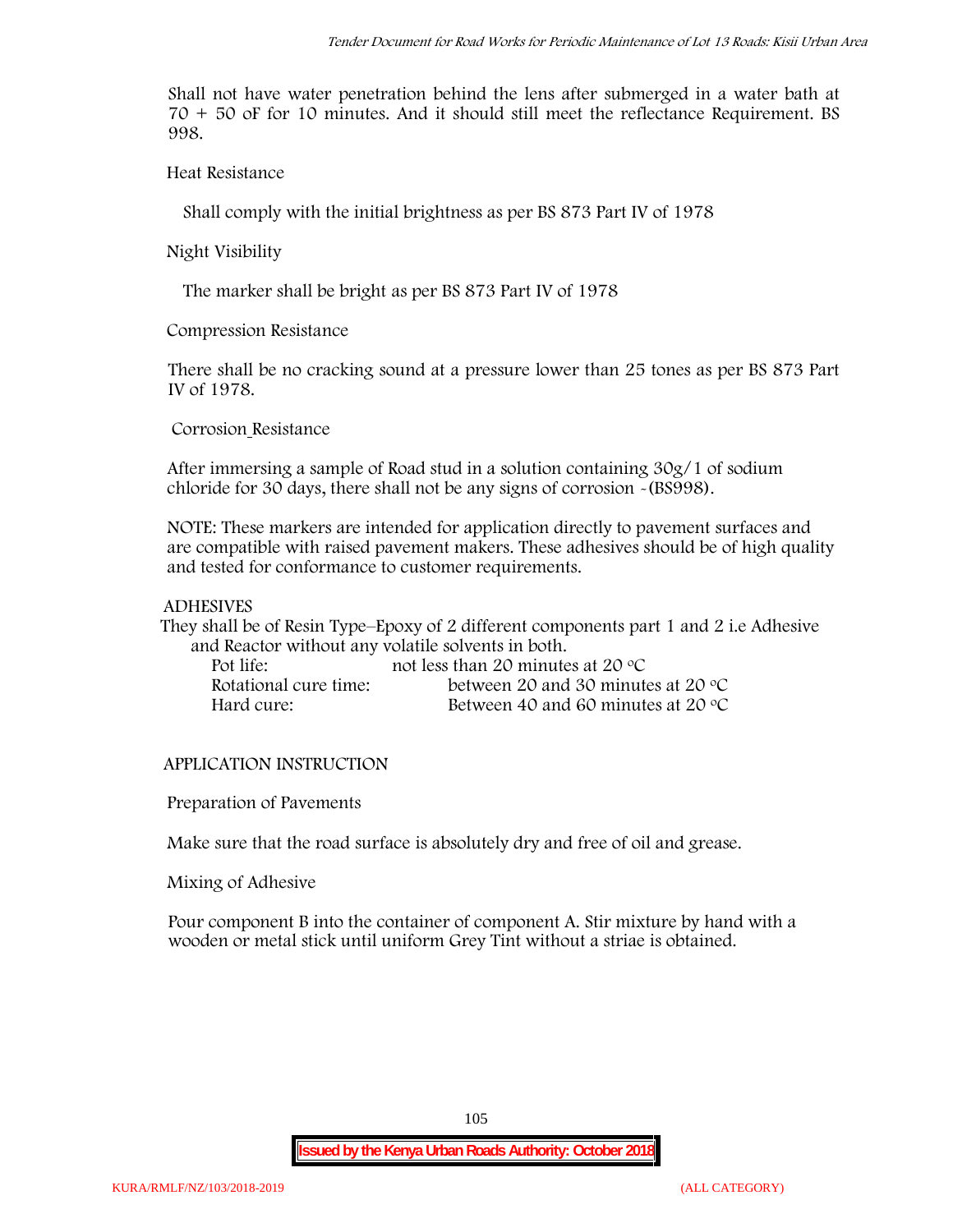## **Installation**

Pour the mixture on to the underside of the road stud. Then place the road stud firmly on the road surface. Adhesive should stand out for about 5mm to 10 mm over the edges of the stud.

**Protection from the Traffic**

Protect studs from traffic for 2 hours until the adhesive has properly hardened. Try by touching the adhesive.

**NUMBER OF STUDS NEEDED FOR LABORATORY TESTS.**

In order to approve a particular type of road stud, 4 sample road studs of each colour shall be submitted.

## **2006 GUARDRAILS**

Contrary to the Standard Specification, guardrail posts shall be concrete 200 mm diameter set vertically at least 1.2m into the shoulder as directed by the Engineer. Spacer blocks shall also be made of concrete.

Beams for guardrails shall be "Armco Flexbeam" or similar obtained from a manufacturer approved by the Engineer.

#### **2007 KERBS**

a) **Vertical Joints**

Vertical joints between adjacent Kerbs shall not be greater than 5 mm in width and shall be filled with a mortar consisting of 1:3 cement: sand by volume.

# b) **Transition between flush and raised kerbs**

The transition between flush and raised kerbs (e.g. at bus bays) shall be termed as ramped kerbs. The transition between flush and raised kerbs shall occur within a length of 2.0 m.

## **2008 KILOMETRE MARKER POSTS**

Kilometre marker posts shall be provided as directed by the Engineer and in compliance with Standard Specification clause 2008.

## **2009 RUMBLE STRIPS**

Where directed by the Engineer, the Contractor shall provide, place, trim, shape and compact to line and level asphalt concrete rumble strips on the finished shoulders. This shall be done to the satisfaction of the Engineer

# **2011 MEASUREMENT AND PAYMENT**

106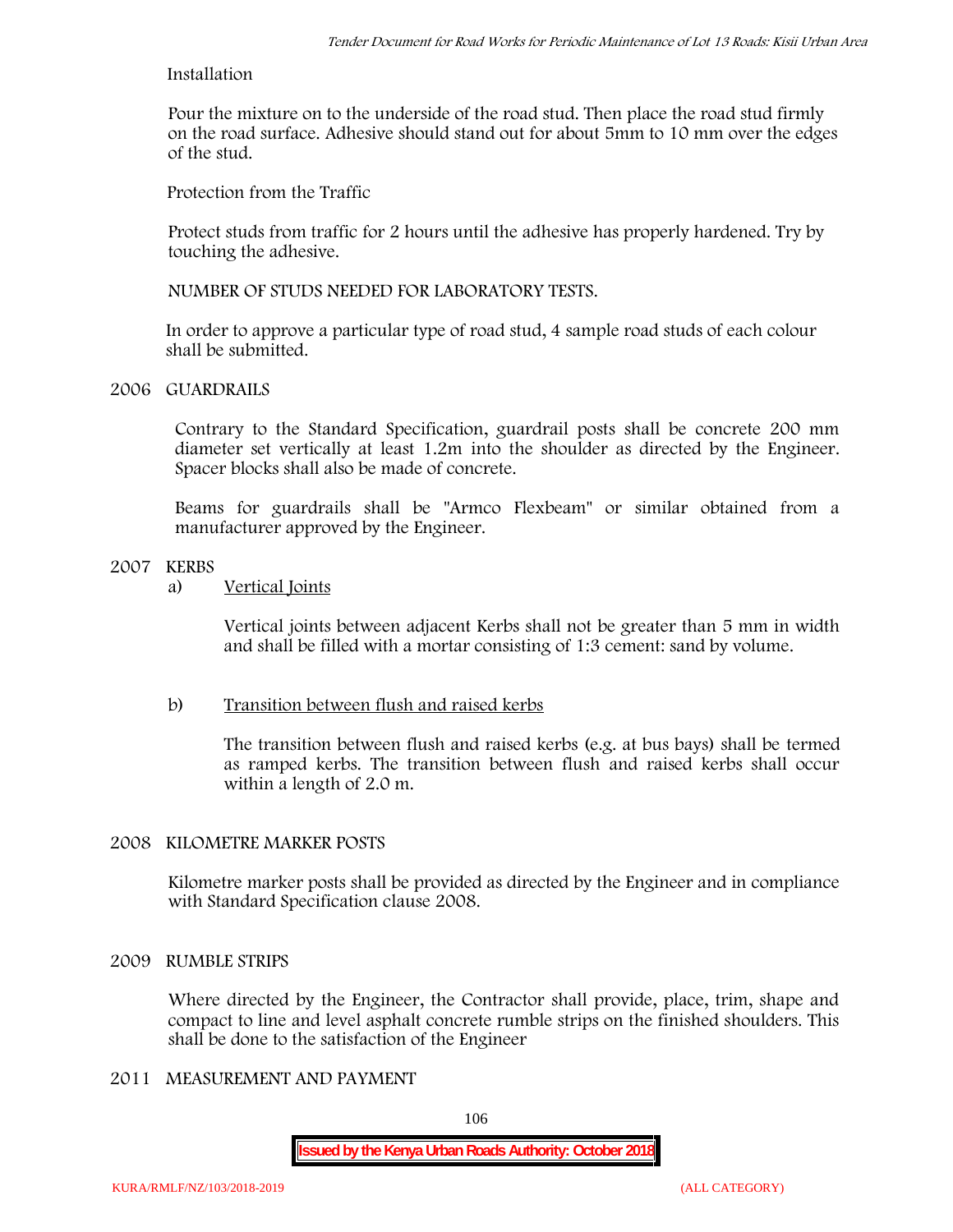### **Road reserve boundary posts**

Road reserve boundary posts shall be measured by the number erected

## **Permanent road signs**

Permanent road signs shall be measured by the number of each particular size erected.

### **Road marking**

Road markings in yellow or white material shall be measured in square metres calculated as the plan area painted.

## **Road Studs**

Road studs shall be measured by the number of each particular size erected.

#### **Guardrail**

Guardrail shall be measured by the metre as the length of the guardrail constructed.

**Kerbs**

Kerbs shall be measured by the metre as the length of kerb constructed

# **SECTION 22-DAYWORKS**

## **2202 MEASUREMENTS AND PAYMENT**

(a) Plant

Where items of major plant listed in the schedule of Day works are specified by type (e.g. Concrete mixer etc.) the power rating if such items of plant are provided by the Contractor shall not be lower than the power ratings of such plant manufactured within the last two years prior to the date of BID. Any item of major plant employed upon Dayworks that has a power rating lower than specified above shall be paid for at rates lower than those in the schedule of Dayworks. The reduction in the rate payable shall be in proportion to the reduction in power rating below that specified above.

## **SECTION 23: CONCRETE PAVING BLOCKS**

This works shall consist of providing, laying and fixing of concrete paving blocks and concrete paving slabs on a sand base on the driveway and walkways and other areas as directed by the Engineer.

## **a. Concrete Paving Blocks**

The paving blocks shall be of type S of any shape fitting within a 295 mm square coordinating space and a work size thickness of at least 30 mm. The blocks shall confirm to the requirements of BS 6717:Pt. 1:1986 or Kenya standard equivalent.

The laying shall be broken at intervals of 50 m by concrete ribs of class 25 concrete.

107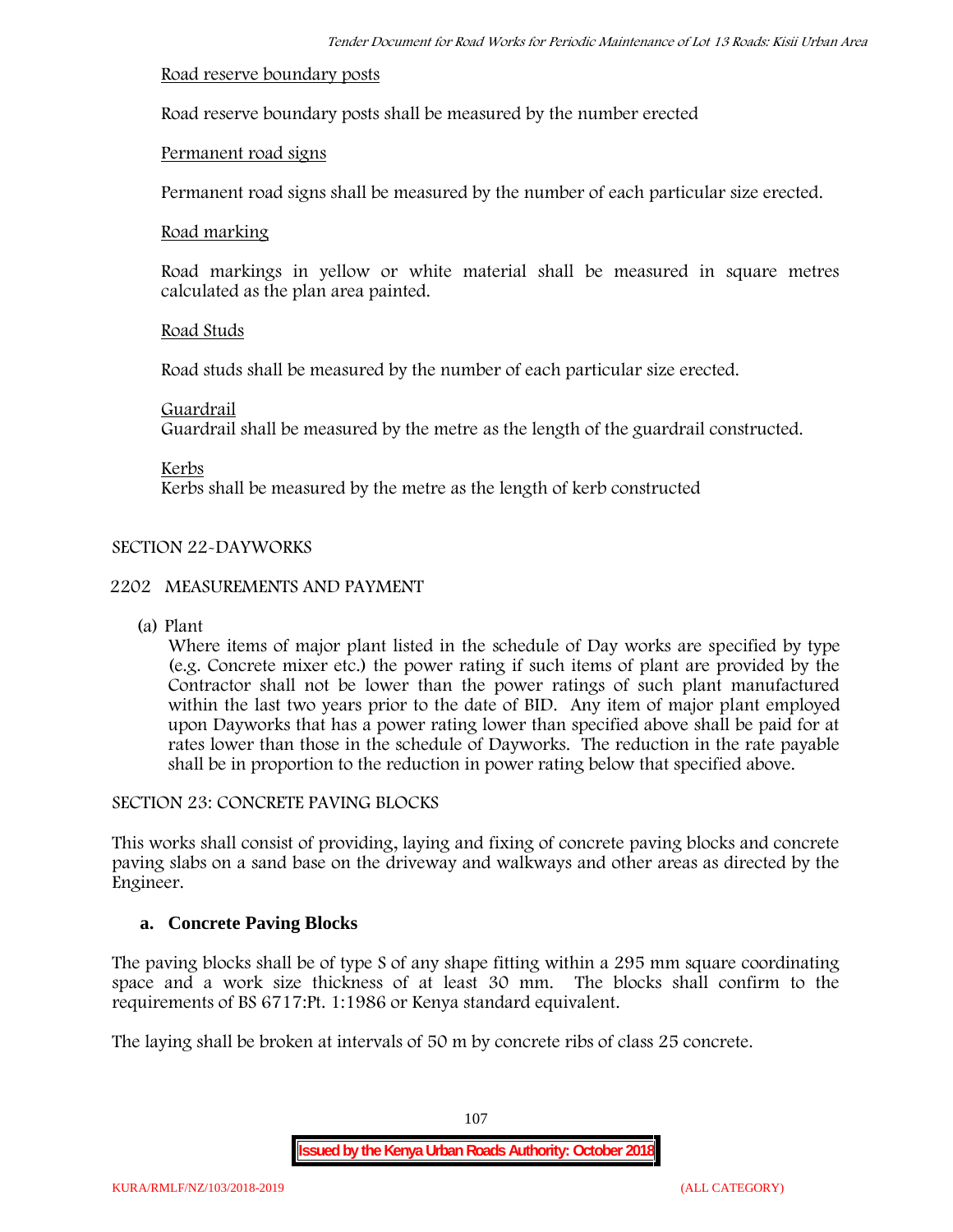The blocks shall be laid on a 40 mm minimum sand base whose specifications are as in section (b) of this specification.

#### **b. Sand For Sand Base**

Sand used as bedding for paving blocks and slabs shall be natural sand either pit or river sand. The grading shall conform and be parallel as much as possible to  $KSO2 - 95$  Parts 1 &2: 1984 for zones  $\tilde{1}, 2$  or 3. The other requirements shall be as specified in section 1703 (c) of Standard Specifications.

#### **c. Measurement and Payment**

Payment for paving blocks and paving slabs shall be by square metre laid. The rate quoted would include the cost of haulage to site of the blocks, slabs and sand, as no extra payment shall be made for haulage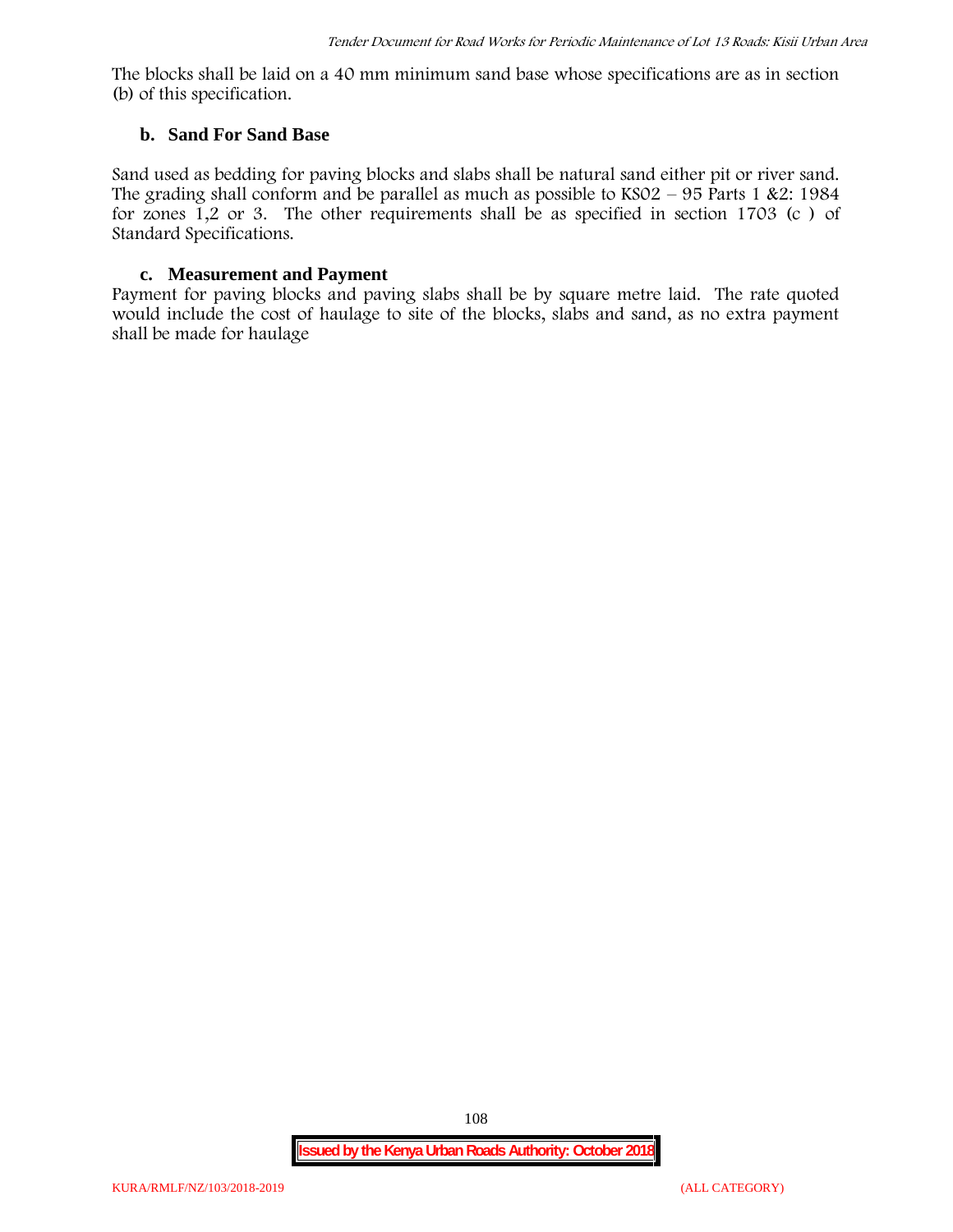**SECTION VI: SUPERVISION AND CONTRACT EVALUATION MANUAL 2012**

The Manual refers to the Ministry of Roads 'Supervision and Contract evaluation Manual for Road Maintenance Works 2012.

**Issued by the Kenya Urban Roads Authority: October 2018**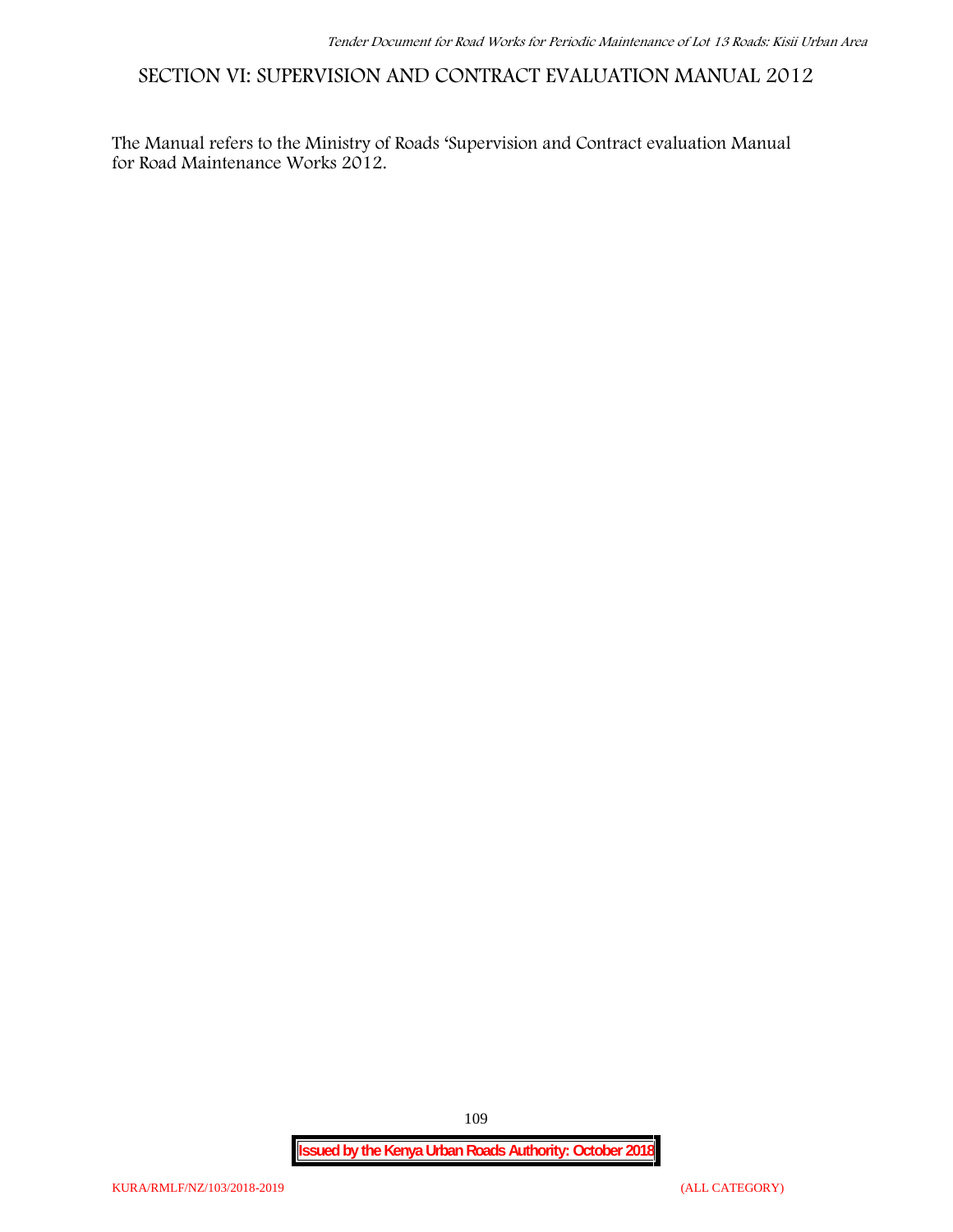# **SECTION VII: DRAWINGS**

The bidder shall provide design drawings on A3 sheets including plan and profile, typical cross-sections, layouts and standard drawings, setting out data and design reports which should include design standards used and key project features as described in section 14.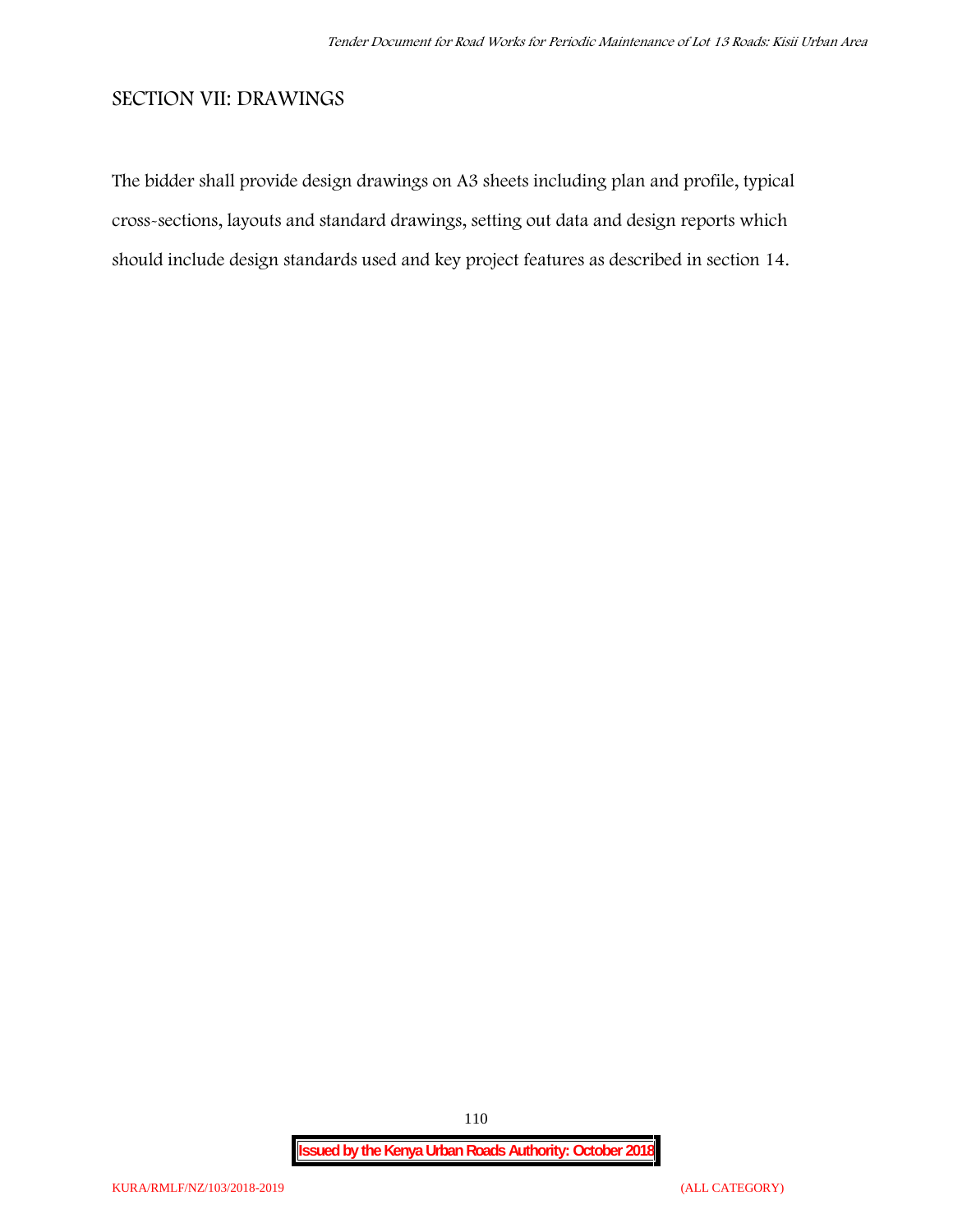# **SECTION VIII: ROAD MAINTENANCE MANUAL**

The Manual refers to the Ministry of Roads 'Road Maintenance Manual, May 2010 Edition'.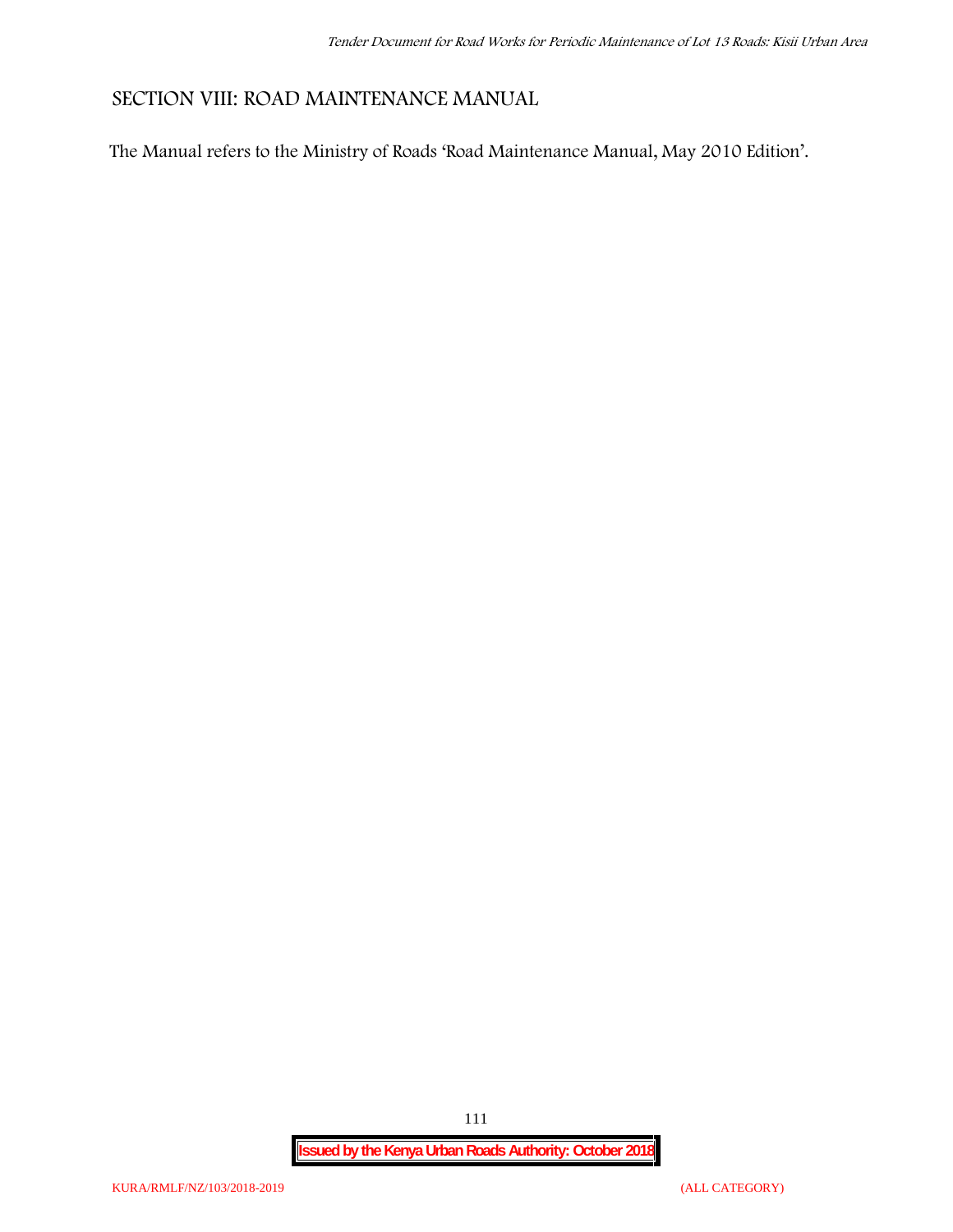# **SECTION IX: BILLS OF QUANTITIES**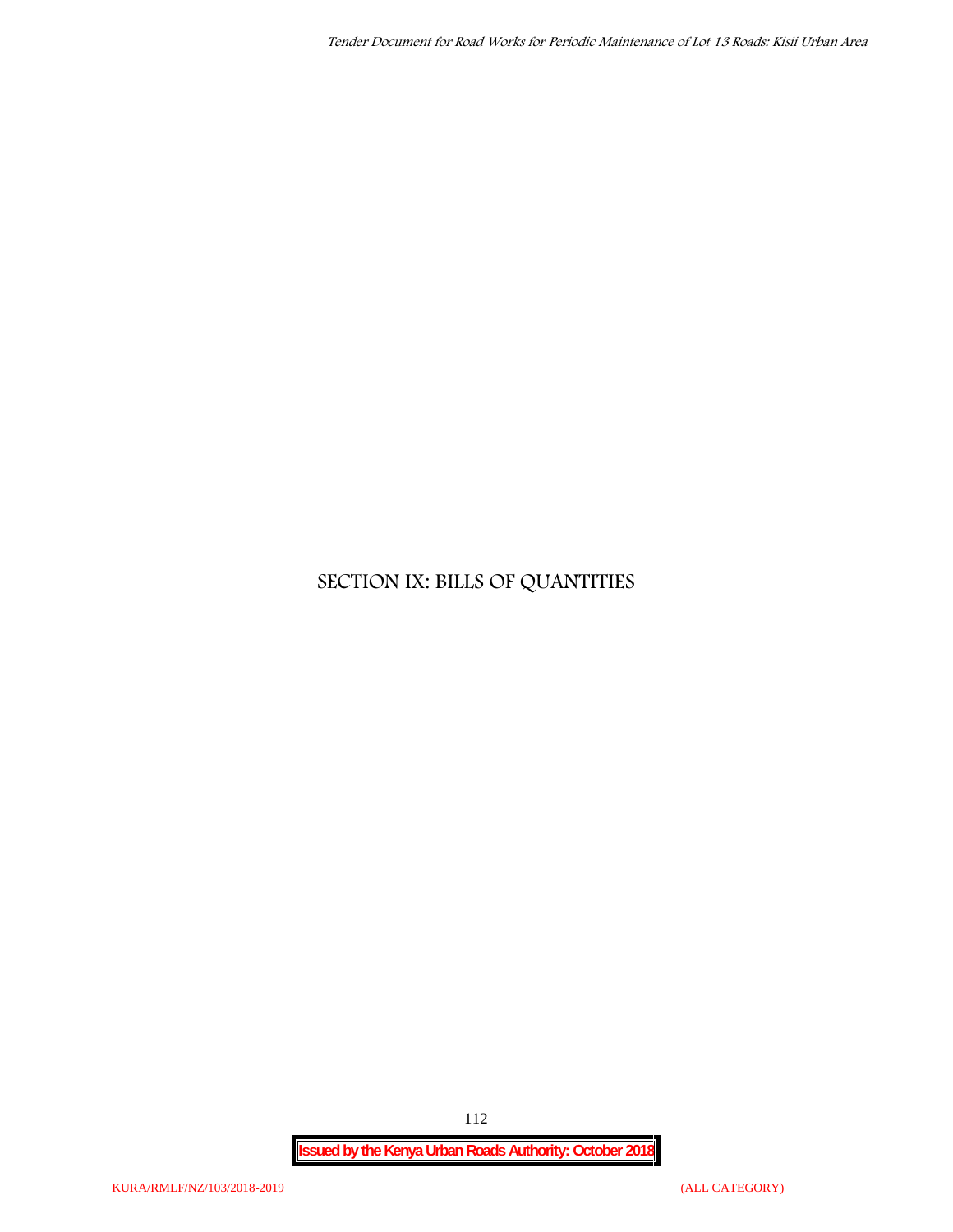#### **PREAMBLE TO BILL OF QUANTITIES**

- 1. The Bills of Quantities forms part of the Contract Documents and are to be read in conjunction with the Instructions to Bidders, Conditions of Contract Parts I and II, Specifications and Drawings.
- 2. The brief description of the items in the Bills of Quantities is purely for the purpose of identification, and in no way modifies or supersedes the detailed descriptions given in the conditions of Contract and Specifications for the full direction and description of work and materials.
- 3. The Quantities set forth in the Bills of Quantities are estimated, representing substantially the work to be carried out, and are given to provide a common basis for bidding and comparing of Bids. There is no guarantee to the Contractor that he will be required to carry out all the quantities of work indicated under any one particular item or group of items in the Bill of Quantities. The basis of payment shall be the Contractor's rates and the quantities of work actually done in fulfilment of his obligation under the Contract.
- 4. The prices and rates inserted in the Bills of Quantities will be used for valuing the work executed, and the Engineer will only measure the whole of the works executed in accordance with this Contract.
- 5. The rates inserted in any road in the tender shall apply to other roads within the same lot upon written instructions to be issued by the Engineer or his representative during execution of works and shall be used only to pay for activities of similar description and nature which may not have been included in the Bills of Quantities for that road.
- 6. A price or rate shall be entered in ink against every item in the Bills of Quantities with the exception of items that already have Provisional sums affixed thereto. The bidders are reminded that no "nil" or "included" rates or "lump-sum" discounts will be accepted. The rates for various items should include discounts if any. Bidders who fail to comply will be disqualified.
- 7. Provisional sums (including Dayworks) in the Bills of Quantities shall be expended in whole or in part at the discretion of the Engineer or his representative.
- 8. Where there are no quantities against the line item especially on dayworks, the bidder shall only fill his rates
- 9. Quantified instructions shall be extracted from the main BOQ for purposes of part implementation of the works and interim measurements/payments shall be based on the quantified instructions read together with the bills of quantities.

The price and rates entered in the Bills of Quantities shall, except insofar as it is otherwise provided under the Contract, include all Constructional plant to be used, labour, insurance, supervision, compliance testing, materials, erection, maintenance of works, overheads and profits, taxes and duties together with all general risks, liabilities and obligations set out or implied in the Contract, transport, electricity and telephones, water, use and replenishment of all consumables, including those required under the contract by the Engineer and his staff.

Errors in the pricing of the Bills of Quantities will be corrected in accordance with Clause (29) of instructions to bidders.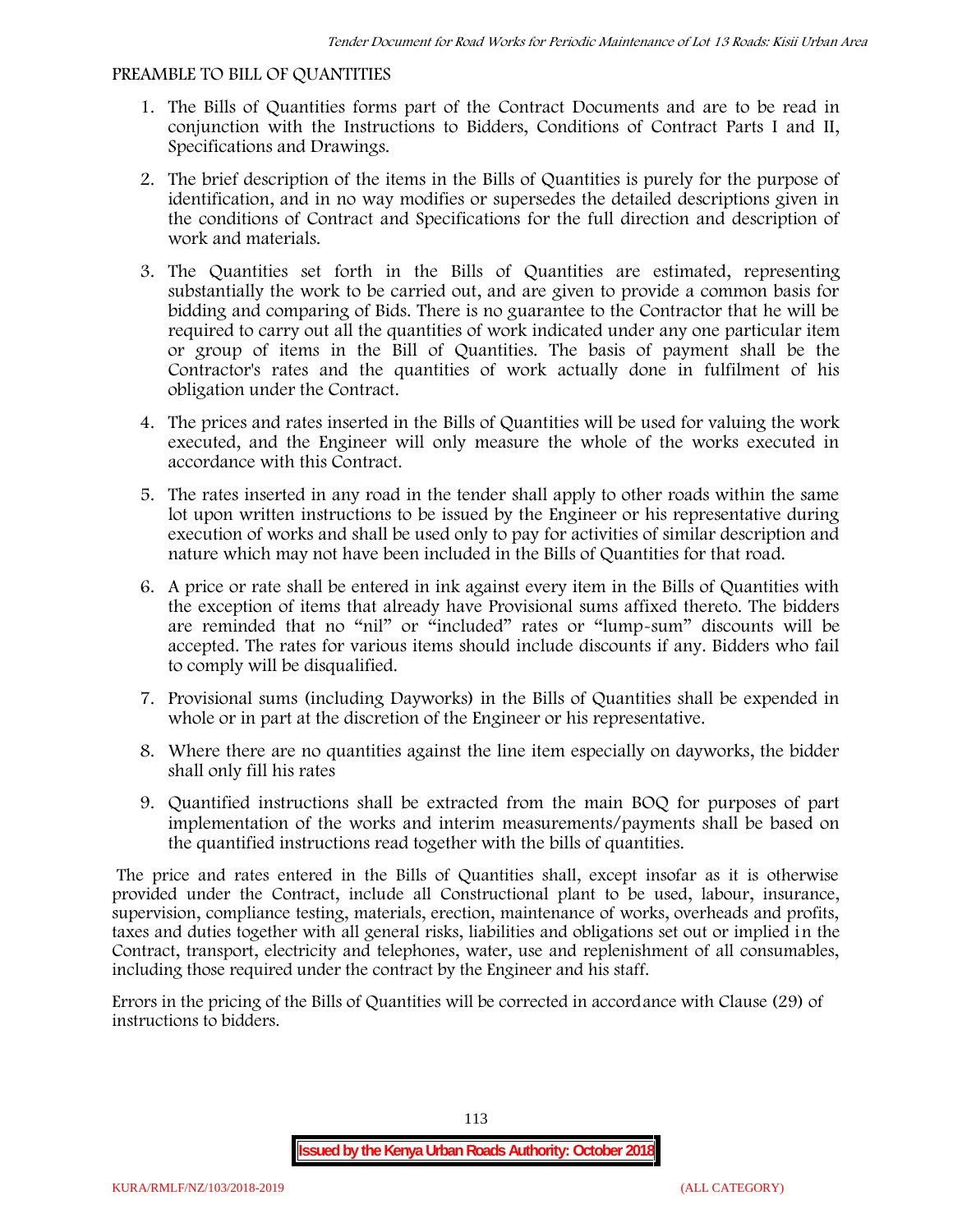#### **Contract Name PERIODIC MAINTENANCE OF LOT 13 ROADS (KISII URBAN AREA) Nyanza**

**BILL OF QUANTITIES 2018-2019**

**Activity Group Title Road Code UCB8-Kisii Section Name Gusii Stadium-Gesonso (1.0KM)**

| Bill<br>No.    | <b>ITEM CODE</b> | <b>DESCRIPTION</b>                                                                                                                                                                                                                           | Quantity     | <b>UNIT</b> | Unit Bid<br><b>RATE</b><br>(KShs) | <b>Bill Item</b><br>Cost<br>without<br><b>VAT</b><br>(KSHs) |
|----------------|------------------|----------------------------------------------------------------------------------------------------------------------------------------------------------------------------------------------------------------------------------------------|--------------|-------------|-----------------------------------|-------------------------------------------------------------|
| $\mathbf{1}$   | 01-80-010        | Allow a prime cost of sum<br>for material testing as<br>directed by the Engineer                                                                                                                                                             | $\mathbf{1}$ | PC SUM      | 40,000.00                         |                                                             |
| $\mathbf{1}$   | $01 - 80 - 011$  | Extra over item 01-80-010<br>for contractors overheads<br>and profits                                                                                                                                                                        | $\mathbf{1}$ | $\%$        |                                   |                                                             |
| $\mathbf{1}$   | 01-80-026        | Allow a prime cost sum for<br>the REs miscellaneous<br>account                                                                                                                                                                               | $\mathbf{1}$ | PC SUM      | 15,000.00                         |                                                             |
| $\mathbf{1}$   | 01-80-027        | Extra over 01-80-026 for<br>profits and overheads                                                                                                                                                                                            | $\mathbf{1}$ | $\%$        |                                   |                                                             |
| 1              | 01-80-030a       | Prime cost sum for payment<br>of allowances for Engineer's<br>site staff (Permanent staff)                                                                                                                                                   | $\mathbf{1}$ | PC SUM      | 200,000.00                        |                                                             |
| $\mathbf{1}$   | 01-80-030b       | Extra Over on Item 01-80-<br>030a for the Contractor's<br>Overheads and Profit.                                                                                                                                                              | $\mathbf{1}$ | $\%$        |                                   |                                                             |
| $\mathbf{1}$   | 01-80-030        | Allow a prime cost for<br>attendance to the RE,s<br>supervisory staff including<br>overtime                                                                                                                                                  | $\mathbf{1}$ | PC SUM      | 200,000.00                        |                                                             |
| $\mathbf{1}$   | $01 - 80 - 031$  | Include percentage of PC<br>sum in item 01-80-030 for<br>contractors overhead and<br>profit                                                                                                                                                  | $\mathbf{1}$ | $\%$        |                                   |                                                             |
| 1              | 01-80-017        | Provide fuel and maintain<br>with driver, 4WD double<br>cabin (odometer:0 - 10000)<br>for exclusive use by the<br>Engineer inclusive of the first<br>4,000km per vehicle month<br>in accordance with clause<br>138 of special specification. | 9.00         | Veh.Month   |                                   |                                                             |
| $\overline{4}$ | 04-50-004        | Light Bush Clearing                                                                                                                                                                                                                          | 10,000.0     | Sq. Metres  |                                   |                                                             |
| 5              | 05-50-004        | Excavation and spoiling of<br>the existing bitumenous<br>layers                                                                                                                                                                              | 300.0        | Cub.Metres  |                                   |                                                             |

114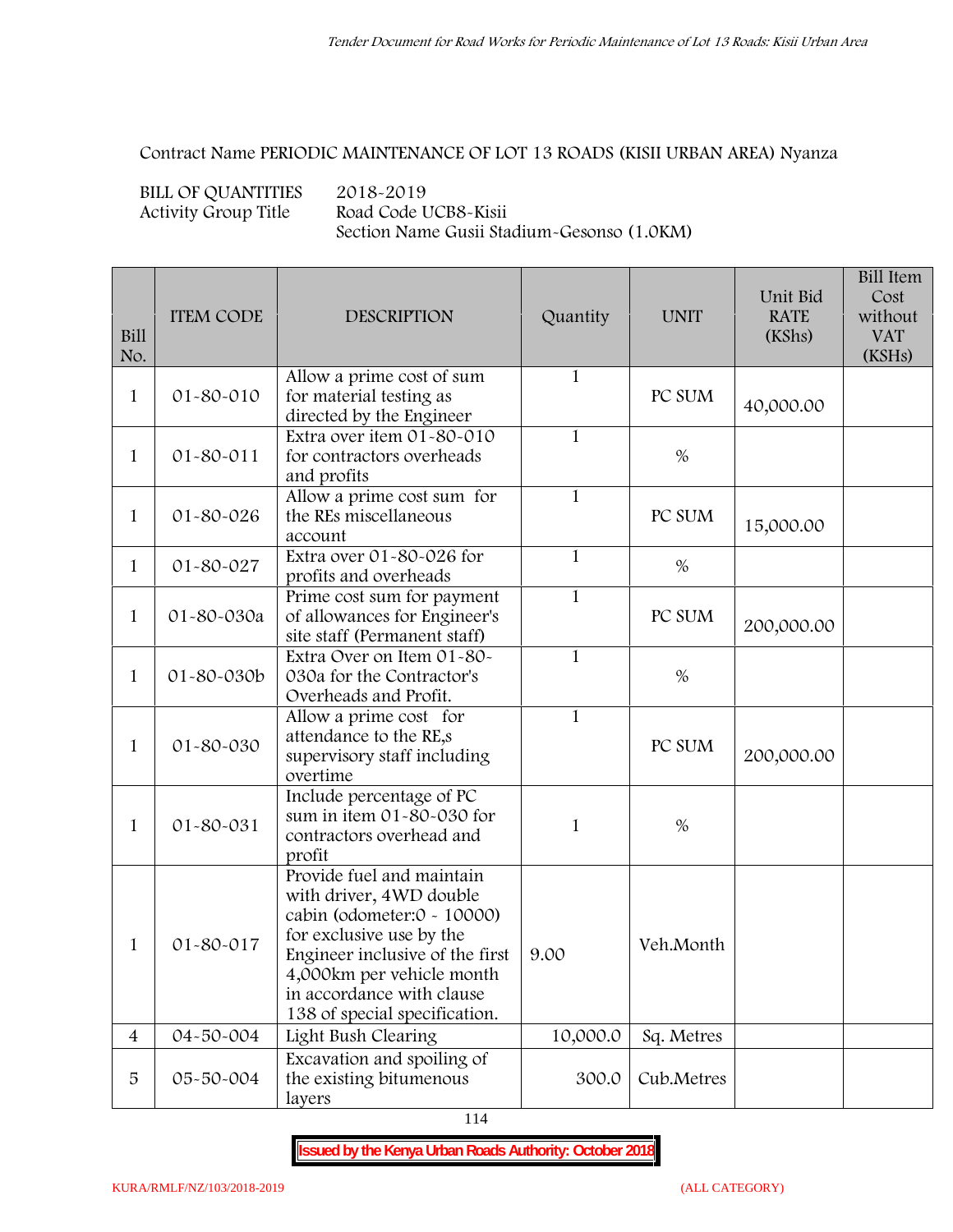| 5  | 05-50-008 | Cut to spoil in soft material                                                                                                                                                                                               | 750.0    | Cub.Metres |  |
|----|-----------|-----------------------------------------------------------------------------------------------------------------------------------------------------------------------------------------------------------------------------|----------|------------|--|
| 8  | 08-50-006 | Drain cleaning                                                                                                                                                                                                              | 910.0    | Metres     |  |
| 8  | 08-50-005 | Ditch/Mitre drain<br>excavation                                                                                                                                                                                             | 1,000.0  | Cub.Metres |  |
| 8  | 08-70-001 | Provide and place 200mm<br>thick stone pitching<br>including grouting.                                                                                                                                                      | 300.0    | Sq.Metres  |  |
| 8  | 08-60-003 | Desilt and clean existing<br>culverts to free flowing<br>condition                                                                                                                                                          | 150.0    | Metres     |  |
| 8  | 08-60-030 | Excavate for pipe culverts in<br>soft material                                                                                                                                                                              | 75.0     | Cub.Metres |  |
| 8  | 08-60-033 | Provide, lay and join 600mm<br>inner dia concrete pipes                                                                                                                                                                     | 50.0     | Metres     |  |
| 8  | 08-60-035 | Concrete class 15/20 for bed<br>and sorrounds and haunches                                                                                                                                                                  | 25.0     | Cub.Metres |  |
| 8  | 08-60-036 | Concrete class 25/20 for<br>apron, wingwalls and<br>headwalls                                                                                                                                                               | 18.0     | Cub.Metres |  |
| 8  | 08-60-037 | Provide and place A 142<br>fabric mesh reinforcement<br>fabric                                                                                                                                                              | 98.0     | Sq.Metres  |  |
| 12 | 12-50-001 | Provide, place, hand pack<br>and compact stone material<br>including filling of voids<br>with stone dust and water as<br>directed by Engineer                                                                               | 900.0    | Cub.Metres |  |
| 12 | 12-50-002 | Provide, place and compact<br>natural gravel with CBR<br>greater than 30% for sub-<br>base                                                                                                                                  | 300.0    | Cub.Metres |  |
| 12 | 12-70-003 | Scarify the existing pavement<br>layer and compact as<br>specified and directed by the<br>engineer                                                                                                                          | 655.0    | Cub.Metres |  |
| 15 | 15-80-009 | Provide, transport, lay and<br>roll 10/14 mm precoated<br>chipping with MC 30 as a<br>single seal on AC type 1 on<br>carriageway at a rate of 80 -<br>120 m <sup>2</sup> /m <sup>3</sup> or as directed by<br>the Engineer. | 200.0    | Cub.Metres |  |
| 15 | 15-92-001 | Provide and Spray MC 30<br>cut-back bitumen as prime<br>coat to carriageway,<br>shoulders, busbays and<br>junctions at rate 0.8-1.2<br>lts/m2 as prime coat                                                                 | 3,000.0  | Litres     |  |
| 15 | 15-92-002 | Provide, heat and spray<br>80/100 pen grade bitumen<br>for 1st seal on carriageway,                                                                                                                                         | 20,000.0 | Litres     |  |

115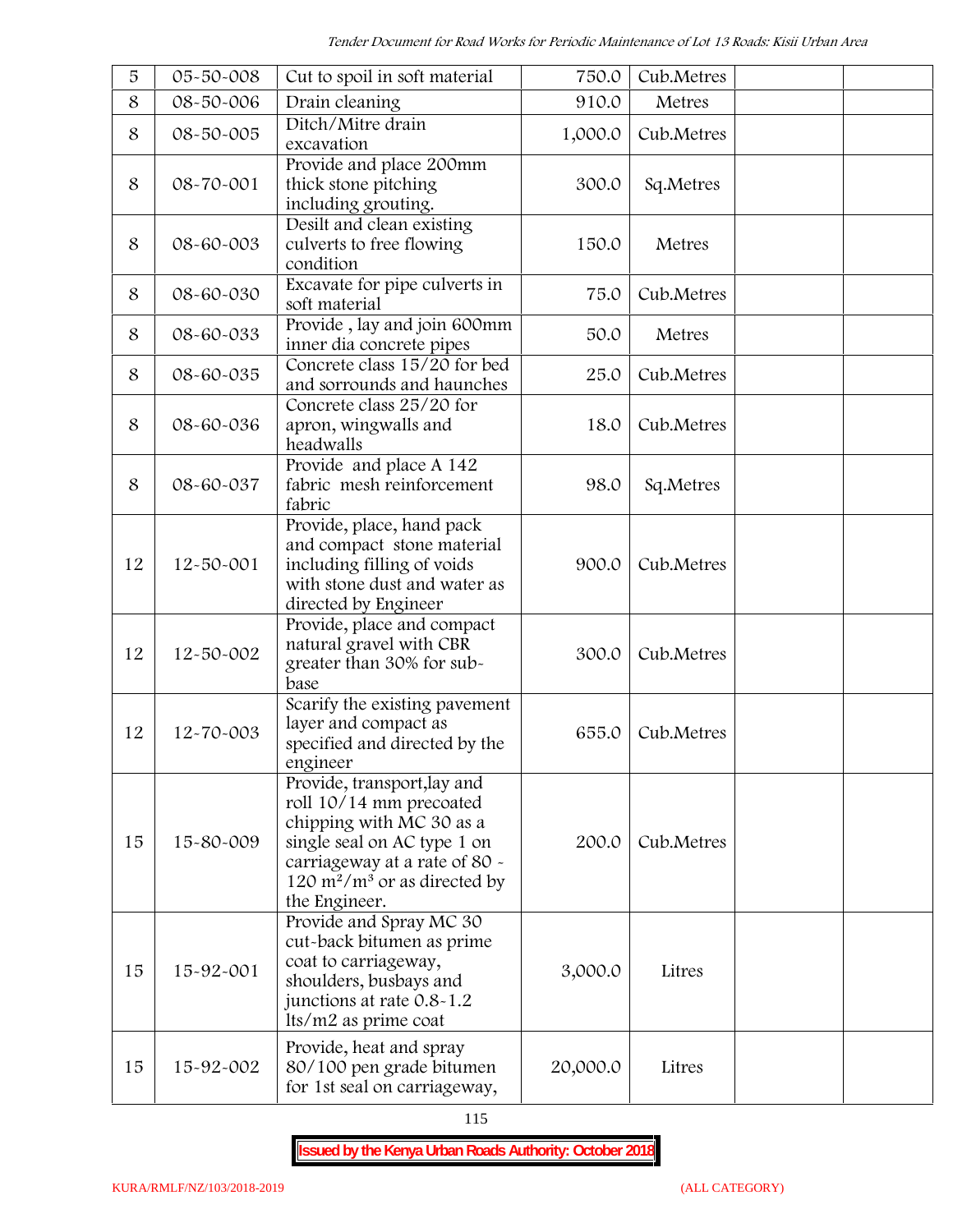|    |            | on shoulders, busbays and<br>junction at rate of 0.9-1.2<br>1ts/m2                                                                                      |           |            |  |
|----|------------|---------------------------------------------------------------------------------------------------------------------------------------------------------|-----------|------------|--|
|    |            |                                                                                                                                                         |           |            |  |
| 16 | 16-50-008  | Provide, lay and compact AC<br>Type I for repair to potholes<br>and edge repair                                                                         | 53.0      | Cub.Metres |  |
| 16 | 16-80-001  | Provide, lay and roll asphalt<br>concrete type 1 (bitument<br>content 5-6% by weight) as<br>directed by the Engineer                                    | 190.0     | Cub.Metres |  |
| 16 | 16-80-003  | Provide and spray K-160 as<br>tack coat at a rate of 0.8-1.0<br>$L/sq$ metre as directed by the<br>Engineer                                             | 6,000.0   | Litres     |  |
| 16 | 16-80-004  | Clearing and cutting of<br>potholes and failed areas                                                                                                    | 480.0     | Cub.Metres |  |
| 25 | 25-50-001a | Implement HIV/AIDS<br>awareness campaign<br>amongst the workers for the<br>duration of the Contract                                                     | 50,000.00 | PC SUM     |  |
| 25 | 25-50-001b | Extra Over on Item 25-50-<br>030 for the Contractor's<br>Overheads and Profit.                                                                          | 50,000.00 | $\%$       |  |
| 25 | 25-50-029a | Collect, erect, brand,<br>maintain publicity sign and<br>return to the employer upon<br>expiry of the contract period<br>as instructed by the Engineer. | 1.00      | No.        |  |
|    |            |                                                                                                                                                         |           |            |  |
|    |            | Sub Total                                                                                                                                               |           |            |  |
|    |            | VAT @ 16%                                                                                                                                               |           |            |  |
|    |            | Total taken to Summary                                                                                                                                  |           |            |  |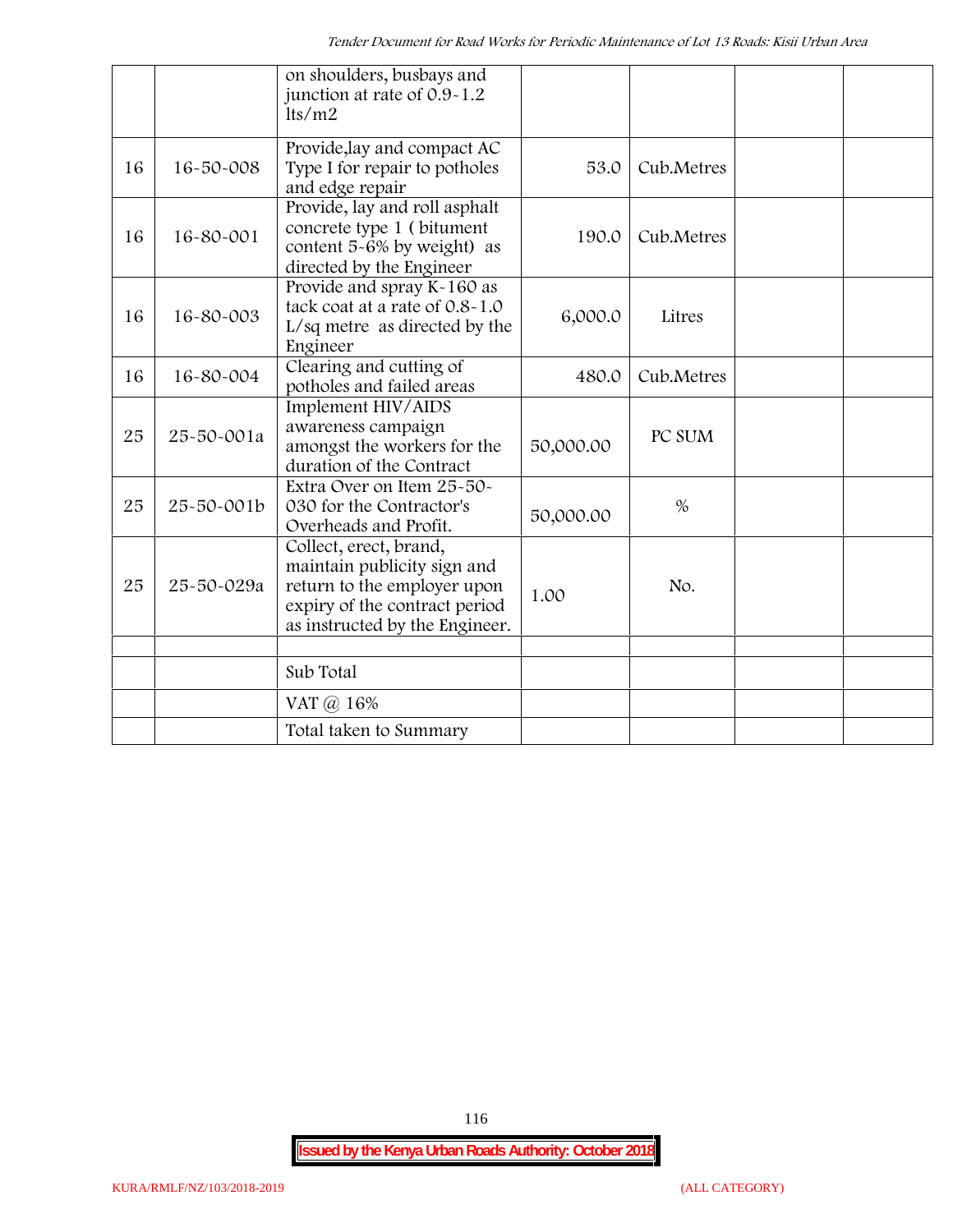$\overline{\phantom{a}}$ 

| SUMMARY OF LOT 10 ROADS |                                            |                |  |
|-------------------------|--------------------------------------------|----------------|--|
| $S/NO$ .                | Road Name                                  | Amount (Kshs.) |  |
| 1.                      | Gusii Stadium-Gesonso                      |                |  |
|                         |                                            |                |  |
|                         | Grand Total Carried Forward to Form of Bid |                |  |

**Issued by the Kenya Urban Roads Authority: October 2018**

 $\overline{1}$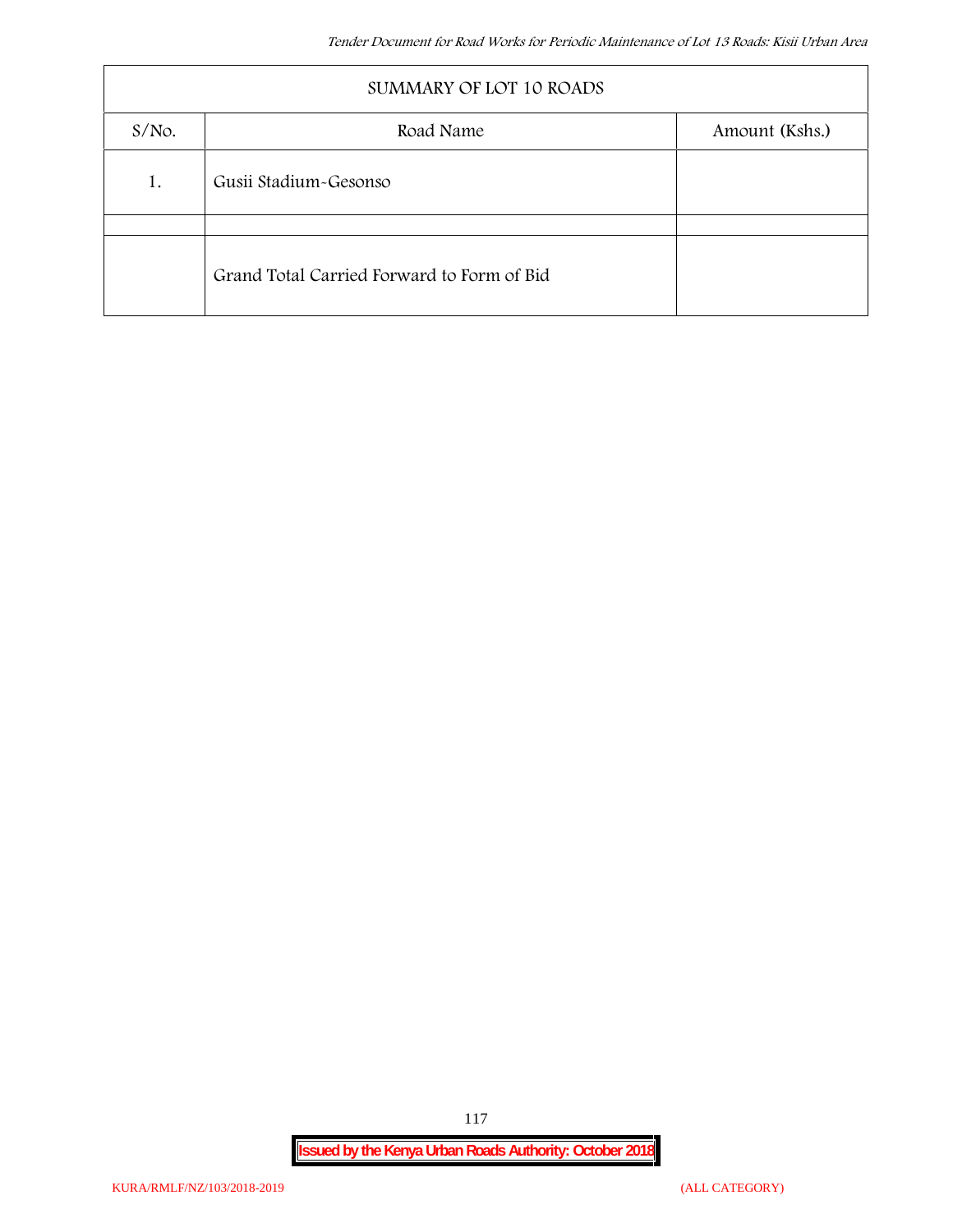# **SECTION X: STANDARD FORMS**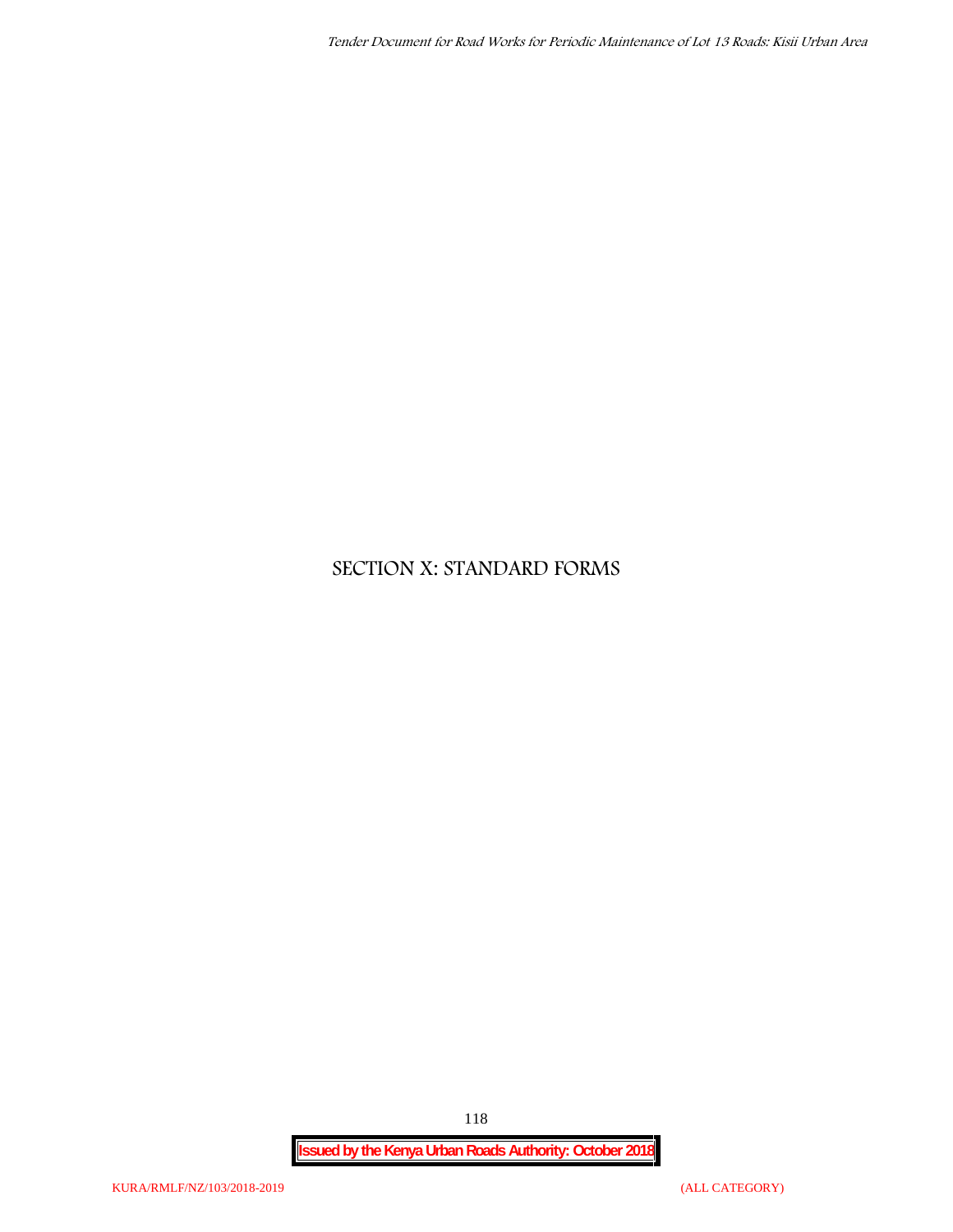# **Form of Bid**

(NOTE: The Appendix forms part of the Bid. Bidders are required to fill all the blank spaces in this form of Bid and Appendix)

**NAME OF CONTRACT:**

### **PERIODIC MAINTENANCE OF LOT 13 ROADS: KISII URBAN AREA**

TO: Director General, Kenya Urban Roads Authority, P. O. Box 41727-00100, **NAIROBI, KENYA**

Sir,

1. Having examined the Conditions of Contract, Specifications, Bill of Quantities, and Drawings for the execution of the above-named works we, the undersigned, offer to construct and install such works and remedy any defects therein in conformity with the said Bill of Quantities, Conditions of Contract, Specifications and Drawings for the sum of

(Insert amount in words)

………………………………………………………………………………………………..

…………………………………………………………………………………………………

(Insert amount in figures)…………………………………………………………………

as specified in the Appendix to Bid or such other sums as may be ascertained in accordance with the said Conditions.

- 2. We undertake, if our bid is accepted, to commence the works within fourteen (14) days of receipt of the Engineer's order to commence, and to complete and deliver the whole of the works comprised in the contract within the time stated in the Appendix to Bid.
- 3. If our bid is accepted we will, when required, obtain the guarantee of a Bank or other sureties (to be approved by you) to be jointly and severally bound with us in a sum not exceeding 5% of the above named sum for the due performance of the contract under the terms of a Bond to be approved by you.
- 4. We agree to abide by this bid for the period of 90 days from the date fixed for receiving the same and it shall remain binding upon us and may be extended at any time before the expiration of that period.
- 5. We understand that you are not bound to accept the lowest or any bid you may receive.
- 6. On the basis of our previous experience we are fully experienced and competent in the type of work included in this tender and we have adequate financial resources to carry

119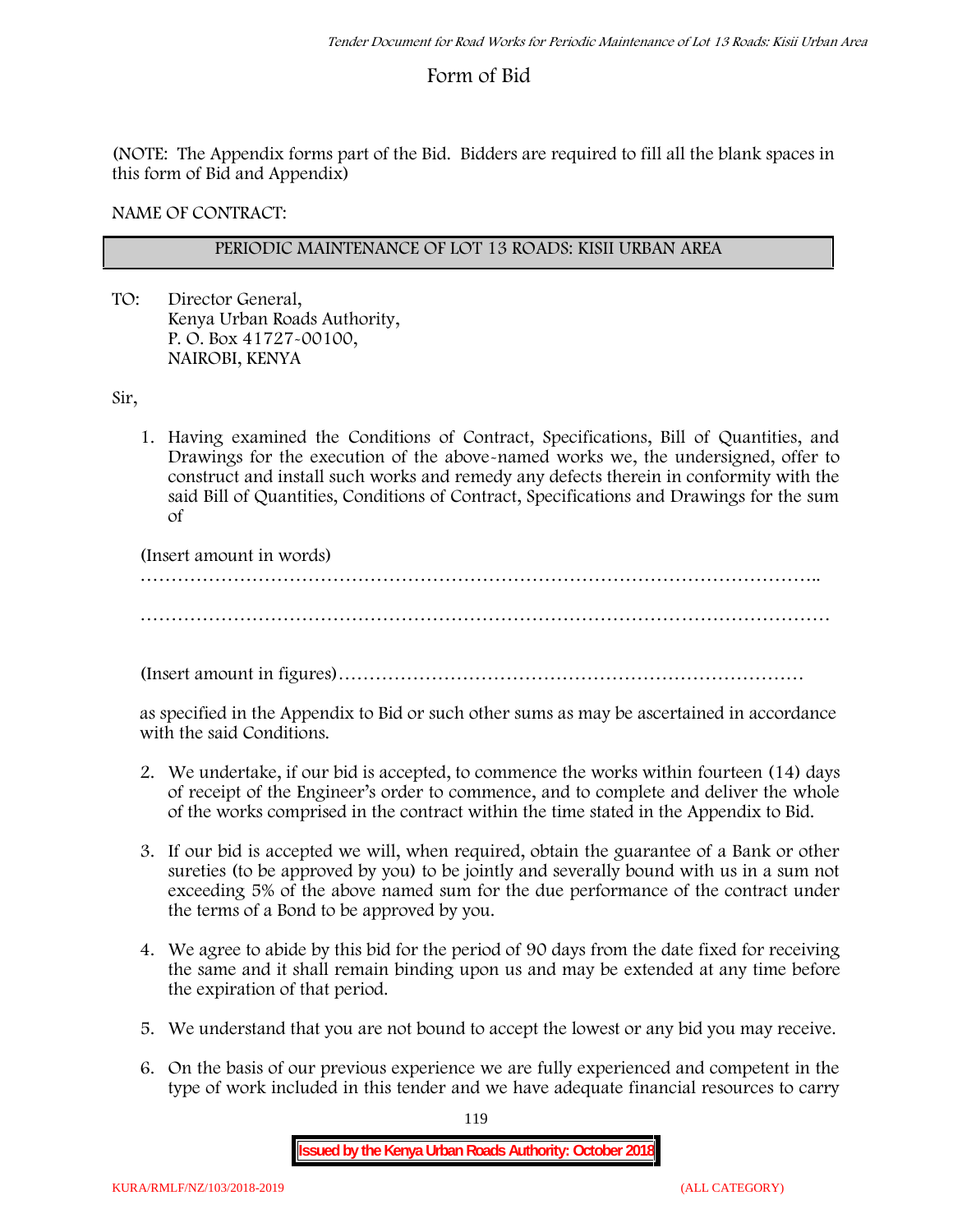out the works described within the period for completion. We are in a position to fulfil the contract for which we have tendered.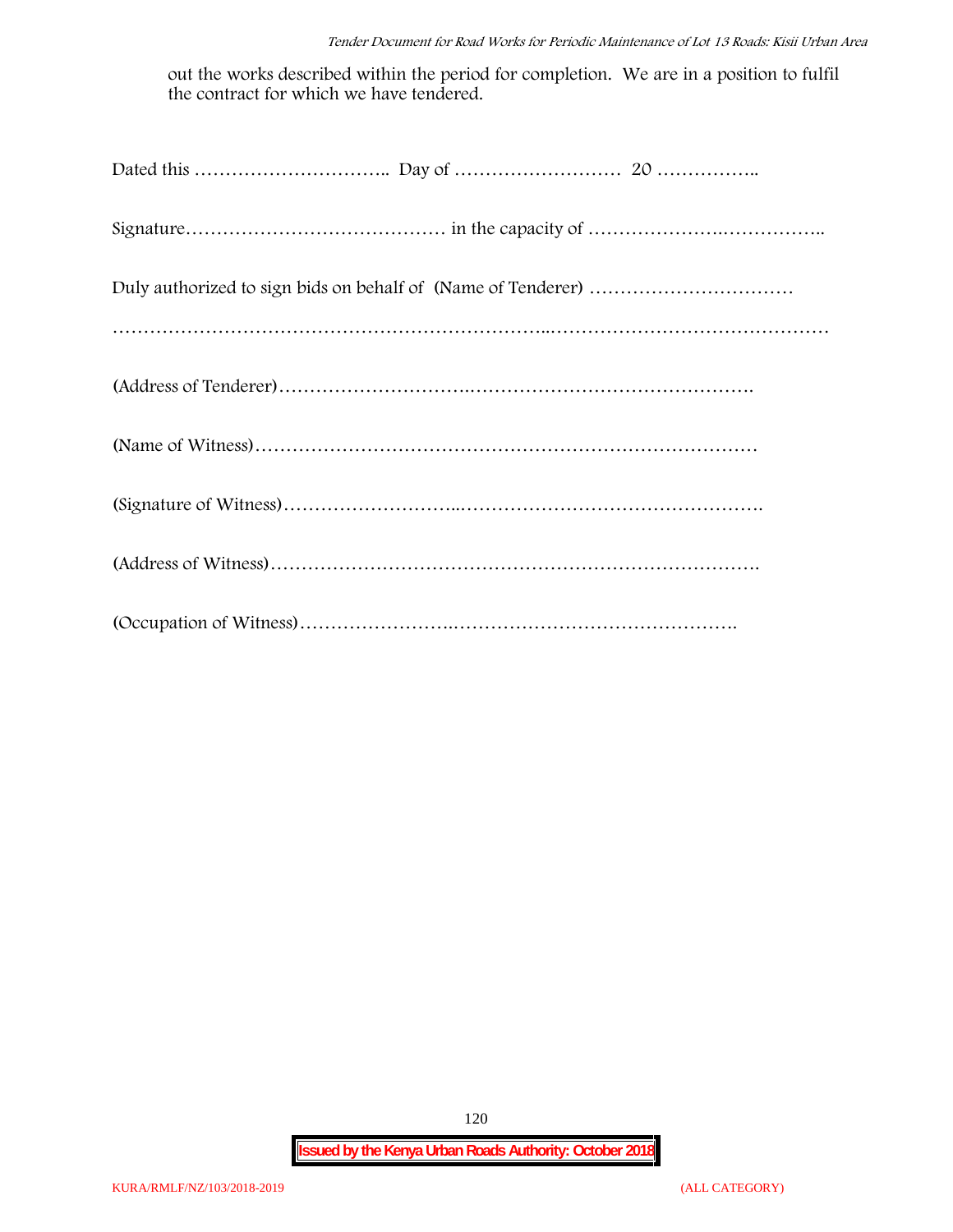**Appendix to Form of Bid**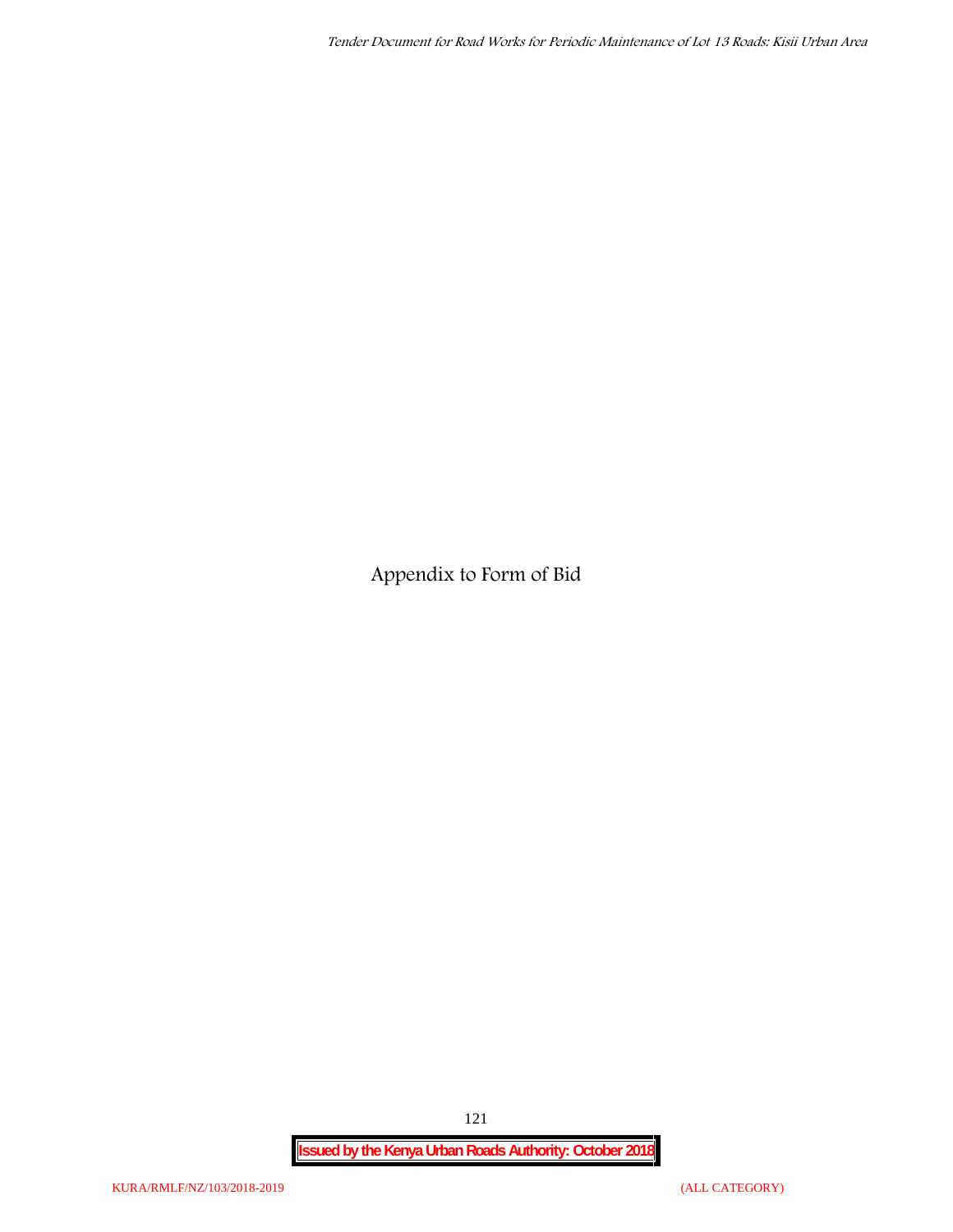| (This appendix forms part of the bid)          |               |                                            |
|------------------------------------------------|---------------|--------------------------------------------|
| CONDITIONS OF CONTRACT                         | <b>CLAUSE</b> | <b>AMOUNT</b>                              |
| <b>Bid Security</b>                            |               | Kshs. 500,000.00 (Unconditional bank       |
|                                                |               | guarantee only)                            |
| Instructions in Writing                        | 2.5           | Execution of works under site instructions |
|                                                |               | from Resident Engineer to commence         |
|                                                |               | within three (3) days                      |
| Amount of Performance Security                 | 10.1          | 5 per cent of Tender Sum in the form of    |
| (Unconditional Bank Guarantee)                 |               | Unconditional Bank Guarantee               |
| Program to be submitted                        | 14.1          | Immediately after issuance of Order to     |
|                                                |               | Commence                                   |
| Cash flow estimate to be submitted             | 14.3          | Immediately after issuance of Order to     |
|                                                |               | Commence                                   |
| Minimum amount of Third Party Insurance        | 23.2          | 1% of the Contract Sum                     |
| Period for commencement, from Engineer's       | 41.1          | 14 days                                    |
| order to commence                              |               |                                            |
| Time for completion                            | 43.1          | (8) months                                 |
| Amount of liquidated damages                   | 47.1          | 0.05% of Contract Sum per day              |
| Limit of liquidated damages                    | 47.1          | 5% of Contract Sum                         |
|                                                |               |                                            |
| Defects Liability period                       | 60.3          | 3 months                                   |
| Percentage of Retention                        | 60.3          | 5% of Interim Payment Certificate          |
| Limit of Retention Money                       | 60.3          | 5% of Contract Sum                         |
| Minimum amount of interim certificates         | 60.2          | Kshs 3,000,000.00                          |
| Time within which payment to be made after     | 60.10         | 28 days                                    |
| Interim Payment Certificate signed by Engineer |               |                                            |
| Time within which payment to be made after     | 60.10         | 28 days                                    |
| Final Payment Certificate signed by Engineer   |               |                                            |
| Appointer of Adjudicator                       | 67.3          | The Chartered Institute of Arbitrators     |
|                                                |               | (Kenya)                                    |
| Notice to Employer and Engineer                | 68.2          | The Employers address is:                  |
|                                                |               | The Director General,                      |
|                                                |               | Kenya Urban Roads Authority (KURA),        |
|                                                |               | P.O. Box 41727 - 00100                     |
|                                                |               | <b>NAIROBI</b>                             |
|                                                |               |                                            |
|                                                |               | The Engineer's address is:                 |
|                                                |               | Director (Road Asset and Corridor          |
|                                                |               | Management),                               |
|                                                |               | Kenya Urban Roads Authority (KURA),        |
|                                                |               | P.O. Box 41727 - 00100                     |
|                                                |               | <b>NAIROBI</b>                             |

# **Appendix to Form of Bid**

Signature of Tenderer…………………………………….……. Date ………………………

122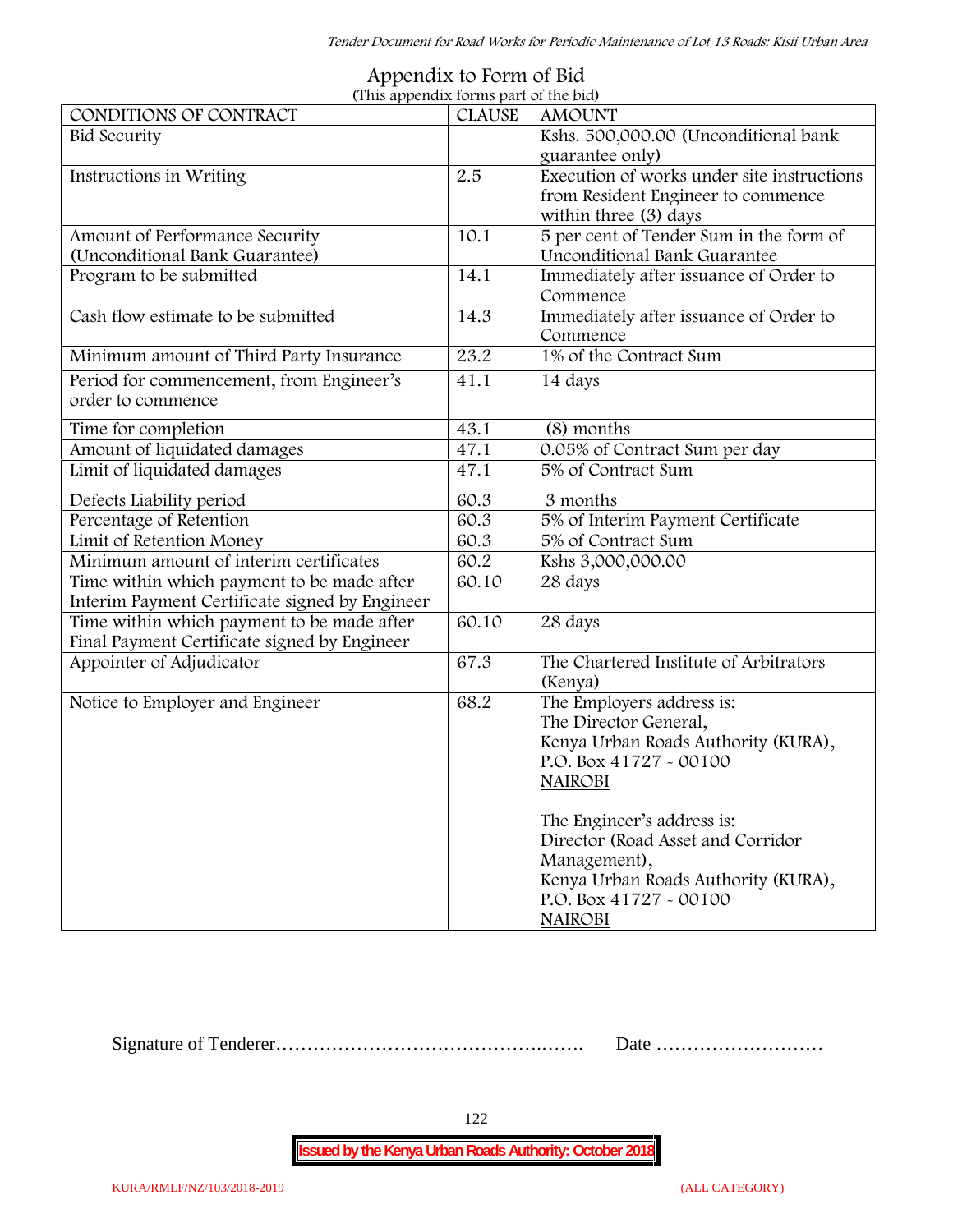**Form of Bid Security**

**Issued by the Kenya Urban Roads Authority: October 2018**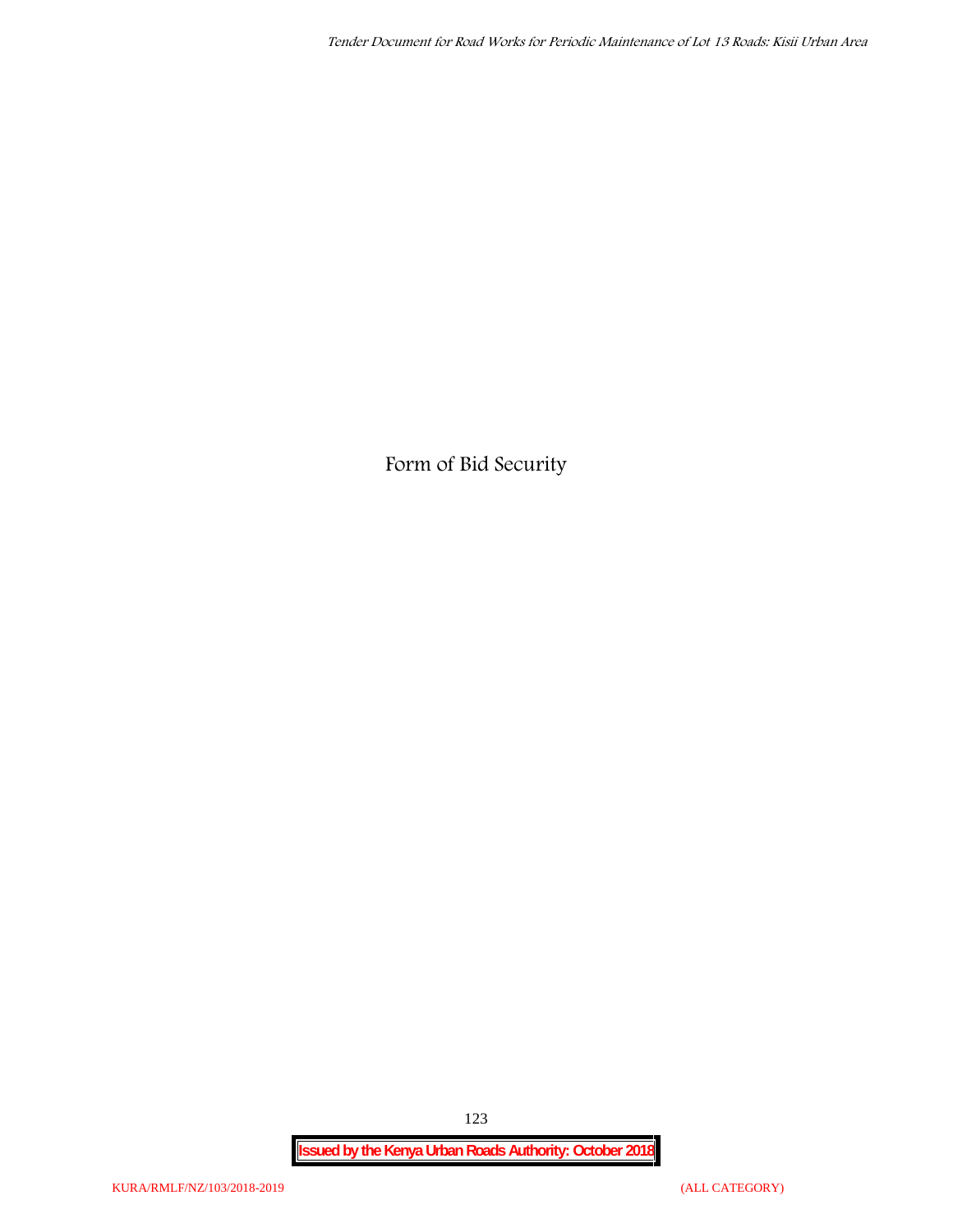#### **TENDER BANK GUARANTEE**

Note: The bidder shall complete only this form of Bank guarantee. No other Form of Bid Bond or any other forms of security will be accepted. Bidders who fail to comply with this requirement will be disqualified.

WHEREAS [*Name of bidder*]. ………………………………………………………………………………………………

(herein after called "the Bidder") has submitted his bid dated ………….…………

**for the**

#### **PERIODIC MAINTENANCE OF LOT 13 ROADS: KISII URBAN AREA**

, hereinafter called "the bid"

KNOW ALL MEN by these presents that we [*Name of Bank*]

………………………………………………………………………………………………………

of [Name of Country]

………………………………………………………………………………………………

having our registered offices at

………………………………………………………………………………………………

(hereinafter called the Bank) are bound unto the Director General, Kenya Urban Roads Authority, (hereinafter called "the Employer") in the sum of

(in words Kshs)………………………………………………………………………….

……………………………………………………………………………………………

(In figures Kshs)……………………………………………………

for which payment will be well and truly made to the said Employer the Bank binds itself, its successors and assigns by these presents.

SEALED with the common Seal of the said Bank this ……………………… day of 20……..

124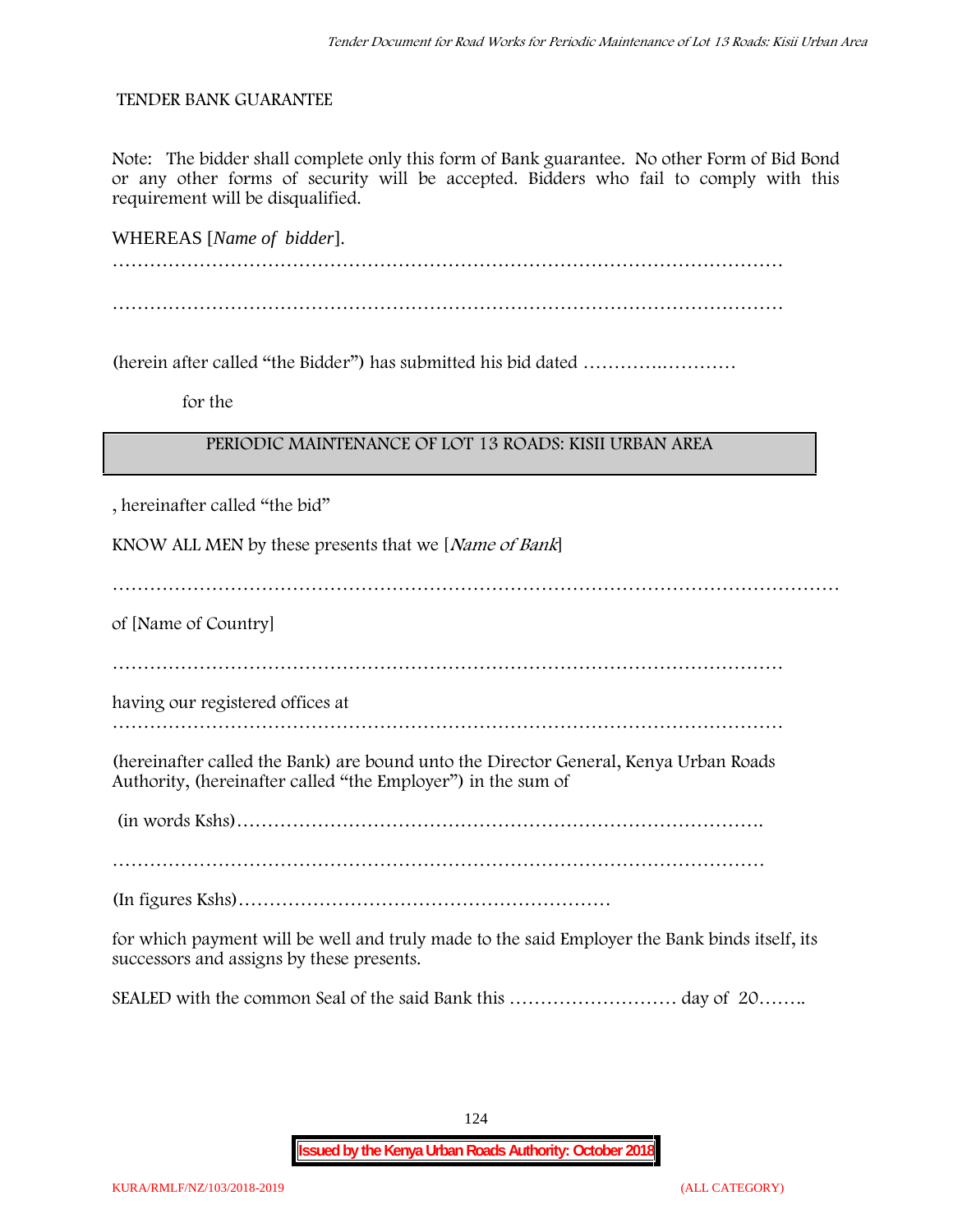#### THE CONDITIONS of this obligation are:

- 1. If the bidder withdraws his Bid during the period of bid validity specified by the Bidder on the Bid Form; or
- 2. If the Bidder refuses to accept the correction of errors in his bid; or
- 3. If the Bidder having been notified of the acceptance of his bid by the Employer during the period of bid validity

(i) Fails or refuses to execute the Form of Agreement in accordance with the Instructions to Tenderers when required or

(ii) Fails or refuses to furnish the Performance Security, in accordance with the Instructions to Bidders.

We undertake to pay to the Employer up to the above amount upon receipt of his first written demand, without the Employer having to substantiate his demand, provided that in his demand the Employer will note that the amount claimed by him is due to him owing to the occurrence of any of the above conditions, specifying the occurred condition or conditions.

This guarantee will remain in force up to and including thirty days after the date of expiration of the bid validity, as stated in the Instructions to Bidders.

At the request of the Employer the Bid validity period may be extended by mutual agreement between the Employer and the Bidder and we undertake to extend the validity of this surety accordingly without you having to inform us of such an extension of the Bid validity period if within this period the Bidder has been notified of the acceptance of his Bid. This Surety shall remain valid up to the time the Contract Agreement has been executed.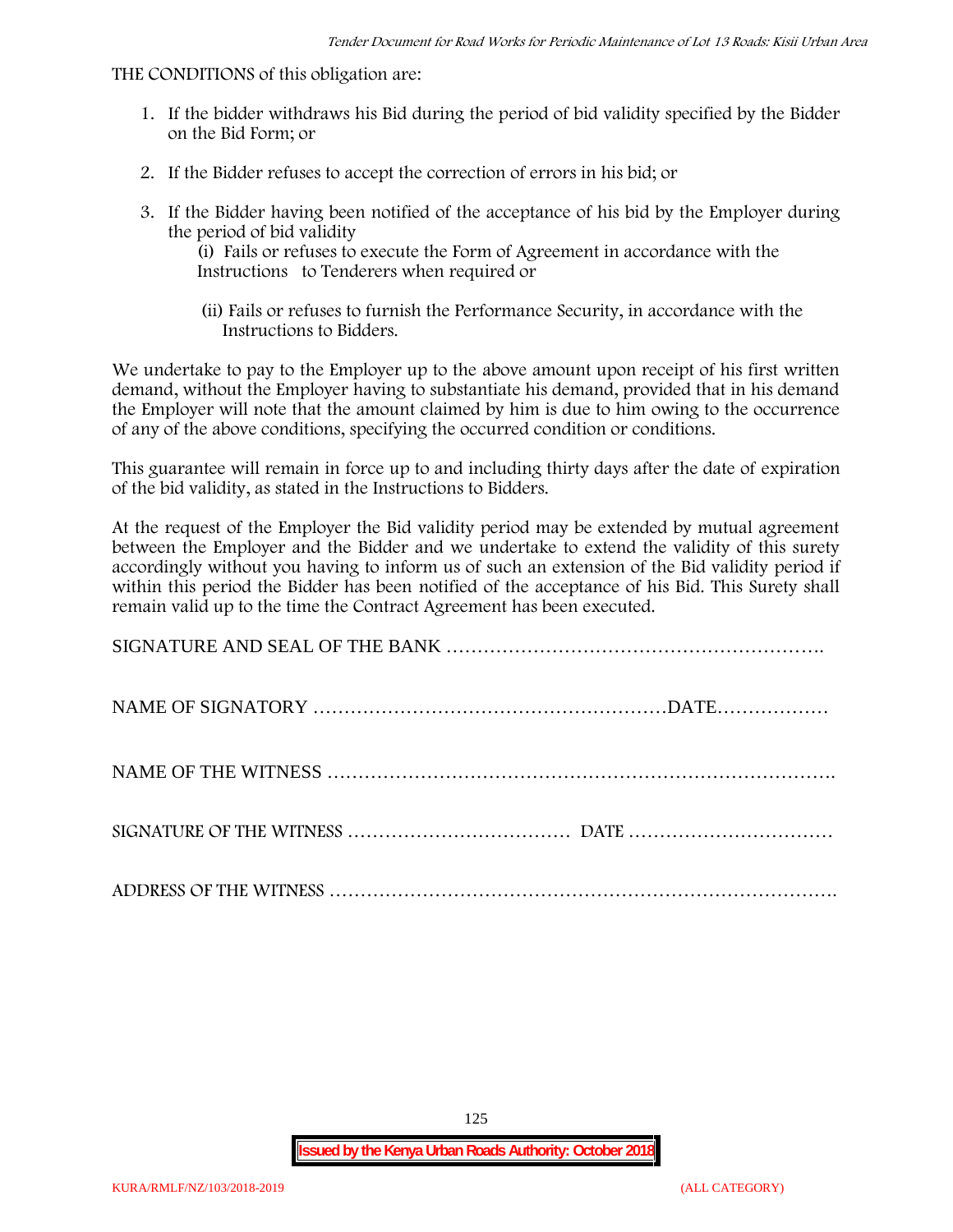# **SECTION XI: SCHEDULES OF SUPPLEMENTARY INFORMATION**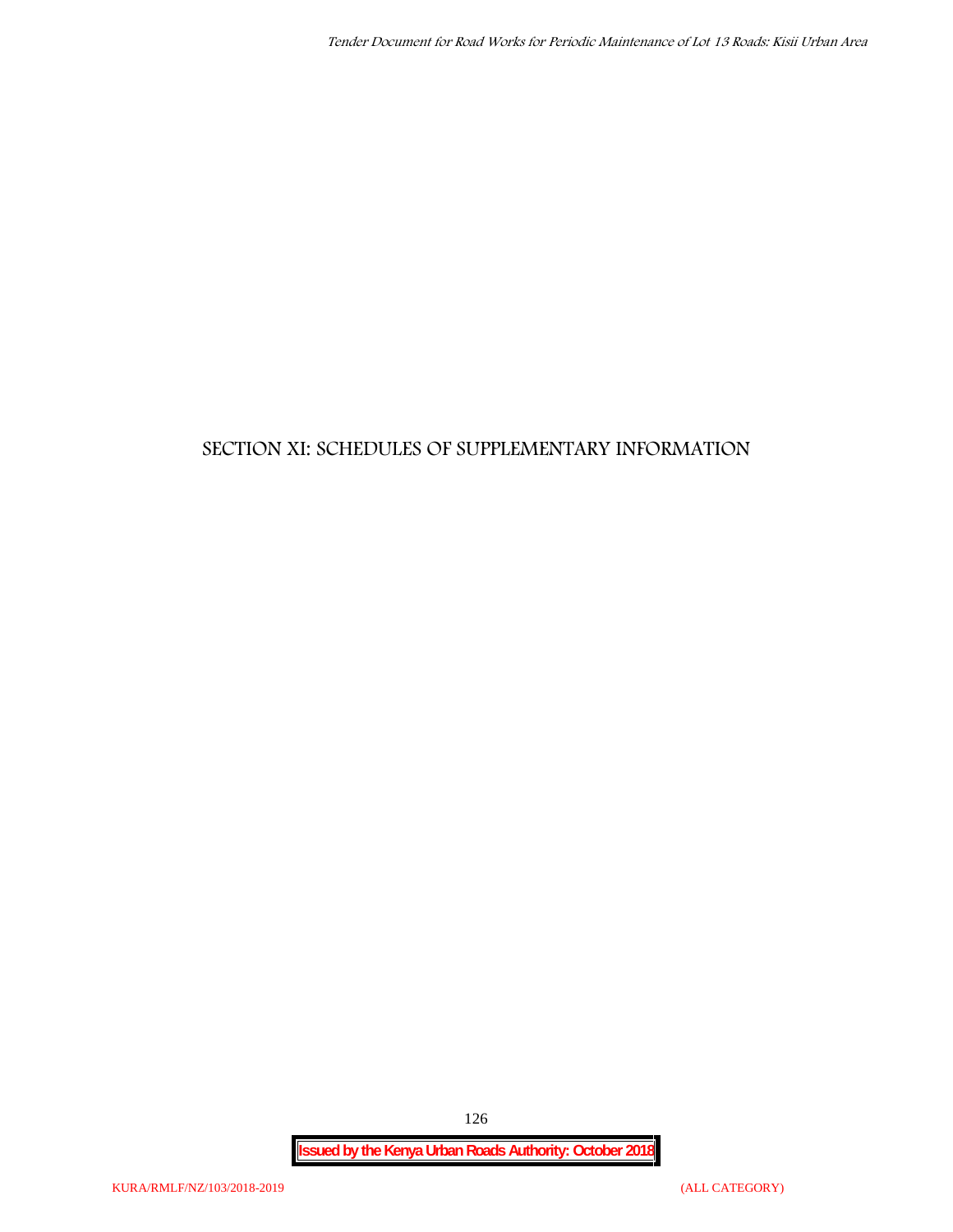| SCHEDULE 4: MAJOR ITEMS OF CONSTRUCTION PLANT AND EQUIPMENT Error! Bookmark not |  |
|---------------------------------------------------------------------------------|--|
| defined.                                                                        |  |
|                                                                                 |  |
| SCHEDULE 6: SCHEDULE OF ROADWORKS CARRIED OUT BY THE BIDER IN THE LAST          |  |
|                                                                                 |  |
|                                                                                 |  |
|                                                                                 |  |
|                                                                                 |  |
|                                                                                 |  |
| SCHEDULE 11: DECLARATION FORM (DEBARMENT) Error! Bookmark not defined.          |  |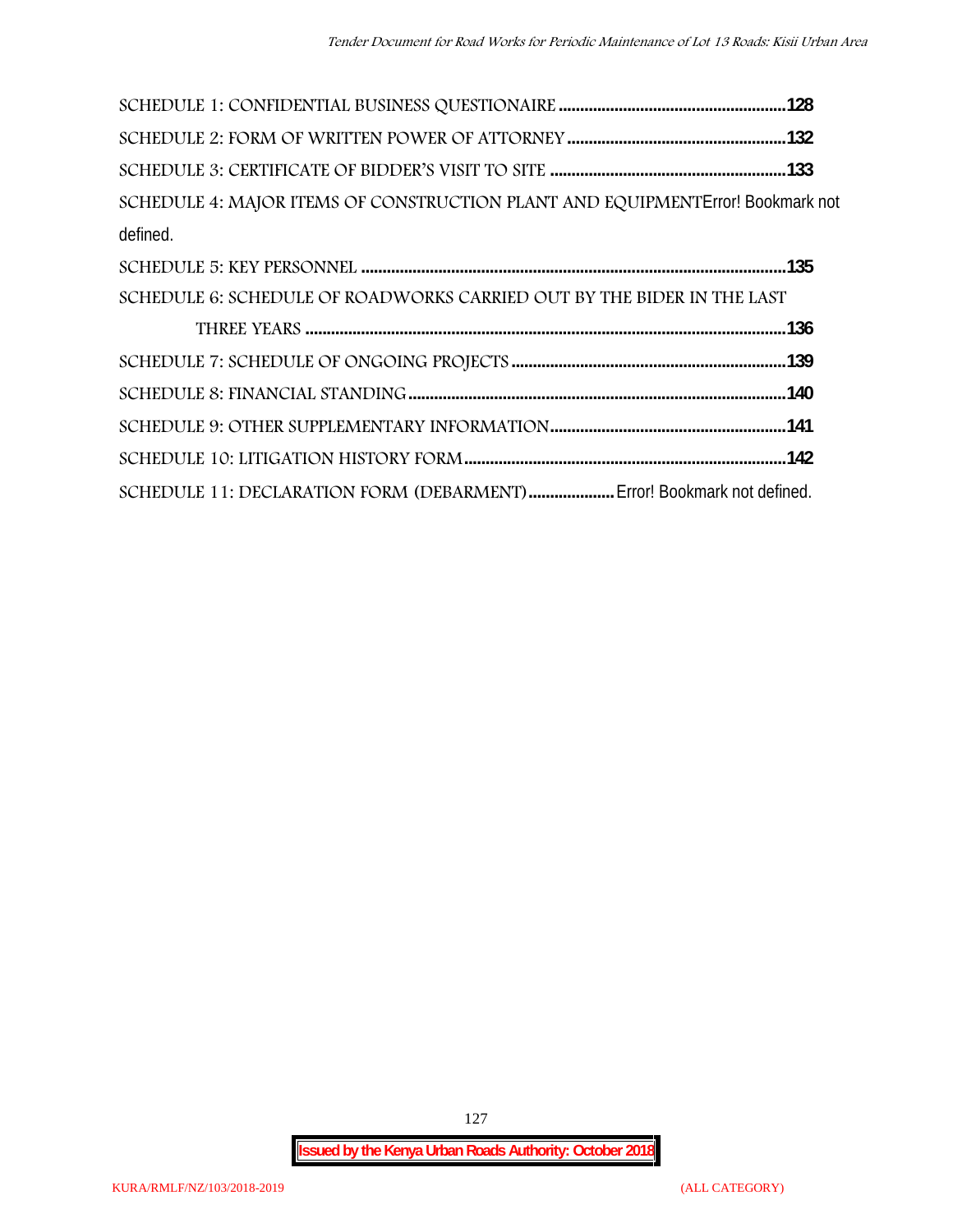### **SCHEDULE 1: CONFIDENTIAL BUSINESS QUESTIONAIRE**

This Confidential Business Questionnaire of the Government of Kenya shall be completed by the Bidder.

**Issued by the Kenya Urban Roads Authority: October 2018**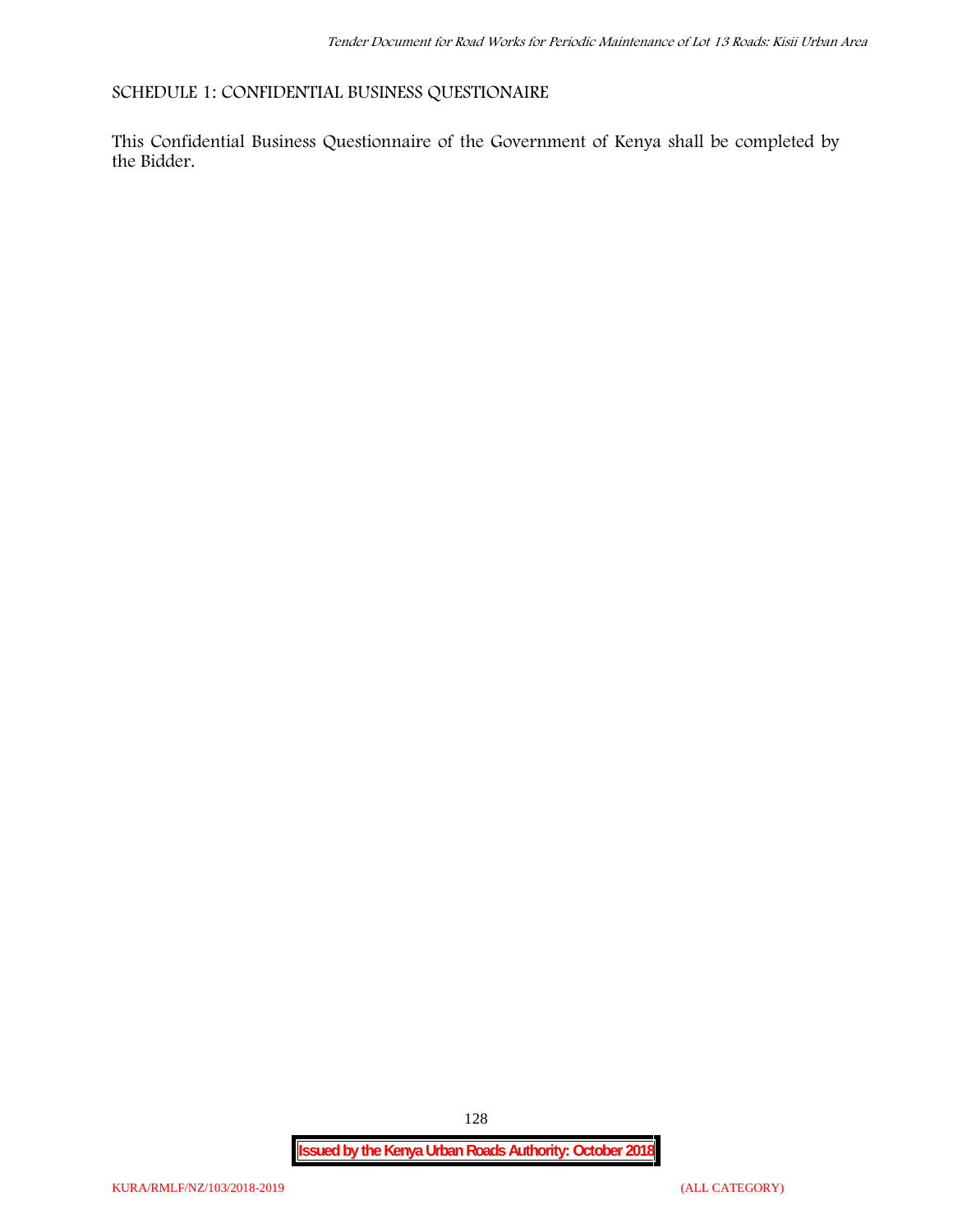#### **REPUBLIC OF KENYA**

### **CONFIDENTIAL BUSINESS QUESTIONNAIRE**

| You are requested to give the particulars indicated in Part 1 and either Part 2 (a). $2(b)$ or $2(c)$<br>whichever applies to your type of business.<br>You are advised that it is a serious offence to give false information on this Form.<br>Part 1 - General: |  |  |  |  |
|-------------------------------------------------------------------------------------------------------------------------------------------------------------------------------------------------------------------------------------------------------------------|--|--|--|--|
| Business name                                                                                                                                                                                                                                                     |  |  |  |  |
| Location of business premises                                                                                                                                                                                                                                     |  |  |  |  |
|                                                                                                                                                                                                                                                                   |  |  |  |  |
|                                                                                                                                                                                                                                                                   |  |  |  |  |
|                                                                                                                                                                                                                                                                   |  |  |  |  |
|                                                                                                                                                                                                                                                                   |  |  |  |  |
| Maximum value of business which you can handle at any one time:                                                                                                                                                                                                   |  |  |  |  |
|                                                                                                                                                                                                                                                                   |  |  |  |  |
|                                                                                                                                                                                                                                                                   |  |  |  |  |
|                                                                                                                                                                                                                                                                   |  |  |  |  |
| Part $2(a)$ - Sole Proprietor:                                                                                                                                                                                                                                    |  |  |  |  |
| Your name in full                                                                                                                                                                                                                                                 |  |  |  |  |
|                                                                                                                                                                                                                                                                   |  |  |  |  |
|                                                                                                                                                                                                                                                                   |  |  |  |  |
|                                                                                                                                                                                                                                                                   |  |  |  |  |
|                                                                                                                                                                                                                                                                   |  |  |  |  |

129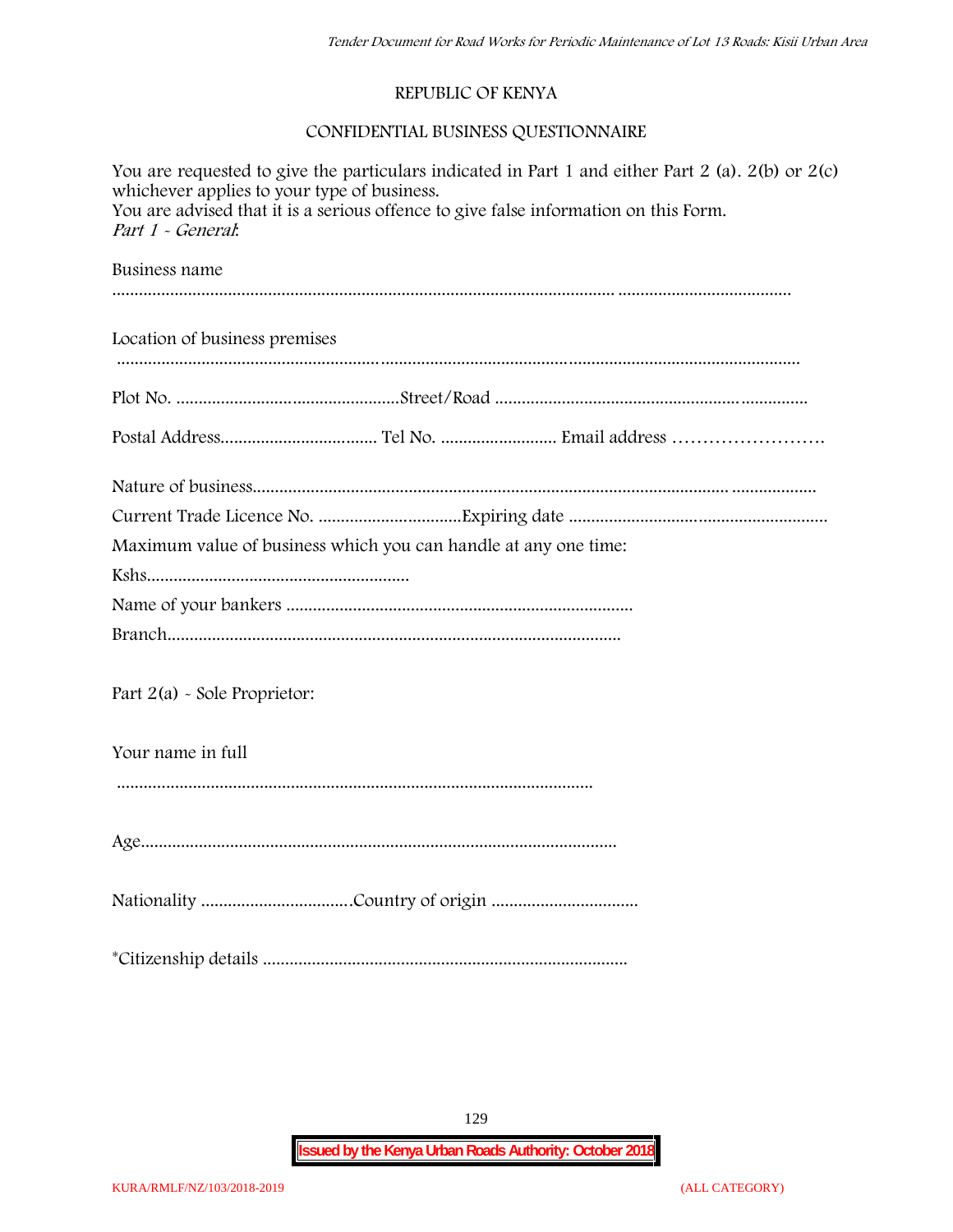| Part $2(b)$ - Partnership: |                                                      |                                  |        |
|----------------------------|------------------------------------------------------|----------------------------------|--------|
| Name                       | Give details of partners as follows:<br>Nationality  | Citizenship Details <sup>•</sup> | Shares |
|                            |                                                      |                                  |        |
|                            |                                                      |                                  |        |
|                            |                                                      |                                  |        |
|                            |                                                      |                                  |        |
|                            |                                                      |                                  |        |
|                            | Part 2(c) - Registered Company:                      |                                  |        |
|                            |                                                      |                                  |        |
|                            | State the nominal and issued capital of the company- |                                  |        |
|                            |                                                      |                                  |        |
|                            |                                                      |                                  |        |
|                            | Give details of all directors as follows:            |                                  |        |
| Name                       | Nationality                                          | Citizenship Details <sup>•</sup> | Shares |
|                            |                                                      |                                  |        |
|                            |                                                      |                                  |        |
|                            |                                                      |                                  |        |
|                            |                                                      |                                  |        |
|                            |                                                      |                                  |        |

• Attach proof of citizenship (Compulsory)

• Attach certified copy of Form CR12 (Compulsory)

130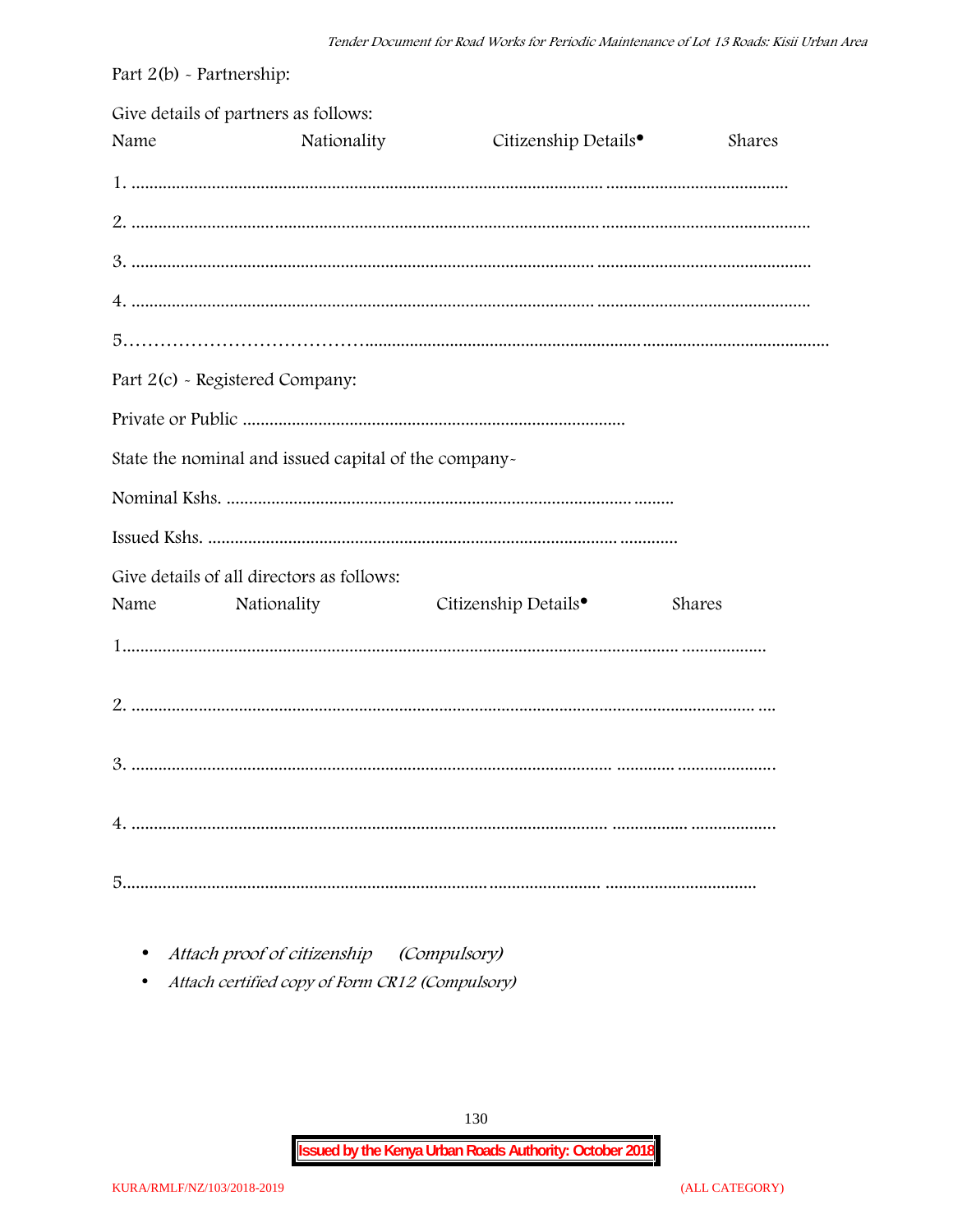Part 3: Interest in the Firm:

Is there any person / persons in the Kenya Urban Roads Authority (KURA) who has interest in this firm? Yes /No\*\*………………………….

I certify that the information given above is correct.

............................... .............................................................. Date Signature of Bidder

**\*\* Delete as necessary**

**Issued by the Kenya Urban Roads Authority: October 2018**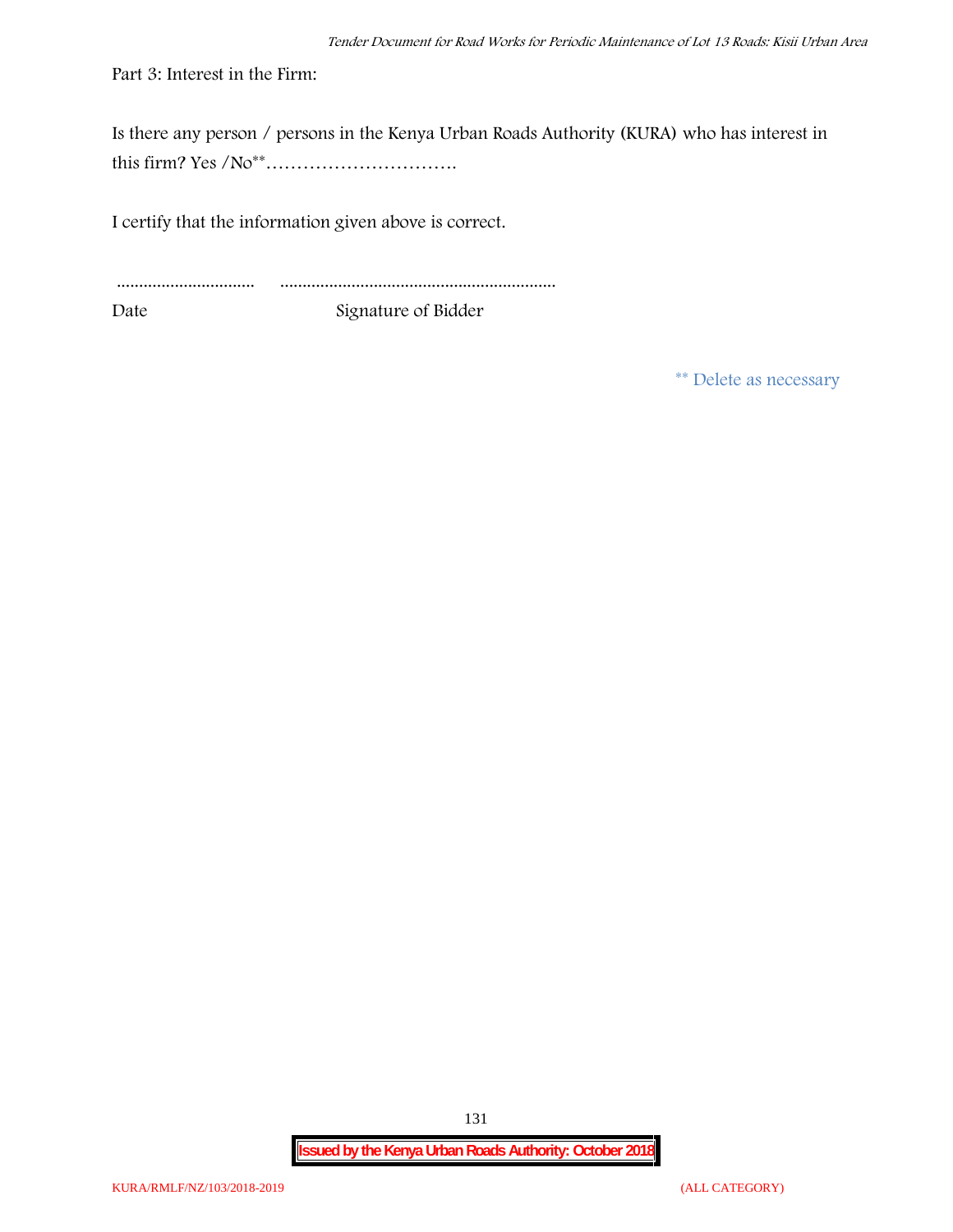#### **SCHEDULE 2: FORM OF WRITTEN POWER OF ATTORNEY**

The Bidder shall state here below the name(s) and address of his representative(s) who is/are authorized to receive on his behalf correspondence in connection with the Bid.

………………………………………………………….. (Name of Bidder's Representative in block letters)

………………………………………………………….. (Address of Bidder's Representative)

………………………………………………………….. (Signature of Bidder's Representative)

Alternate:

………………………………………………………….. (Name of Bidder's Representative in block letters)

……………………………………………………………………… (Address of Bidder's Representative)

………………………………………………………….. (Signature of Bidder's Representative)

\*To be filled by all Bidders.

\*Both representative and alternate **must** attach copy of National Identification card or Passport.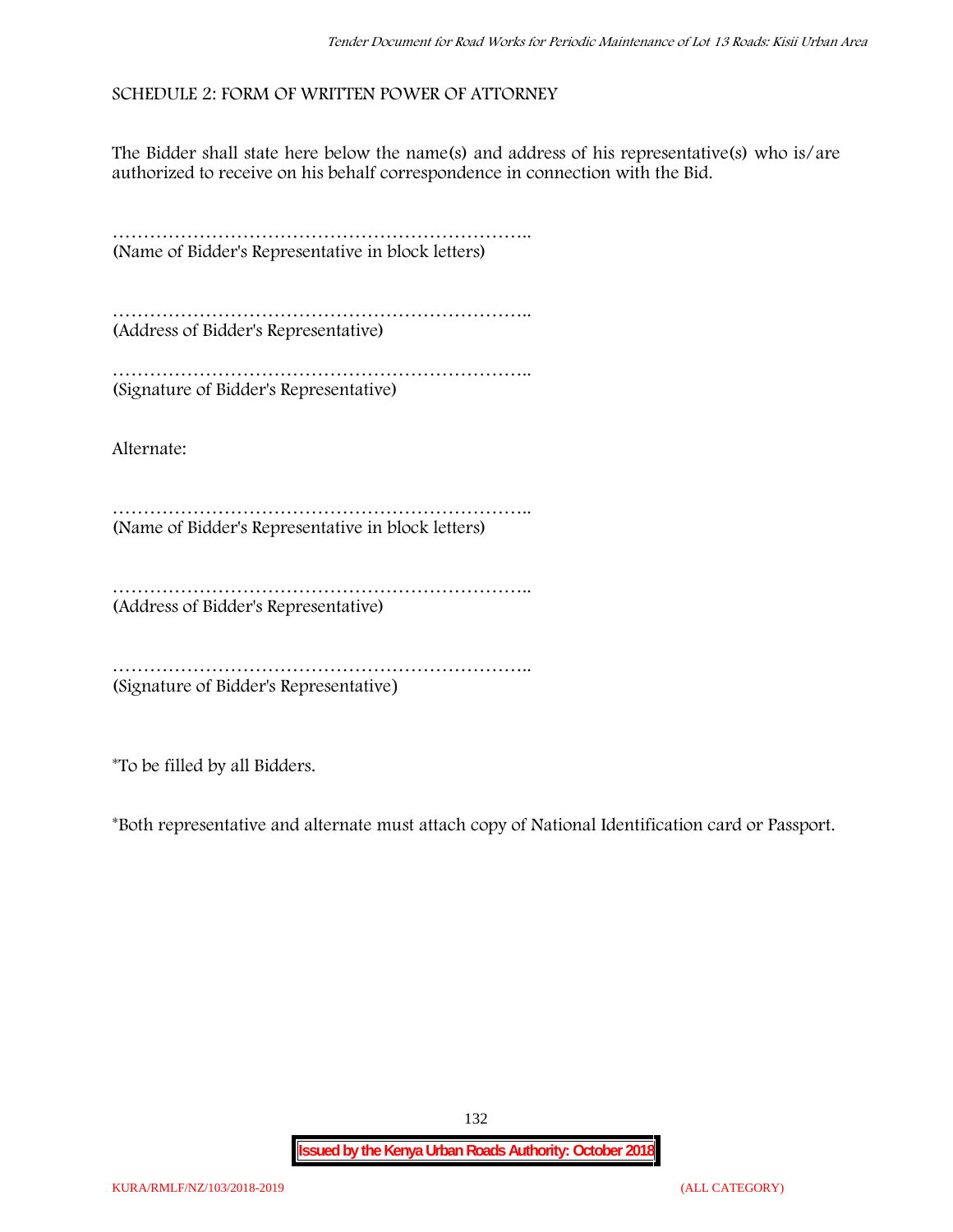| SCHEDULE 3: CERTIFICATE OF BIDDER'S VISIT TO SITE                               |  |  |  |
|---------------------------------------------------------------------------------|--|--|--|
| This is to certify that                                                         |  |  |  |
|                                                                                 |  |  |  |
|                                                                                 |  |  |  |
| Being the authorized representative/Agent of [Name of bidder]                   |  |  |  |
|                                                                                 |  |  |  |
|                                                                                 |  |  |  |
| participated in the organised inspection visit of the site of the works for the |  |  |  |
|                                                                                 |  |  |  |
| PERIODIC MAINTENANCE OF LOT 13 ROADS: KISII URBAN AREA                          |  |  |  |
|                                                                                 |  |  |  |
| (Employer's Representative)                                                     |  |  |  |
|                                                                                 |  |  |  |

NOTE: This form is to be completed at the time of the organized site visit.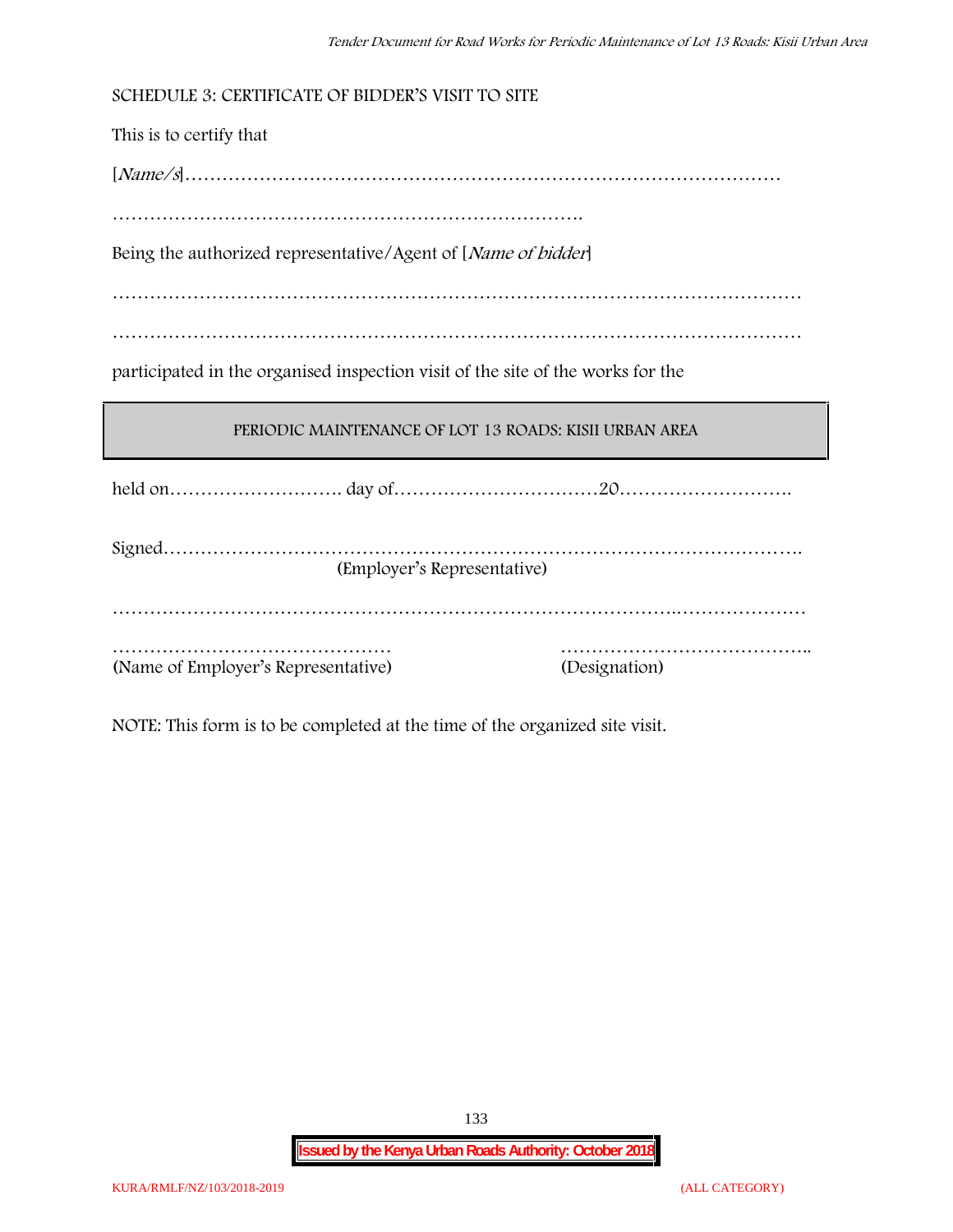#### **SCHEDULE 4: MAJOR ITEMS OF CONSTRUCTION PLANT AND EQUIPMENT**

The Bidder shall enter in this schedule all major items of plant and equipment which he proposes to bring to site. Only reliable plant in good working order and suitable for the work required of it shall be shown on this Schedule. Summary of the same shall be entered in Section 5: Qualification Criteria, Part 7.

| commence)<br>(Days after<br>Arrival on<br>Date of<br>Project   |        |
|----------------------------------------------------------------|--------|
| Power<br>Rating                                                |        |
| Leased/<br>Imported<br>Owned/                                  |        |
| Source                                                         |        |
| Imported)<br>Estimated<br>CIF<br>Mombasa<br>(If to be<br>Value |        |
| Capacity t or $\mathbf{m}^3$                                   |        |
| Used<br>New or                                                 |        |
| Year of Manufactur $_{\rm e}$                                  |        |
| each<br>Σό.                                                    |        |
| Description<br>Type,<br>Model,<br>Make                         |        |
| I certify that the above information is correct.               |        |
| .<br>(Signature of Bidder)                                     | (Date) |

134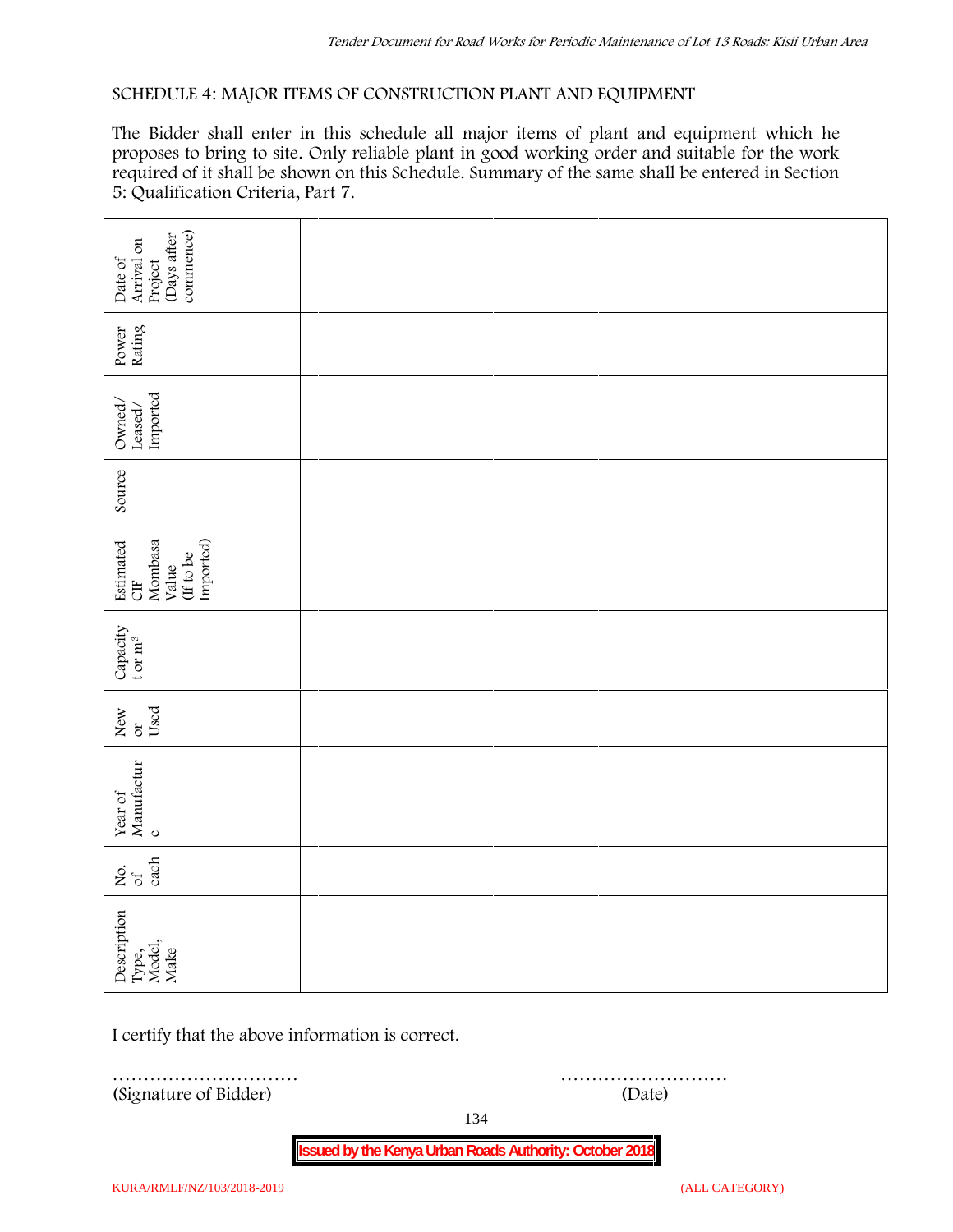#### **SCHEDULE 5: KEY PERSONNEL**

| <b>DESIGNATION</b>                                           | <b>NAME</b> | <b>NATIONALITY</b> | SUMMARY OF QUALIFICATIONS AND<br><b>EXPERIENCE</b> |                                |                                 |  |
|--------------------------------------------------------------|-------------|--------------------|----------------------------------------------------|--------------------------------|---------------------------------|--|
|                                                              |             |                    | Qualifications                                     | General<br>Experience<br>(Yrs) | Specific<br>Experience<br>(Yrs) |  |
| Headquarters                                                 |             |                    |                                                    |                                |                                 |  |
| Partner/Director<br>or other key staff<br>(give designation) |             |                    |                                                    |                                |                                 |  |
| Site Office                                                  |             |                    |                                                    |                                |                                 |  |
| 1. Site Agent                                                |             |                    |                                                    |                                |                                 |  |
| 2. Site Surveyor                                             |             |                    |                                                    |                                |                                 |  |
| 3. Foreman                                                   |             |                    |                                                    |                                |                                 |  |
|                                                              |             |                    |                                                    |                                |                                 |  |

**Note:** The Bidder shall list in this schedule the key personnel he will employ from the Contractor's headquarters and from the Contractor's site office to direct and execute the work together with their qualifications, experience, position held and nationality in accordance with Clause 15.2 and 16.3 of the Conditions of Contract Part II (where required, use separate sheets to add extra data for column 4). Bidders shall attach certified copies of academic certificates, and CVs of all key staff.

I certify that the above information is correct.

(Signature of Bidder) (Date)

………………………… ………………………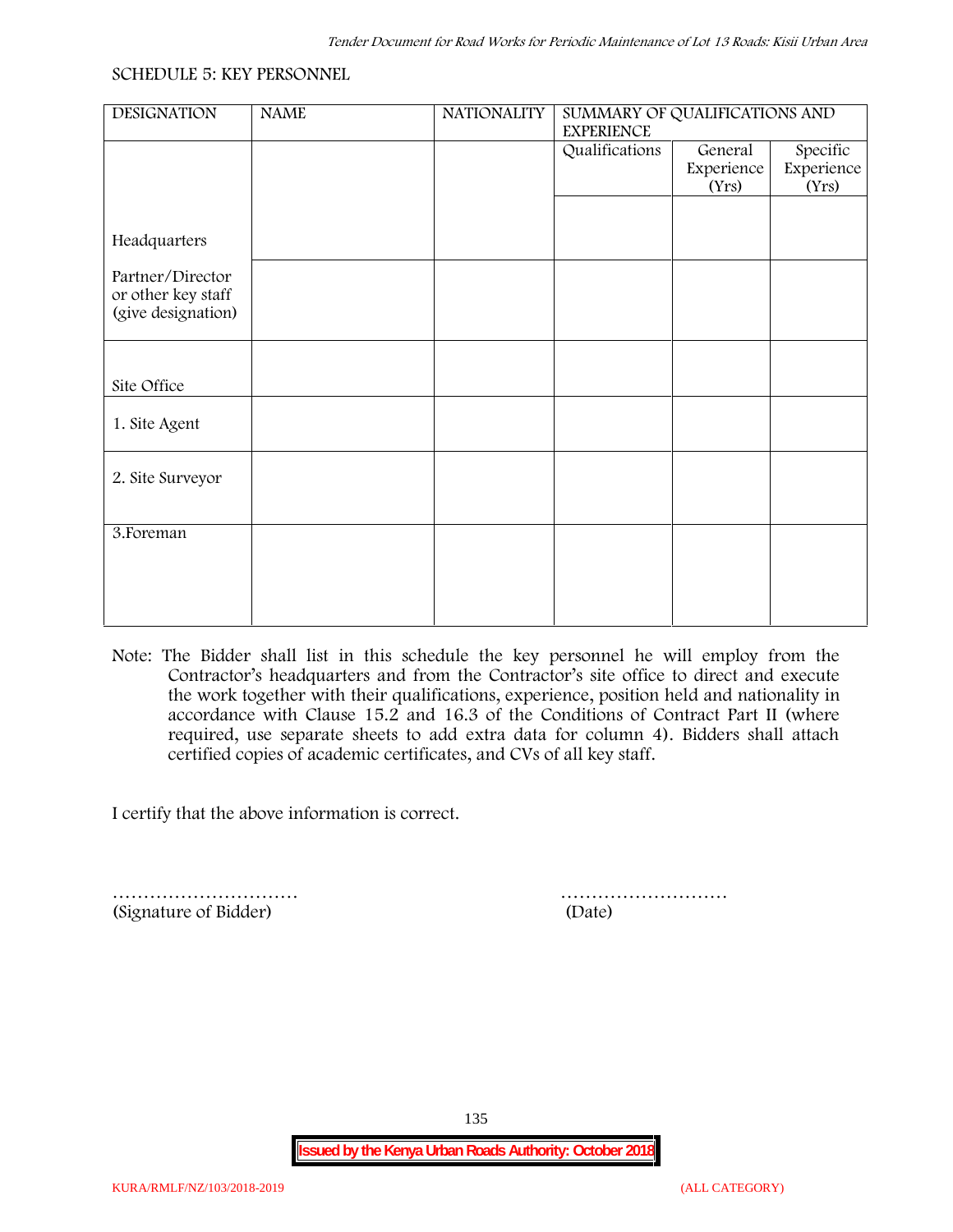#### **SCHEDULE 6: SCHEDULE OF ROADWORKS CARRIED OUT BY THE BIDER IN THE LAST THREE YEARS**

#### **SCHEDULE 6A: COMPLETED WORKS**

| DESCRIPTION OF WORKS | NAME OF CLIENT | VALUE OF<br>WORKS (KSHS) * | YEAR COMPLETED/<br><b>REMARKS</b> |
|----------------------|----------------|----------------------------|-----------------------------------|
|                      |                |                            |                                   |
|                      |                |                            |                                   |
|                      |                |                            |                                   |
|                      |                |                            |                                   |
|                      |                |                            |                                   |
|                      |                |                            |                                   |
|                      |                |                            |                                   |
|                      |                |                            |                                   |
|                      |                |                            |                                   |
|                      |                |                            |                                   |
|                      |                |                            |                                   |
|                      |                |                            |                                   |
|                      |                |                            |                                   |
|                      |                |                            |                                   |
|                      |                |                            |                                   |
|                      |                |                            |                                   |

**Note:** Bidders shall attach certified copies of letters of award (for each listed project), certified copies of completion certificates.

I certify that the above works were successfully carried out by this Bidder.

(Signature of Bidder) (Date)

………………………… ………………………

\* **Value in KShs using Central Bank of Kenya mean exchange rate at a reference date 7 days before date of BID opening**

136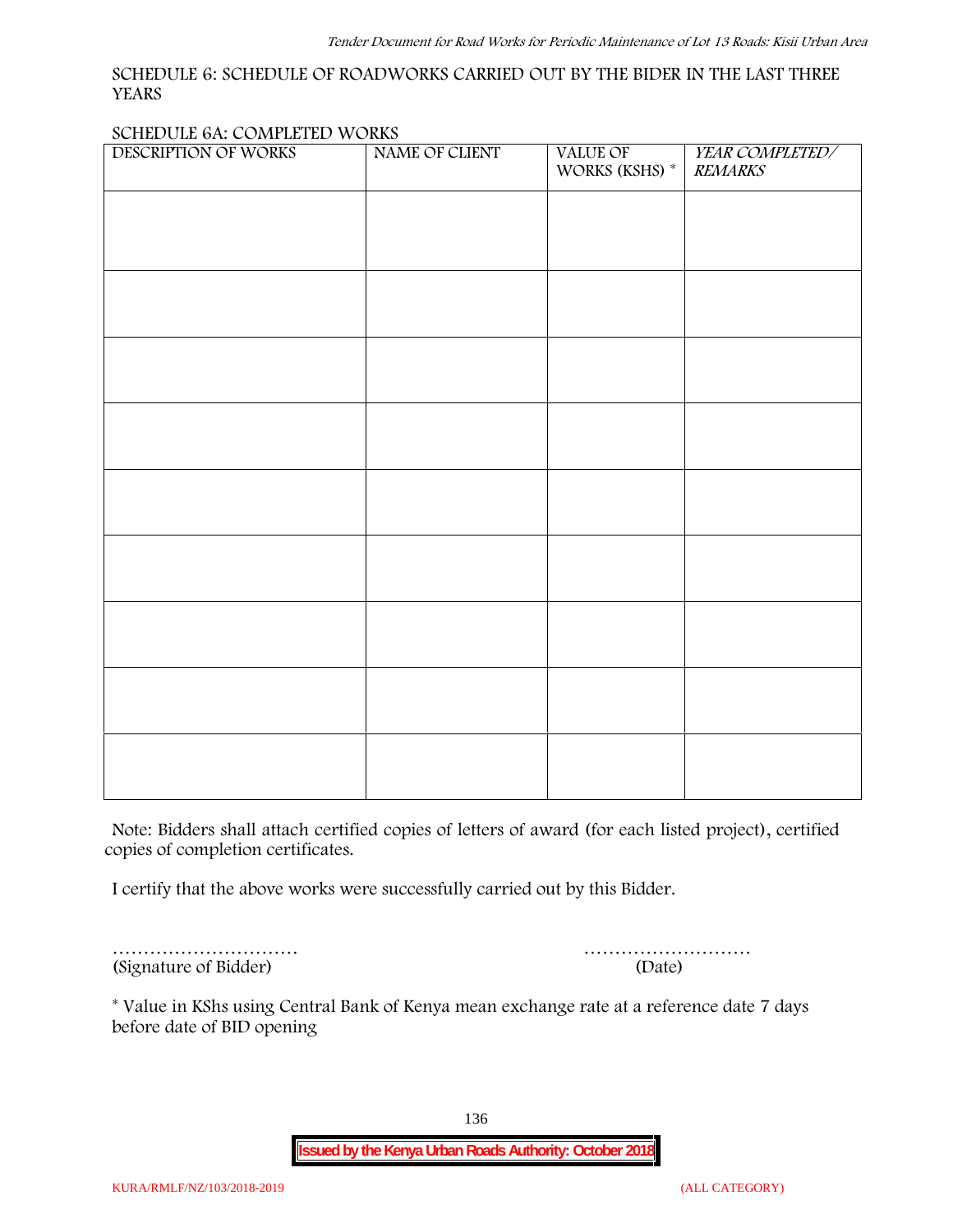#### **SCHEDULE 6B: NON-COMPLETED WORKS BEYOND COMPLETION DATE**

| DESCRIPTION OF WORKS | NAME OF CLIENT | VALUE OF<br>WORKS (KSHS) * | YEAR COMPLETED/<br><b>REMARKS</b> |
|----------------------|----------------|----------------------------|-----------------------------------|
|                      |                |                            |                                   |
|                      |                |                            |                                   |
|                      |                |                            |                                   |
|                      |                |                            |                                   |
|                      |                |                            |                                   |
|                      |                |                            |                                   |
|                      |                |                            |                                   |
|                      |                |                            |                                   |
|                      |                |                            |                                   |
|                      |                |                            |                                   |
|                      |                |                            |                                   |
|                      |                |                            |                                   |
|                      |                |                            |                                   |
|                      |                |                            |                                   |
|                      |                |                            |                                   |
|                      |                |                            |                                   |
|                      |                |                            |                                   |
|                      |                |                            |                                   |
|                      |                |                            |                                   |

**Note:** Bidders shall attach certified copies of letters of award (for each listed project), certified evidence for executed works for non-completed projects e.g copy of recent payment certificate.

I certify that the above works were successfully carried out by this Bidder.

(Signature of Bidder) (Date)

………………………… ………………………

\* **Value in KShs using Central Bank of Kenya mean exchange rate at a reference date 7 days before date of BID opening**

137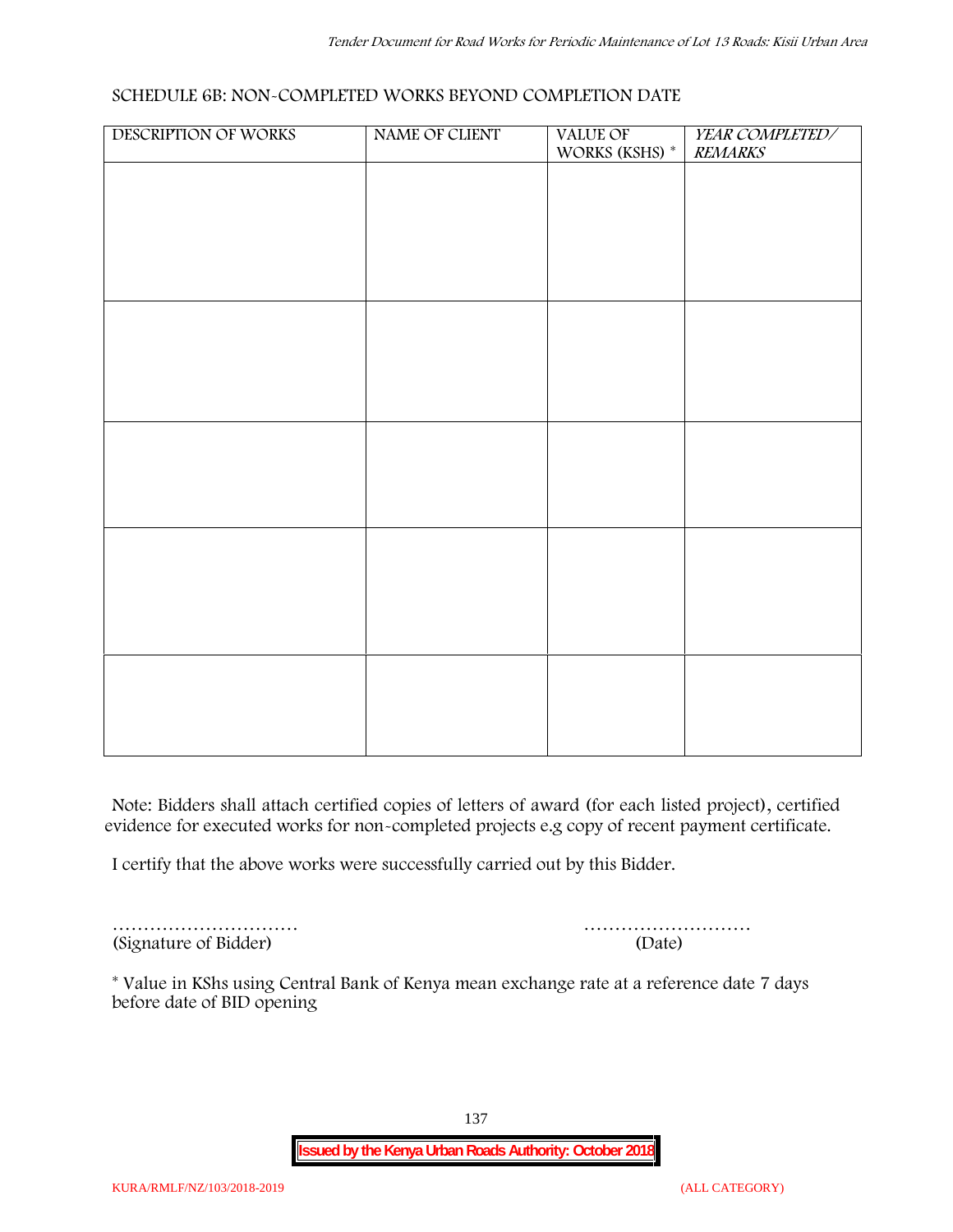| DESCRIPTION OF WORKS | NAME OF CLIENT | VALUE OF<br>WORKS (KSHS) * | YEAR COMPLETED/<br><b>REMARKS</b> |
|----------------------|----------------|----------------------------|-----------------------------------|
|                      |                |                            |                                   |
|                      |                |                            |                                   |
|                      |                |                            |                                   |
|                      |                |                            |                                   |
|                      |                |                            |                                   |
|                      |                |                            |                                   |
|                      |                |                            |                                   |
|                      |                |                            |                                   |
|                      |                |                            |                                   |
|                      |                |                            |                                   |
|                      |                |                            |                                   |
|                      |                |                            |                                   |
|                      |                |                            |                                   |
|                      |                |                            |                                   |
|                      |                |                            |                                   |
|                      |                |                            |                                   |

**Note:** Bidders shall attach certified copies of letters of award (for each listed project), certified evidence for executed works for non-completed projects e.g copy of recent payment certificate.

I certify that the above works were successfully carried out by this Bidder.

(Signature of Bidder) (Date)

………………………… ………………………

\* **Value in KShs using Central Bank of Kenya mean exchange rate at a reference date 7 day before date of BID opening**

138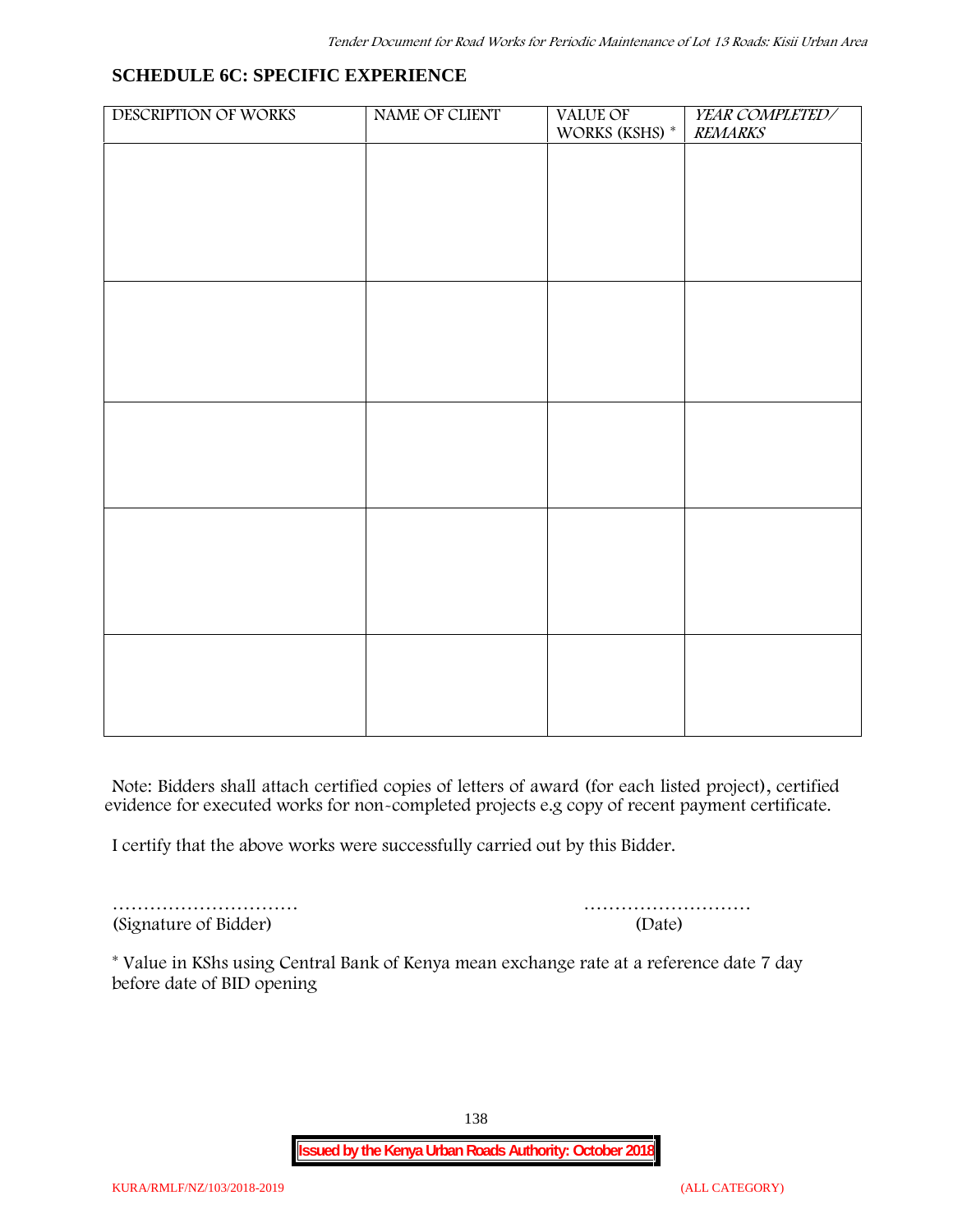| <b>DESCRIPTION OF</b><br><b>WORKS</b> | NAME OF<br><b>CLIENT</b> | DATE OF<br>COMMENC<br><b>EMENT</b> | DATE OF<br>COMPLETION | VALUE OF<br>WORKS (KSHS) | <b>VALUE</b><br>COMPLETED<br>UP TO DATE<br>$\%$ | PHYSICALLY<br>COMPLETED<br>UP TO DATE<br>$\%$ |  |
|---------------------------------------|--------------------------|------------------------------------|-----------------------|--------------------------|-------------------------------------------------|-----------------------------------------------|--|
|                                       |                          |                                    |                       |                          |                                                 |                                               |  |
|                                       |                          |                                    |                       |                          |                                                 |                                               |  |
|                                       |                          |                                    |                       |                          |                                                 |                                               |  |
|                                       |                          |                                    |                       |                          |                                                 |                                               |  |
|                                       |                          |                                    |                       |                          |                                                 |                                               |  |
|                                       |                          |                                    |                       |                          |                                                 |                                               |  |
|                                       |                          |                                    |                       |                          |                                                 |                                               |  |
|                                       |                          |                                    |                       |                          |                                                 |                                               |  |

#### **SCHEDULE 7: SCHEDULE OF ONGOING PROJECTS**

**Note:** 1. Bidders shall attach certified copies of letters of award (for each listed project) and any certified evidence for executed works e.g copy of recent payment certificate.

2. Bidders must indicate all their on-going works as at the time of bidding. Any non disclosure shall constitute non-responsiveness)

I certify that the above works are being carried out by me and that the above information is correct.

(Signature of Bidder) (Date)

………………………… ………………………

139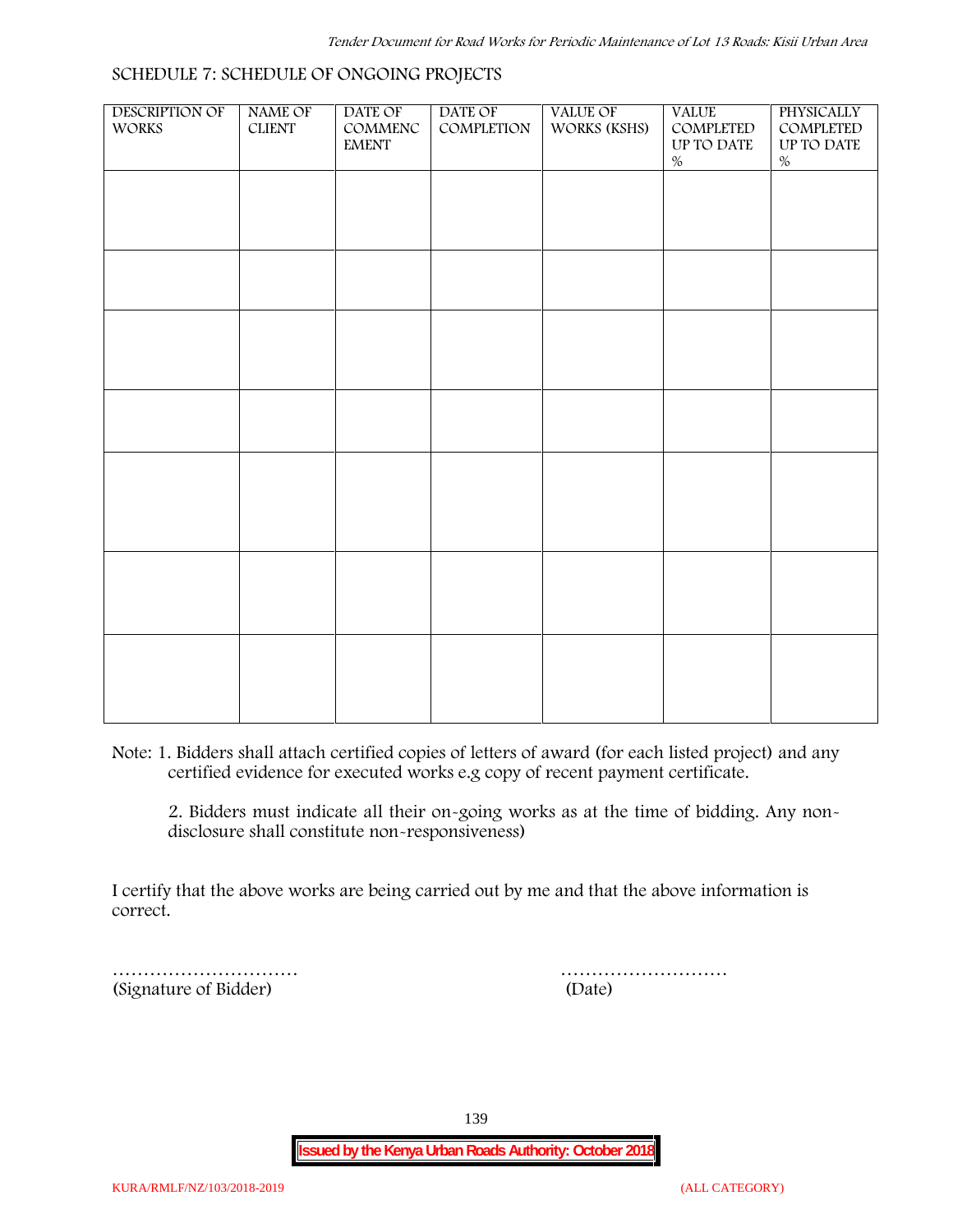#### **SCHEDULE 8: FINANCIAL STANDING**

- 1 Submit copies of audited profit and loss statements and balance sheet for the last five calendar years and estimated projection for the next two years with certified English translation where appropriate.
- 2 Give turnover figures for each of the last two (2) financial years. Quote in millions and decimal thereof.

|                               | Year 1(2016) | Year 2(2017) |
|-------------------------------|--------------|--------------|
|                               | Ksh.         | Ksh.         |
| Road works                    |              |              |
| Other civil Engineering works |              |              |
| Other (specify)               |              |              |
| Total                         |              |              |

#### SUMMARY OF ASSETS AND LIABILTIES OF THE AUDITED FINANCIAL STATEMENTS OF THE LAST TWO (2) FINANCIAL YEARS.

|                              | Year 1(2016) | Year 2(2017) |
|------------------------------|--------------|--------------|
|                              | KShs.        | KShs.        |
| 1. Total Assets              |              |              |
| 2. Current Assets            |              |              |
| 3. Bank Credit Line Value    |              |              |
| 4. Total Liabilities         |              |              |
| 5. Current Liabilities       |              |              |
| 6. Net Worth $(1-4)$         |              |              |
| 7. Working capital $(2+3-4)$ |              |              |

#### (a) Name/Address of Commercial Bank providing credit line

………………………………………………………………………………………………

………………………………………………………………………………………………

(b) Total amount of credit line KShs………………………………………………

Attach a certified copy of Undertaking of the Bank to provide the credit.

(c) Attach bank statements for the last six (6) months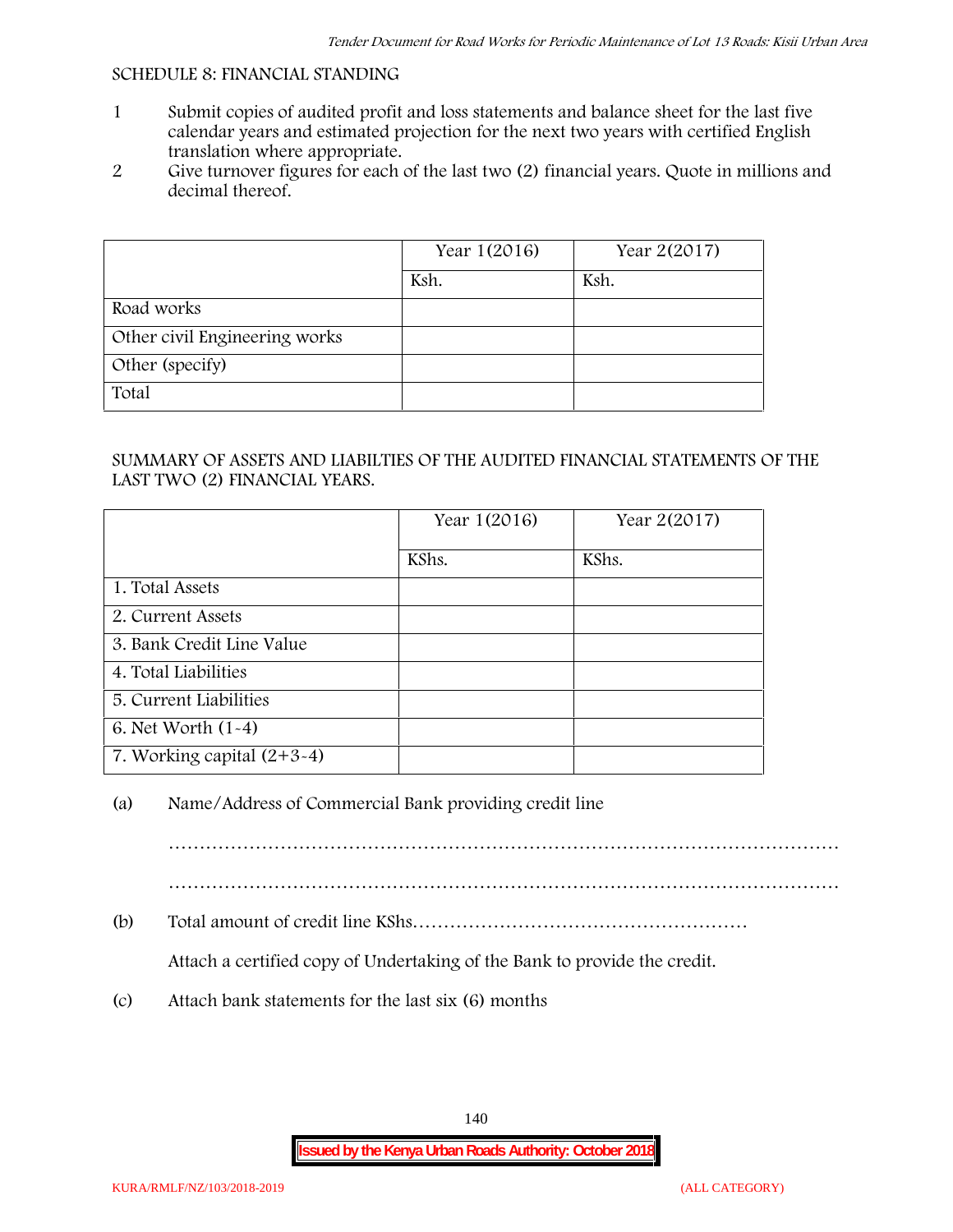#### **SCHEDULE 9: OTHER SUPPLEMENTARY INFORMATION**

Financial reports for the last three years, balance sheets, profit and loss statements, auditors' reports etc. List them below and attach copies. ………………………………………………………………………………………………… ………………………………………………………………………………………………… ………………………………………………………………………………………………… ………………………………………………………………………………………………… Evidence of access to financial resources to meet the qualification requirements. Cash in hand, lines of credit etc. List below and attach copies of supporting documents ………………………………………………………………………………………………… …………………………………………………………………………………………………. ………………………………………………………………………………………………… Name, address, telephone, telex, fax numbers and email of the Bidders Bankers who may provide reference if contacted by the Contracting Authority. ……………………………………………………………………………………………….. ………………………………………………………………………………………………. ………………………………………………………………………………………………. I certify that the above information is correct. ……………………………. …………………………………….. Date Signature of Bidder

(To be signed by authorized representative and officially stamped)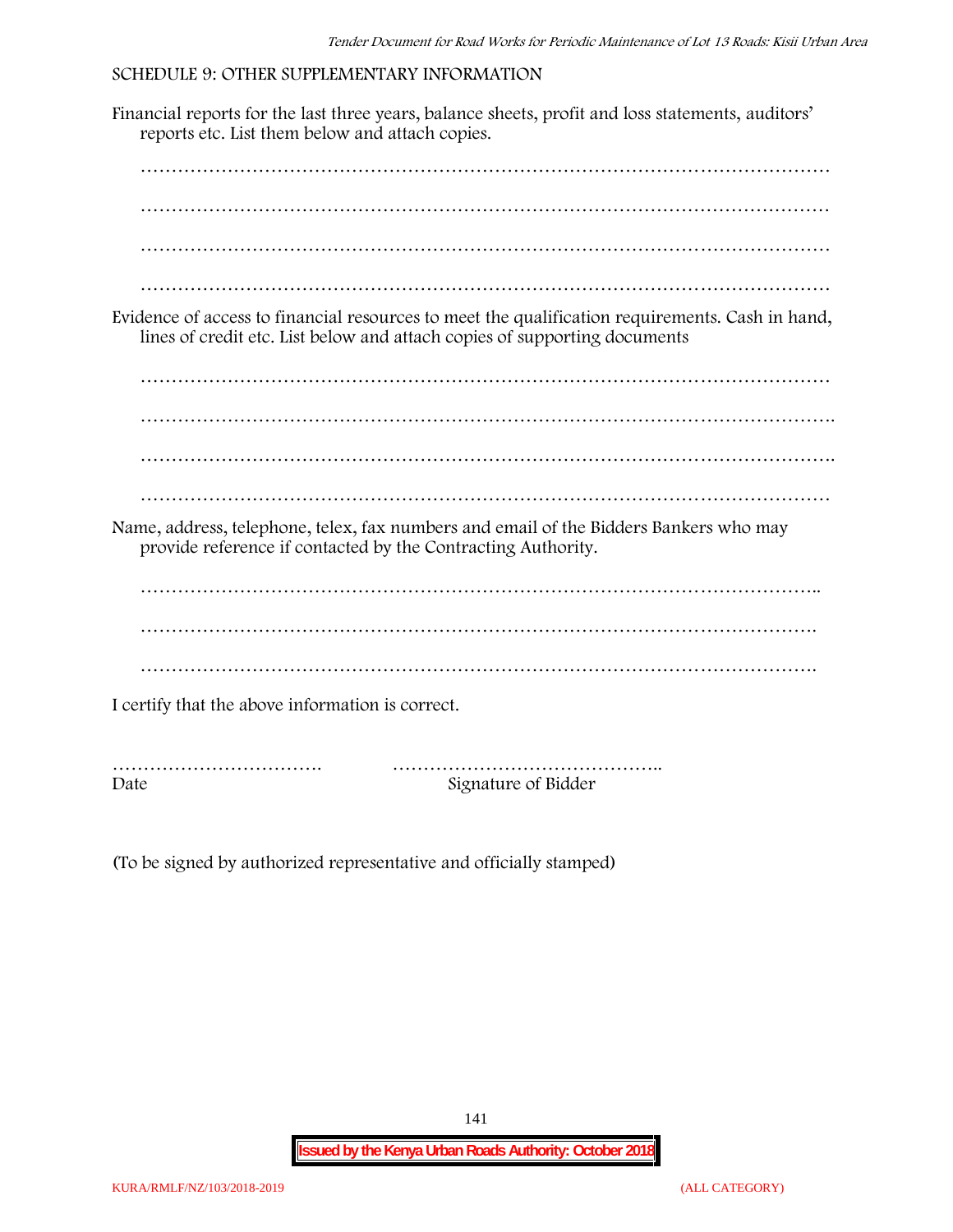#### **SCHEDULE 10: LITIGATION HISTORY FORM**

Information on current litigation in which the Bidder is involved.

| <b>OTHER PARTY (IES)</b> | <b>CAUSE OF DISPUTE</b> | AMOUNT INVOLVED (KSHS) |
|--------------------------|-------------------------|------------------------|
|                          |                         |                        |
|                          |                         |                        |
|                          |                         |                        |

I certify that the above information is correct.

| Date | Signature of Bidder |
|------|---------------------|

(To be signed by authorized representative and officially stamped)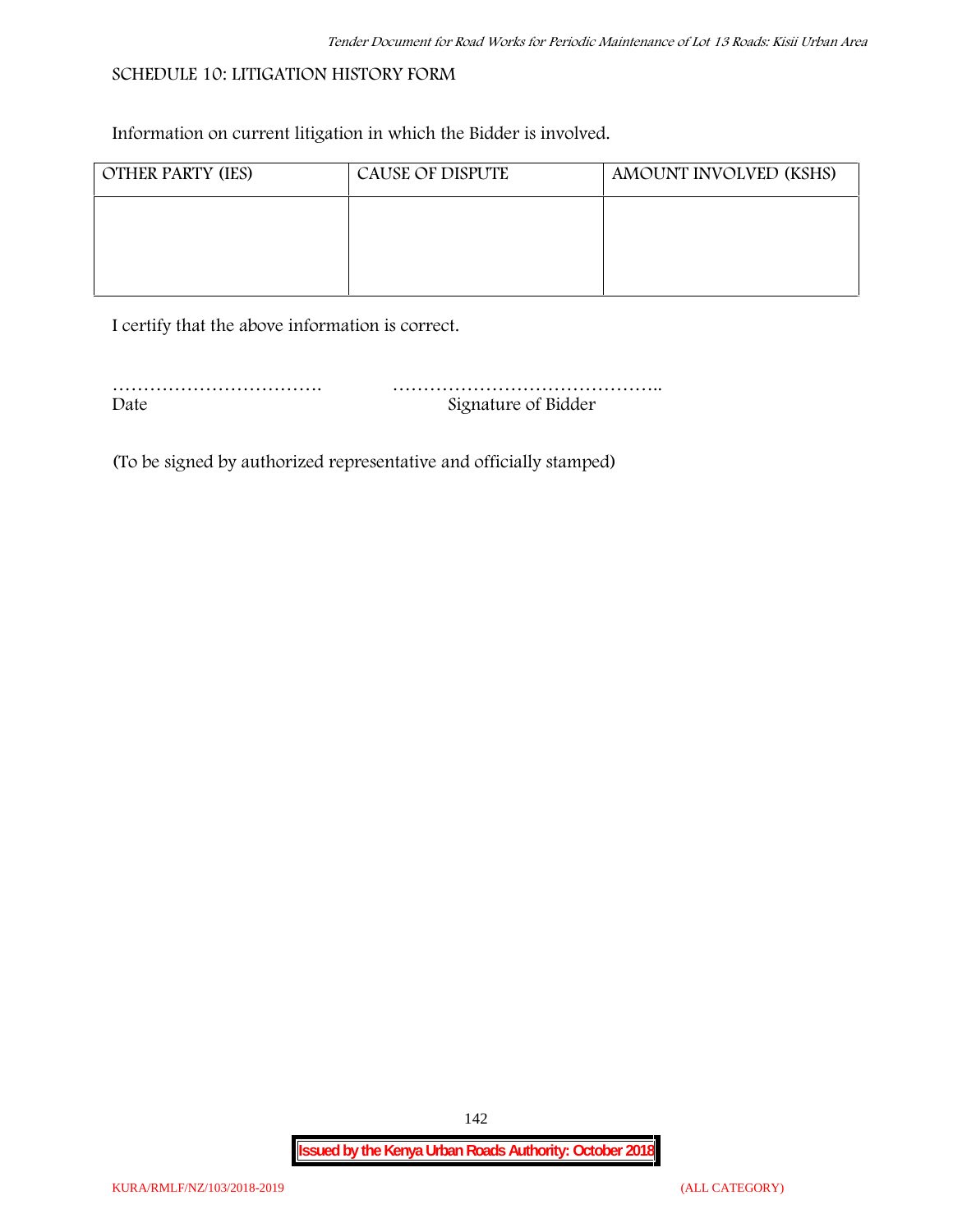#### **SCHEDULE 11: DECLARATION FORM FOR BANKRUPT OR INSOLVENT**

**AND DEBARMENT** Date To The Kenya Urban Roads Authority P.O Box 41727 – 00100, IKM Place, 5th Ngong Ave, Nairobi, KENYA. Ladies and Gentlemen, The Tenderer i.e. (full name and complete physical and postal address) ……………………………………………………………………………………………………… ……………………declare the following: -

a) That I/ We have not been debarred from participating in public procurement by anybody, institution or person.

b) That I/ We have not been involved in and will not be involved in corrupt and fraudulent practices regarding public procurement anywhere.

c) That I/ We are not insolvent, in receivership, bankrupt or in the process of being wound up and is not the subject of legal proceedings relating to the foregoing.

d) That I/We are not under any ongoing investigation by the Ethics and Anti-Corruption Commission (EACC) for any corrupt and/or economic crimes or practices.

e) That I/ We are not associated with any other Tenderer participating in this Tender.

f) That I/We do hereby confirm that all the information given in this tender is accurate, factual and true to the best of our knowledge.

Yours sincerely,

……………………………………………………

Name of Tenderer

………………………………………………………………………………..

Signature of duly authorised person signing the Tender

…………………………………………………………………………..

Name and Capacity of duly authorised person signing the Tender

………………………………………

Stamp or Seal of Tenderer

143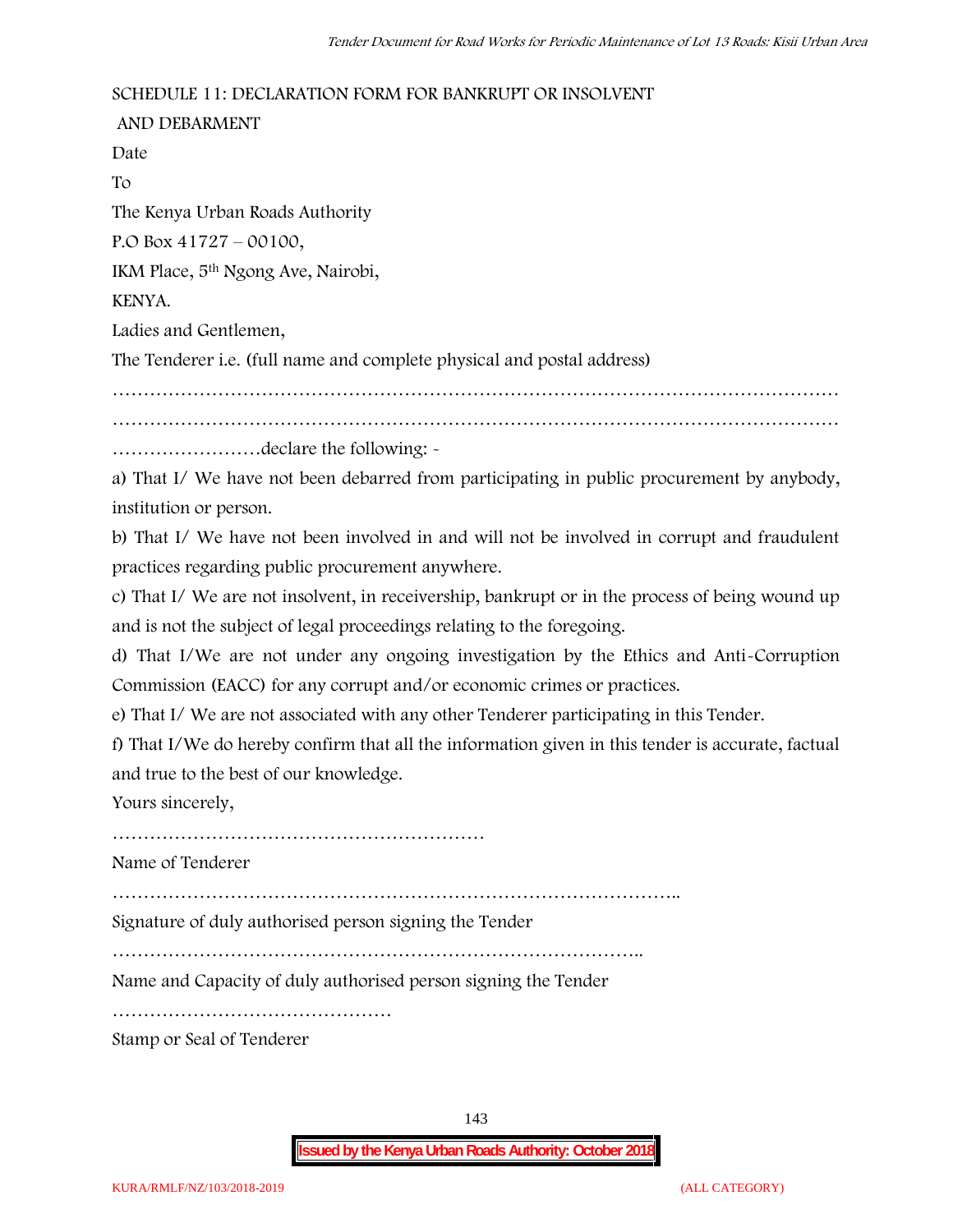## **SCHEDULE 12: ANTI CORRUPTION DECLARATION / COMMITMENT / PLEDGE FORM**

I/We …………………………………………………………………………… of Post Office Box …………………………………………………………. declare that I/ We recognize that Public Procurement is based on a free, fair and competitive tendering process which should not be open to abuse.

I/We ………………………………………………………………………. Declare that I/We will not offer or facilitate, directly or indirectly, any inducement or reward to any public officer, their relations or business associates, in connection with tender No. ………………………………………………. for or in the subsequent performance of the contract if I/We am/are successful.

Signed by ……………………………… C.E.O. or Authorized Representative.

144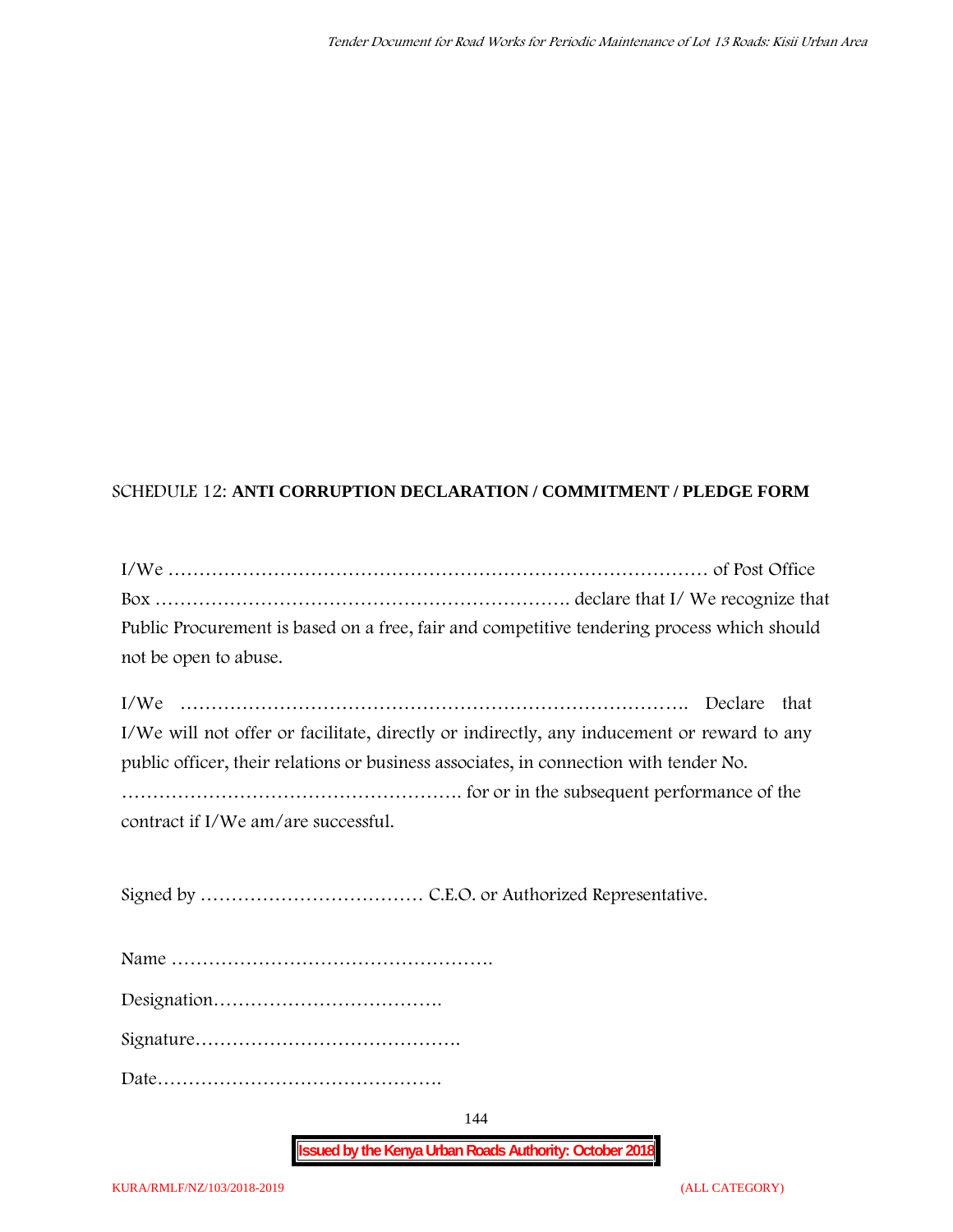**In case of sub-contracting**

Signed by ………………………………….. CEO of the firm to be subcontracted

Name……………………………………………

Designation……………………………………..

Signature………………………………….

Date………………………………………..

## **SECTION XII: FORM OF AGREEMENT**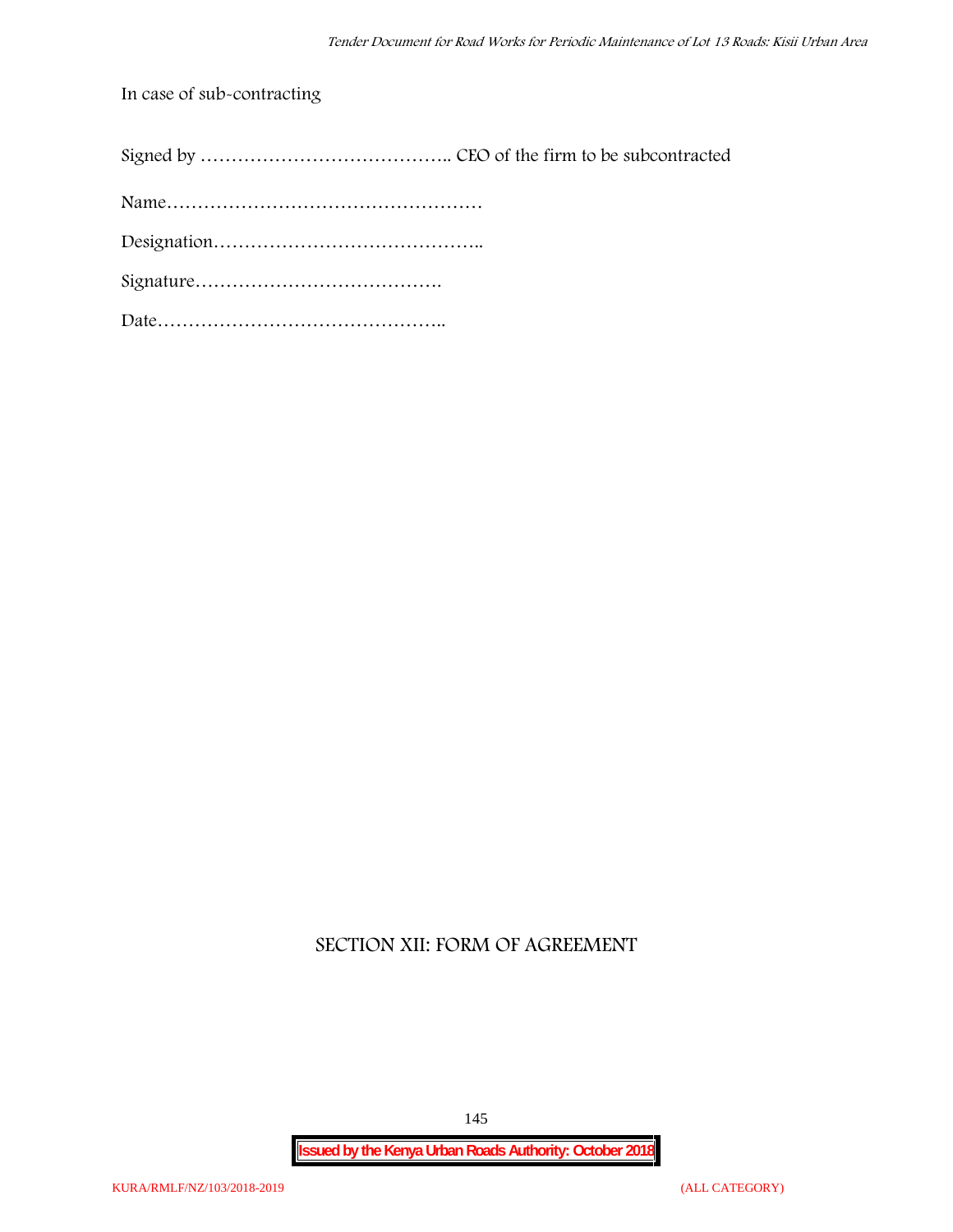*Tender Document for Road Works for Periodic Maintenance of Lot 13 Roads: Kisii Urban Area*

**Issued by the Kenya Urban Roads Authority: October 2018**

146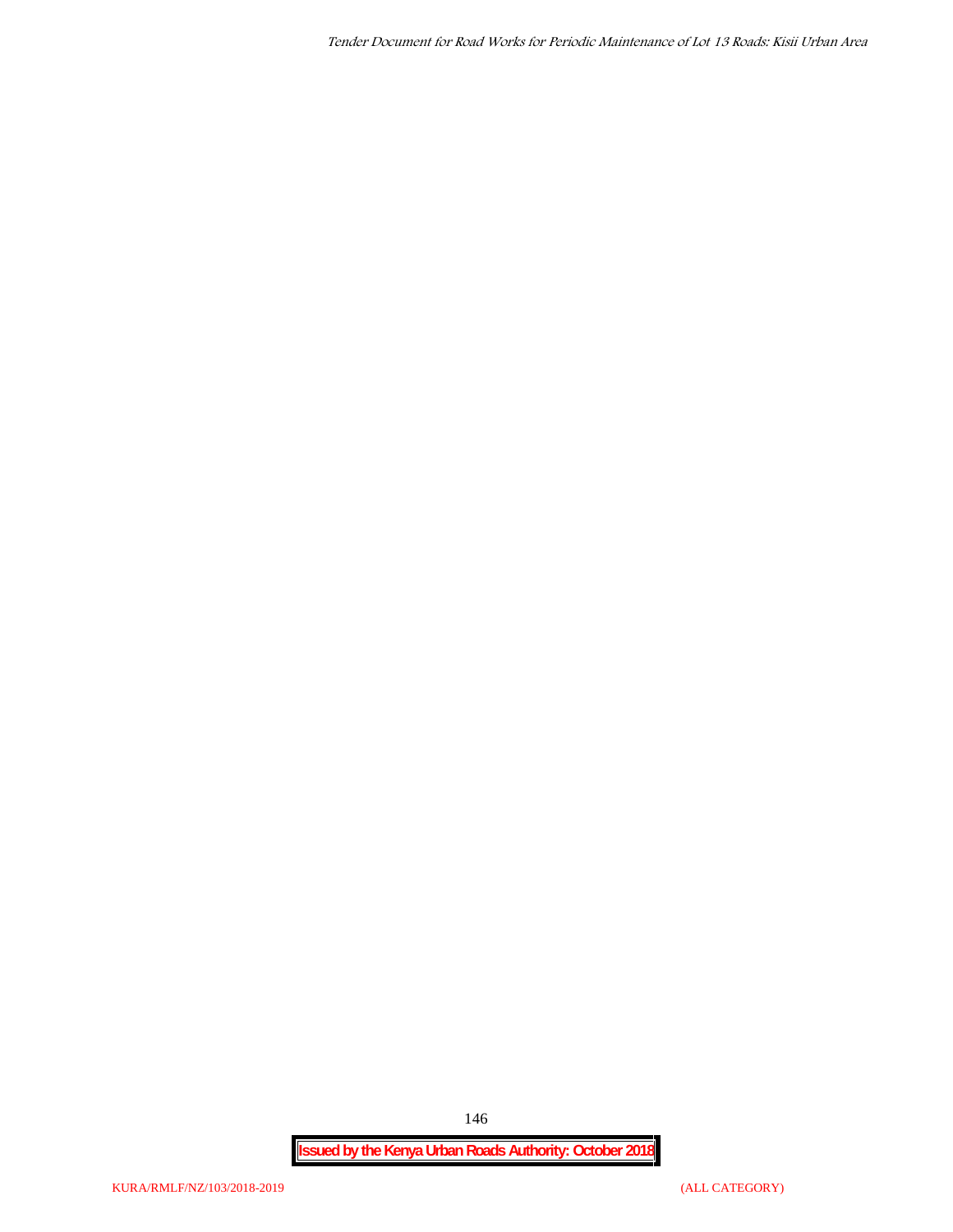## **FORM OF AGREEMENT**

THIS AGREEMENT is made on the …………………… day of …………………. 20 …………… between the **KENYA URBAN ROADS AUTHORITY** of **P. O. BOX 41727-00100, NAIROBI, KENYA** hereinafter called "the Employer" of the one part and **M/s …………………………………………………………………** hereinafter called "the Contractor" of the other part.

WHEREAS the Employer is desirous that certain works should be executed, viz.

**PERIODIC MAINTENANCE OF LOT 13 ROADS (KISII URBAN AREA)** and has a Contract with the Contractor for the execution completion and maintenance of such works in the region NOW THIS AGREEMENT WITNESSETH as follows:

In this agreement words and expressions shall have the same meanings as are respectively assigned to them in the Conditions of Contract hereinafter referred to.

The following document shall be deemed to form and be read and construed as part of this Agreement, viz.:

- The form of bid dated **………………………….**
- The Conditions of Contract (FIDIC IV) Part 2
- The Conditions of Contract (FIDIC IV) Part 1
- The Special Specification
- The Standard Specifications
- The Priced Bill of Quantities
- The Letter of Award and Acceptance
- Schedules of Supplementary Information
- -The Drawings
- -Other documents as may be agreed and listed

All aforesaid documents are hereinafter referred to as "The Contract".

In consideration of the payment to be made by the Employer to the Contractor, the Contractor hereby covenants with the Employer to execute, complete and maintain the works in conformity in all respects with the provisions of the Contract.

The Employer hereby covenants to pay the Contractor in consideration of the execution, completion and maintenance of the works the Contract Price at the times and in the manner prescribed by the Contract.

IN WITNESS WHEREOF the parties have hereunto set their respective hands on the day and year first above written.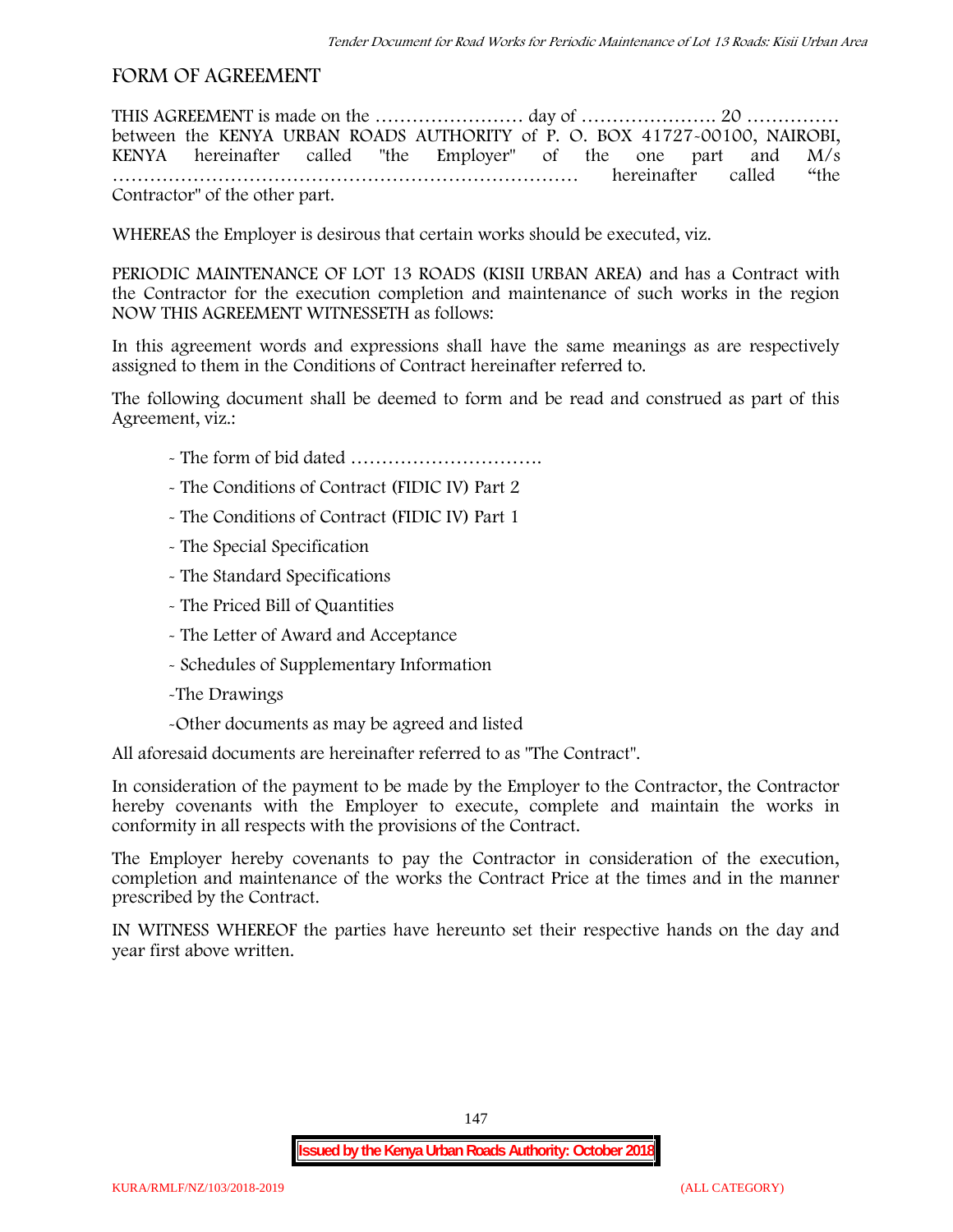#### SIGNED SEALED AND DELIVERED

| By the said Employer:   | (Director General, Kenya Urban Roads Authority)<br>For and on behalf of the said Employer |
|-------------------------|-------------------------------------------------------------------------------------------|
| In the presence of:     | (Name and Designation of Witness)                                                         |
|                         | (Signature of Witness)                                                                    |
|                         | (Address Of witness)                                                                      |
|                         |                                                                                           |
| By the said Contractor: |                                                                                           |
|                         | (Signature)                                                                               |
|                         | (Name of the Director)                                                                    |
| In the presence of:     | (Name and Designation of Witness)                                                         |
|                         | (Signature of Witness)                                                                    |
|                         | (Address Of witness)                                                                      |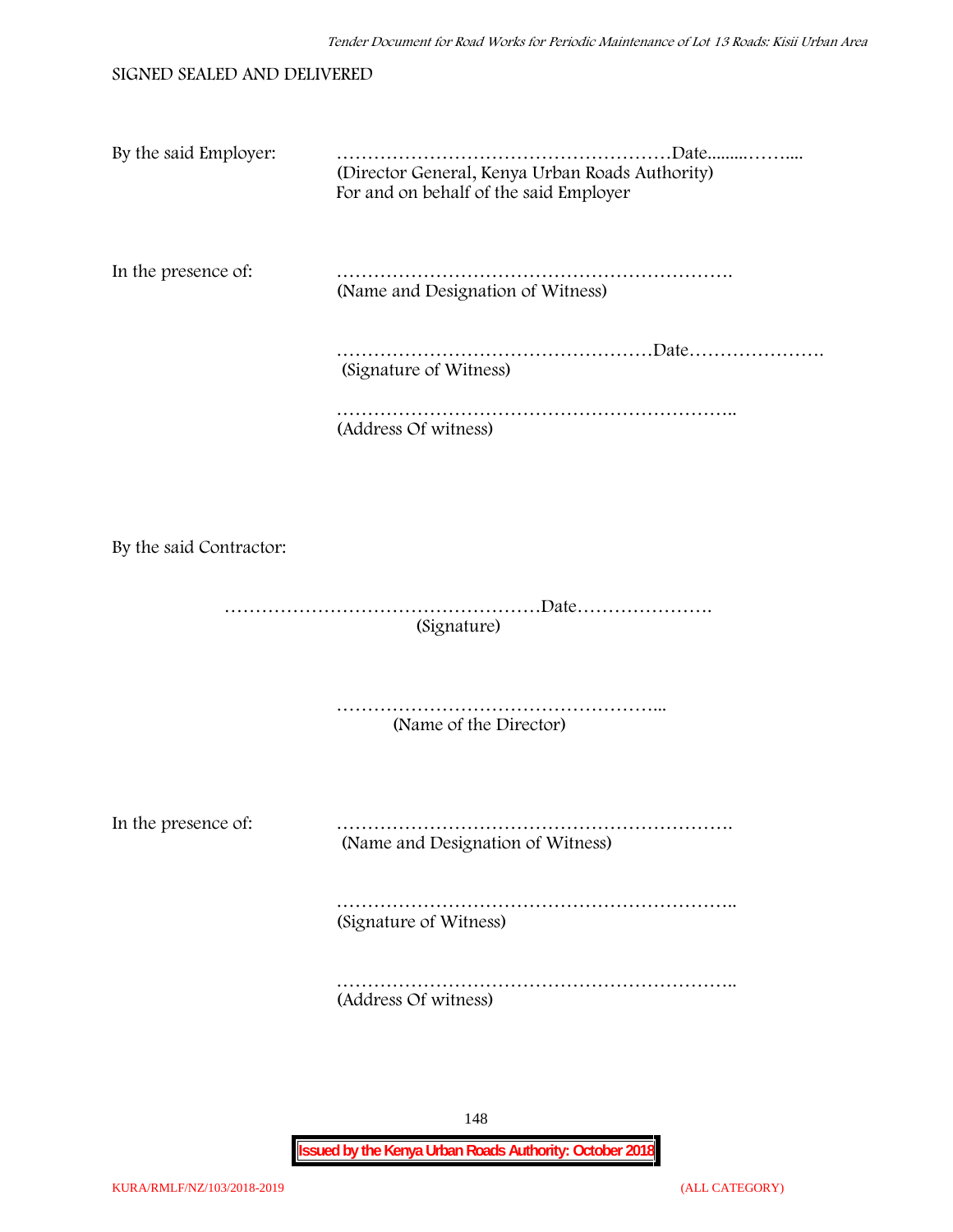# **SECTION XIII: FORM OF PERFORMANCE BANK GUARANTEE (UNCONDITIONAL)**